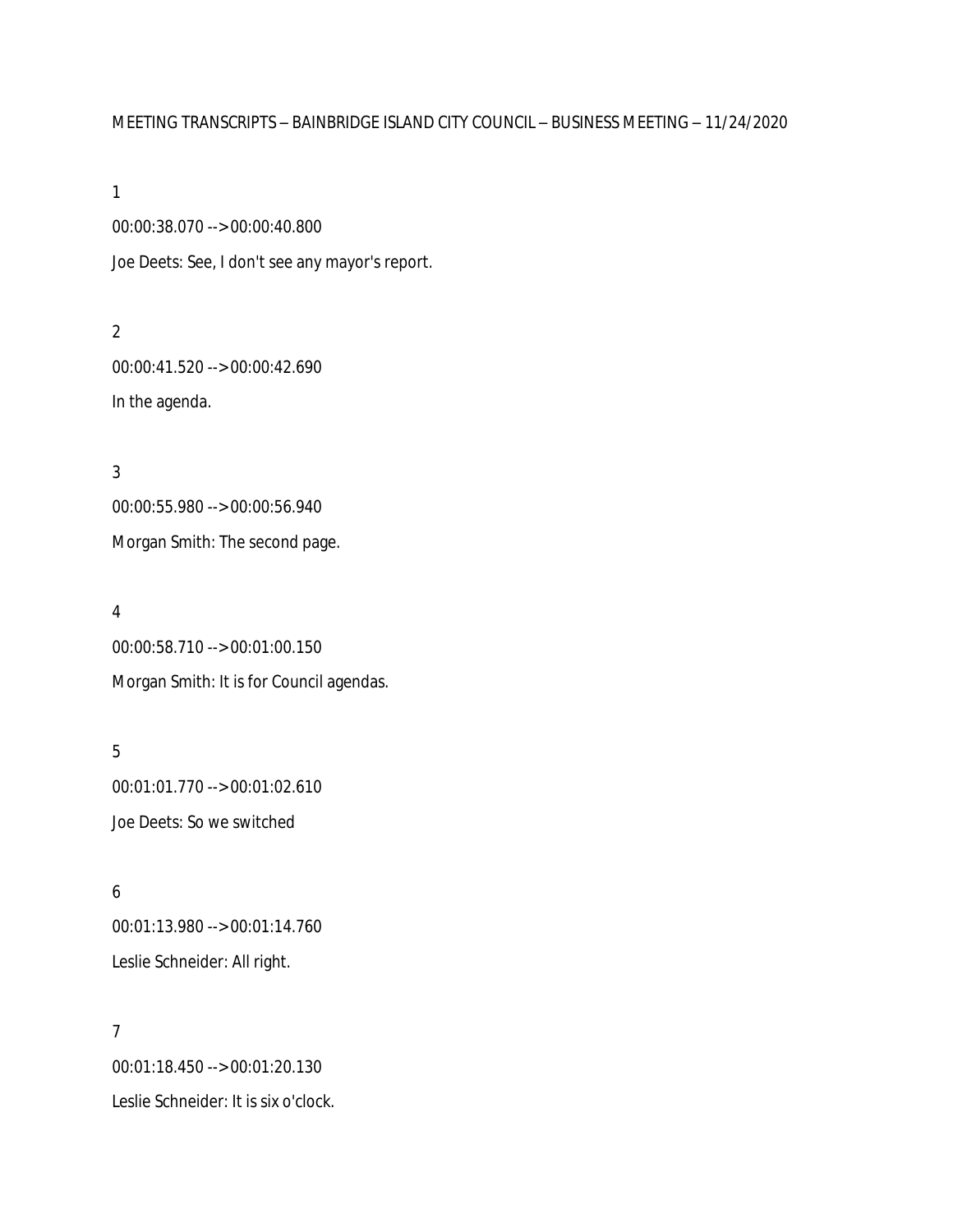#### 00:01:20.220 --> 00:01:27.900

Leslie Schneider: This is Leslie Schneider mayor of Bainbridge Island calling this meeting to order. And it is

## 9

00:01:28.980 --> 00:01:37.500

Leslie Schneider: OUR CITY COUNCIL regular business meeting Tuesday, November 24 2020 and in our roll call. We have

#### 10

00:01:39.450 --> 00:01:40.980

Leslie Schneider: Deputy Mayor Joe deets.

11

00:01:41.250 --> 00:01:42.780 Christy Carr: COUNCILMEMBER hi topless.

12 00:01:42.900 --> 00:01:43.920 Leslie Schneider: Council member in this

13 00:01:43.920 --> 00:01:47.760 Christy Carr: Our council member car and

14 00:01:47.790 --> 00:01:49.080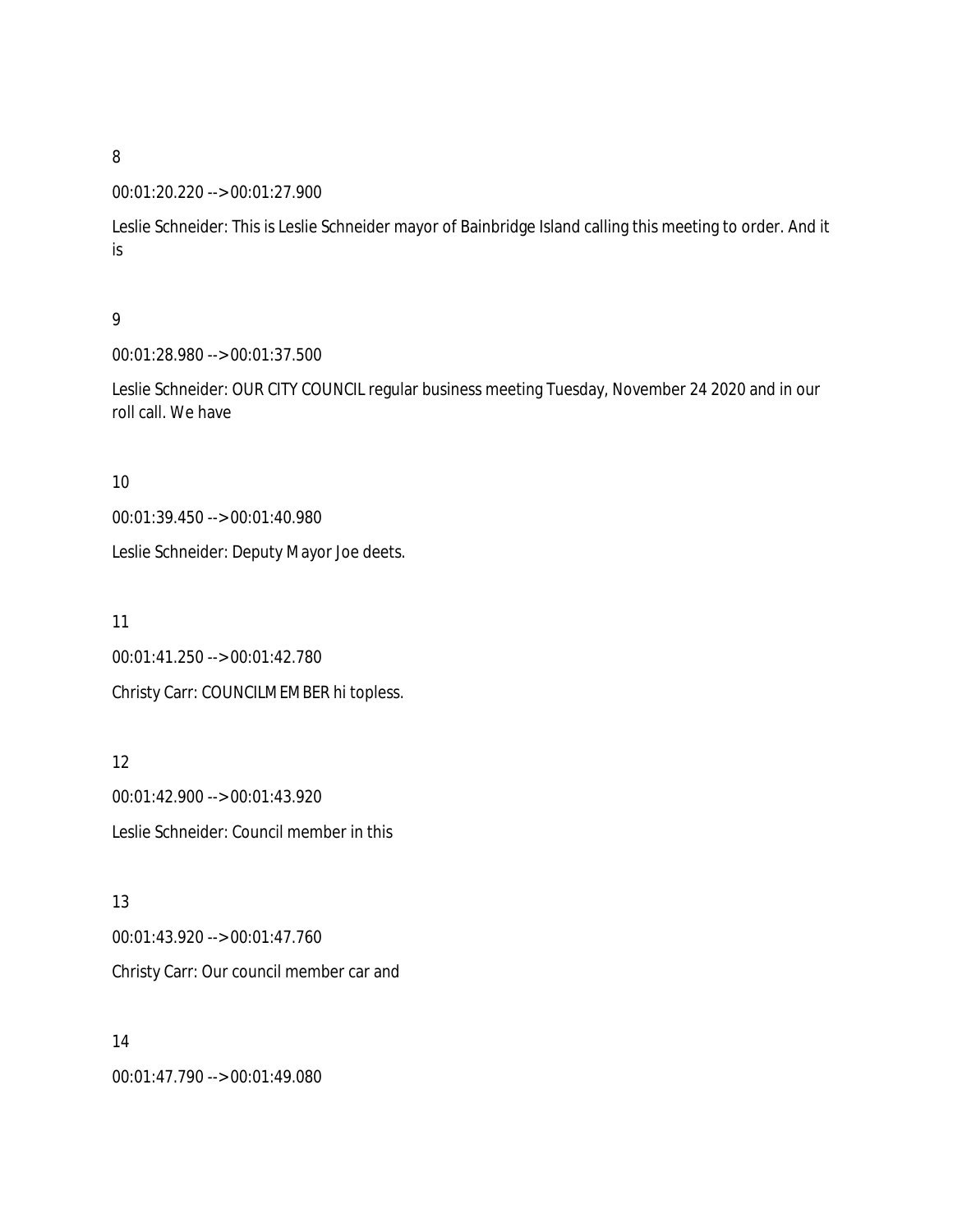Christy Carr: COUNCILMEMBER Pollock.

15

00:01:49.140 --> 00:01:51.450

Leslie Schneider: And we have our city manager.

16

00:01:51.450 --> 00:01:52.620 Christy Carr: Here with us tonight.

17

00:01:52.650 --> 00:01:56.220

Leslie Schneider: And our city attorney and our deputy city manager.

18

00:01:58.170 --> 00:02:02.880

Leslie Schneider: Are there any quick check ins that anyone would like to have

19 00:02:02.940 --> 00:02:04.260 Before we get started.

20 00:02:08.100 --> 00:02:08.730 Leslie Schneider: I'm

21

00:02:09.060 --> 00:02:13.560

Joe Deets: Deputy Mayor. I am so should I do this, this, or the other.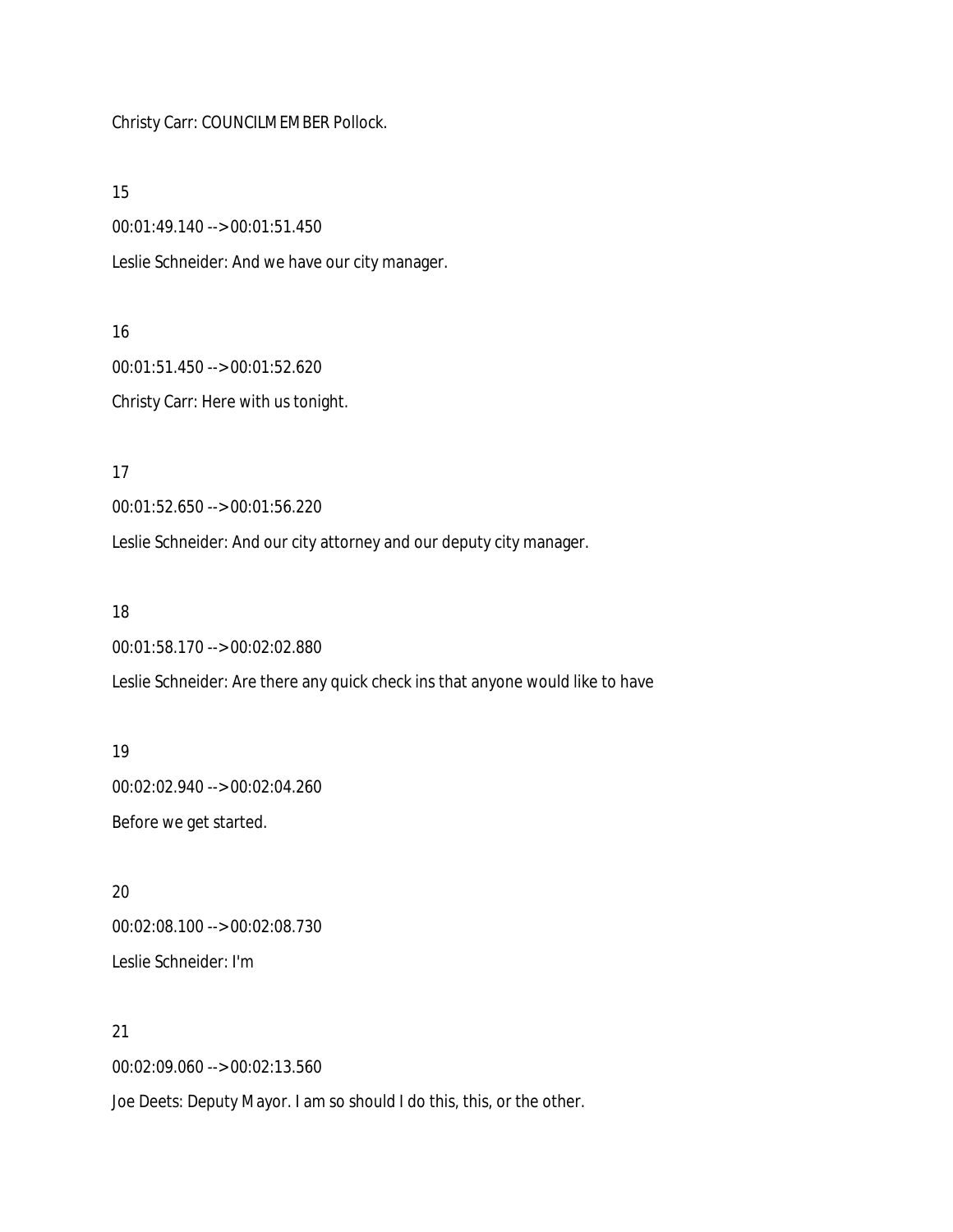00:02:14.070 --> 00:02:15.930

Joe Deets: Yeah, I just in

## 23

00:02:16.050 --> 00:02:24.420

Joe Deets: Just thinking about Thanksgiving and that is we all enjoy it as much as we can. This is a very different Thanksgiving, where

## 24

00:02:25.440 --> 00:02:35.850

Joe Deets: Many people are perfectly lonely and sad at this time. And so I just think all of us to spare moment for those and give some kindness.

25

00:02:38.430 --> 00:02:39.510

Leslie Schneider: Thank you very much.

## 26

00:02:41.400 --> 00:02:43.230

Leslie Schneider: All right, so

## 27

00:02:44.580 --> 00:02:52.530

Leslie Schneider: That being our first item. Our next item is executive session, which means we will promptly leave this meeting and going to

28 00:02:53.040 --> 00:03:08.670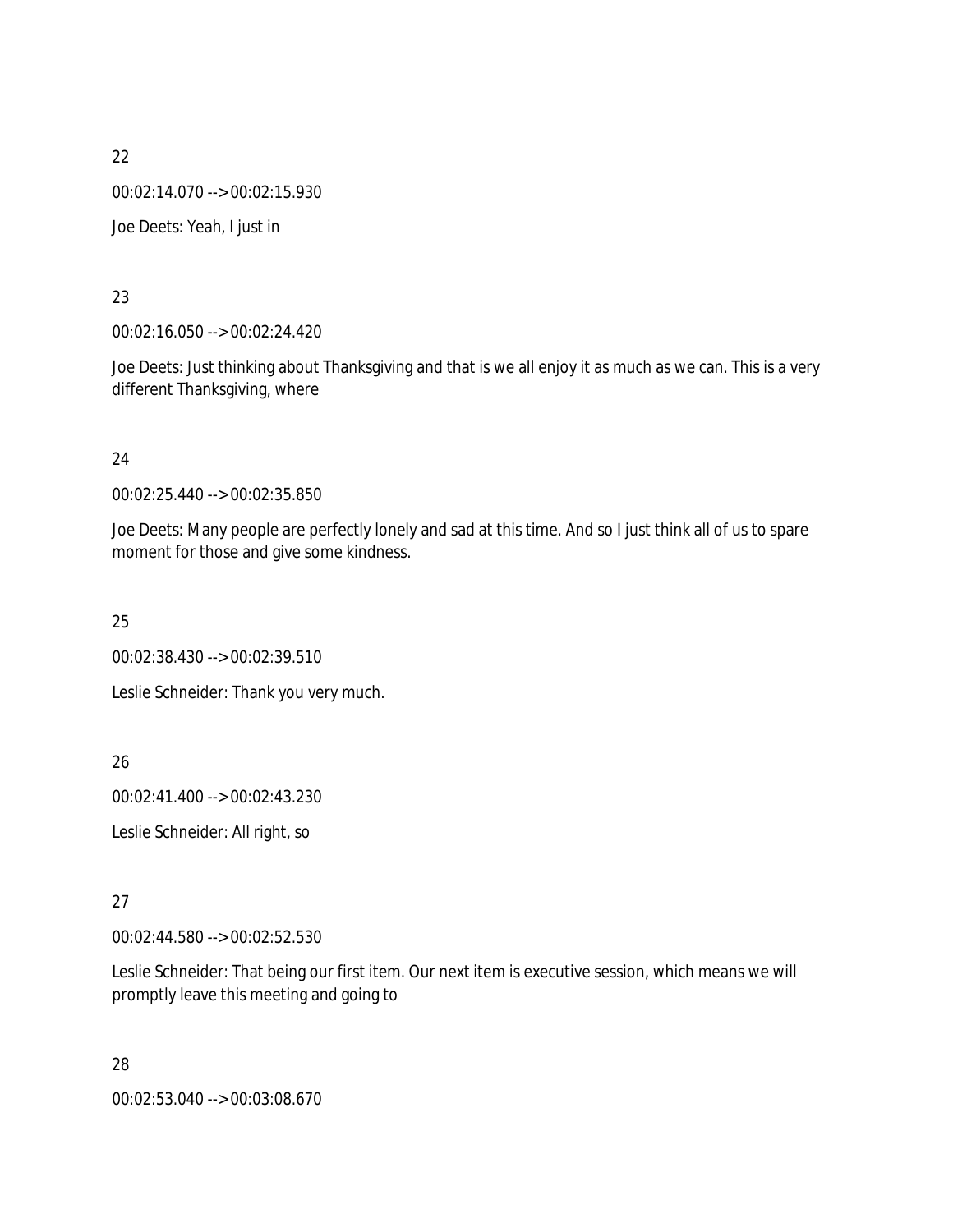Leslie Schneider: An executive session meeting and we will be gone 30 minutes so pursuant to our CW 42.3 0.1101 seed to consider the minimum price at which real estate will be offered for sale or lease.

29

00:03:09.690 --> 00:03:19.770

Leslie Schneider: When public knowledge regarding such consideration would cause the likelihood of decreased price and pursuant to our CW 42.3 0.1101 I

# 30

00:03:20.190 --> 00:03:30.690

Leslie Schneider: To discuss with legal counsel matters relating to litigation or potential litigation, to which the city, the governing body or a member acting in an official capacity is or is likely to become a party.

# 31

00:03:31.170 --> 00:03:48.810

Leslie Schneider: When public knowledge regarding the decision is likely to result in an adverse legal or financial consequence to the agency. It is a little after six. So we will be back here in this session at 635

## 32

00:03:50.820 --> 00:03:57.930

Leslie Schneider: With that we can all leave this meeting and look for the invitation to the executive session from the city attorney.

33

00:38:25.050 --> 00:38:25.740

Morgan Smith: Looks like we're

34

00:38:27.600 --> 00:38:29.370

Leslie Schneider: We're ready to go.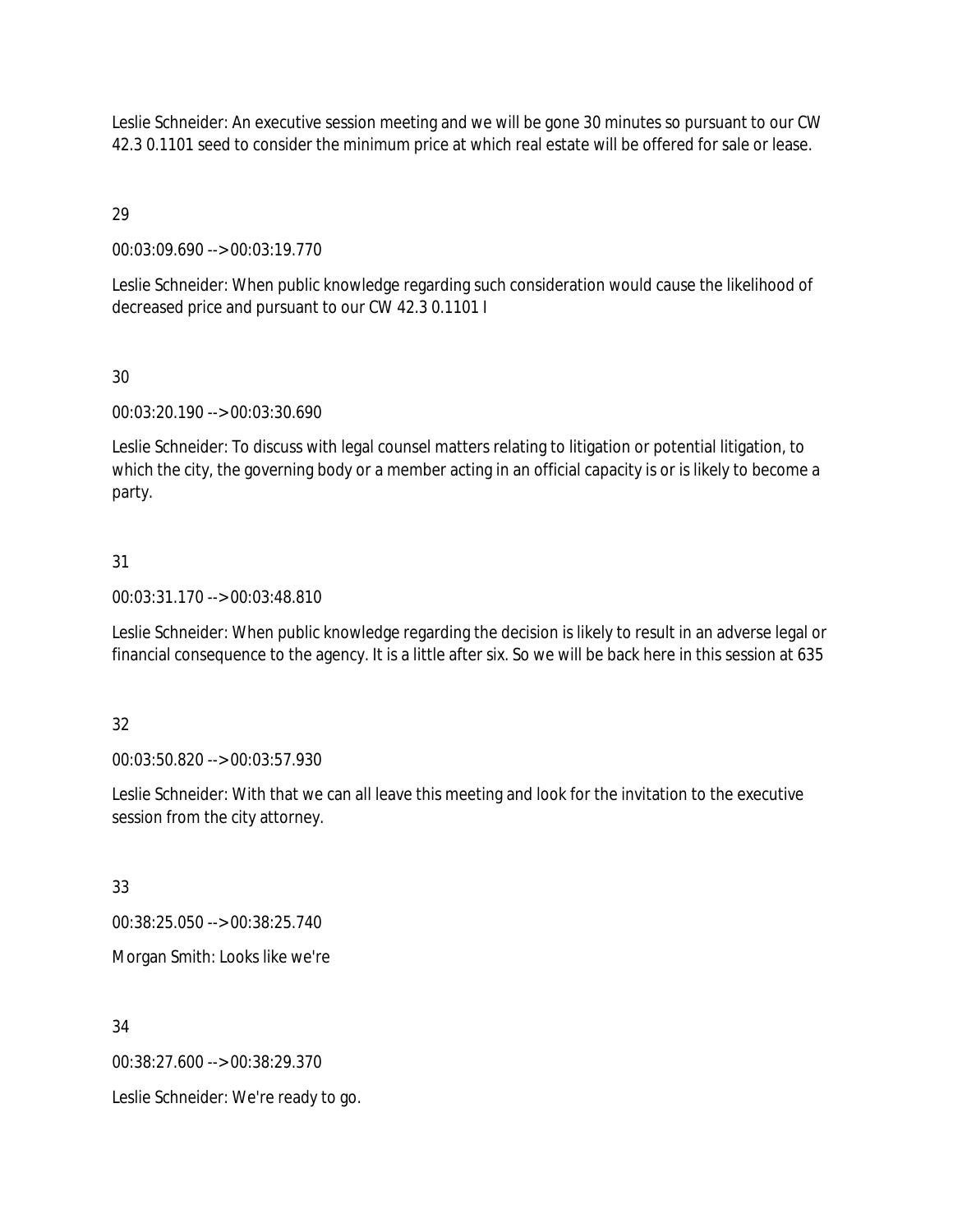00:38:30.810 --> 00:38:45.990

Leslie Schneider: Alright everyone, we've now returned from Executive Session, and we are now moving on to item number three approval of the agenda and is their emotion for approving tonight's agenda.

36

00:38:46.830 --> 00:38:47.460

Michael Pollock: No move

37

00:38:50.010 --> 00:38:51.870

Leslie Schneider: Any, any discussion.

38

00:38:54.240 --> 00:38:57.000

Leslie Schneider: Let's see. I guess that would be a second by COUNCILMEMBER car.

39 00:38:58.560 --> 00:38:59.130 Leslie Schneider: I'm

40 00:38:59.370 --> 00:39:00.210 Leslie Schneider: Not American

41 00:39:00.330 --> 00:39:05.610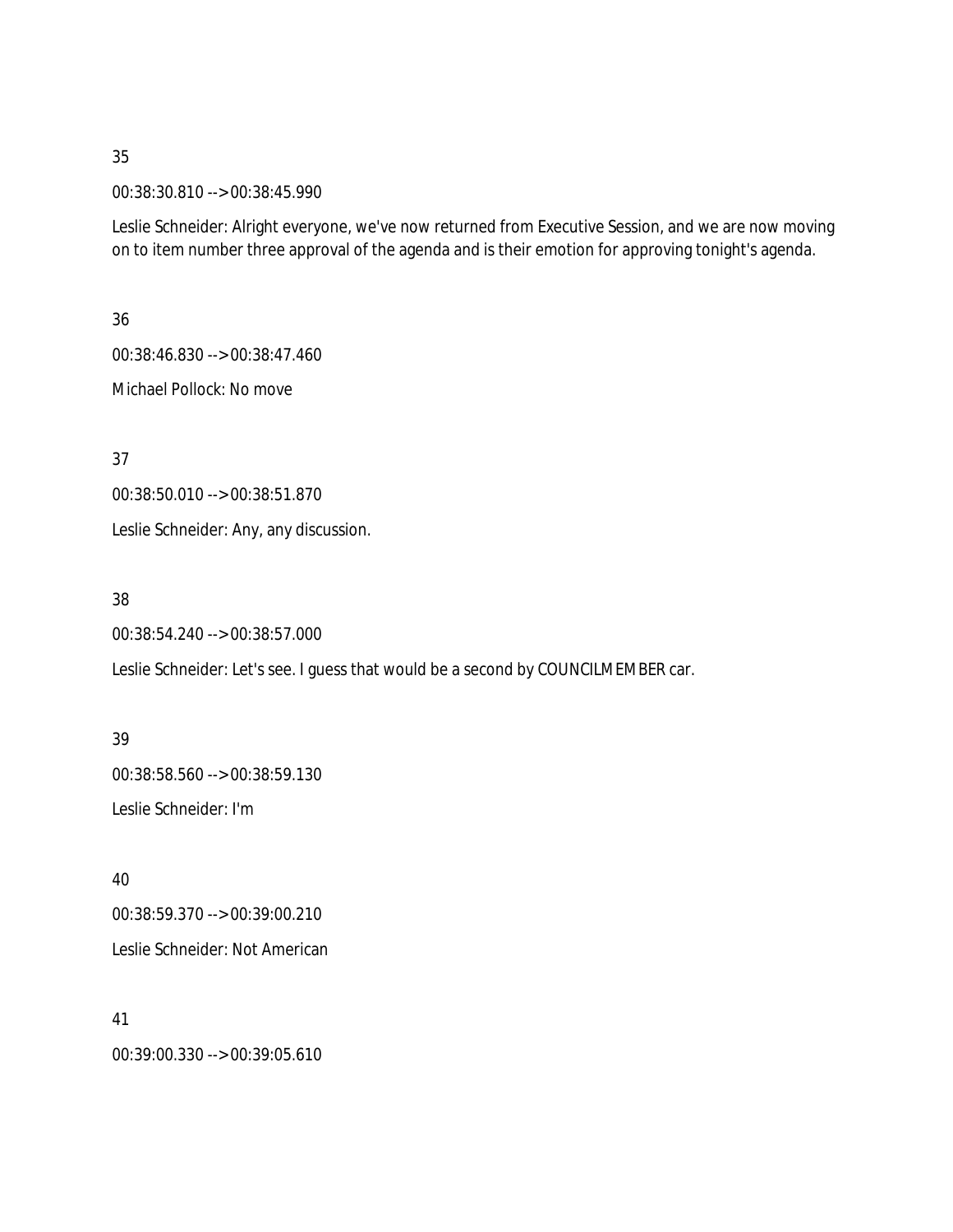Joe Levan: Mayor, just real quick. The, the email that I sent to the Council about the will pick one item on the agenda was there.

42

00:39:07.410 --> 00:39:16.890

Joe Levan: The applicant that with true their application so that one item on the agenda, I would recommend be removed from the agenda the triangle property. And if you saw that email.

43

00:39:18.000 --> 00:39:18.390 Michael Pollock: Now,

44

00:39:18.780 --> 00:39:19.620

Leslie Schneider: See that email.

45

00:39:19.680 --> 00:39:29.400

Michael Pollock: Okay, yeah, that's a good point. I would move to amend the agenda to remove the out of character recognize the avatar of the thrall of the application. So

46

00:39:30.810 --> 00:39:33.750

Joe Levan: That's Item eight, see on the agenda and not yeah can

## 47

00:39:35.010 --> 00:39:36.630

Michael Pollock: You see on the agenda. Yep.

48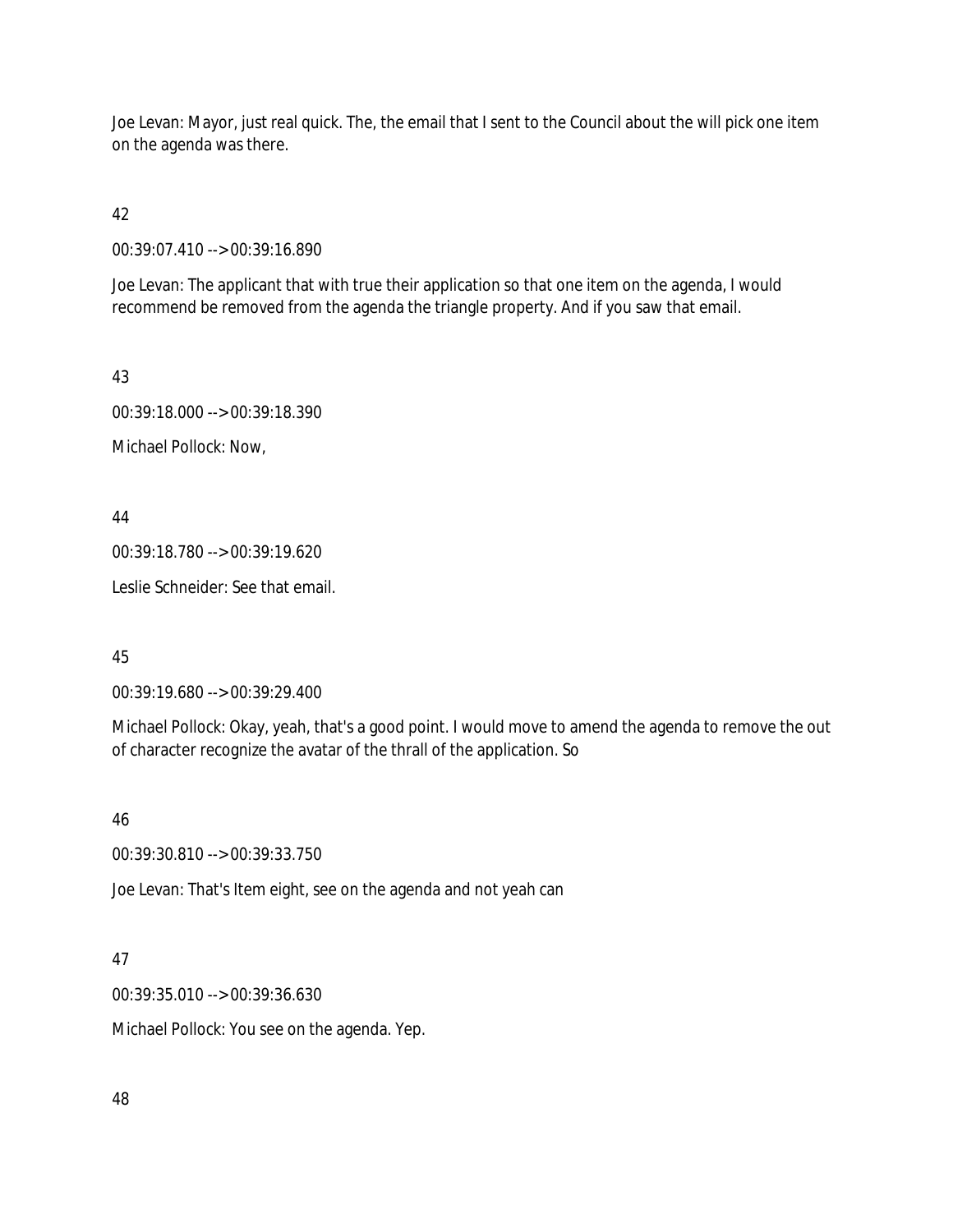00:39:38.190 --> 00:39:39.240

Michael Pollock: Sir, something for that.

49

00:39:41.520 --> 00:39:43.560

Leslie Schneider: Okay. Councilmember car seconds that

50

00:39:45.780 --> 00:39:49.740

Leslie Schneider: Thank you, city attorney. Um, is there any further discussion.

51

00:39:51.270 --> 00:39:56.190

Leslie Schneider: All right, let's vote on the agenda as modified. All those in favor please say aye.

52

00:39:57.480 --> 00:39:58.890 Leslie Schneider: And any opposed.

53

00:40:00.270 --> 00:40:09.690

Leslie Schneider: Great, thank you very much. And we know can. Is there any conflict of interest that anyone here would like to disclose Deputy Mayor deets.

## 54

00:40:09.750 --> 00:40:10.890

Joe Deets: Yeah, thank you.

55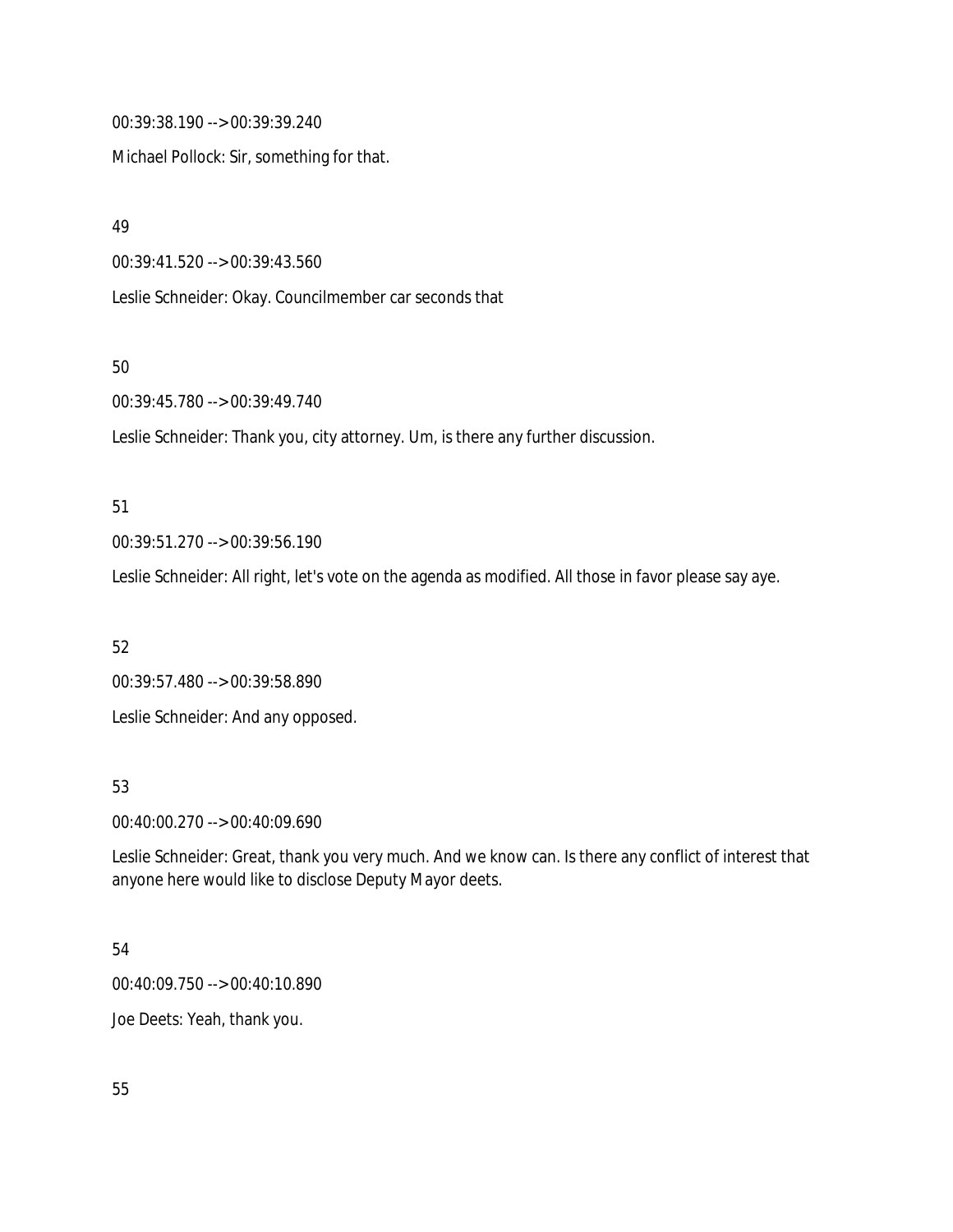00:40:12.000 --> 00:40:18.540

Joe Deets: Leslie her mayor Schneider. You knew I was raised my hand. Yeah, I need to reduce myself from item.

## 56

00:40:19.710 --> 00:40:30.330

Joe Deets: Nine. Eight tonight ordinance number 2020 deaths 38 relating to the 20 24th quarter budget and updated capital improvement plan amendments because this

## 57

00:40:31.050 --> 00:40:43.740

Joe Deets: Item includes budget funding for the solar project that the city is acquiring of which I have a an interest in as project administrator and as a

## 58

00:40:44.070 --> 00:40:53.400

Joe Deets: Investor I'll just say, so I've talked about this in the past, but because of my connection with this project. I'M ACCUSING myself from this discussion.

#### 59

00:40:54.510 --> 00:40:56.730

Leslie Schneider: Great, thank you very much. Councilmember Paul

## 60

00:40:57.720 --> 00:41:12.300

Michael Pollock: Sorry, I just want to get clarification on what the attorney, the attorney general city attorney said, and that is when they went through the application. Did they withdraw the SEPA. Does that mean that the CFO approval has been withdrawn as well.

61

00:41:13.440 --> 00:41:14.280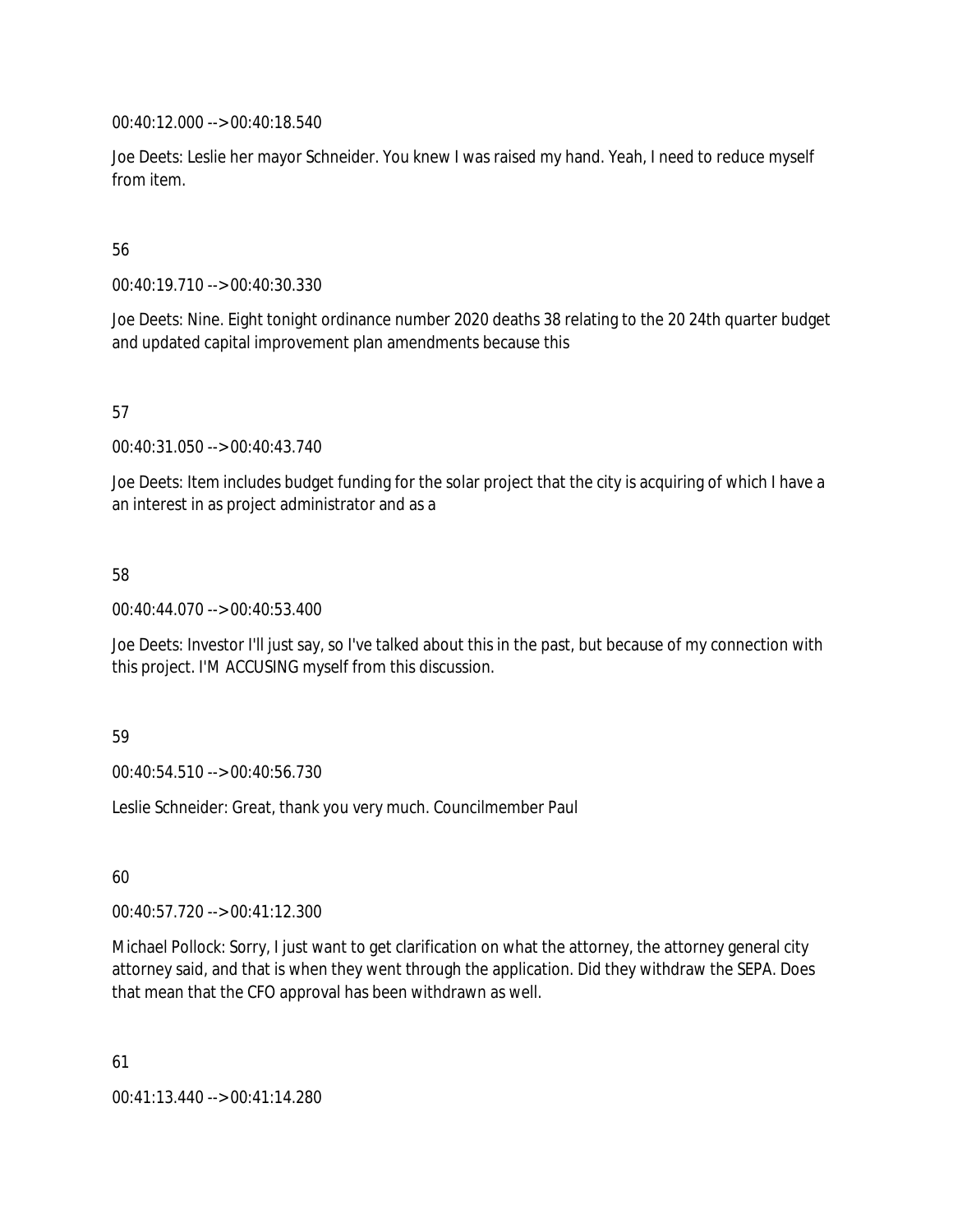Michael Pollock: How does that play out.

62

00:41:14.730 --> 00:41:31.530

Joe Levan: Well, the whole application has been withdrawn. So, and whatever is a city isn't going to do any more work on the on that application because it's no longer being pursued by the applicant. So in terms of the specifics of the SEPA I could talk to 20 Stephen let's

## 63

00:41:32.640 --> 00:41:35.040

Joe Levan: See what what the status of that is okay.

64

00:41:35.160 --> 00:41:36.210

Michael Pollock: All right, great. Thank you.

65

00:41:38.670 --> 00:41:45.630

Leslie Schneider: Okay, so we're just going to conclude on the conflict of interest. There are no other conflicts of interest to report.

## 66

00:41:47.160 --> 00:42:00.810

Leslie Schneider: Alright, moving on. We can take will be taking public comment. So those of you who I'm going to switch over to looking at attendees. Now, and there are a few of you who have already raised your hands. Thank you.

## 67

00:42:01.530 --> 00:42:09.540

Leslie Schneider: If you're intending to give. Public comment please look down at the bottom of the attendees list, you should be able to see an option for raising your hand.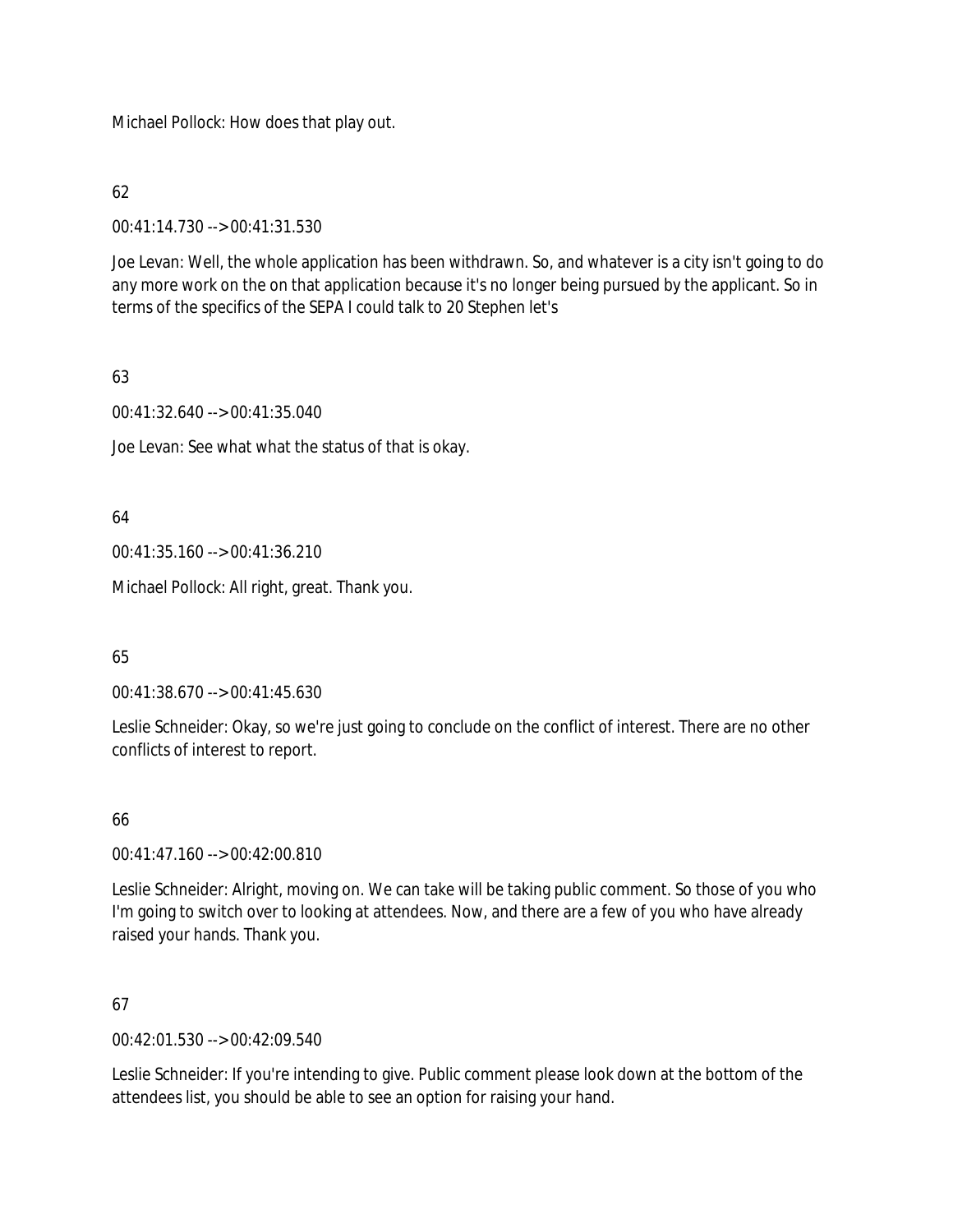00:42:10.170 --> 00:42:21.630

Leslie Schneider: And I will call on you in the order that I see them. I'll just ask you to state your name and the street that you're on. And you may have up to three minutes. The

69

00:42:23.220 --> 00:42:35.190

Leslie Schneider: The deputy Deputy Mayor will help guide you in your time there. So just keep an eye out for that. Please. And with that, Aaron Phillips, you are first. Thank you.

## 70

00:42:41.640 --> 00:42:54.780

Erin Phillips: Hi, I just got unmuted. And it's good to see everybody, and I am just making comment to just announce my support for Brenda Fonterra Johnson.

71

00:42:55.320 --> 00:43:08.070

Erin Phillips: And I know you are appointing someone to Cole's vacated spot. And I just want to say that Brenda was one of the eight people who showed up in October 2018 to

72

00:43:08.940 --> 00:43:23.790

Erin Phillips: Talk about her experience living on Bainbridge Island, and since then. She's put in a lot of work by being on the race equity Task Force and then now taking a really leadership role in that task force. So I think she has

## 73

00:43:24.870 --> 00:43:37.140

Erin Phillips: This is an amazing opportunity to sort of live our values of equity and Brenda has the experience and also the dedication that I think she'll be in it fantastic voice to the city council. Thank you.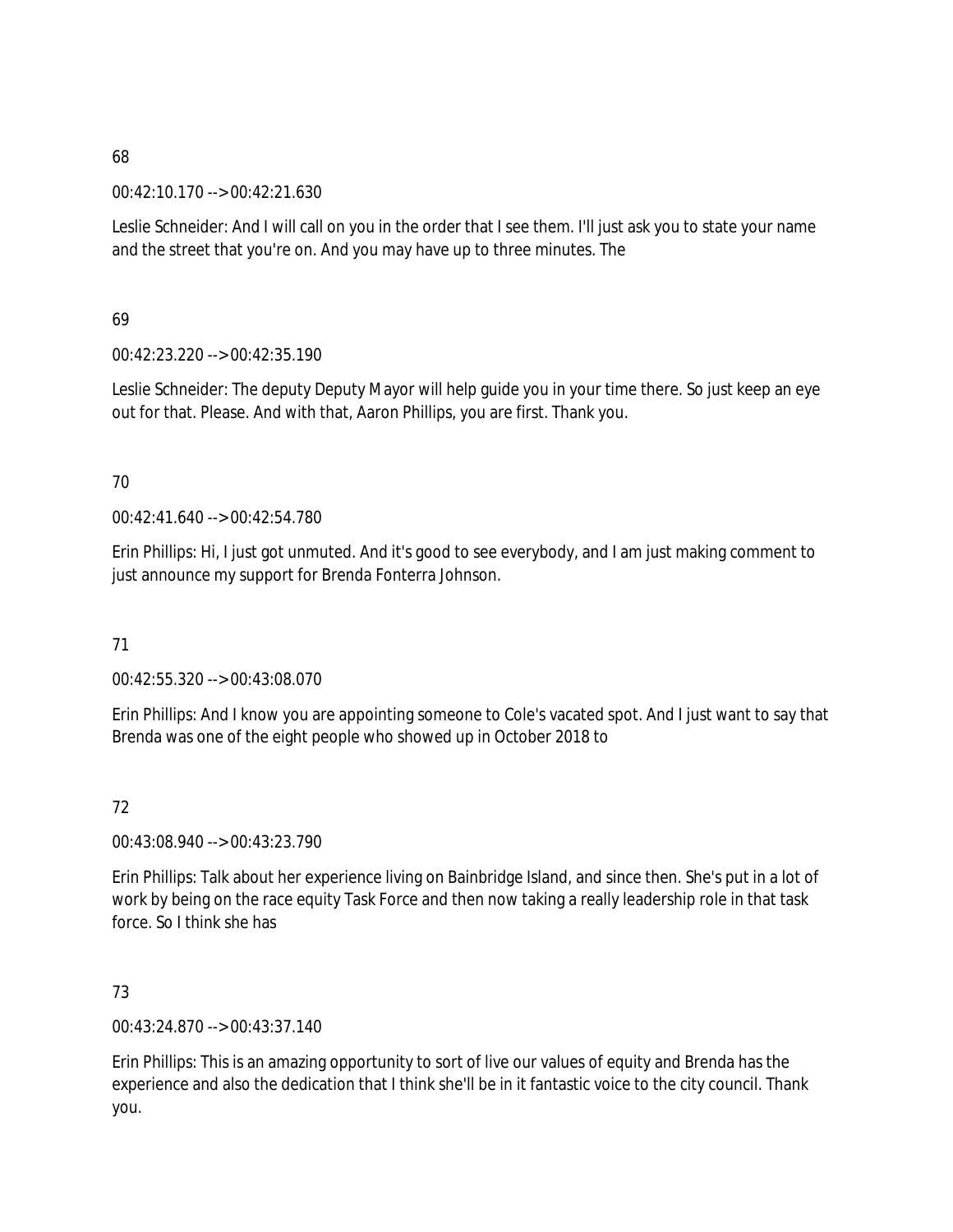00:43:38.100 --> 00:43:41.610

Leslie Schneider: Thank you very much. Hearing Wendy Tyner your nest.

# 75

00:43:50.250 --> 00:44:00.030

Wendy Tyner: Hi this is Wendy Tyner I live on Lynwood center road, just south of the triangle property being sensitive to your agenda and discussing the budget, I'll make this very short.

# 76

00:44:00.900 --> 00:44:06.600

Wendy Tyner: Knowing that avatar withdrew their application for their legislative review of the land use regulations.

# 77

00:44:07.230 --> 00:44:12.300

Wendy Tyner: I really want to thank you for everything you've done throughout this face of the triangle property.

# 78

00:44:12.930 --> 00:44:21.270

Wendy Tyner: You know, the triangle properties been so complicated. Since 2007 and especially since the beginning of our meetings back in September of 2019

## 79

00:44:22.230 --> 00:44:27.630

Wendy Tyner: Thank you all for listening to all of our concerns about the extensive violations of the mining project.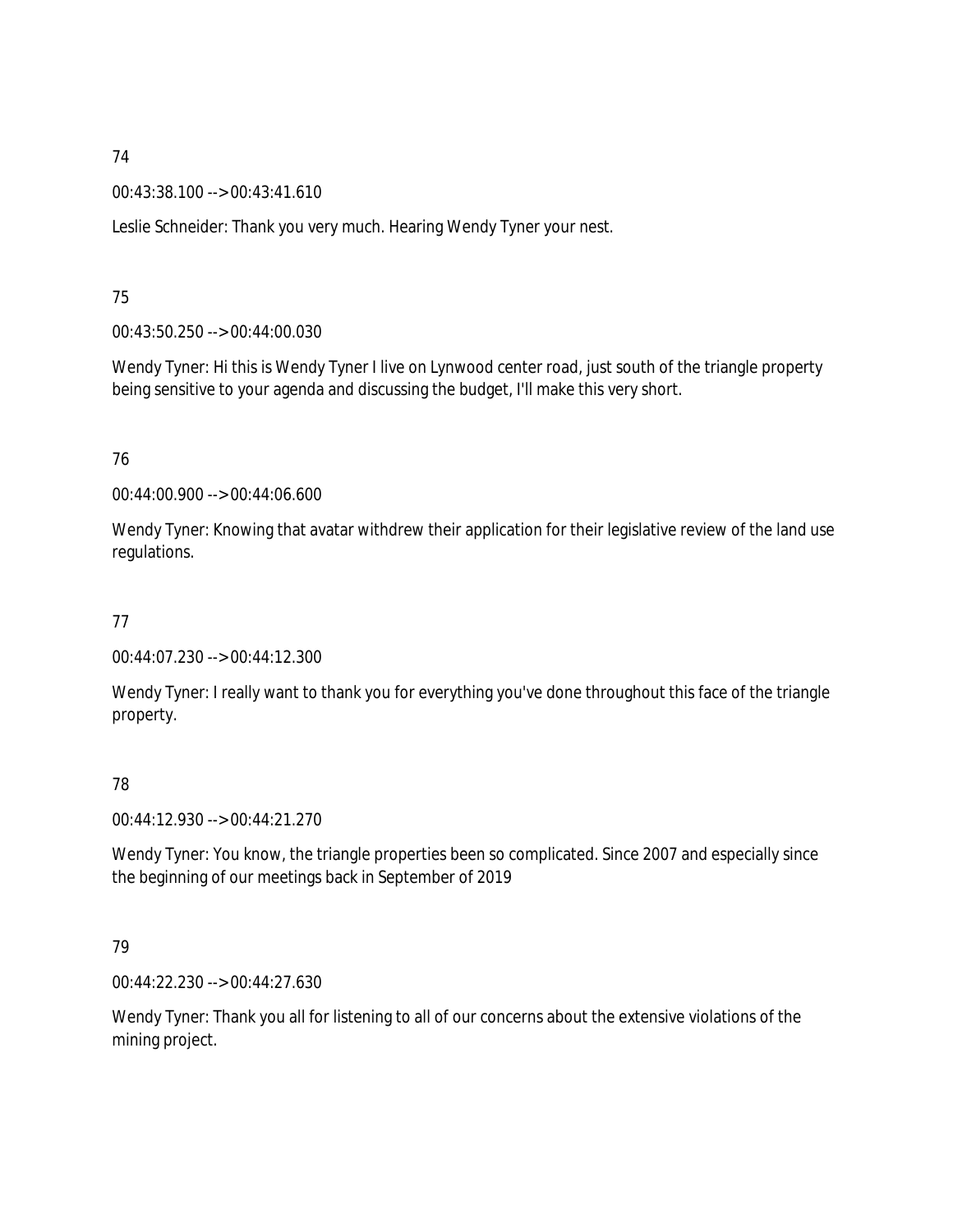00:44:28.170 --> 00:44:33.930

Wendy Tyner: And all the issues surrounding the zoning and health issues surrounding the avatar proposal proposal.

81

00:44:34.740 --> 00:44:39.960

Wendy Tyner: We do look forward to future discussions about the next phase of how the triangle property will be managed.

82

00:44:40.380 --> 00:44:51.480

Wendy Tyner: And looking at possible uses for it in the future that are more proactive than, you know, whether it's a park for passive recreation a park and ride or even a ball field for high level.

83

00:44:53.250 --> 00:44:55.500

Wendy Tyner: But I really feel

84

00:44:58.170 --> 00:45:09.750

Wendy Tyner: That you have all reached out to us and have listened to us and done a lot of research to understand what the best needs are for that land. So thank you. I wish you all a very healthy Thanksgiving.

## 85

00:45:11.280 --> 00:45:12.390

Leslie Schneider: Thank you so much, windy.

86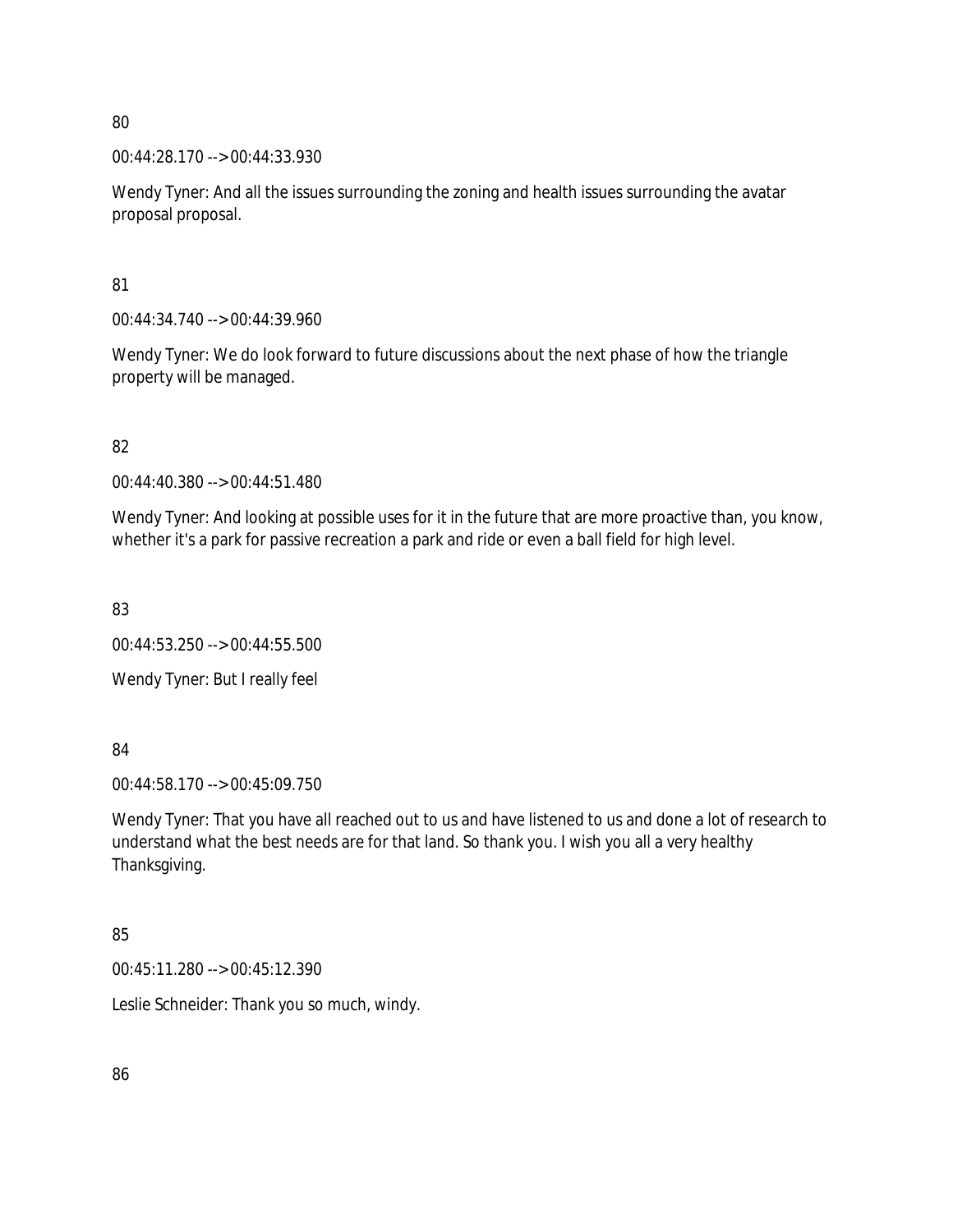00:45:13.890 --> 00:45:15.840

Leslie Schneider: Salad Rosalia, it's your turn.

87

00:45:20.670 --> 00:45:25.140

Sal DeRosalia: Hello, my name is Sal durose Leah and I live off of Madison Avenue on Bainbridge Island.

88

00:45:26.340 --> 00:45:37.980

Sal DeRosalia: I want to talk about two things today. Basically, one is Richard and I were invited as people who pay attention to city government city council meetings. Planning Commission, all that stuff.

#### 89

00:45:38.700 --> 00:45:46.140

Sal DeRosalia: To a senior center discussion about city council and city government, how to get involved, how to stay involved, how to understand what you're seeing

#### 90

00:45:46.950 --> 00:45:58.500

Sal DeRosalia: And the I feel like there was a resounding it's hard to understand what's going on. It's hard to get connected. And one of the things that came out of the discussion was we really wish there was an academy.

#### 91

00:45:58.890 --> 00:46:09.660

Sal DeRosalia: And that's something that we just hear over and over and over again is a city hall or city council or city government Academy for regular citizens so that they can understand

92

00:46:10.080 --> 00:46:17.130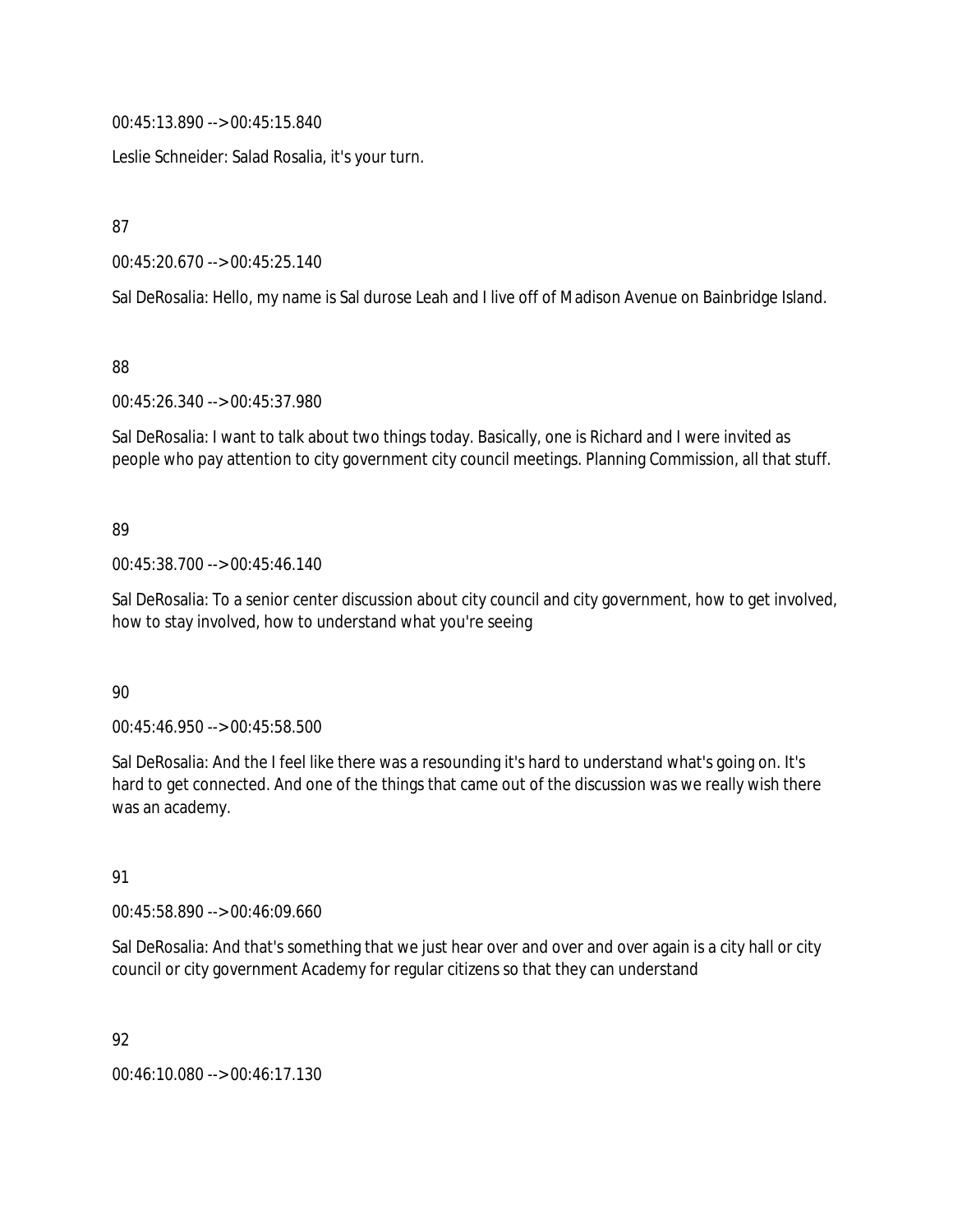Sal DeRosalia: What's going on, and I would also tell you that I think it's a really good idea because I believe you'll get more informed people

93

00:46:17.550 --> 00:46:25.560

Sal DeRosalia: Whether it's making a complaint or giving you an opinion or whatever that is. And so I think that you'll probably find that that if you invest a little bit of time in the residents.

94

00:46:25.800 --> 00:46:33.300

Sal DeRosalia: And teach them how to work within the city and what you guys are as in in regards to availability or what you can do, or what departments do what

# 95

00:46:33.960 --> 00:46:41.520

Sal DeRosalia: That you will get a huge return one that people will appreciate that you've done that, and that you want to educate people as to how the city works.

## 96

00:46:42.180 --> 00:46:47.670

Sal DeRosalia: But also, you'll get a return and you're not going to get a bunch of wasted time of people calling asking questions.

## 97

00:46:48.060 --> 00:46:54.690

Sal DeRosalia: That could have been triage by just giving people an education. So I hope that that we really take it seriously at some point and stop kind of

## 98

00:46:54.930 --> 00:47:01.920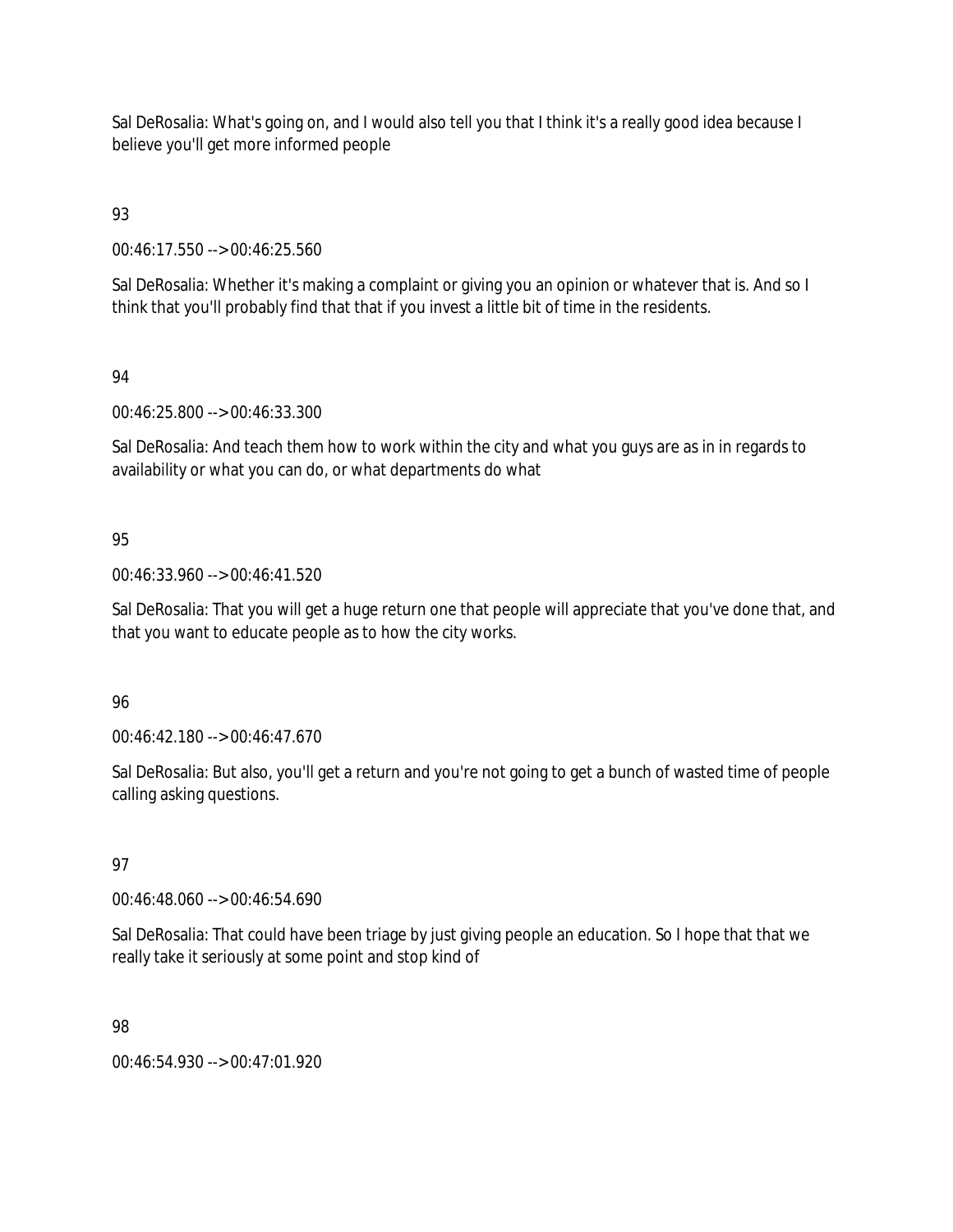Sal DeRosalia: This would be a nice idea but and then it's the last thing we're ever going to think about and maybe as we as we bring this new person in

99

00:47:02.490 --> 00:47:08.520

Sal DeRosalia: For a city manager, we look to say like, hey, maybe one of the mandates, you could do is, while you come in.

#### 100

00:47:08.730 --> 00:47:18.240

Sal DeRosalia: You can kind of onboard the rest of the city with you as to how you want the city to function or what's your vision as it for. So anyway, there's one thing. And the other thing I want to say is

## 101

00:47:18.810 --> 00:47:29.250

Sal DeRosalia: I really believe that the city needs to pay attention to business and I think that the way they need to do that is not to have side meetings with organizations that represents a few people.

102

00:47:29.820 --> 00:47:35.340

Sal DeRosalia: I think you guys need to really think about creating an advisory board or a task force or something like that.

#### 103

00:47:35.610 --> 00:47:44.880

Sal DeRosalia: Where multiple people from all different sects of businesses and all different walks of life can represent business can represent themselves rather than

104

00:47:45.210 --> 00:47:50.130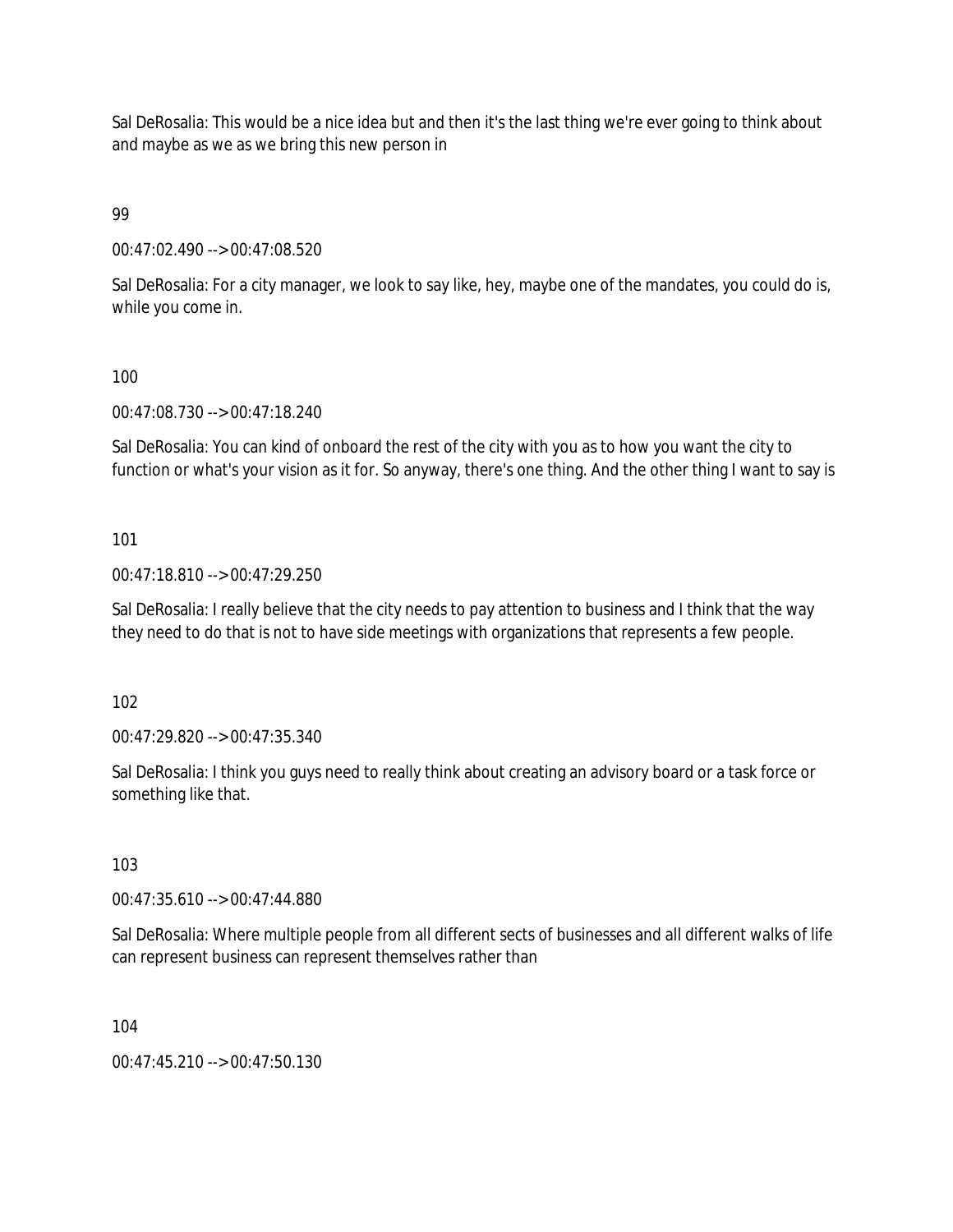Sal DeRosalia: Do you pay a membership fee to be at the Chamber of Commerce. Yes, I guess you can be a part of this conversation.

105

00:47:50.490 --> 00:47:55.080

Sal DeRosalia: Or, you know, are you friends with the downtown Association. Yes, I guess you can be a part of this conversation.

106

00:47:55.410 --> 00:48:04.530

Sal DeRosalia: We really need to stop all that crap. We need to open it up to everybody. And the only way to do that is to pay some attention to it. And again, I know this is another one of those things that

107

00:48:04.920 --> 00:48:10.380

Sal DeRosalia: We should probably do this like I really think that it's time to do it. You're seeing some really acute issues come up

108

00:48:10.980 --> 00:48:16.470

Sal DeRosalia: There's, there's not a lot of problem solving going on and this and the few people who are trying to solve the problem.

109

00:48:16.890 --> 00:48:26.430

Sal DeRosalia: Are doing it in a vacuum. And so there's just not a lot of outside help for that. So, so I really hope that you could you could give some attention to businesses on Bainbridge Island, and also to some kind of Academy. Thank you.

110

00:48:28.080 --> 00:48:31.830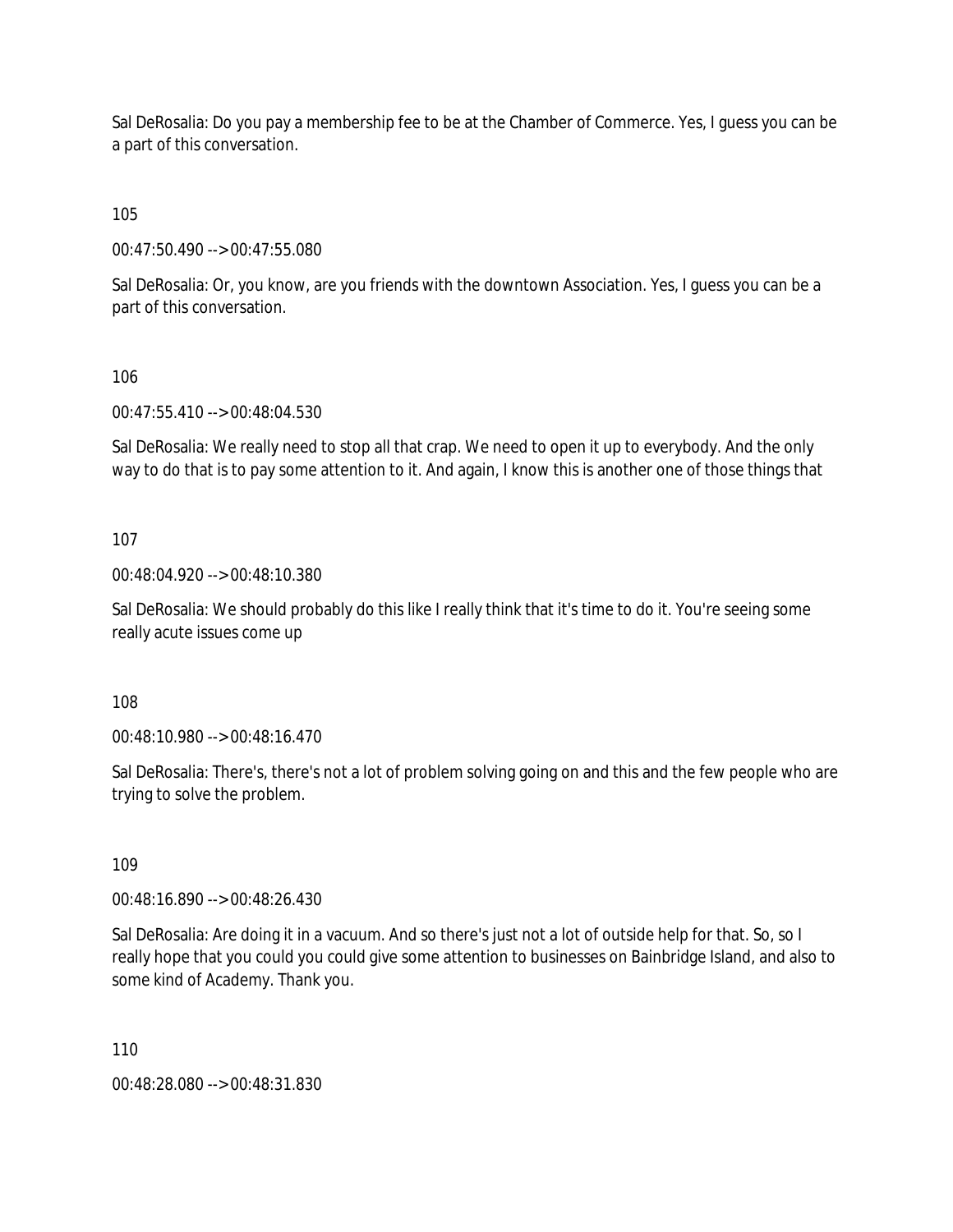Leslie Schneider: Thank you very much. So Kevin Millar it's your turn.

111

00:48:38.580 --> 00:48:45.690

Kevin Miller: Hi, good evening. It's Kevin Millar I live off of originally on your the triangle property. I'll be super brief tonight and just thank all of you for

112

00:48:46.050 --> 00:48:54.420

Kevin Miller: Listening as Wendy said it's been really great to work with you over the last little bit and I also just wanted to say that, having listened. Now to

113

00:48:54.720 --> 00:49:06.120

Kevin Miller: Almost every minute of every meeting. You've had over the last several weeks. I really respect your dedication and effort on the island, particularly with all the budget work. So thanks so much and have a great Thanksgiving.

114

00:49:07.650 --> 00:49:08.400

Leslie Schneider: Okay, Kevin.

115

00:49:10.500 --> 00:49:11.850

Leslie Schneider: Sandy chairing

116

00:49:26.310 --> 00:49:27.810

Leslie Schneider: Sandy. I think you're still muted.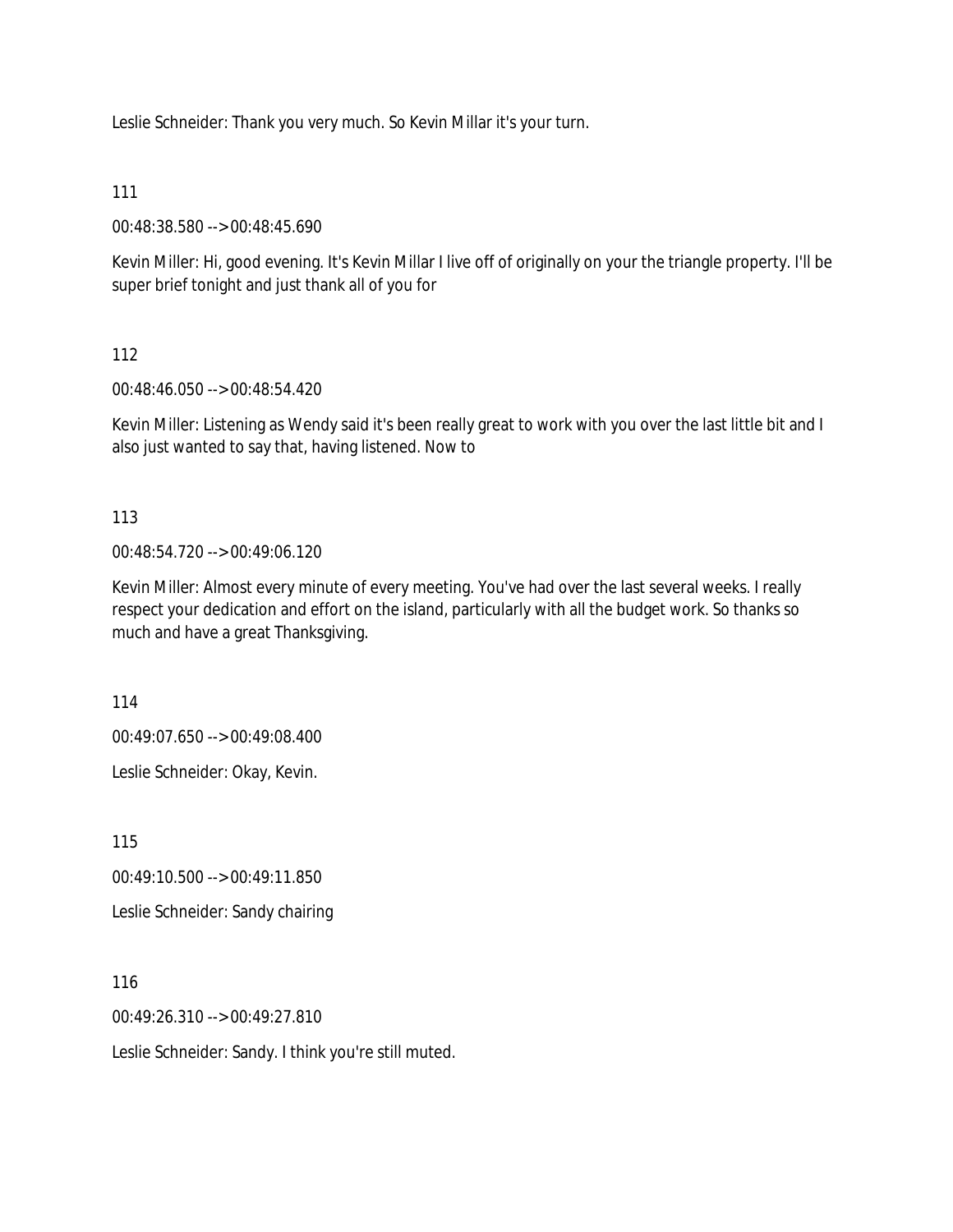00:49:36.210 --> 00:49:37.680

Sandy Charyn: Hello. Can you hear me.

118

00:49:38.070 --> 00:49:38.520

Yes.

119

00:49:39.750 --> 00:49:44.730

Sandy Charyn: Okay. Um, I was just saying I wanted to also express my appreciation for your

120

00:49:45.450 --> 00:49:53.640

Sandy Charyn: Music being sensitive to the needs of us in this community in our neighborhood. I know the people that want to have the facility, there have good intentions.

121

00:49:53.970 --> 00:50:02.460

Sandy Charyn: But like we've testified repeatedly it's it's a good good intention, but it's a, it's a, it's a good idea, but in the wrong side in this residential community.

122

00:50:02.880 --> 00:50:12.390

Sandy Charyn: Been around since 2013 when are retired here live out my days and I breathe a sigh of relief that that's not going to be going in there now. Thank you very much. Happy Thanksgiving.

123

00:50:13.260 --> 00:50:14.760

Leslie Schneider: All right. Thank you very much.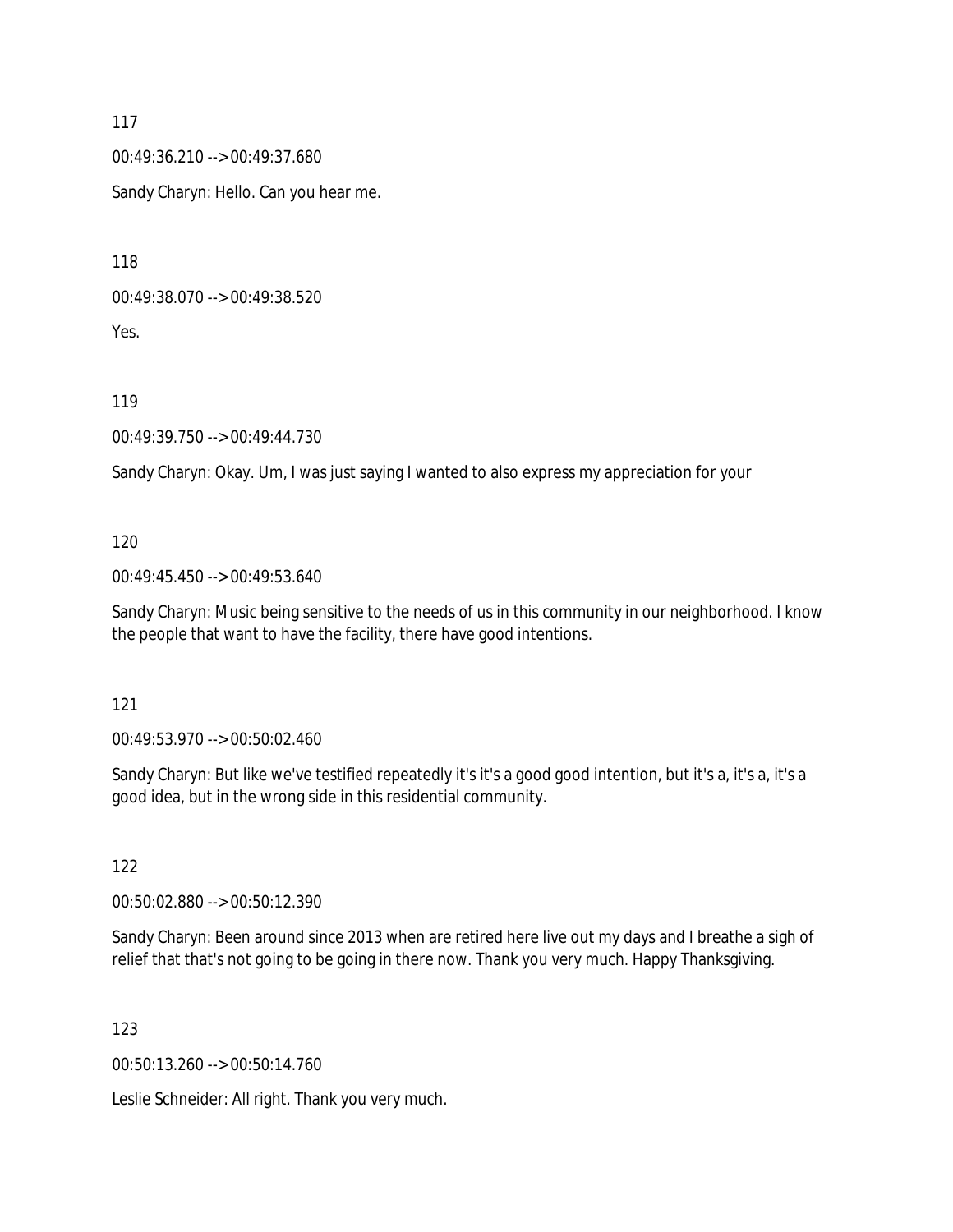00:50:16.440 --> 00:50:20.580

Leslie Schneider: Okay, I'm gonna turn my attention back to the panelists list here.

125

00:50:23.610 --> 00:50:24.390

Leslie Schneider: And

126

00:50:25.620 --> 00:50:33.540

Leslie Schneider: We are now going to move tour to item number five future Council agendas city manager, you're going to help us through this

127

00:50:33.570 --> 00:50:49.800

Morgan Smith: Yes, thank you. Before we look at this specific draft agendas for the next few meetings, a couple things to follow up on at councils request from last week, you would ask the mayor Deputy Mayor to work through a recommendation on the December meetings.

128

00:50:50.940 --> 00:51:02.610

Morgan Smith: The last couple of weeks of the month and their recommendation is to cancel the scheduled meeting that would have been the second business meeting on the 22nd of December.

129

00:51:02.970 --> 00:51:15.660

Morgan Smith: And to us. They also recommend to not add a special meeting the following week on the 29th. So that is the result of that request. And I think it would be helpful Council could either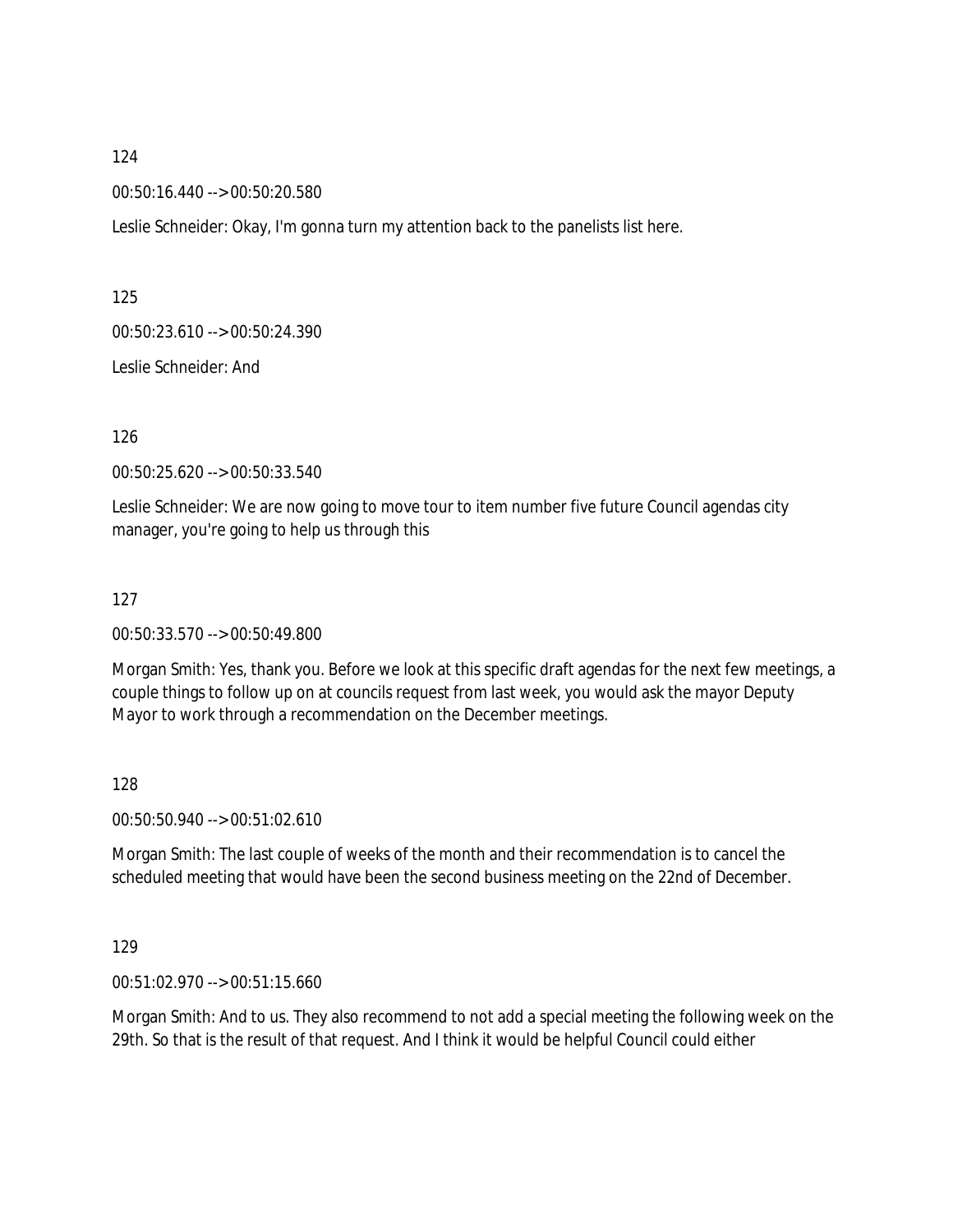00:51:16.740 --> 00:51:25.320

Morgan Smith: Support that or let us or have a discussion amongst yourselves about what you would like to do so that the staff can make sure we're ready to support your plans.

131

00:51:27.240 --> 00:51:30.900

Morgan Smith: So just to be clear, where that would leave us this, you'd have a study session on the first

132

00:51:31.350 --> 00:51:39.990

Morgan Smith: A business meeting on the eighth a study session on the 15th, you have a number of additional meetings scheduled for December as well. Special meetings related to other topics.

#### 133

00:51:40.410 --> 00:51:47.610

Morgan Smith: And then you would start meeting again with the study session, the schedule a session on the fifth of January, you need to for meetings in January.

#### 134

00:51:49.020 --> 00:51:56.010

Leslie Schneider: Great. So I see a couple hands up and just if someone who has their hand up would like to make a motion that to

#### 135

00:51:57.840 --> 00:52:01.080

Leslie Schneider: cancel those consideration of those two meetings, that would be great.

136

00:52:01.080 --> 00:52:05.220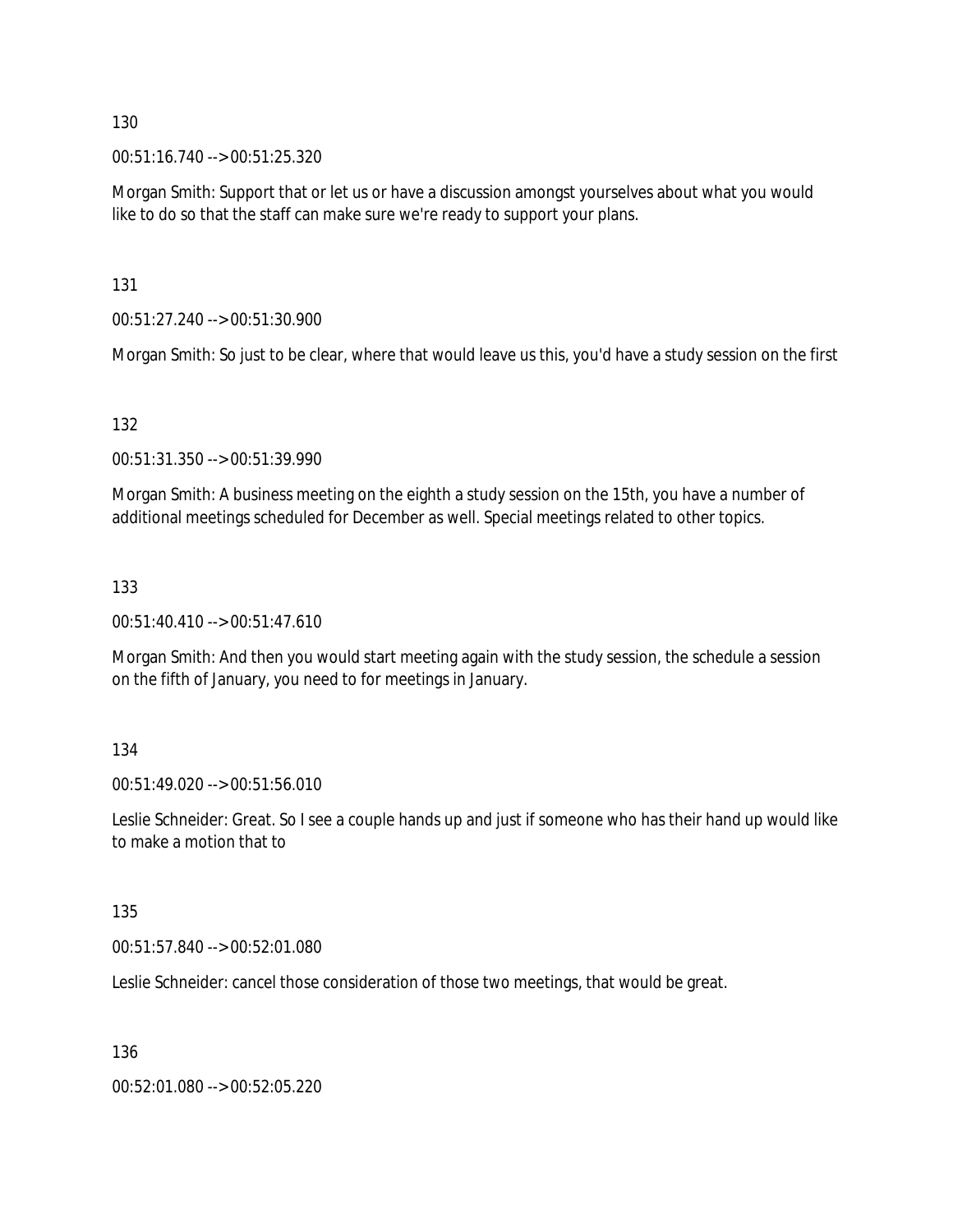Morgan Smith: Council. And just to be clear, you don't need to cancel the 29th. You don't have a meeting scheduled on the 29th.

137

00:52:05.250 --> 00:52:07.680

Morgan Smith: They only actually that would be needed as cancel the 22nd.

138

00:52:08.250 --> 00:52:10.410

Leslie Schneider: Thank you. Councilmember car.

139

00:52:11.760 --> 00:52:18.180

Christy Carr: Thanks. I moved to Cancel, cancel the City Council meeting on December 22

140

00:52:19.860 --> 00:52:23.370

Leslie Schneider: Got it. Second from council member Pollock and

141

00:52:24.660 --> 00:52:27.420

Leslie Schneider: Towards discussion. I'll go to council member Hi topless.

#### 142

00:52:33.660 --> 00:52:38.640

Kirsten Hytopoulos: I don't know if councilman Ricard wanted to speak at all, or do you just want to make that motion. Now,

143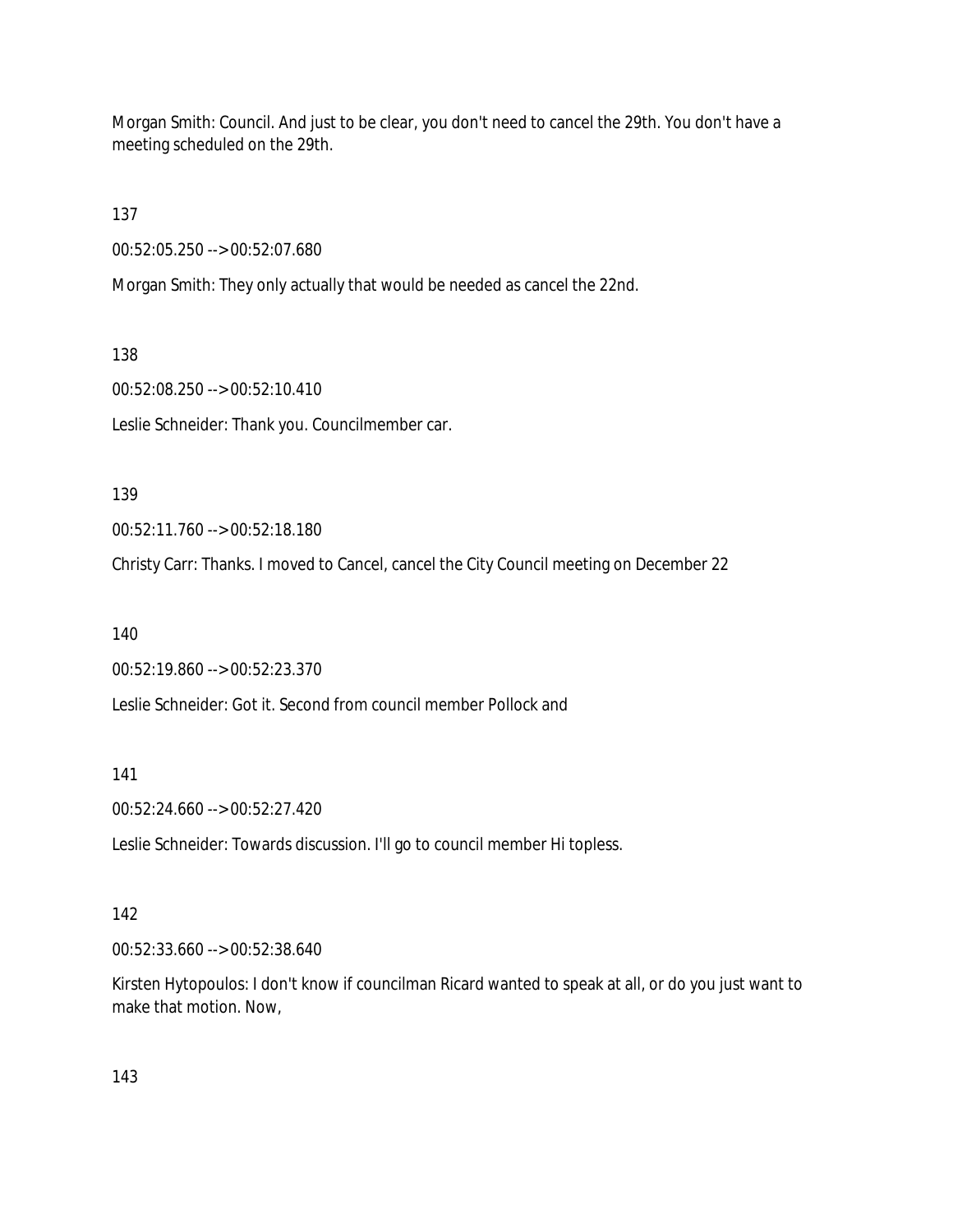00:52:39.720 --> 00:52:50.790

Kirsten Hytopoulos: Yeah, well, I would, I would appreciate the two week break. I think we all could probably use some mental recharging after this very intense period that we're going to go to go through and come back renewed

144

00:52:51.450 --> 00:52:58.260

Kirsten Hytopoulos: I hope we are going to talk about. I had seen some emails regarding the potential for setting up a special meeting.

145

00:52:58.350 --> 00:52:59.490

Morgan Smith: I was going to go there. Next.

146

00:52:59.550 --> 00:53:04.140

Kirsten Hytopoulos: Okay, good. Okay, so that would help me feel good about this decision.

147

00:53:04.260 --> 00:53:08.670

Morgan Smith: But maybe I can just fill in the blanks and perhaps I should have included it in the introduction.

148

00:53:08.880 --> 00:53:16.680

Morgan Smith: One of the reasons Council was looking at potentially holding additional December meetings was to pick up one or both of the topics that hadn't been scheduled

149

00:53:17.100 --> 00:53:25.680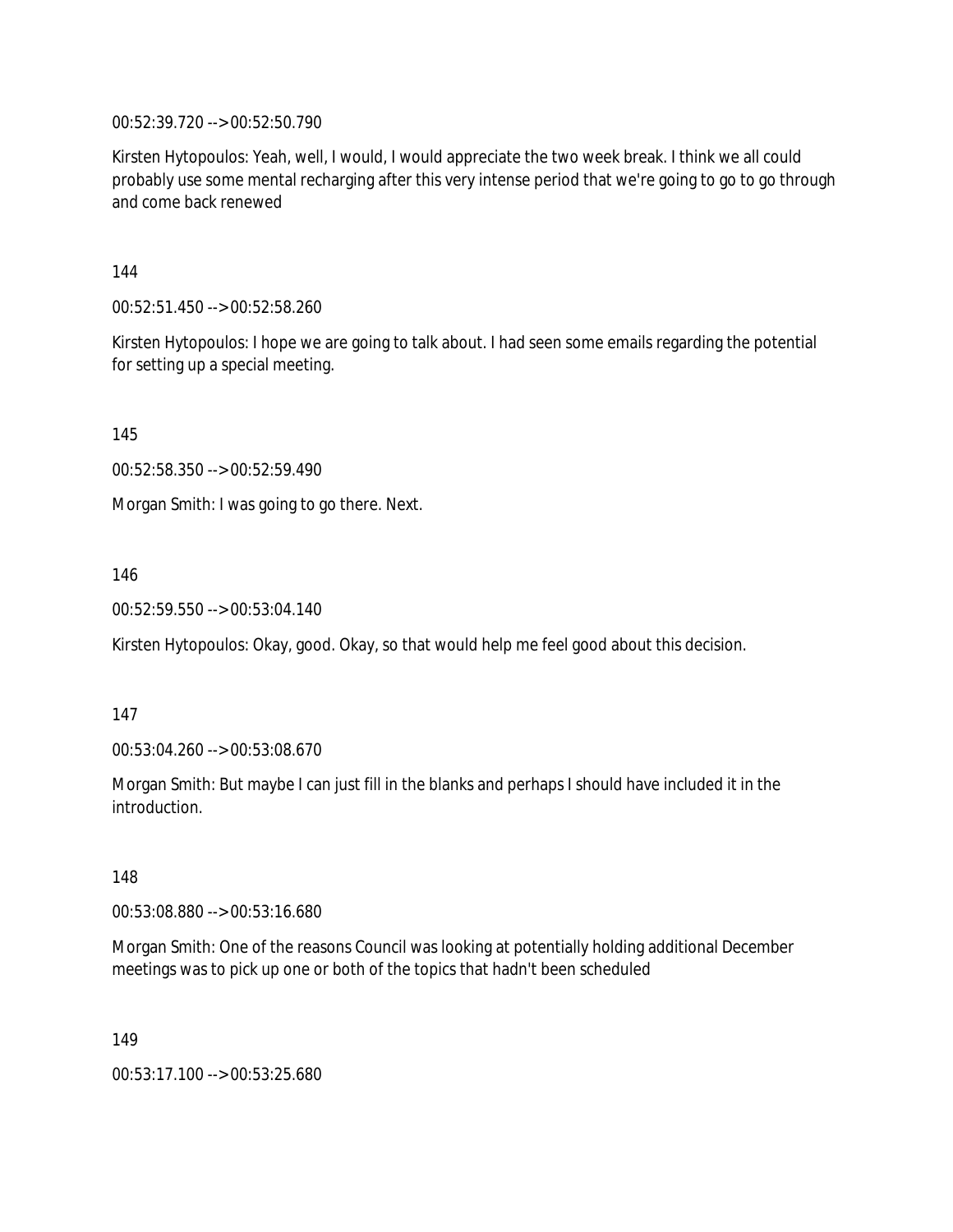Morgan Smith: The first of those was the ability to have a joint presentation with the race equity task force and a couple of kids have organizations that they are connected with

150

00:53:26.130 --> 00:53:34.500

Morgan Smith: And we were working now to schedule that as a special meeting on the 16th. I'd like to come back to that and honing in on exact time with you and make sure that date and time will work.

151

00:53:34.860 --> 00:53:43.230

Morgan Smith: But that is the proposal for how to handle that. And then secondly Council was interested in making sure you resumed the item had been deferred

152

00:53:43.680 --> 00:53:58.650

Morgan Smith: On November 10 which was an ethics discussion and that's currently placed with one hour of time on your first business meeting in January, which is January 12 if that's not where you want it, you can work on that as you move forward. But that's where we've resolved to put that for now.

153

00:54:00.990 --> 00:54:09.960

Morgan Smith: So I think we've kind of not to lose track of where we're at. Let's make a decision about whether or not to cancel the 22nd and I'll work with you on confirming the 16th.

154

00:54:11.880 --> 00:54:19.620

Leslie Schneider: Sounds good. If there is no more discussion. All those in favor of canceling on the 22nd.

155

00:54:20.760 --> 00:54:22.200

Leslie Schneider: Great. And, any opposed.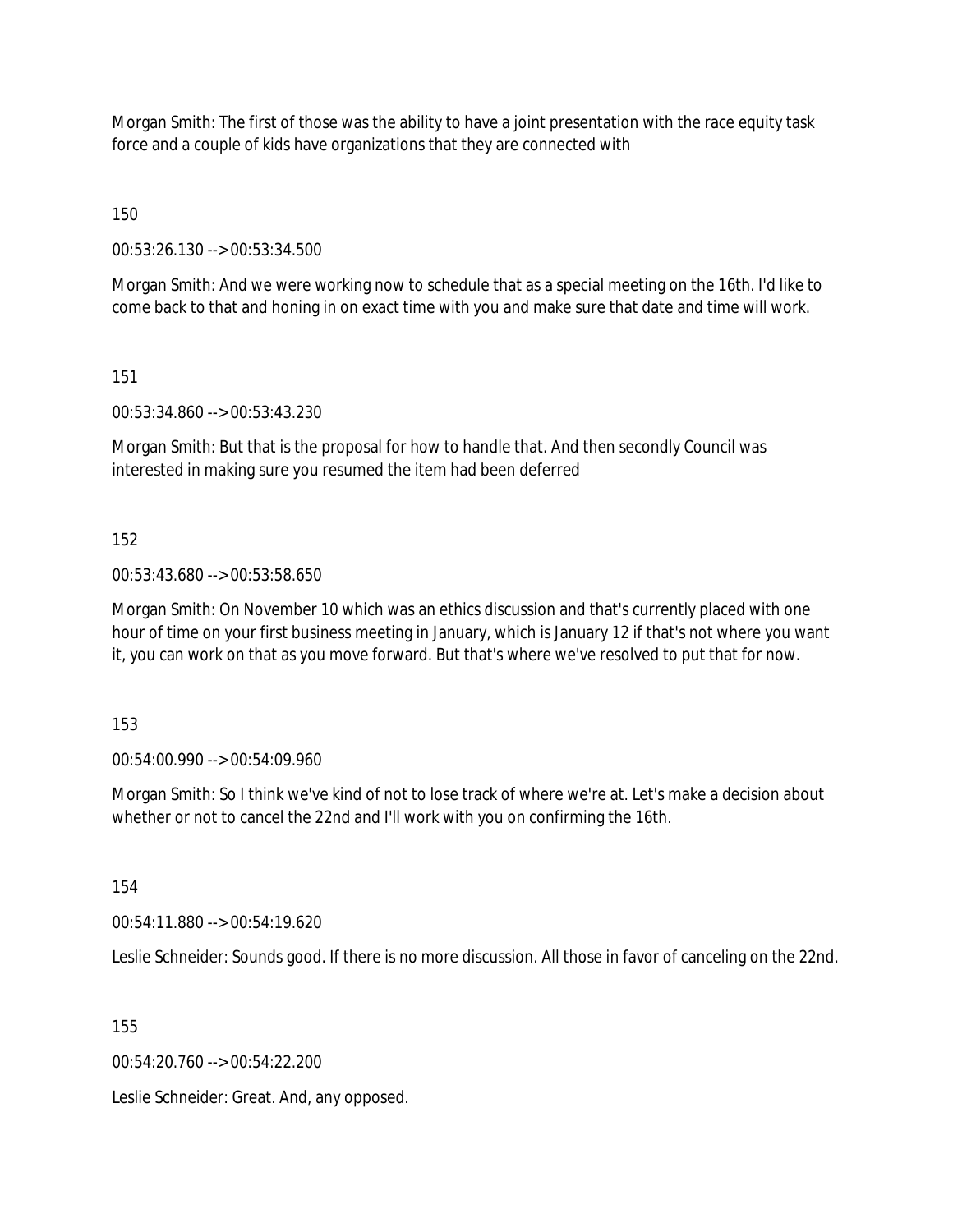00:54:24.180 --> 00:54:30.900

Leslie Schneider: All right, I'm COUNCILMEMBER nisar, did you have a comment on other future agendas or or on that one.

157

00:54:31.830 --> 00:54:49.740

Rasham Nassar: Well, I suppose. Now, I've been thinking about it, it may slightly relate. I just want to get some clarification and confirmation from the city manager that we are on an appropriate timeline to confirm the raise equity Task Force transition to the

158

00:54:50.790 --> 00:55:00.510

Rasham Nassar: Advisory Committee, because I see it. I see it in the study session as an agenda I entitled timing for transition and then the actual

159

00:55:02.310 --> 00:55:15.300

Rasham Nassar: Ordinance doesn't appear until what is this the December 8 business meeting for a potentially a first touch unless the December first agenda topic is considered the first touch and then we can confirm

160

00:55:15.600 --> 00:55:28.560

Morgan Smith: What you've already had a first touch on the ordinance. You had it back in October, the December 1 discussion is one that I described in an email to council. A couple weeks ago that there's just quite a number of logistical issues around how we get from A to B.

161

00:55:28.860 --> 00:55:35.910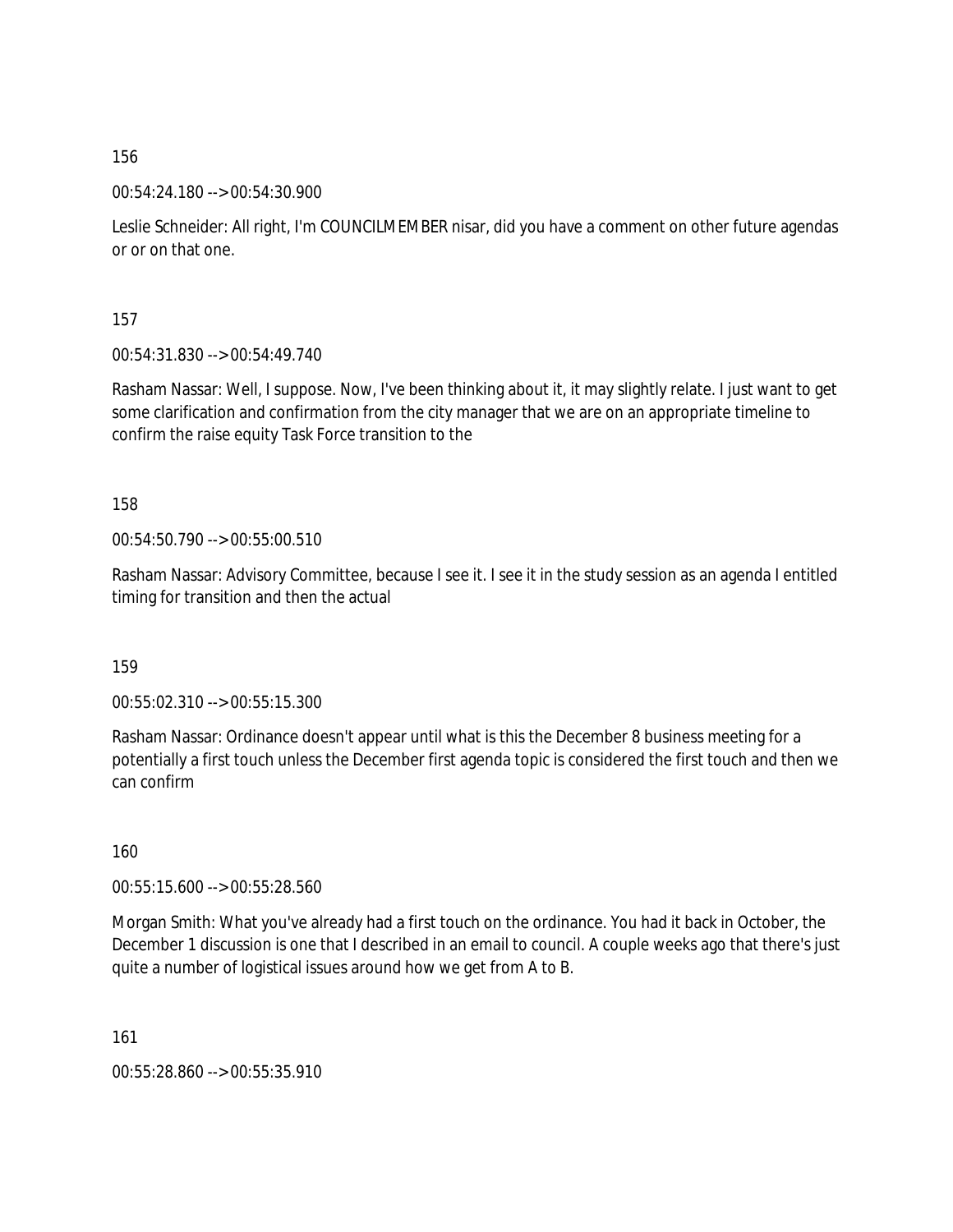Morgan Smith: We have a task force that task force is currently time to expire on 1231 you have plans for a new standing advisory committee.

162

00:55:36.390 --> 00:55:41.040

Morgan Smith: The ordinance to accomplish that is in draft form with some feedback.

163

00:55:41.400 --> 00:55:47.550

Morgan Smith: Council needs to make some decisions on the first to help us understand what you need to be prepared for on the eighth

164

00:55:47.820 --> 00:55:56.190

Morgan Smith: So I don't think we should try and anticipate that conversation here tonight. During agenda setting, but that is what's outlined for the first and we'll try to use that time to answer those questions.

165

00:55:56.610 --> 00:56:04.740

Morgan Smith: But whether we have a meeting on the 22nd or the 29th doesn't change that there's nothing that would be

166

00:56:05.820 --> 00:56:17.250

Morgan Smith: More difficult to do, having made that decision. It's really just a question of counsel need to clarify the approach and the logistics of how you get from A to B. And my hope is that you can do that on the first

167

00:56:18.900 --> 00:56:19.260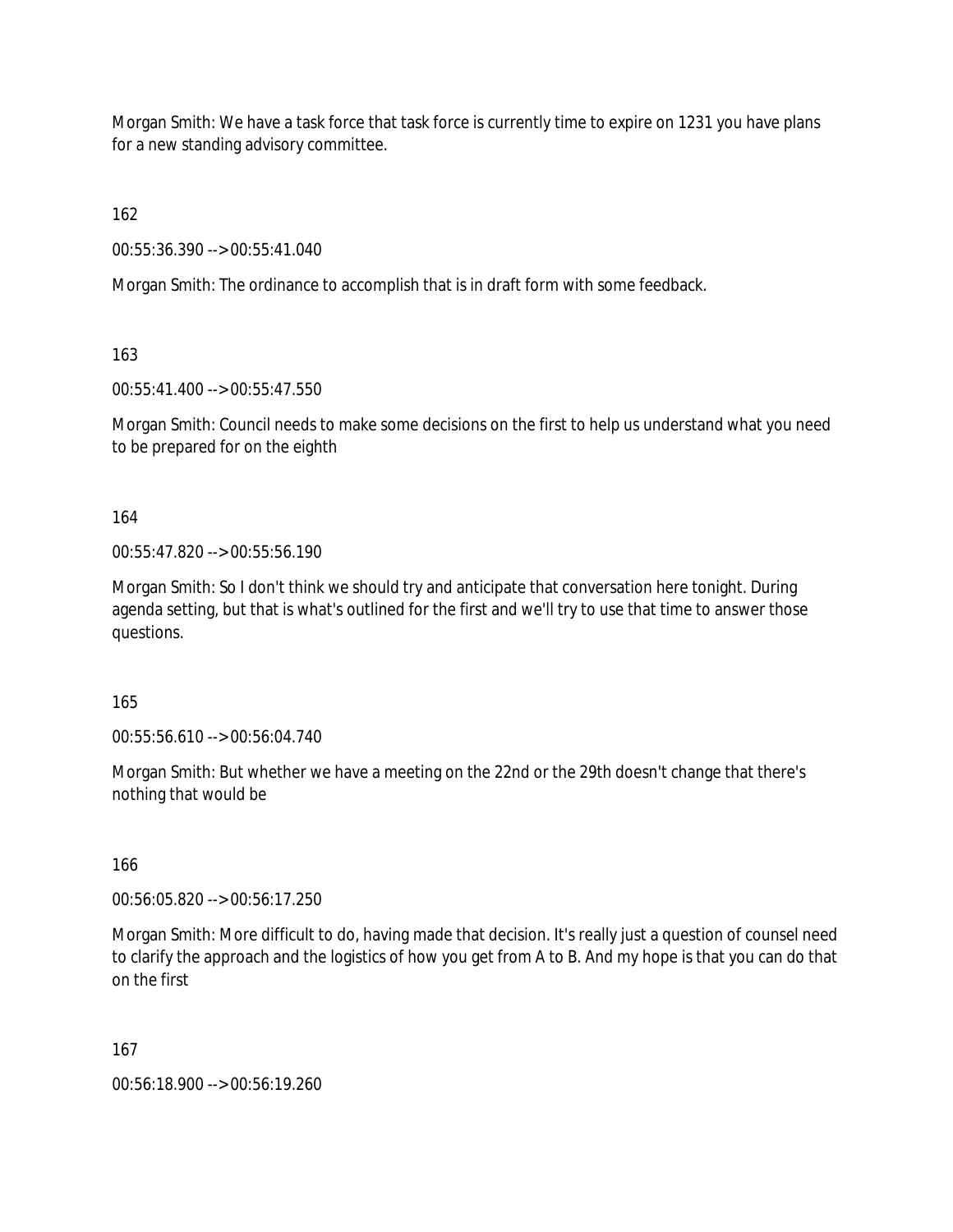Morgan Smith: Council.

168

00:56:19.620 --> 00:56:22.320

Leslie Schneider: Council member Hi topless. Did you still have your hand up for a reason.

169

00:56:23.580 --> 00:56:24.000 Leslie Schneider: Okay.

170

00:56:24.930 --> 00:56:27.090

Kirsten Hytopoulos: Yeah, so in that topic for another agenda.

171

00:56:27.510 --> 00:56:29.790 Morgan Smith: No, no, I'm sorry. Can we just

172 00:56:29.940 --> 00:56:31.620 Morgan Smith: Yeah, we're back to 16

173

00:56:31.740 --> 00:56:37.530

Morgan Smith: Manager process. So we are organizing around the potential to schedule a

174

00:56:37.950 --> 00:56:45.480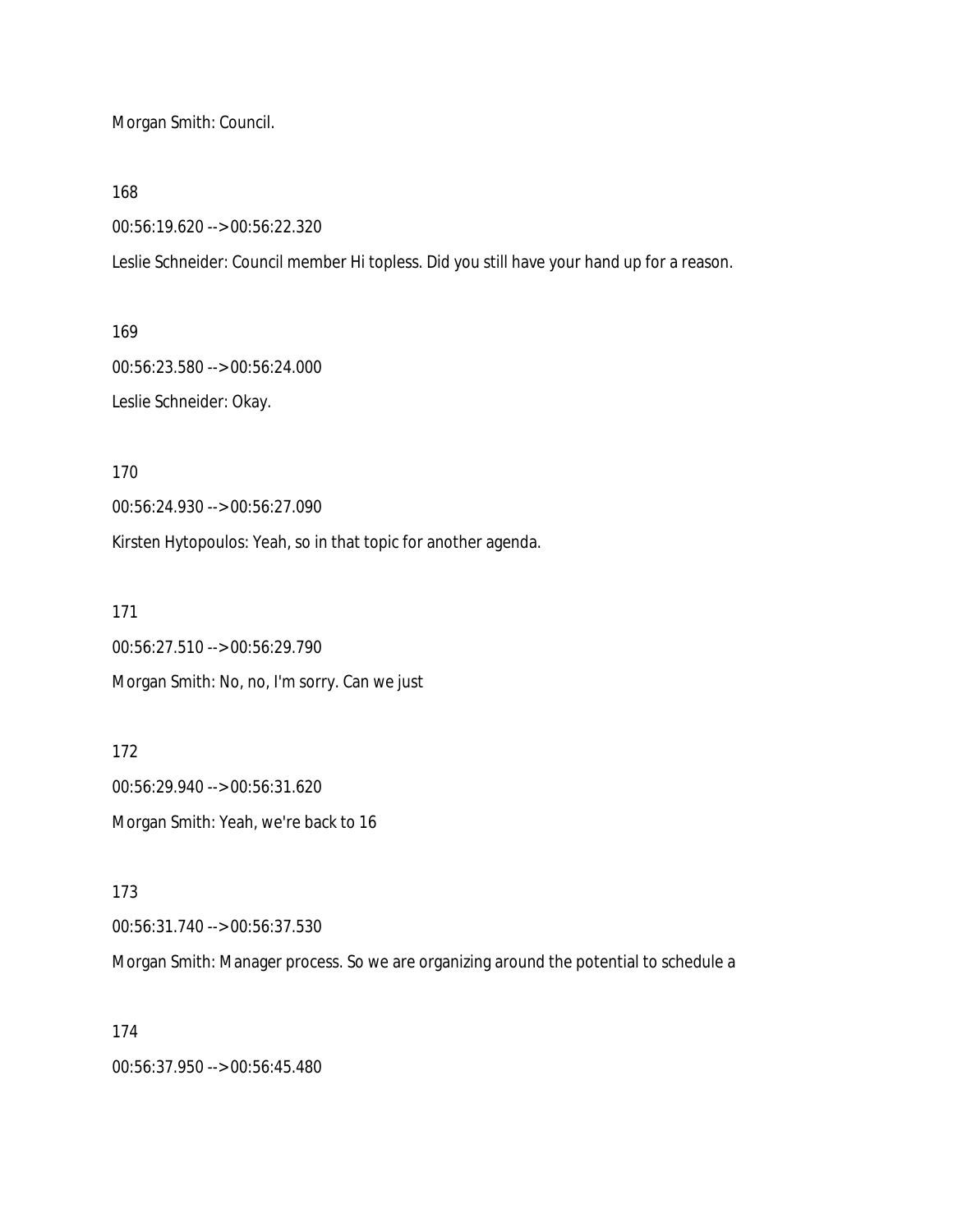Morgan Smith: Special Meeting for you. On December 16. The idea is that it seems the Council prefers to have meetings to start at six o'clock.

175

00:56:46.110 --> 00:56:52.920

Morgan Smith: And so we want to confirm that that will work for Council before we go to these other community partners and ask them to hold that time.

176

00:56:53.340 --> 00:57:05.730

Morgan Smith: So my question to Council is, are you available for a special meeting on the 16th of December at six o'clock to have that joint presentation with the race equity Task Force and the other kids that organizations, no.

177

00:57:07.140 --> 00:57:08.490

Michael Pollock: Uniform on motion.

178

00:57:08.820 --> 00:57:09.240

No.

179

00:57:10.320 --> 00:57:22.020

Morgan Smith: Okay. So look for that to be added to your December plans. Okay, now I'm ready to talk, I can either go through the future agendas briefly and highlight some things or just take questions, whatever you prefer.

180

00:57:25.770 --> 00:57:27.060

Leslie Schneider: COUNCILMEMBER high topless.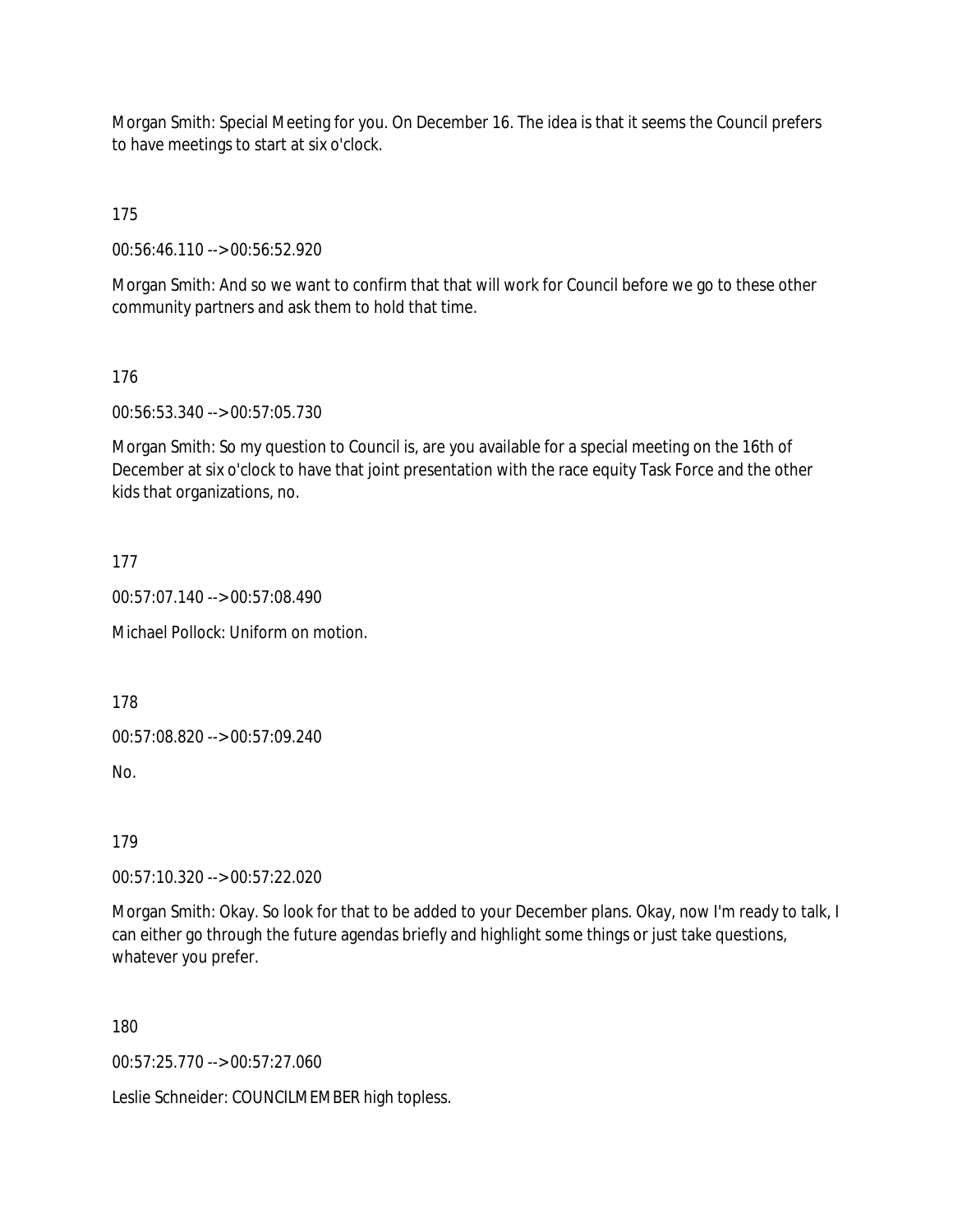00:57:29.310 --> 00:57:31.440

Kirsten Hytopoulos: Yes, I had a concern about

182

00:57:33.540 --> 00:57:37.770

Kirsten Hytopoulos: See it's I think it's the eighth and this was what I had highlighted.

183

00:57:39.030 --> 00:57:49.050

Kirsten Hytopoulos: When we were talking about setting this item. Item 12 a discussion of police station costs. So as I said, when when when this came up originally

184

00:57:49.380 --> 00:57:54.750

Kirsten Hytopoulos: That I thought it was very critical how this was how this was stated for the public when there is very little.

185

00:57:55.140 --> 00:58:03.390

Kirsten Hytopoulos: Support for this topic and I would expect that this is not going to get discussed what this topic is is this is a request to talk about the topic.

186

00:58:03.870 --> 00:58:11.940

Kirsten Hytopoulos: And so I think it's critical that this is this is described as either a request to discuss police station costs or proposal to discuss PlayStation costs.

187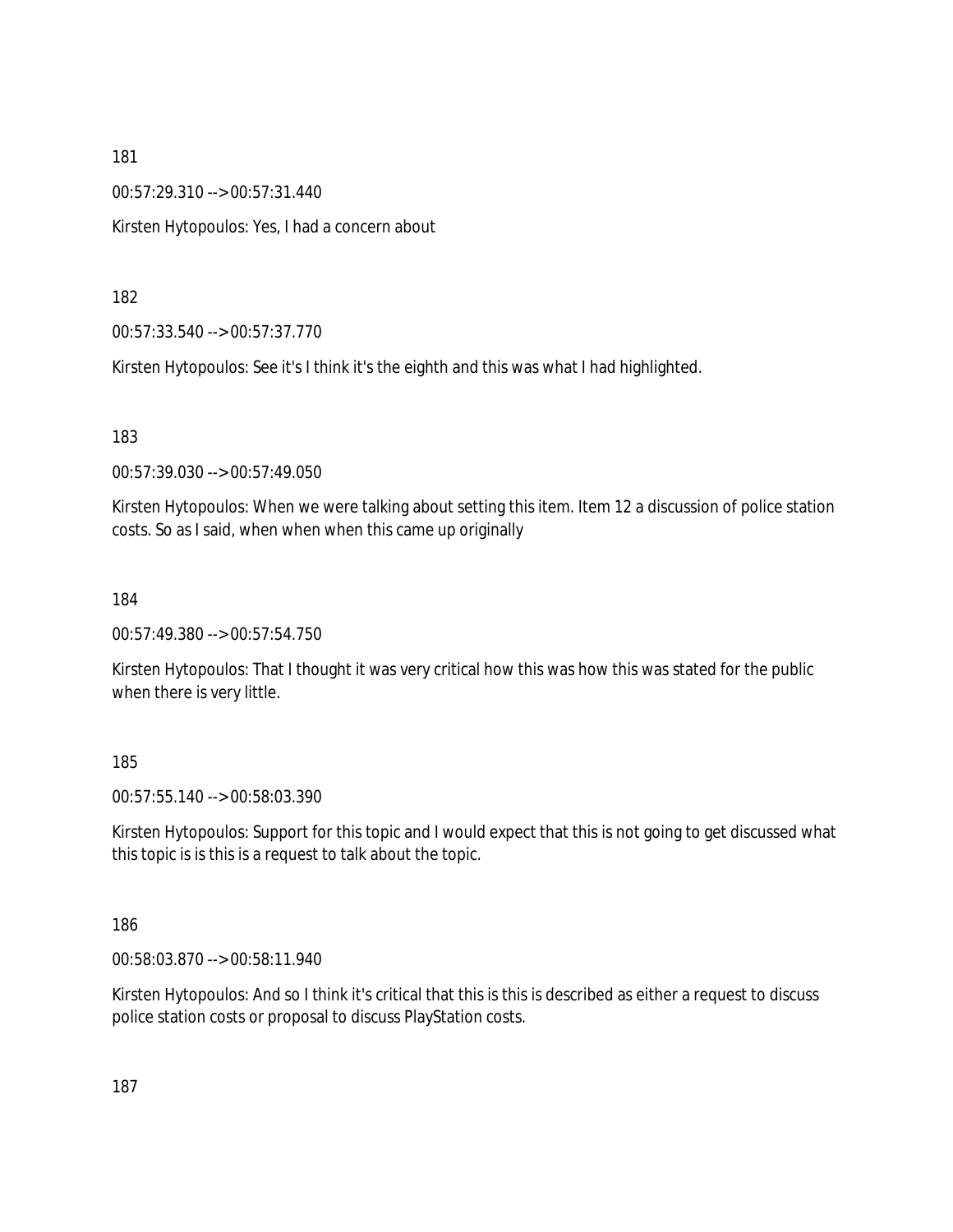00:58:12.360 --> 00:58:22.320

Kirsten Hytopoulos: I think, for it to be described as a discussion of police station cos is giving a level of credibility that is not appropriate when it is so far only supported by two council members.

188

00:58:26.700 --> 00:58:27.990

Leslie Schneider: Okay, thank you.

189

00:58:29.040 --> 00:58:32.340

Leslie Schneider: Um, we can make. We can make an adjustment to that.

190

00:58:35.100 --> 00:58:36.120

Leslie Schneider: Council member nisar

191

00:58:36.960 --> 00:58:44.220

Rasham Nassar: Yeah, I appreciate Council of our head topless his comments that is actually consistent with our rules for how we

192

00:58:45.300 --> 00:58:51.900

Rasham Nassar: Organize and add things to our agenda when an agenda item is added by two council members. What this Council agreed to is at the first time it

193

00:58:52.290 --> 00:59:10.110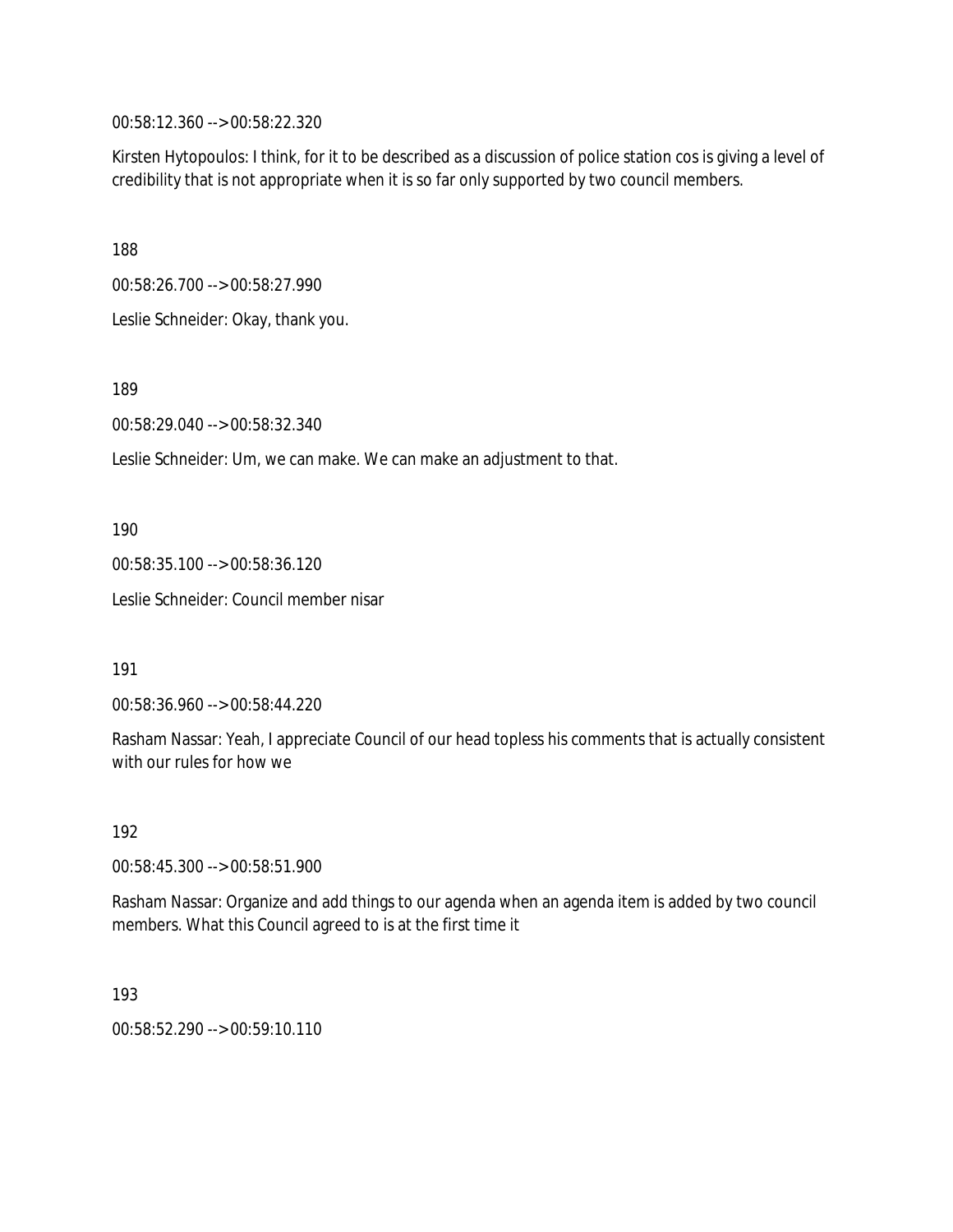Rasham Nassar: Appeared it would it would appear as a with a motion to discuss. Well, I think that could be easily amended, I leave the leave it up to the city manager and staff to just probably change the discussion topic to proposal to discuss is suggested by COUNCILMEMBER hi tablas

194

00:59:11.550 --> 00:59:12.450 Leslie Schneider: Great, thank you.

195

00:59:13.470 --> 00:59:17.760

Leslie Schneider: All right. Are there any more comments about future Council agendas.

196 00:59:19.350 --> 00:59:20.460 Morgan Smith: Immediately, just

197 00:59:20.700 --> 00:59:21.420 Morgan Smith: Certain. Go ahead.

198

00:59:26.250 --> 00:59:27.360

Leslie Schneider: Deputy Mayor. I think you're up.

#### 199

00:59:27.420 --> 00:59:30.810

Joe Deets: Oh, I can talk after the city manager was fine.

200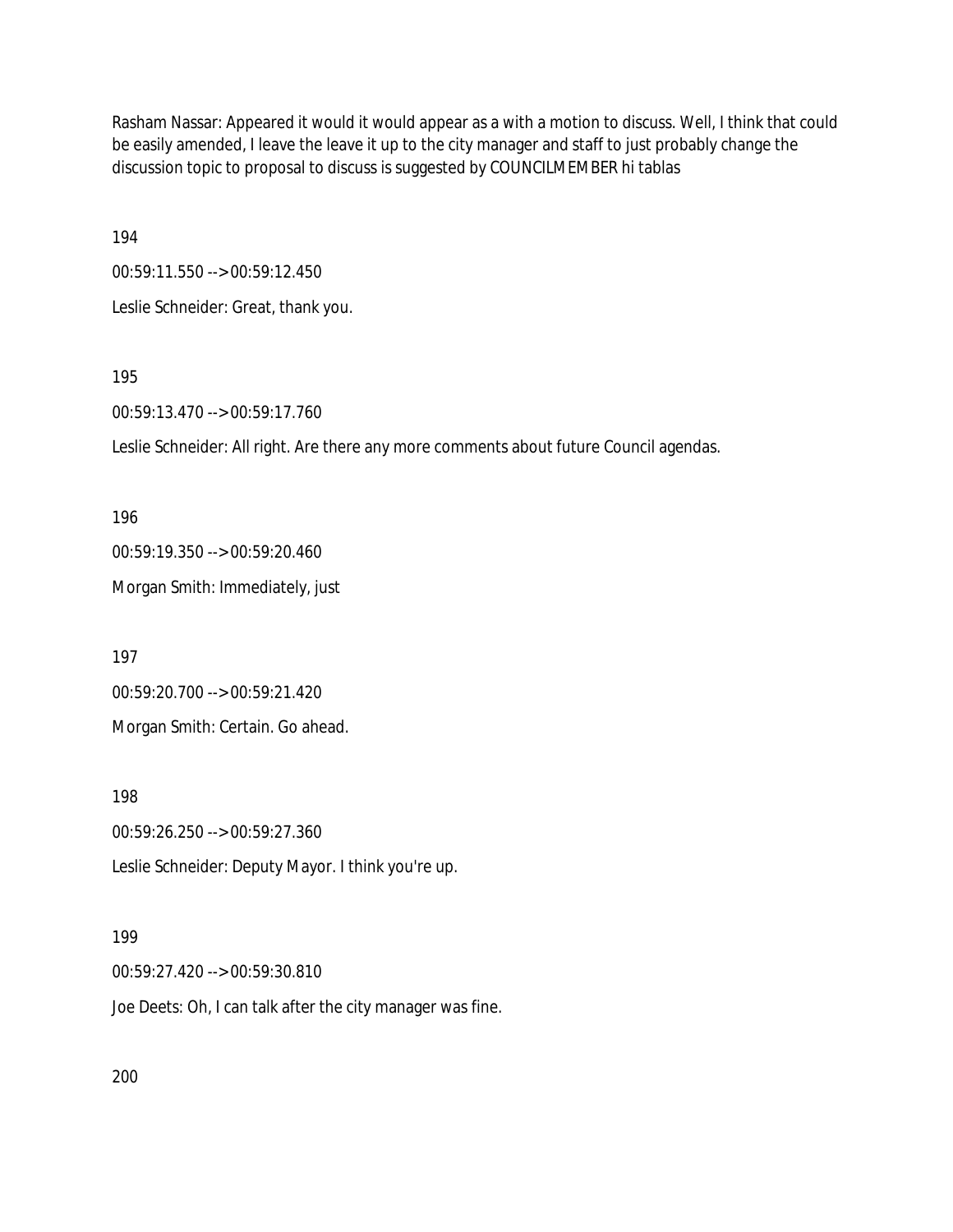00:59:31.830 --> 00:59:39.570

Morgan Smith: I just want to give you an appreciation for what you have in front of you. The next few weeks. So, um, we have the study session on the first which is

201

00:59:39.990 --> 00:59:51.390

Morgan Smith: We've expanded the time we were planning for the North ward Council vacancies, given that we currently have for applicants and we just have another day which to receive

202

00:59:51.750 --> 01:00:02.130

Morgan Smith: Applications for that. So we're now placing about two hours for that part of your meeting on the first and then you have another two hours of regular work. So that's about a four hour meeting as calendar currently

203

01:00:02.640 --> 01:00:12.930

Morgan Smith: That same week on both Wednesday and Thursday. The second and third you have special meetings plan for Executive Session. Discussion related to your review of city manager candidates.

#### 204

01:00:13.800 --> 01:00:24.840

Morgan Smith: Going on then to the second week of the month on December eighth, you have a fairly full agenda there as well. You have about three hours of scheduled items and then we're were

205

01:00:25.410 --> 01:00:33.750

Morgan Smith: A couple of other items that might be added for that business meetings, so you should think of that is also being a four hour meeting at this time.

206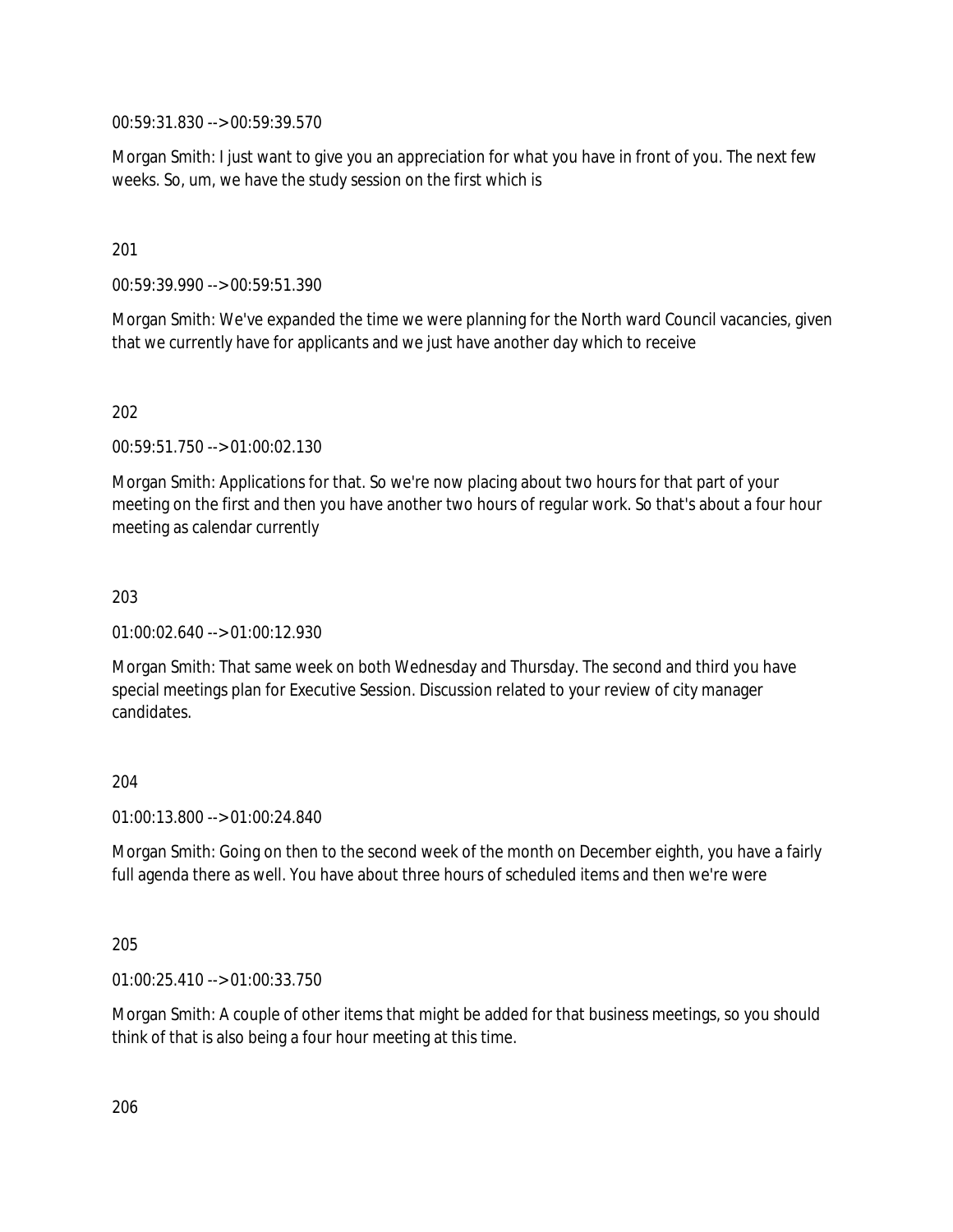01:00:34.890 --> 01:00:46.050

Morgan Smith: Then on the 15th, you have right now it looks like a fairly short manageable meeting you are going to have a executive session that's being held. Now for you to hear from the panels.

## 207

01:00:46.410 --> 01:00:56.580

Morgan Smith: About city manager candidates and their feedback and then also keep in mind that we've just scheduled a special meeting for the 16th as well. So just want to make sure everybody has a clear

208

01:00:57.090 --> 01:01:06.090

Morgan Smith: Road map of what you're going to be asked to bite off in the next few weeks, and hopefully that's helpful to be able to see all that laid out.

## 209

01:01:07.170 --> 01:01:10.530

Leslie Schneider: Yes, thank you so much, Deputy Mayor deets. Yeah.

#### 210

01:01:10.860 --> 01:01:25.980

Joe Deets: Thank you, Mayor Schneider. Yes, colleagues, I sent you a message, what was it Friday last week and that I was going to bring this up. So this isn't something add to the agenda, but it's our process for how we bring things onto an agenda.

#### 211

01:01:27.270 --> 01:01:35.220

Joe Deets: We've had some occasions. Not tonight. Thankfully, where we've spent quite a bit of time talking about agenda items to an extent it's

212

01:01:35.970 --> 01:01:46.770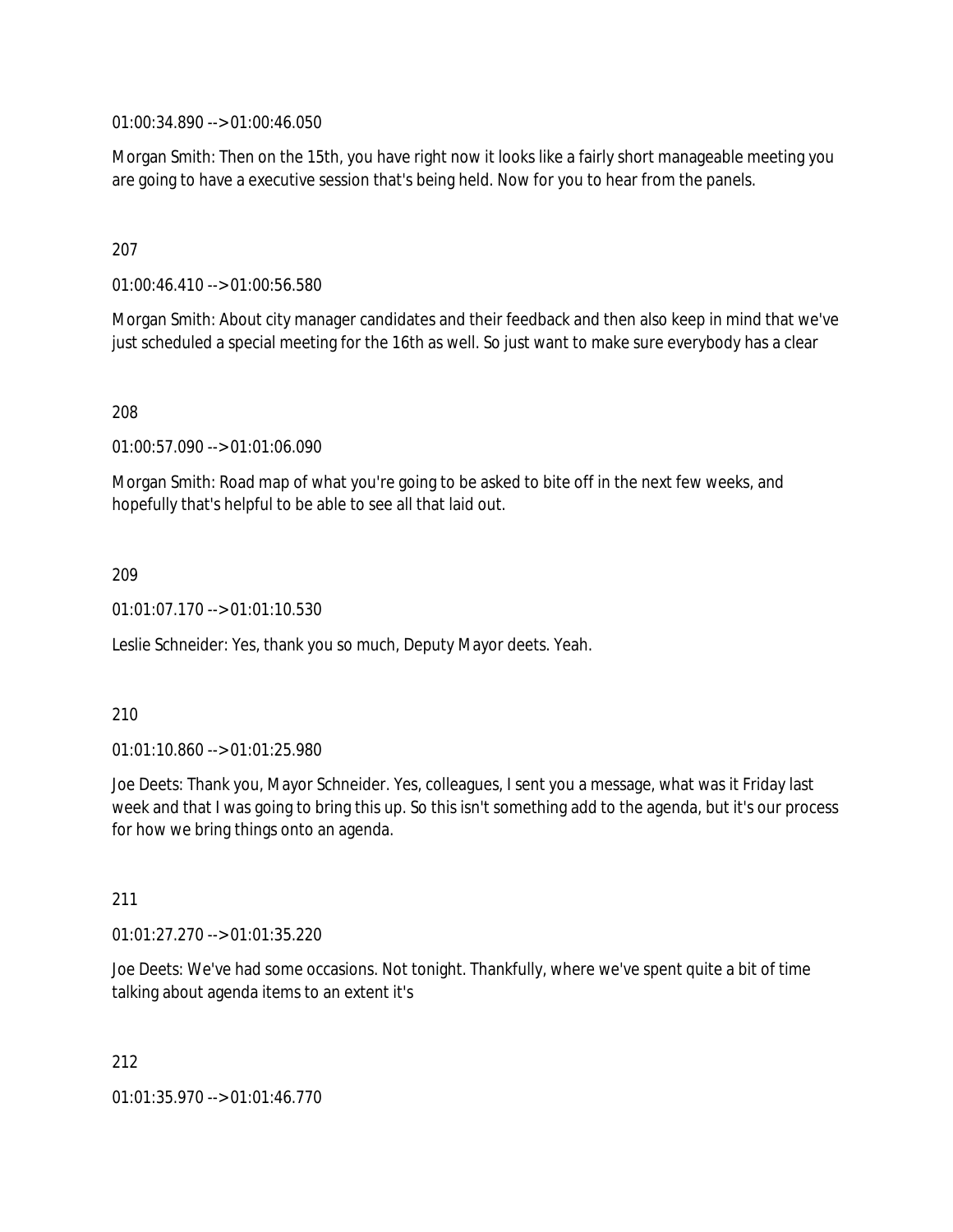Joe Deets: Virtually adding another discussion topic and I believe a good way to reduce the time of our meetings, which I think we all agree we need to do.

213

01:01:47.190 --> 01:01:54.480

Joe Deets: Is that we all each of us if we have an item that we wish to add to an agenda, we simply circulate it through the city clerk.

## 214

01:01:54.990 --> 01:02:03.030

Joe Deets: Ahead of the meeting. So each of us has the benefit of what the center, said the center knows what they want to talk about, but the rest of us down.

## 215

01:02:03.330 --> 01:02:11.730

Joe Deets: Until we see the item, either before the meeting or during the meeting and I much prefer to get it before the meeting and I think we can move on moving

216

01:02:12.090 --> 01:02:19.950

Joe Deets: A lot quicker this way. So this isn't an agenda item, but it's a how on top. Bring this up now to just

## 217

01:02:20.820 --> 01:02:36.120

Joe Deets: Because this is during the agenda discussion and we can address the governance manual, if you wish, but I also frankly I just like to say, can we just sort of agree that this is what we do is a process and move on. Accordingly, so I'm just gonna throw that out.

## 218

01:02:37.860 --> 01:02:48.930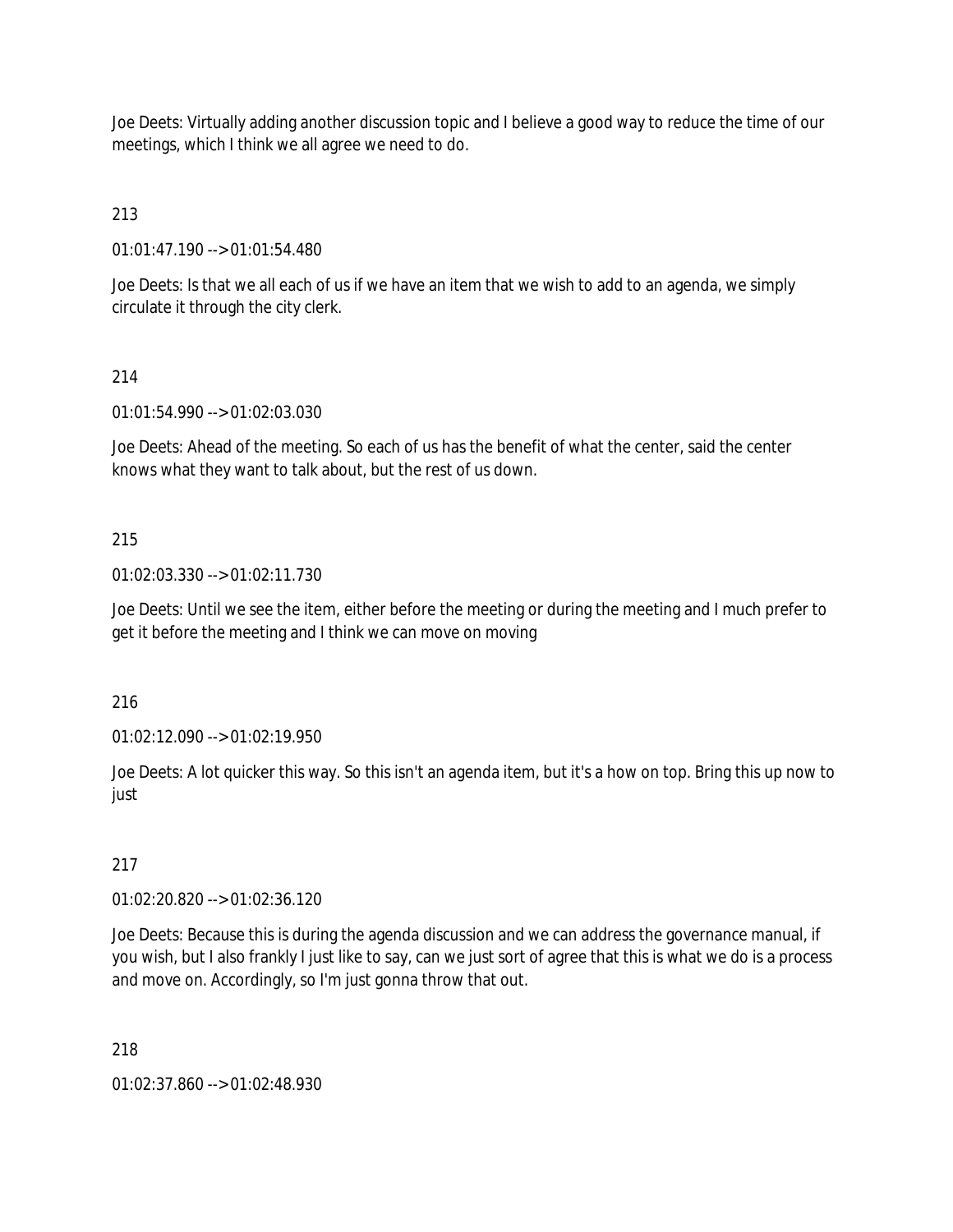Leslie Schneider: Right. And I, I kind of threw it out last week and I'm in my marriage report as well. So I think it would be wonderful if we could practice that between now and whenever we get around to actually talking about it so

## 219

01:02:49.470 --> 01:03:00.840

Leslie Schneider: Maybe that could be a priority for the new year. And in the meantime, it'd be great if we had some examples of how that works. So thank you. Councilmember Pollock.

## 220

01:03:04.740 --> 01:03:10.860

Michael Pollock: Thanks. Yeah, this isn't for December but really along those lines. I just wanted to get on the agenda.

## 221

01:03:11.730 --> 01:03:22.650

Michael Pollock: revisions to the governance manual to discuss that and really kind of to follow up on our end McFarland work and I know the mayor Leslie sign up

#### 222

01:03:23.400 --> 01:03:27.330

Michael Pollock: Talked about that are kicked it around, but we didn't really just overwhelmed with

#### 223

01:03:27.900 --> 01:03:35.190

Michael Pollock: The budget and everything. So I just want that to not fall off our radar. I think January would be a really great time to do that when you have

#### 224

01:03:35.550 --> 01:03:45.450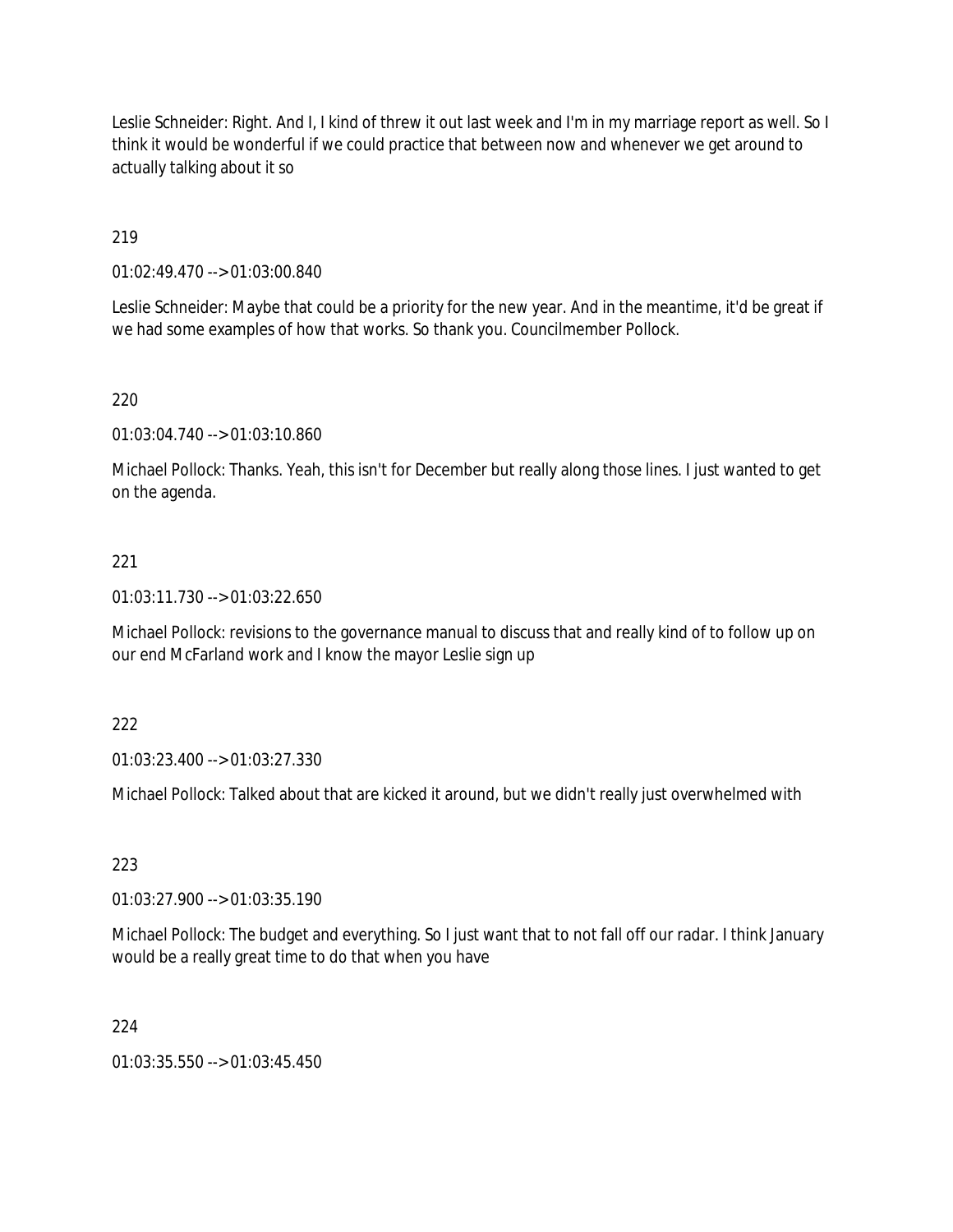Michael Pollock: The new we have a full deck of council members. And so, so I just, I think that there is interested in doing that. And I just want to, it's not December but I just want to

225

01:03:46.050 --> 01:03:59.340

Michael Pollock: Get it on the radar and and and COUNCILMEMBER deeps comments and other other things related to the governance of how we do business. I think it'd be really good time to catch all that

## 226

01:04:00.390 --> 01:04:06.960

Michael Pollock: And you have a conversation, maybe a workshop or something study session so

## 227

01:04:08.730 --> 01:04:14.910

Leslie Schneider: That sounds good. I'm related to that the item that I've been tracking for a while about

228

01:04:15.570 --> 01:04:19.140

Leslie Schneider: Changing the liaison responsibilities and then

#### 229

01:04:19.500 --> 01:04:34.890

Leslie Schneider: Adding that to the governance manual that has been pushed off of our agendas, a number of times now. Just because our agendas have been too long. So I do anticipate bringing that back as one example of what you're talking about. So I agree, it would be good to round up those who sins.

#### 230

01:04:35.430 --> 01:04:41.310

Michael Pollock: Okay, can I don't know. Yeah. No, thank you. Um, can I go to another item.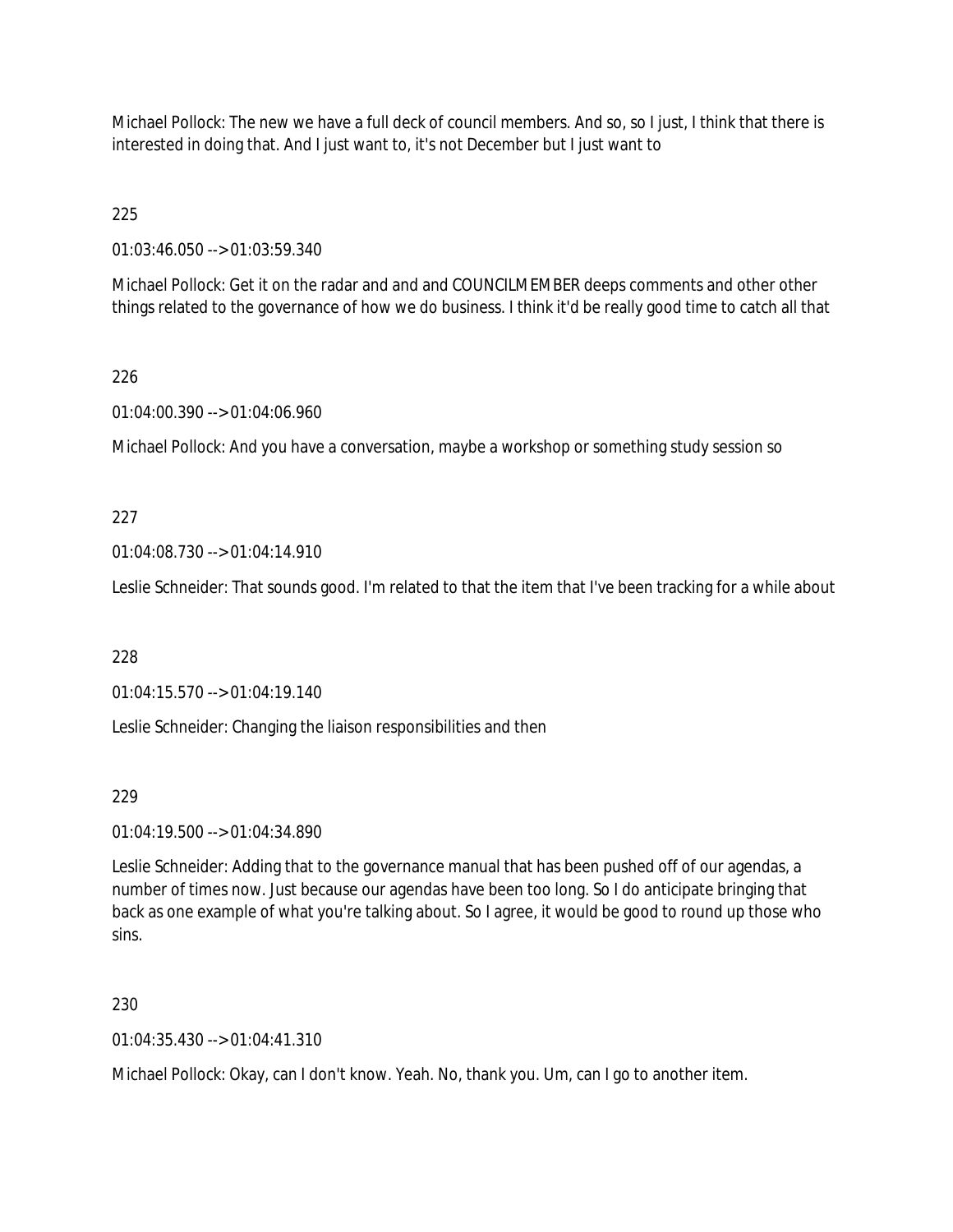#### 231

01:04:42.900 --> 01:04:47.250

Michael Pollock: Okay. Is the ethics, you put that on the agenda.

#### 232

01:04:48.540 --> 01:04:51.120

Michael Pollock: For January. Is that right, the first meeting in January.

233

01:04:51.420 --> 01:04:53.850

Morgan Smith: Yes, this business meeting January 12

#### 234

01:04:54.090 --> 01:05:07.380

Michael Pollock: You know, General keep January 12 and our resolution at actually calls for the ethics board to come up with a review of the program annually and to have it no later than February, so I

#### 235

01:05:07.650 --> 01:05:11.850

Michael Pollock: Just, I think it's important that we look at it. I'm really glad to see it on the agenda.

#### 236

01:05:12.150 --> 01:05:22.260

Michael Pollock: I just would like to make sure that the timing of that is such that we can get the input from the ethics board as a whole and and and follow through with our resolution that

#### 237

01:05:22.500 --> 01:05:29.160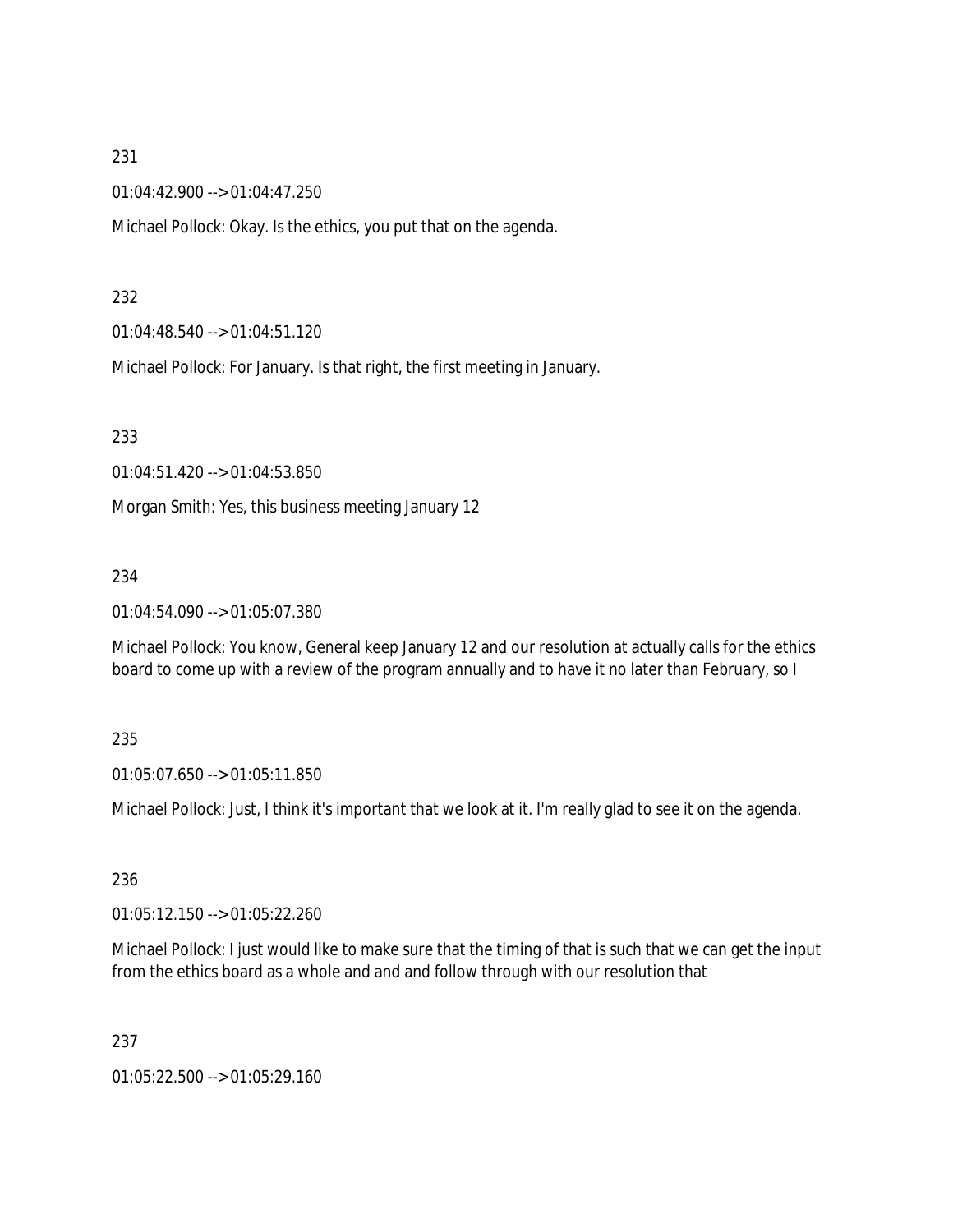Michael Pollock: You know that requires them to make suggestions. So we get the recommendations. Before we have a discussion about the ethics program.

238

01:05:29.700 --> 01:05:33.750

Leslie Schneider: Um, so you I'm sorry. So your recommendation is that we get

# 239

01:05:35.040 --> 01:05:39.660

Leslie Schneider: The ethics board to review it before it comes up on the first business meeting.

## 240

01:05:40.410 --> 01:05:48.420

Michael Pollock: I think it would it would otherwise it's a two step process. And they're going to come in with recommendation, we're going to review the ethics program and then they're going to

### 241

01:05:49.020 --> 01:05:59.010

Michael Pollock: Pursuant to the resolution establishing the ethics program, they're going to come back with their recommendations and the required to buy by February.

# 242

01:06:00.270 --> 01:06:04.200

Michael Pollock: So I just would like to coordinate those two discussions.

### 243

01:06:06.810 --> 01:06:08.100

Leslie Schneider: COUNCILMEMBER hi topless.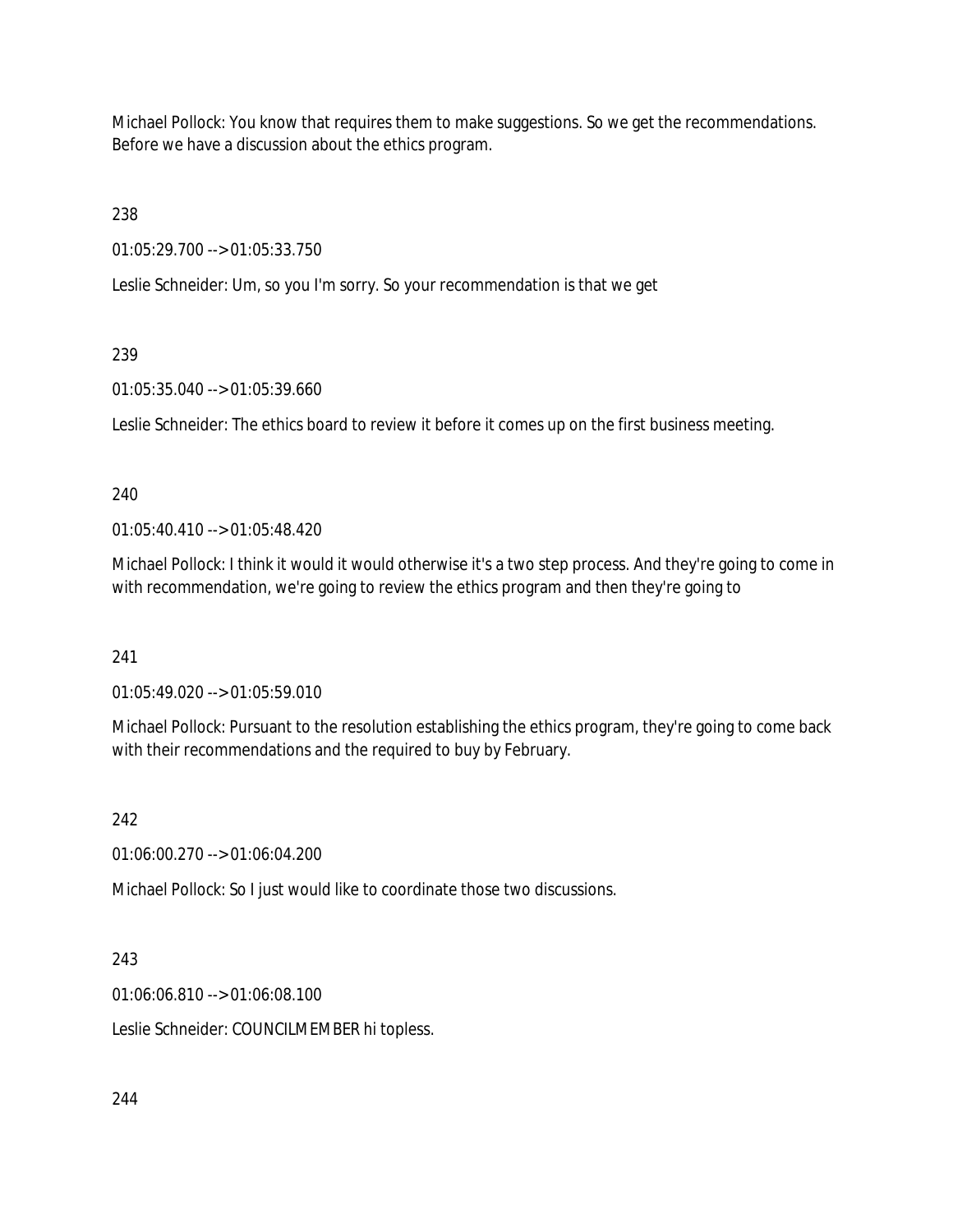01:06:10.320 --> 01:06:14.670

Kirsten Hytopoulos: I think the issue that were that were that were struggling with us right now is what's going to be

245

01:06:14.700 --> 01:06:16.320

Kirsten Hytopoulos: Our response to their

246

01:06:17.340 --> 01:06:27.030

Kirsten Hytopoulos: Management rules I may have that wrong, whatever we call them that there's self management there. I don't know if the city attorney can help with that or if any of the council members, remember what they're called, but they're

247

01:06:27.510 --> 01:06:28.260

Joe Levan: Operating Rules.

248

01:06:28.320 --> 01:06:39.270

Kirsten Hytopoulos: Operating Rules, so that's that's that we just need to close all that up, then we need to hear from them and it's a little early for them probably since they barely been functioning. But if we hold them to that.

249

01:06:39.690 --> 01:06:52.680

Kirsten Hytopoulos: Then we could hear from them. Their, their annual feedback on the program. And I think we all have an appetite for at some point in the near future, taking on a review of the program again.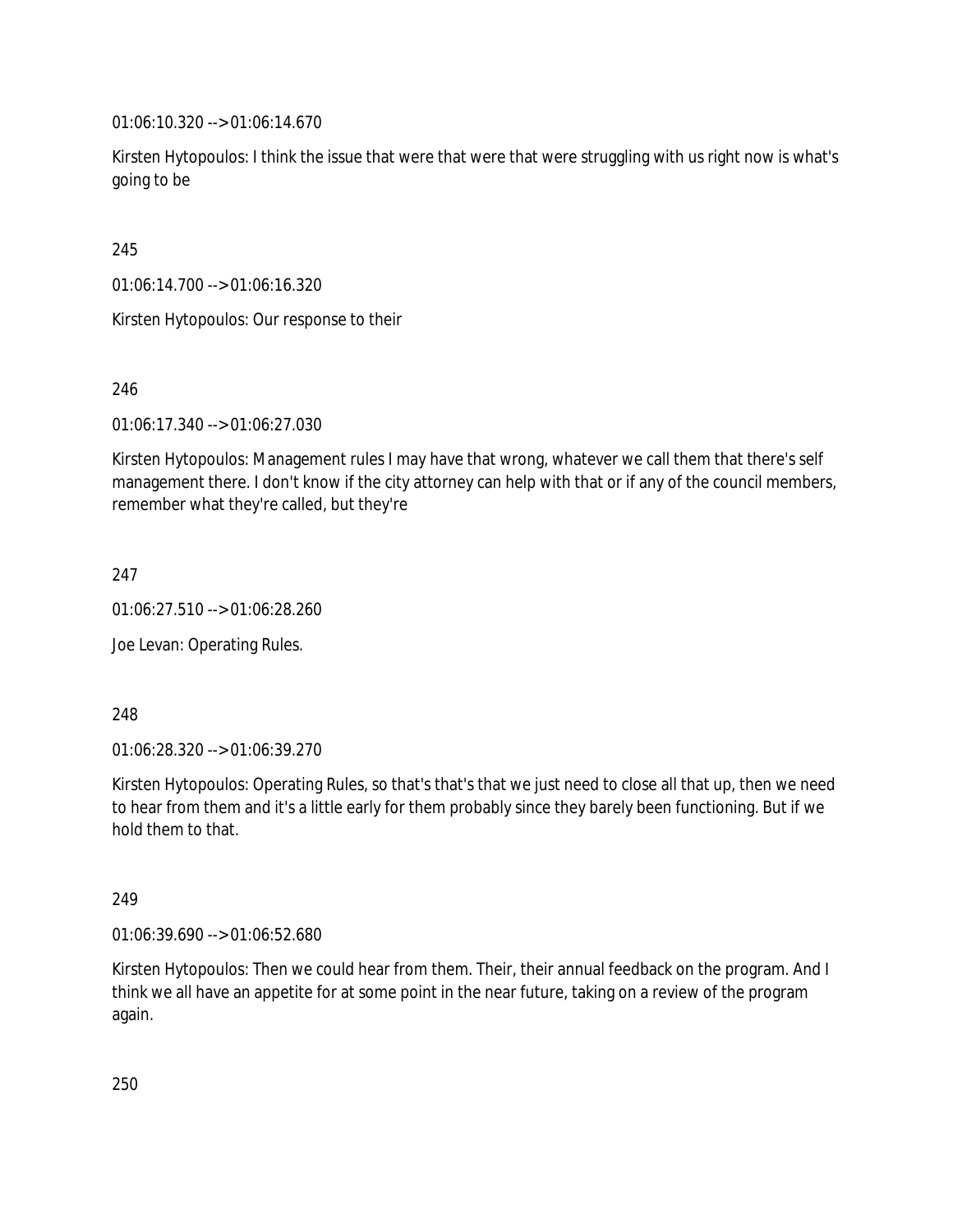01:06:53.700 --> 01:07:07.290

Kirsten Hytopoulos: But that would be a separate that would be the, the whole program which will be different than the operating roles. So anyway, let's. I mean, obviously, this is something for us to all talk about in in January is look forward to what we want to bite off on in January, so

251

01:07:07.680 --> 01:07:16.230

Leslie Schneider: And maybe if I if I could also suggest that if we want to give the ethics committee a heads up on all this, it might be good if one of us came with a

252

01:07:16.770 --> 01:07:34.170

Leslie Schneider: To one of the next meetings came with emotion. For this future Council agendas section and that way we could just go ahead and vote on that. So that might be a way to sort of make this process a little bit more efficient if someone thinks it through and comes forward with emotion.

253

01:07:36.090 --> 01:07:37.050

Michael Pollock: Emotion to do one

254

01:07:37.710 --> 01:07:44.520

Leslie Schneider: Well, I guess that's the question. Right. What, what is it that you want the ethics committee to

255

01:07:45.600 --> 01:07:57.240

Leslie Schneider: To do so we have an ethics conversation that we have now bumped out into the first business meeting of December. So, I mean, I'm sorry. The first business meeting of January, so that issue is known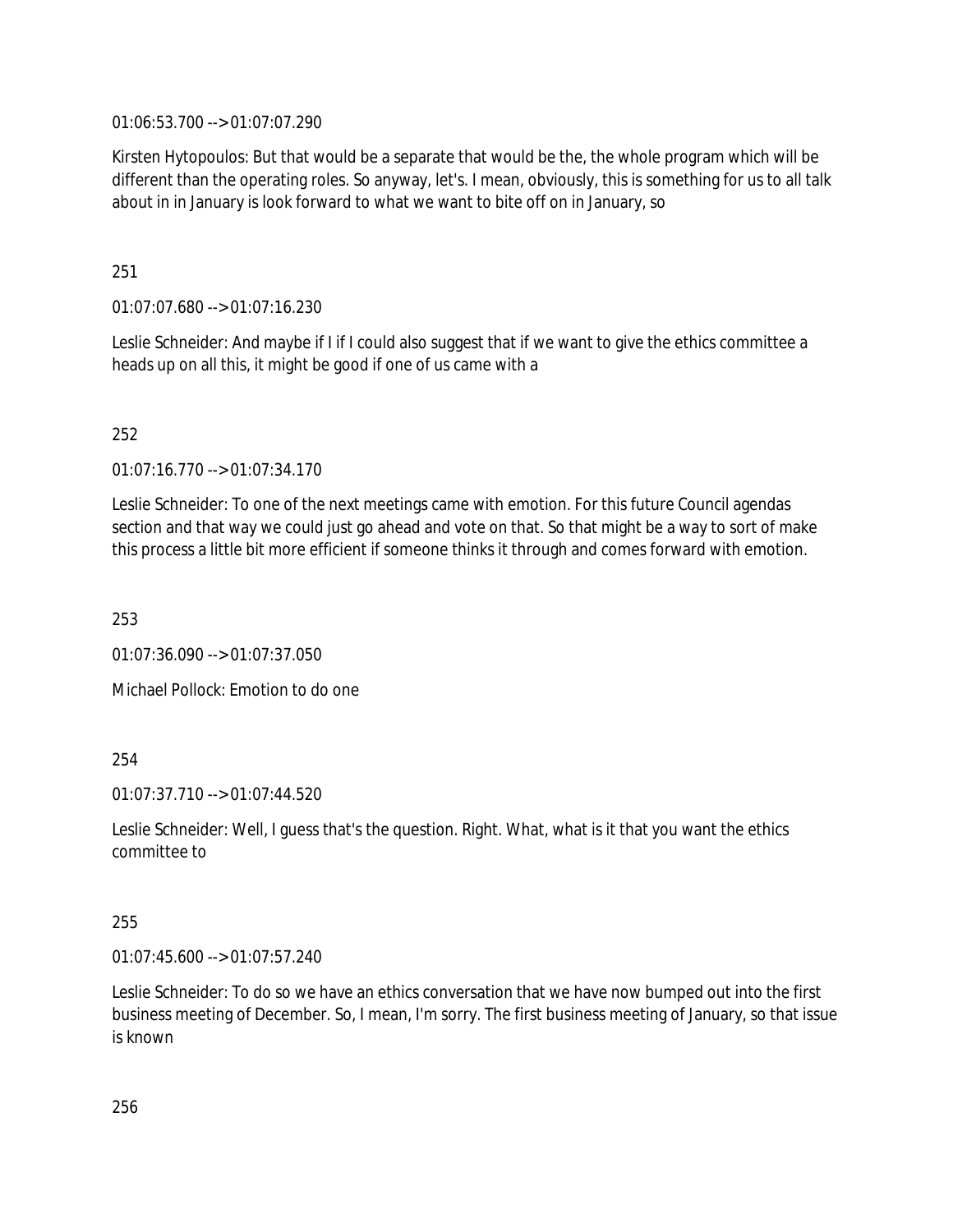01:07:58.740 --> 01:08:11.430

Leslie Schneider: If there are going to be expectations about that business meeting. And what we want the ethics committee to have in preparation for that it would be good for someone to bring emotion for that to our, our future agendas.

257

01:08:13.320 --> 01:08:17.820

Leslie Schneider: Or if you have a way that you want to change what that is. You could bring emotion for that as well.

258

01:08:18.270 --> 01:08:21.420

Michael Pollock: Okay, great. I will fall. I will follow up on them and do that. Okay.

259

01:08:21.900 --> 01:08:23.070

Leslie Schneider: Awesome. Thank you so much.

260

01:08:23.370 --> 01:08:34.440

Michael Pollock: Yeah. And then, just to be clear that the the meeting in January, at least the subjects that came up were both the operating rules that they

261

01:08:35.910 --> 01:08:46.680

Michael Pollock: Provided us a draft up but then also there were proposed changes to the ethics program itself. So there's two things that we're doing for fun. So it wasn't just the opposite. I just want to make sure everybody understood that.

262 01:08:47.220 --> 01:08:51.570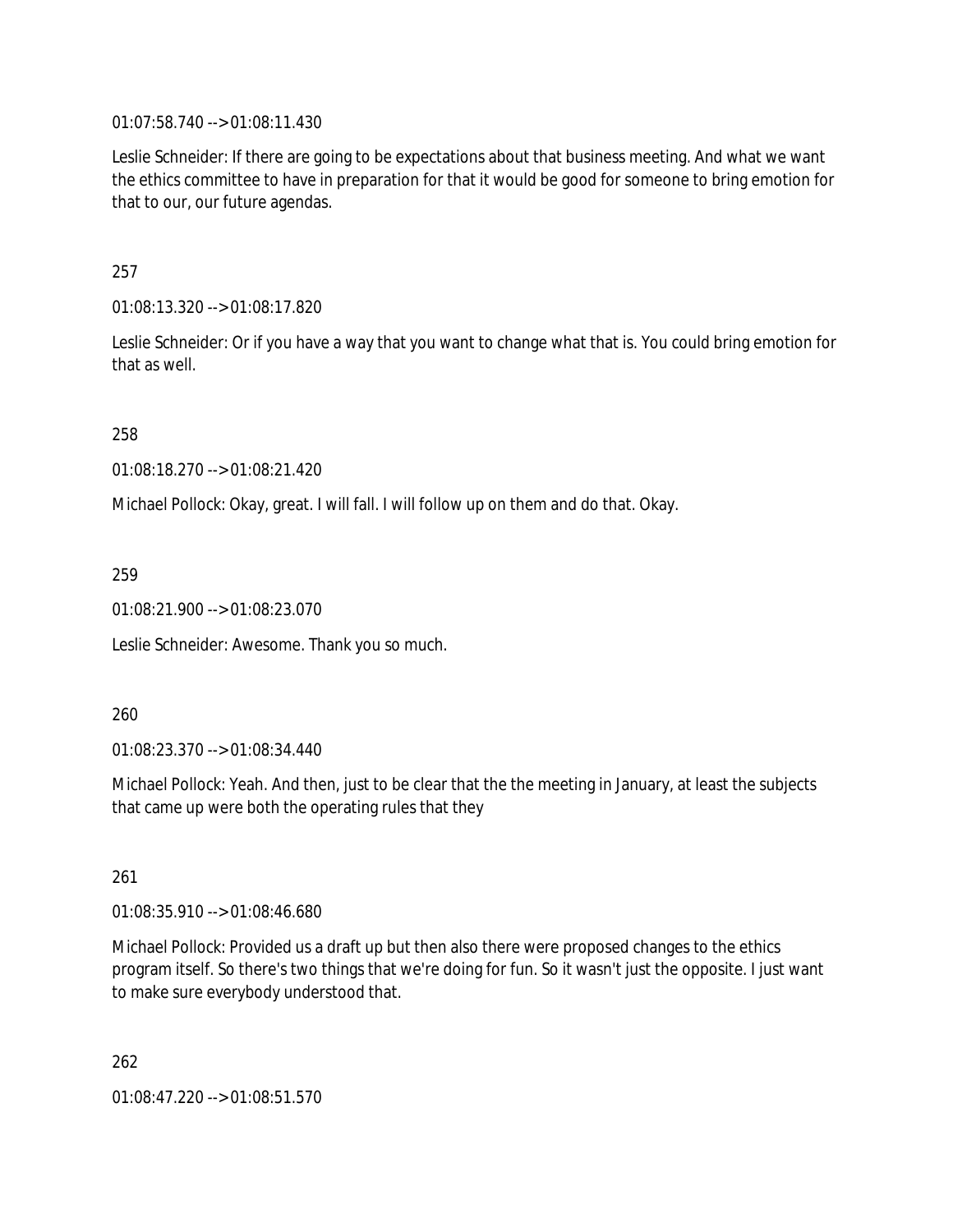Leslie Schneider: Thank you for that. Yes, that's a good clarification and anyone who wants to go back and look at them.

263

01:08:53.160 --> 01:08:56.010

Leslie Schneider: I don't remember which one it was. I think it was last week's agenda where we bought

264

01:08:56.010 --> 01:08:56.730

Morgan Smith: November 10

265

01:08:57.120 --> 01:09:06.900

Leslie Schneider: November 10 you can see what the item was on that agenda. And that's what we're now pushing into January. All right. Thank you all. I appreciate it and

266

01:09:08.010 --> 01:09:11.610

Leslie Schneider: If it looks like we can move on now to

267

01:09:11.670 --> 01:09:18.390

Leslie Schneider: The mayor's report, I want to mention something that was brought up in public comment about you.

268

01:09:18.900 --> 01:09:21.690

Michael Pollock: Know COUNCILMEMBER car has her hand up.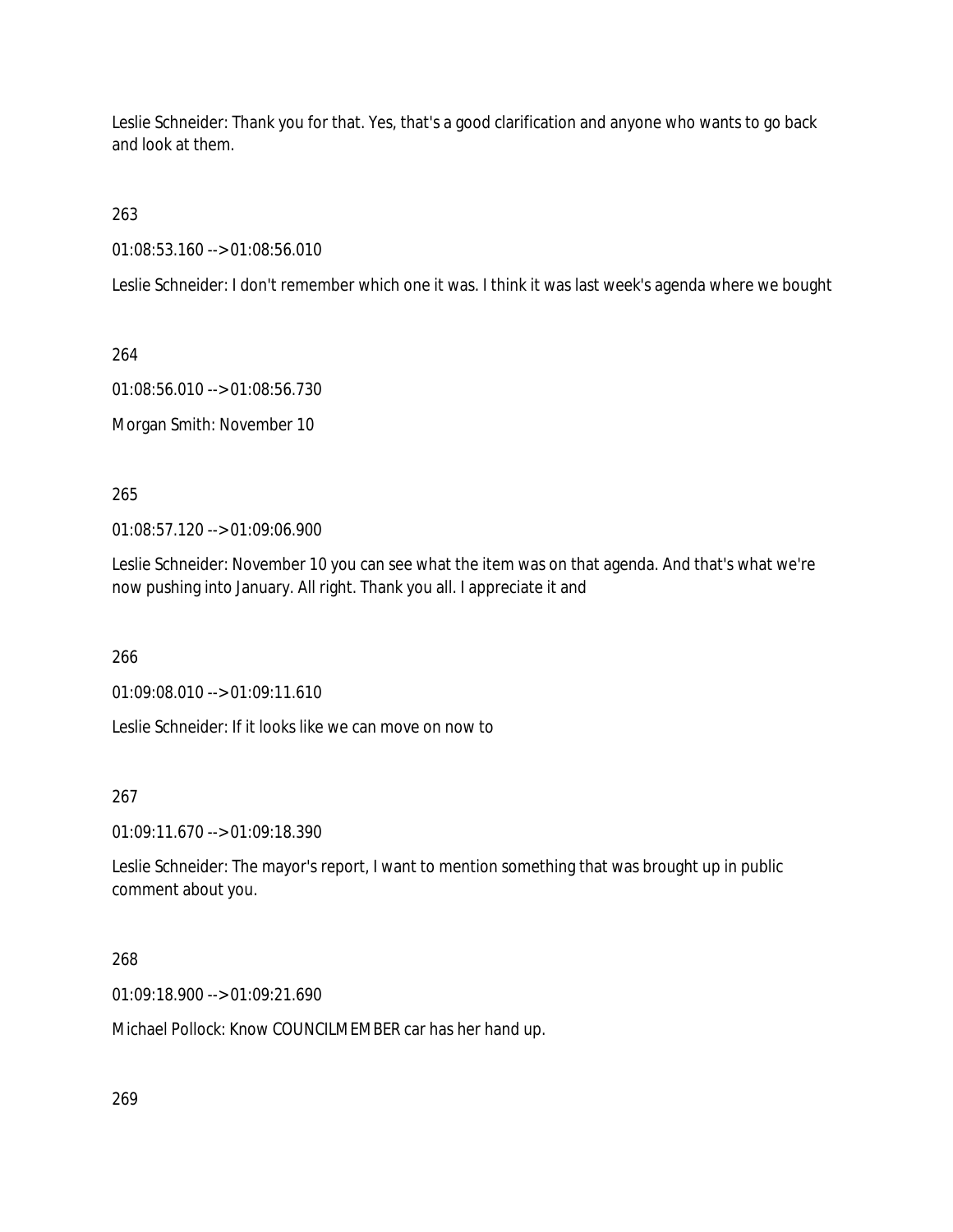01:09:21.930 --> 01:09:24.510

Leslie Schneider: Oh, I missed that. I'm sorry. Councilmember card.

270

01:09:26.310 --> 01:09:42.990

Christy Carr: Oh, thanks so much you guys. I appreciate that. I had a couple points, actually. One was a question and I'm not sure that when we have those items on the agenda that we are discussing whether or not we want to discuss them further. What's the title of the

271 01:09:44.670 --> 01:09:45.420 Christy Carr: Agenda

272 01:09:46.230 --> 01:09:47.970 Christy Carr: You know, we have to discuss

273

01:09:48.510 --> 01:09:51.090

Christy Carr: So is that what Council discussion is

274

01:09:52.680 --> 01:09:56.100

Christy Carr: And so that's just a question for me if you could clarify and then

275

01:09:56.460 --> 01:09:57.960

Morgan Smith: You asking what section.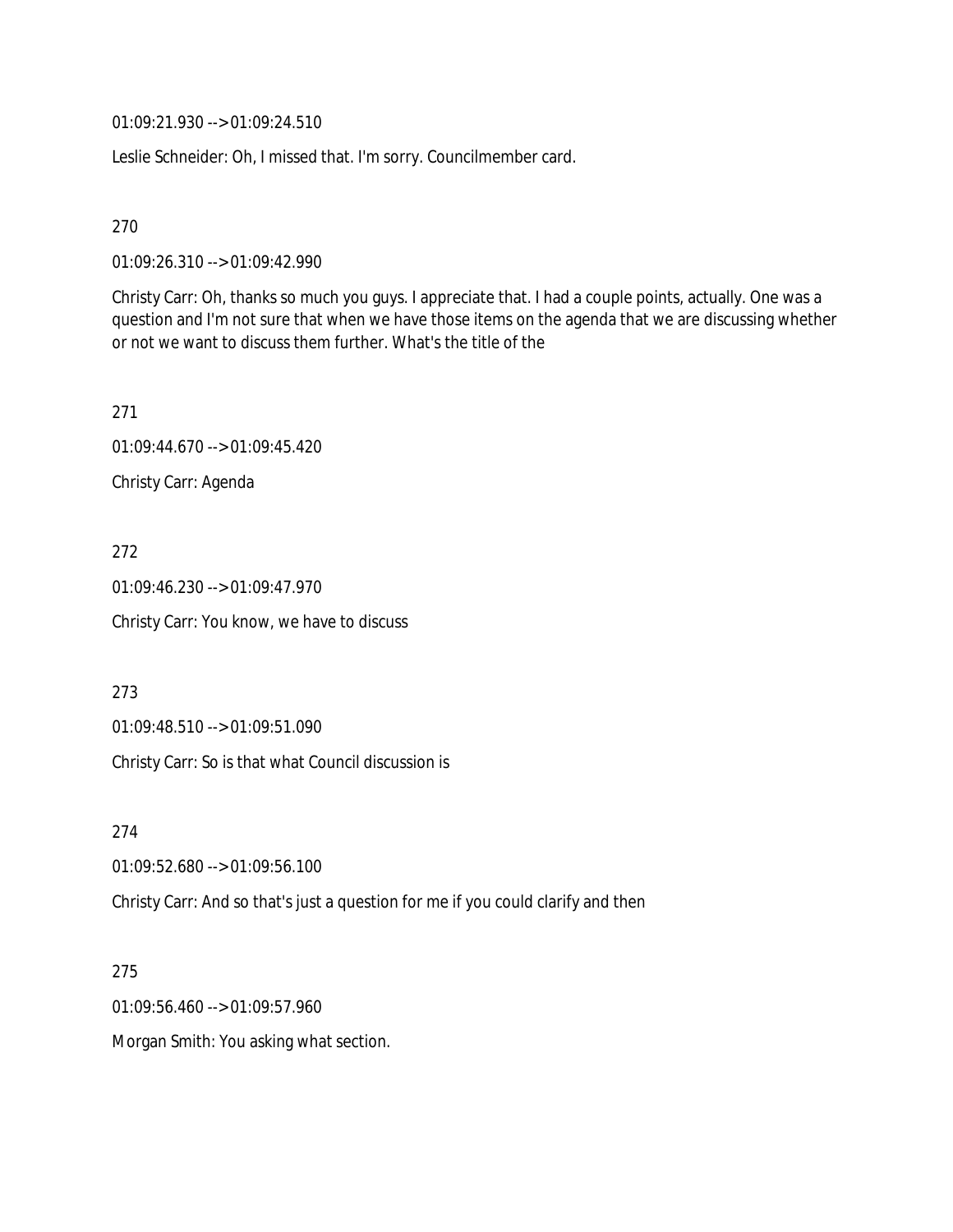#### 276

01:09:57.990 --> 01:10:00.060

Christy Carr: Of the agenda. Yeah.

### 277

01:10:00.810 --> 01:10:07.920

Morgan Smith: Discussion because, as opposed to new business or unfinished business which sort of conveys more weight, I guess.

### 278

01:10:08.160 --> 01:10:11.070

Christy Carr: Right. Okay. Thank you. I appreciate that. That'll help me.

### 279

01:10:11.070 --> 01:10:15.030

Christy Carr: To be able to identify that level of discussion anticipated.

#### 280

01:10:16.230 --> 01:10:21.060

Christy Carr: And and I guess I just wanted to return to Deputy Mayor deets his recommendation about our

#### 281

01:10:21.870 --> 01:10:38.310

Christy Carr: Future Council agenda discussions, and I, I just wanted to point out that while we may want to try to practice that that's not in our governance manual and we recently actually spent quite a bit of time on that specific topic revising our governance manual so

282

01:10:39.510 --> 01:10:47.850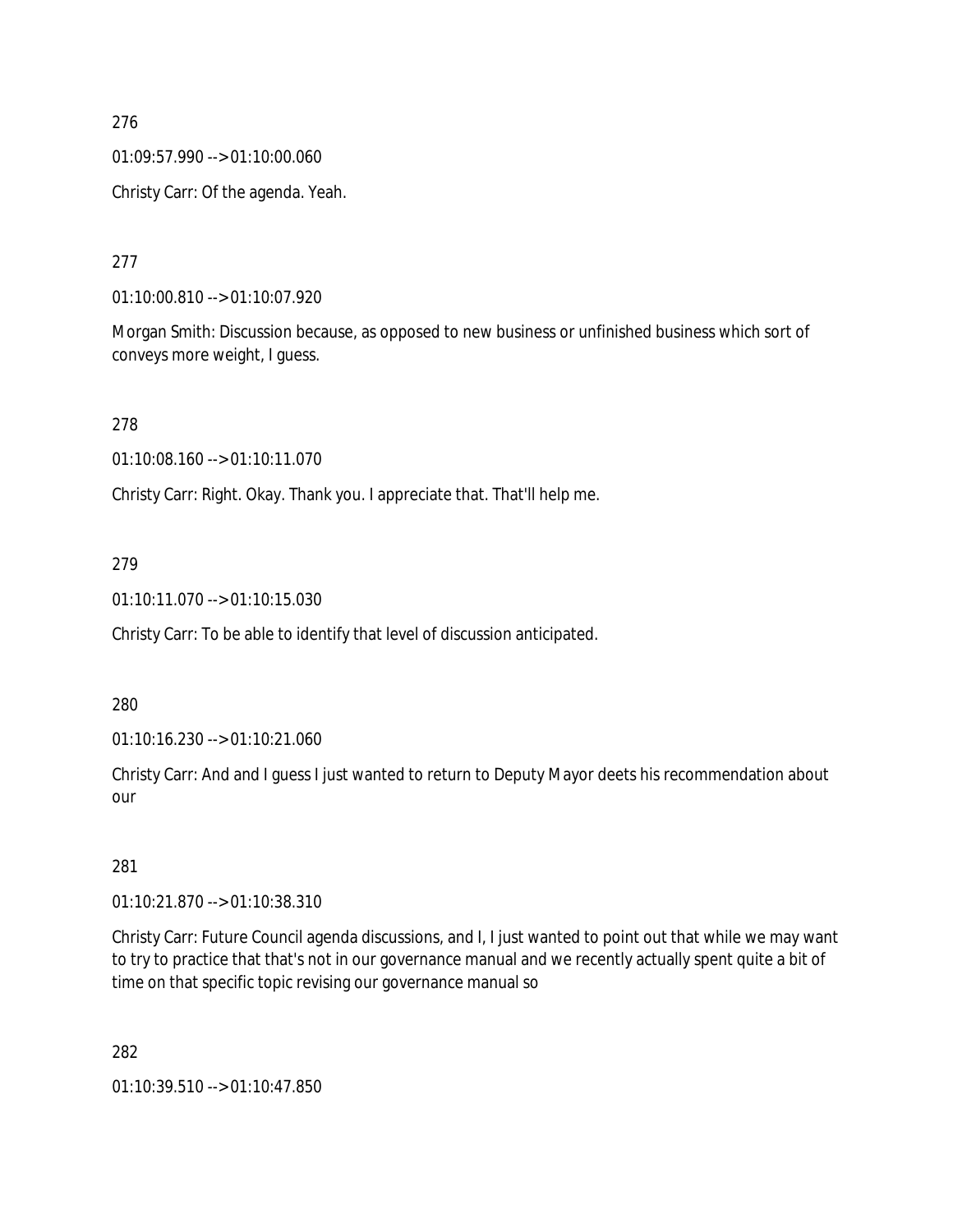Christy Carr: I don't we didn't take formal action on that. So I don't know that that is something we're going to be doing or be held to

283

01:10:48.930 --> 01:10:54.510

Christy Carr: Before we do decide to change our governance manual in the future. So I just wanted to

284

01:10:55.800 --> 01:10:56.520

Christy Carr: Bring that out.

285

01:10:57.660 --> 01:11:09.240

Christy Carr: Because it, it you know there's a lot going on. There's a lot to do. And so it's not always possible. It's a great practice. But, um, I didn't hear that we all committed to it so

286

01:11:09.750 --> 01:11:12.450

Leslie Schneider: That's correct. We did not commit to it yet. We would need to have a

287

01:11:12.450 --> 01:11:13.080

Christy Carr: Discussion.

### 288

01:11:13.110 --> 01:11:15.450

Leslie Schneider: In January, before we would do that.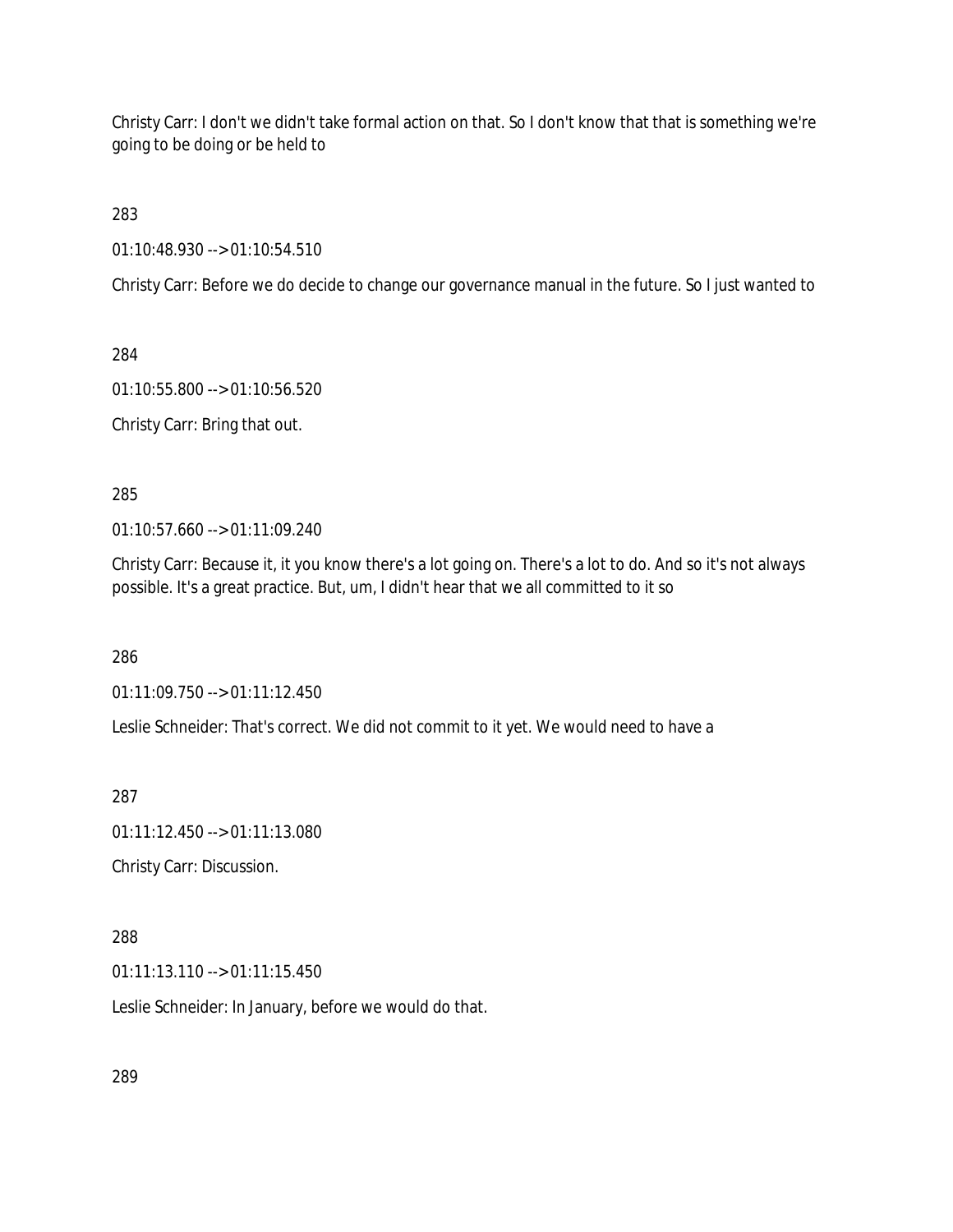01:11:17.760 --> 01:11:18.870

Leslie Schneider: All right, any other

290

01:11:20.370 --> 01:11:24.030

Leslie Schneider: Any other concerns or about future Council agendas.

291

01:11:25.410 --> 01:11:40.920

Leslie Schneider: Okay, now we can move on to the mayor's report, and I did want to comment on one of the public comment about city Academy and just to save at I think it was Colbert's fault that we didn't get this into our

#### 292

01:11:42.180 --> 01:11:53.700

Leslie Schneider: Council business this past year and we were so close, but it didn't happen. So it has not dropped off my list. I am very much in favor. Ever since I've gotten on council. I've been

#### 293

01:11:54.720 --> 01:12:02.130

Leslie Schneider: Sort of poking and pushing at the idea for city Academy to come back up. So please, just be aware that that is

294

01:12:04.170 --> 01:12:06.390

Leslie Schneider: On on our hearts and minds.

295

01:12:07.560 --> 01:12:19.110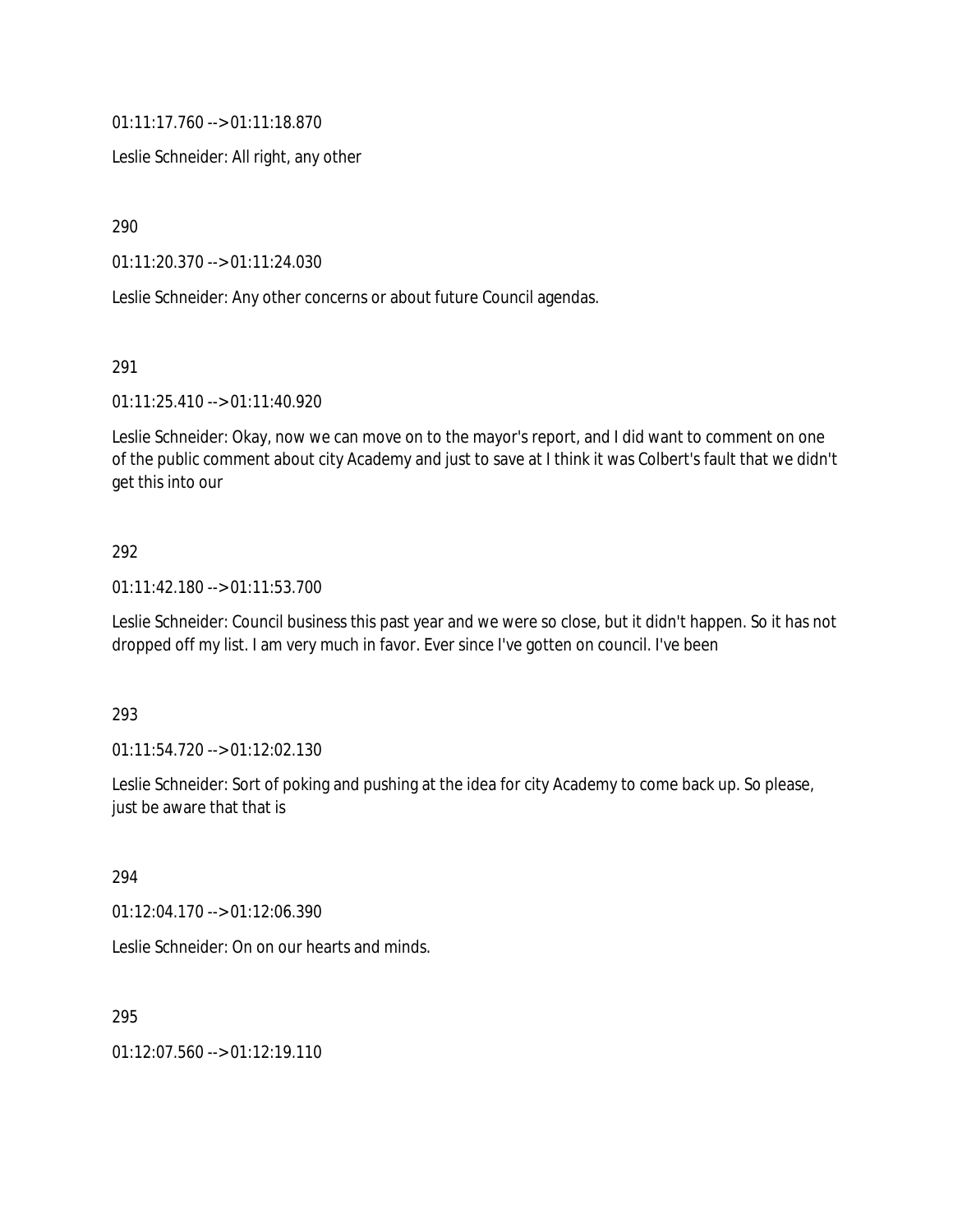Leslie Schneider: Then I wanted to give us all a quick reality check that the kids EPS coded positive cases per 100,000 people is 165

## 296

01:12:19.680 --> 01:12:32.610

Leslie Schneider: And remember back to early summer when we expected that we would slide easily into phase three, the requirement for Phase three is that we would have a rate of less than 25 cases per hundred thousand people.

### 297

01:12:33.810 --> 01:12:50.250

Leslie Schneider: So instead at 165 we are almost six times that now and Bainbridge itself has over 100 cases total just in November there been a couple days in November, where Bainbridge Island has had six

### 298

01:12:50.880 --> 01:13:01.380

Leslie Schneider: Daily uh you know six cases reported in one day. So there were two days to two times that. So, therefore, I am grateful for all of us who have chosen

#### 299

01:13:01.950 --> 01:13:06.810

Leslie Schneider: The public good over personal tradition to celebrate Thanksgiving in small ways

# 300

01:13:07.710 --> 01:13:20.130

Leslie Schneider: My big families long tradition is to meet in Eugene with about 15 to 20 people we may have broken record last year, every card table and seating type object was utilized to get us all in the same room together.

#### 301

01:13:20.910 --> 01:13:28.200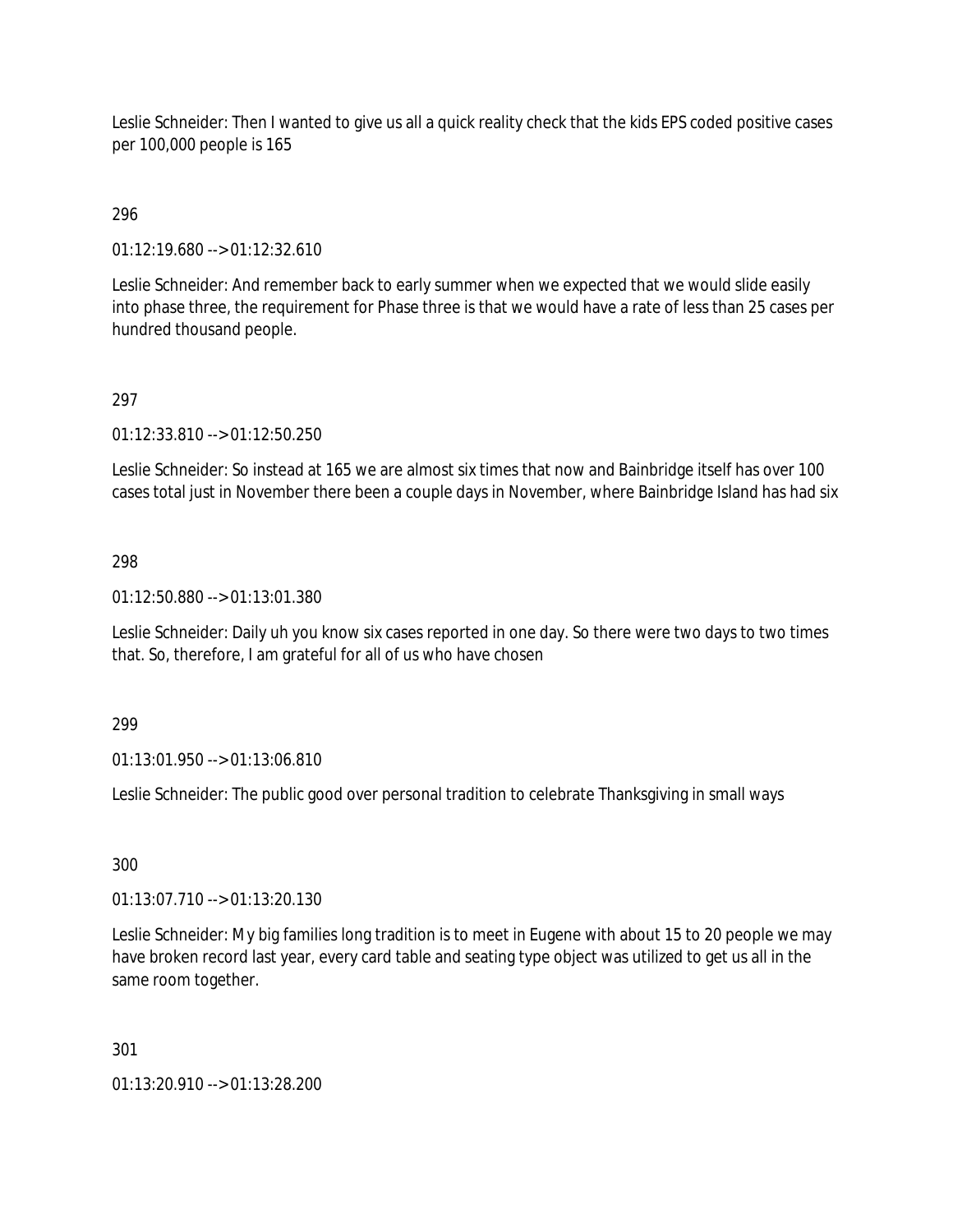Leslie Schneider: We nixed that tradition for this year. Quite a while ago, but I was still planning on a much smaller gathering that with at least my son.

302

01:13:29.460 --> 01:13:37.680

Leslie Schneider: Until the governor's new restrictions came out about 10 days ago my son will be okay for a year. I will be okay to

# 303

01:13:38.910 --> 01:13:52.860

Leslie Schneider: I'm grateful for Bainbridge Island having its own testing site, we may be one of the only cities of our size to have mounted this effort and based on its fully booked schedule it has apparently met a really important need

## 304

01:13:54.060 --> 01:14:10.830

Leslie Schneider: And I'm grateful for all the good work that staff and Council have accomplished, together with the biennial budget, which we will put to a final vote tonight staff works on this budget, many, many months before the draft comes to counsel in September. Tonight the

### 305

01:14:12.960 --> 01:14:20.670

Leslie Schneider: proposed budget before us, and I quote, meets all financial and reserve policies through the coming biennium.

### 306

01:14:21.030 --> 01:14:32.370

Leslie Schneider: While it does not meet the 10 years sustainability tests which the city has used in recent budget cycles to support its financial goals. It does meet those standards through the next four biennial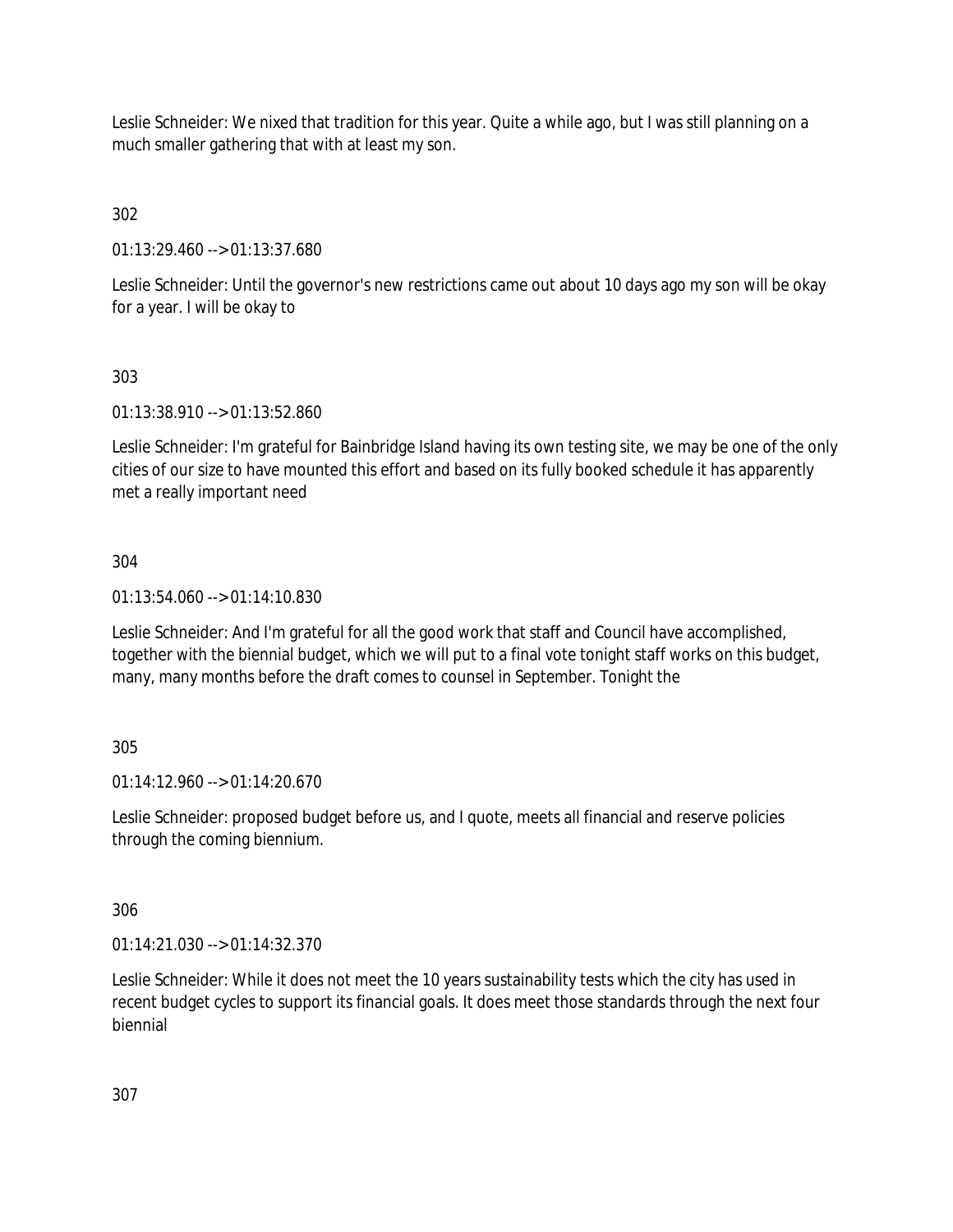01:14:33.480 --> 01:14:42.660

Leslie Schneider: And to quote. I'm proud of what we did together and the solid foundation. This that's for the next two years even given the extraordinary challenges of this past year.

#### 308

01:14:44.190 --> 01:14:59.940

Leslie Schneider: And I'm grateful for everyone who puts their faith in government and then works like mad to make it better, both inside and outside of the system, both nationally and locally, good governance and governance, I'm discovering is hard.

309

01:15:01.500 --> 01:15:06.210

Leslie Schneider: I would like to now turn this over to the city manager for your report. Thank you.

310

01:15:10.080 --> 01:15:12.990

Morgan Smith: I think COUNCILMEMBER colic me want to say something.

311

01:15:13.380 --> 01:15:17.610

Michael Pollock: No go No go ahead with the report and I think you might answer one

312

01:15:18.030 --> 01:15:28.050

Morgan Smith: Question. Okay. I can't wait to find out. I have two three topics to share with you tonight. So if you'll bear with me. I'll try to move quickly. But I think there's

313

01:15:29.130 --> 01:15:38.850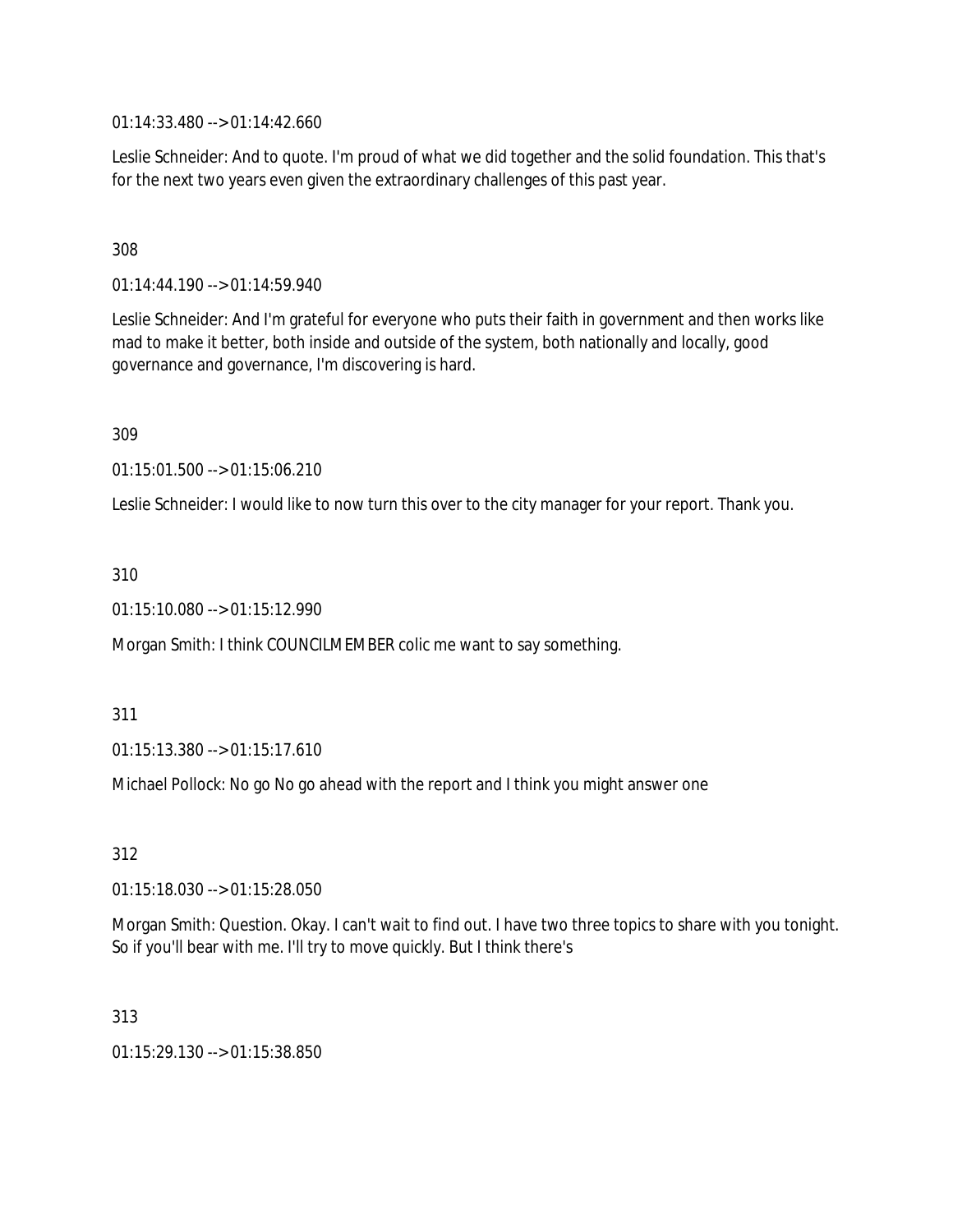Morgan Smith: Some good community information to share on these items. The first is the mayor's nicely segue into referring to our community based testing site.

314

01:15:39.180 --> 01:15:42.930

Morgan Smith: It is a pretty remarkable project its ambitious, we think it's important

315

01:15:43.530 --> 01:15:56.910

Morgan Smith: It's not worth the city normally does, but we're doing as well as we can, thanks to the trained medical volunteers we have in our community who stepped up and offered and our continued effort to help. It's very meaningful.

### 316

01:15:57.360 --> 01:16:03.240

Morgan Smith: We're in week four of operations for the site. We started with 24 appointments per day.

### 317

01:16:03.870 --> 01:16:17.670

Morgan Smith: And we've increased that to 32 per day because that's the demand we saw it. And that's the band, we can meet. Remember we are not in this business. Typically, and we are asking people to give of their time in order to meet the need that we are trying to

318

01:16:18.780 --> 01:16:30.120

Morgan Smith: Help with it's still the case that we look to our medical resources local service providers who are also available as a testing resource we are trying to expand that capacity.

319

01:16:30.750 --> 01:16:37.830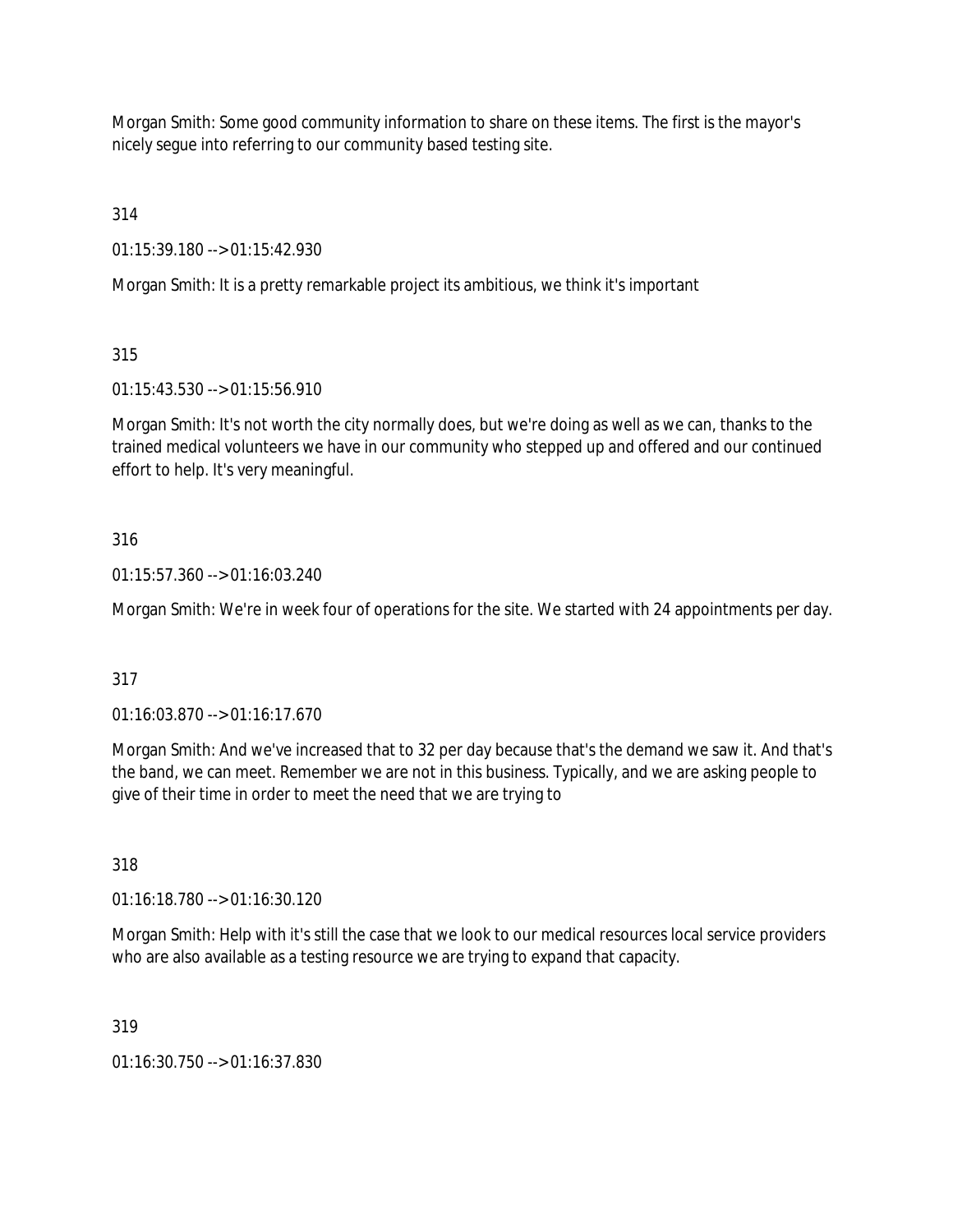Morgan Smith: To the degree we can, with that in mind, we're looking to potentially add a little bit more capacity, if we're able to do that in a sustained.

320

01:16:38.700 --> 01:16:43.800

Morgan Smith: But we want to still maintain as we do that our same day capabilities so that

321

01:16:44.370 --> 01:16:56.610

Morgan Smith: Urgent community partner requests, like from schools or childcare or first responders are still able to be managed because that's an important goal of the overall project is to have capacity available for those types of needs.

## 322

01:16:57.360 --> 01:17:02.040

Morgan Smith: So with that in mind we're investigating ways to adjust the online registration process.

### 323

01:17:02.790 --> 01:17:15.660

Morgan Smith: We might be able to open a set number of appointments either 24 or 40 hours in advance or same day. So we're going to be working with that we're learning as we go. We're learning what the how the community wants to use

324

01:17:16.260 --> 01:17:22.410

Morgan Smith: This resource and we have to match what the community is potentially wanting to do with what makes sense. And what we can offer

325

01:17:23.220 --> 01:17:32.880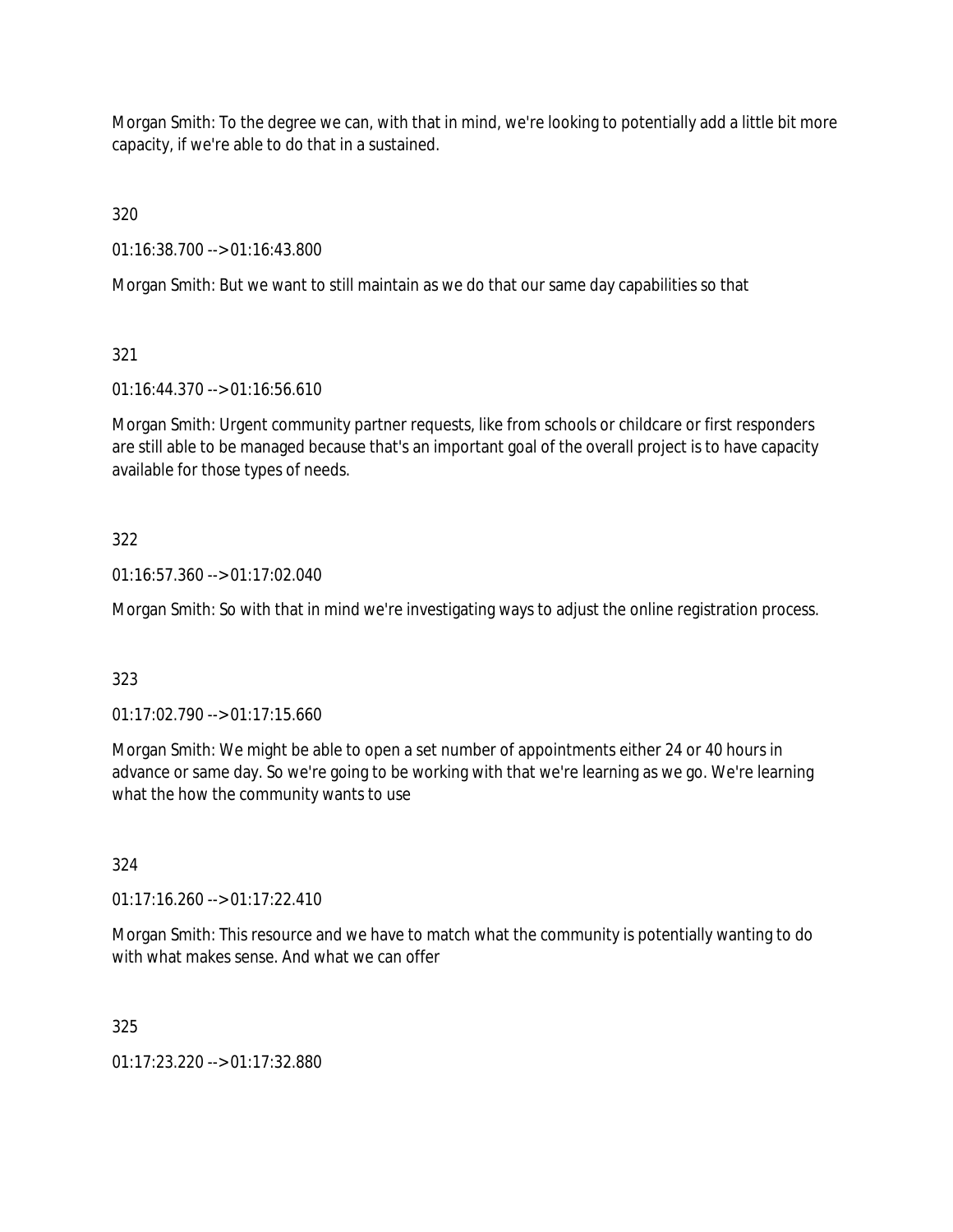Morgan Smith: So far, the city. The city site has tested 317 individuals. We have about 43 cases pending yesterday. So those results aren't in

326

01:17:33.660 --> 01:17:46.320

Morgan Smith: But of the 317 individuals, we've had for positive cases. So again, a huge thanks to our emergency management volunteers. And for those of you who want to kind of look for a message in that level of

327

01:17:47.100 --> 01:17:58.050

Morgan Smith: That relatively small number of positive cases. I think one thing I I take from it because, of course, it's not a statistical sample. It's people who are electing to be tested and electing to be tested at our site.

328

01:17:59.880 --> 01:18:09.600

Morgan Smith: But one thing I think we can know as as favors residents, is that our community is pretty far out there on the continuum of compliance and attention to this.

329

01:18:10.080 --> 01:18:15.210

Morgan Smith: And so one thing i read into that number is that a lot of what we're doing is working.

330

01:18:15.990 --> 01:18:27.660

Morgan Smith: And then if you combine them. If you combine that information with the information from our county in our region which is that there is a much higher degree of transmission happening at this time.

331

01:18:28.110 --> 01:18:36.150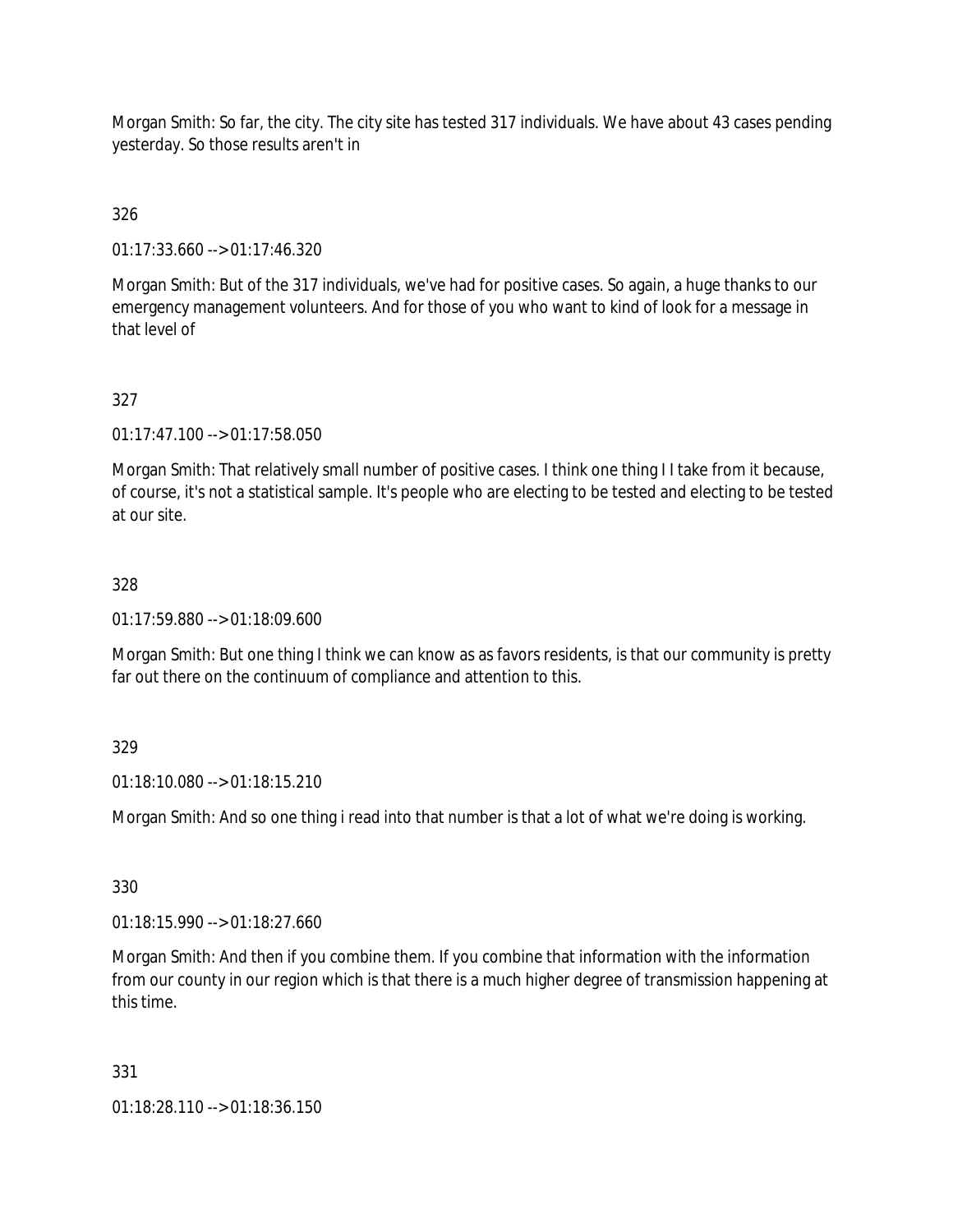Morgan Smith: I just think that the takeaway needs to be that now it is more important than it has ever been before to stay committed as a community to

332

01:18:36.690 --> 01:18:46.500

Morgan Smith: Your use of masks and other pee pee your social distancing and other steps that you can take to help reduce the risk to yourself in your household

### 333

01:18:46.980 --> 01:18:58.050

Morgan Smith: So just a little bit of information to share on that. The other thing I wanted to touch base on because it came up last week at the Council meeting, and it's been in the public discussion in the week since

### 334

01:18:58.620 --> 01:19:08.160

Morgan Smith: So questions were raised about the police court Replacement Project Council asked for and I provided some feedback on the questions that were presented to the Council.

335

01:19:08.550 --> 01:19:17.160

Morgan Smith: And in addition, staff has created something that we didn't have easily in one place before, which was a chronology of the decision making. During this

336

01:19:19.530 --> 01:19:19.680

Morgan Smith: To

#### 337

01:19:20.880 --> 01:19:31.020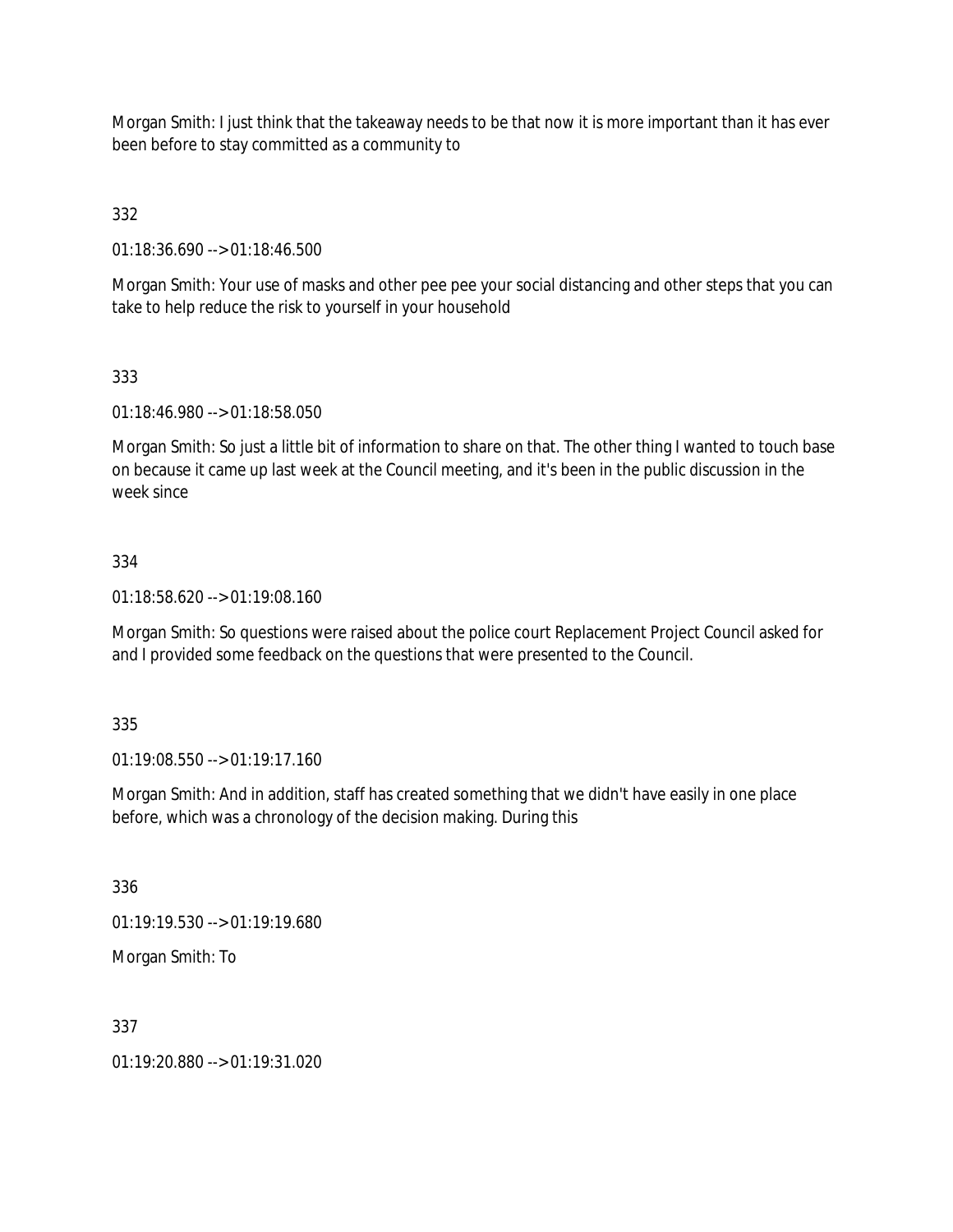Morgan Smith: Time period. It's as complete as we think we could make it. And that intention was for counsel, but also for others to be able to find where key decisions were made.

338

01:19:31.260 --> 01:19:41.100

Morgan Smith: To identify certain milestones and then use that listing as a place to go look at the publicly available video and materials to agree if there's an interest.

339

01:19:41.520 --> 01:19:47.730

Morgan Smith: So with that in mind, we took that information and put it on the project web page, there's always been a lot of information on that web page.

340

01:19:48.300 --> 01:19:55.890

Morgan Smith: But this is also there now as well. So the folks are looking for an index or I guess a reference to learn more about some of the things you might

341

01:19:56.520 --> 01:20:05.730

Morgan Smith: Have heard about or questions that you have. Just know that that's up there and hopefully it'll be a support in your self service or people who are interested in learning more.

342

01:20:07.710 --> 01:20:09.540

Morgan Smith: And another topic that has been

343

 $01:20:10.980 \rightarrow 01:20:24.120$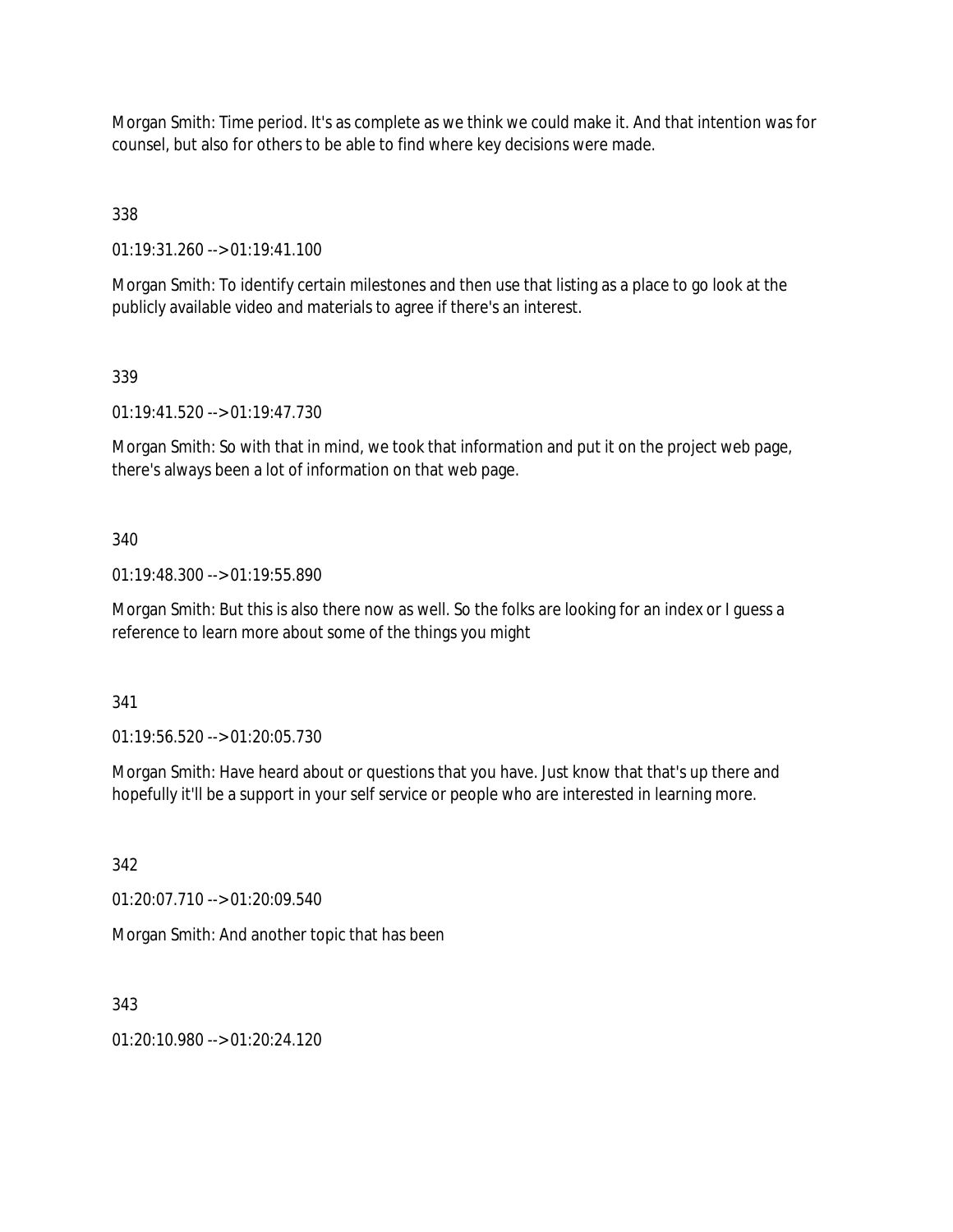Morgan Smith: That I have gotten a couple questions about that I thought might benefit from some public discussion is the plans on social media for a protest here in our community from folks who don't live here.

344

01:20:25.200 --> 01:20:34.980

Morgan Smith: Chief Clark has been aware of this for the last week, and he and other public safety folks are monitoring closely, he and I are talking daily about this and

#### 345

01:20:35.490 --> 01:20:46.140

Morgan Smith: I'm confident, given the other kinds of events that our community has experienced this year that we are well prepared and are mindful of what is discussed and what what may be planned.

#### 346

01:20:46.620 --> 01:20:52.830

Morgan Smith: I wanted to share some notes from chief Clark, so that you can have a sense of what he and I are talking through and

347

01:20:53.610 --> 01:20:58.650

Morgan Smith: Hopefully that will answer some questions, generally in the community. So this is from chief Clark.

#### 348

01:20:59.490 --> 01:21:05.160

Morgan Smith: We wanted to let folks know together that we're aware that there's an open event advertised on social media.

#### 349

01:21:05.730 --> 01:21:18.270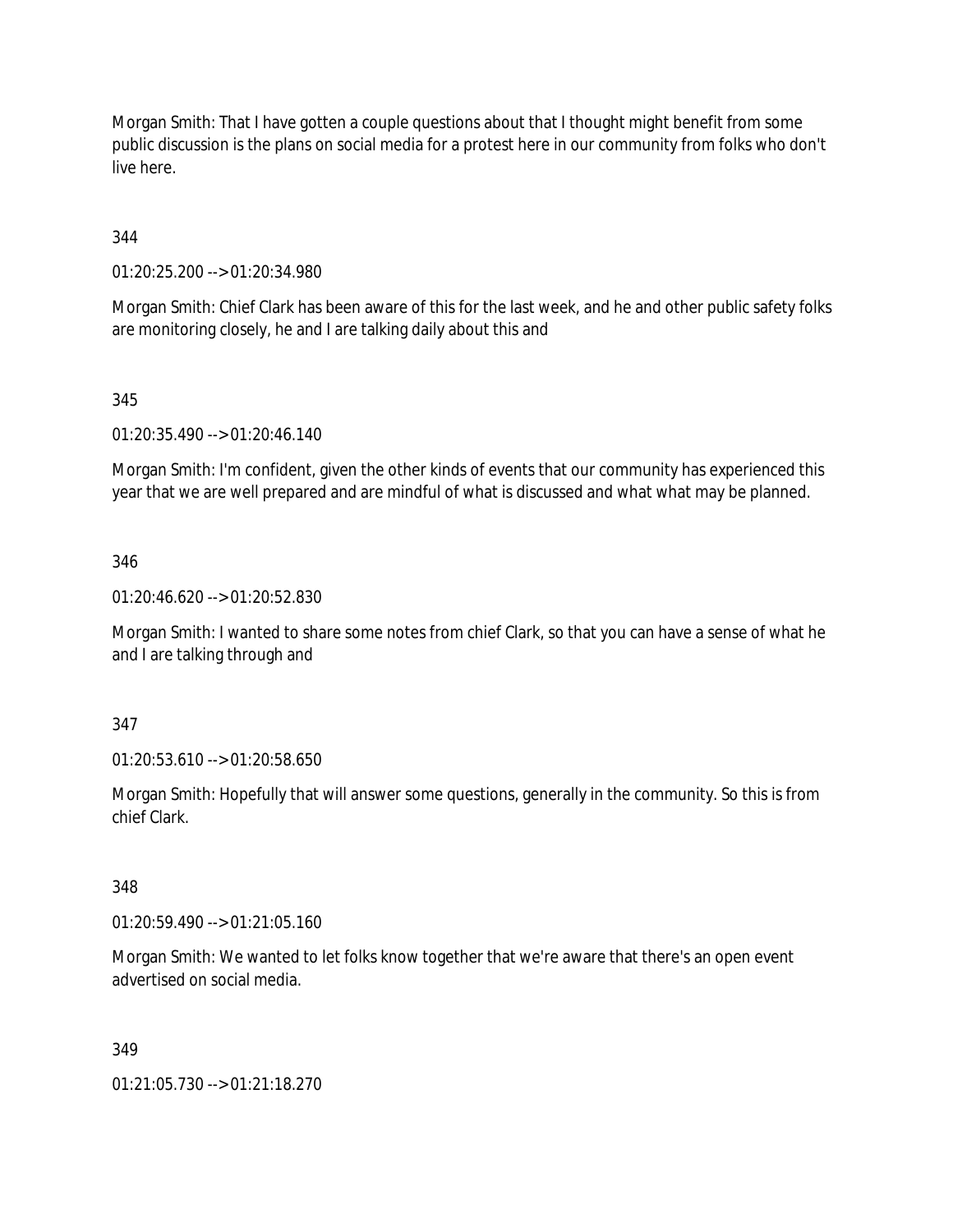Morgan Smith: That indicates that on three dates beginning Thursday Thanksgiving Day November 22 26th from 12pm to 4pm and then again on Friday and Saturday from 12pm to 3pm.

350

01:21:18.990 --> 01:21:24.840

Morgan Smith: These events are intended to voice opposition to the governor's most recent restrictions related to the ongoing pandemic.

351

01:21:25.530 --> 01:21:31.380

Morgan Smith: The intent of the events from what we can tell is to demonstrate in front of the governor's private residence, which is here on Bainbridge Island.

352

01:21:31.950 --> 01:21:39.960

Morgan Smith: There does not appear to be a planned march included as part of the event. However, we do expect participants may make use of parking in the Winslow area.

353

01:21:40.710 --> 01:21:45.480

Morgan Smith: And we believe they intend to walk to the neighborhood where the governor's residence is located.

354

01:21:46.350 --> 01:21:52.140

Morgan Smith: Our police department has been coordinating response with the Washington State Patrol and other kids up county law enforcement.

355

01:21:52.860 --> 01:22:00.930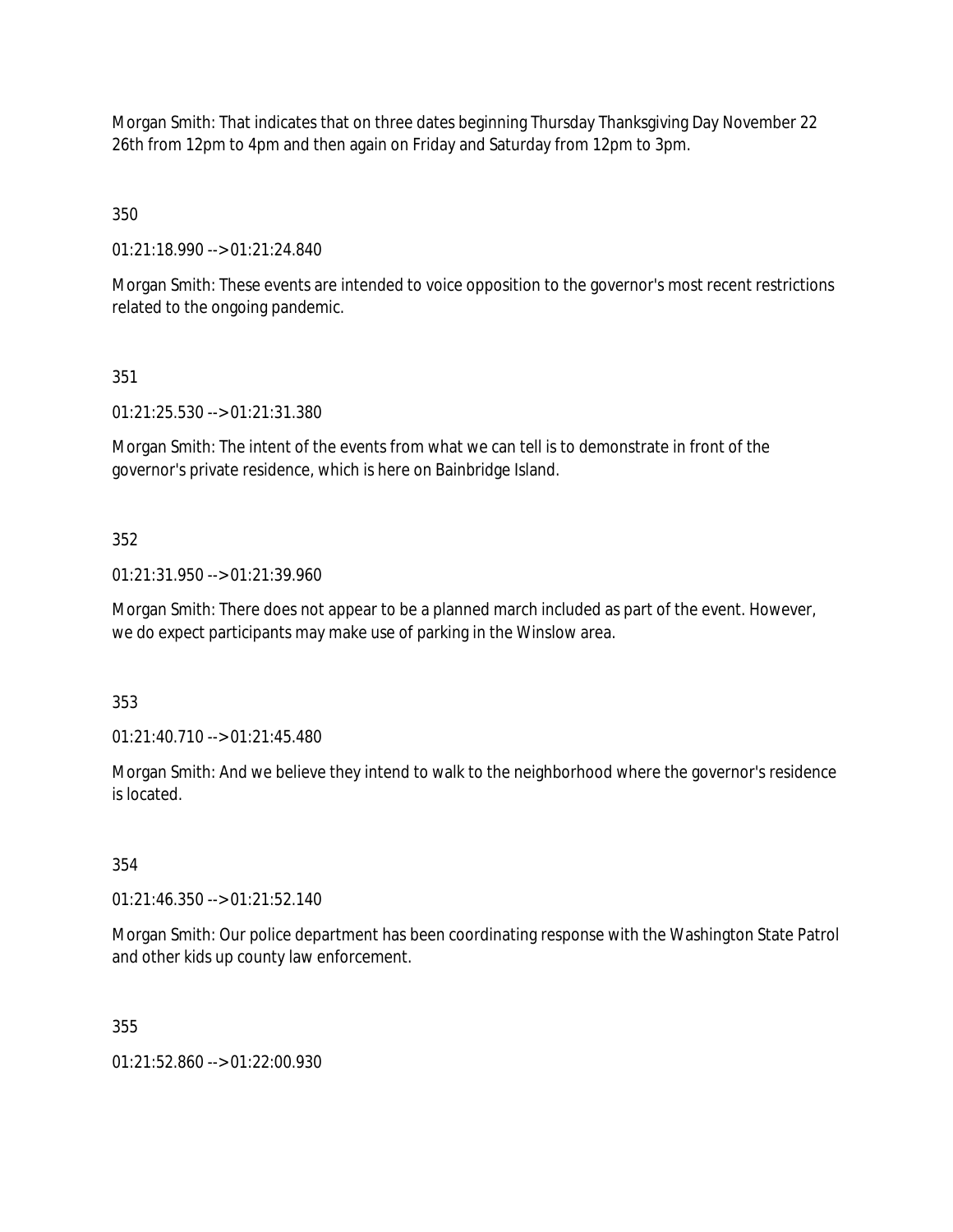Morgan Smith: There'll be a uniform presence to ensure public safety and managed traffic in the vicinity. And we've also planned for increased patrol in our downtown area generally

356

01:22:01.770 --> 01:22:09.240

Morgan Smith: While we expect that the turnout will be lower than some other recent events we do plan to have the resources available to respond as needed.

357

01:22:09.870 --> 01:22:13.530

Morgan Smith: There been some inquiries from the neighborhood where the governor's residence is located.

#### 358

01:22:14.010 --> 01:22:21.300

Morgan Smith: And the police department will be conducting additional outreach ahead of the event to answer any concerns. So we'll be monitoring it. I don't think that

359

01:22:21.690 --> 01:22:38.280

Morgan Smith: Given the scale that we see in our experience with past events we expect to this will unfold in a manageable way, the way other events have but the chief and I and others are monitoring closely and if expectations change. We will pivot towards that.

360

01:22:40.110 --> 01:22:54.030

Morgan Smith: And last, I just want to point out, I don't think we're getting a lot of public interaction at City Hall. These days, but we will be closed entirely for the Thanksgiving holiday on Thursday and Friday. Back to business in our new normal. On Monday, the 30th.

361

01:22:55.230 --> 01:22:56.310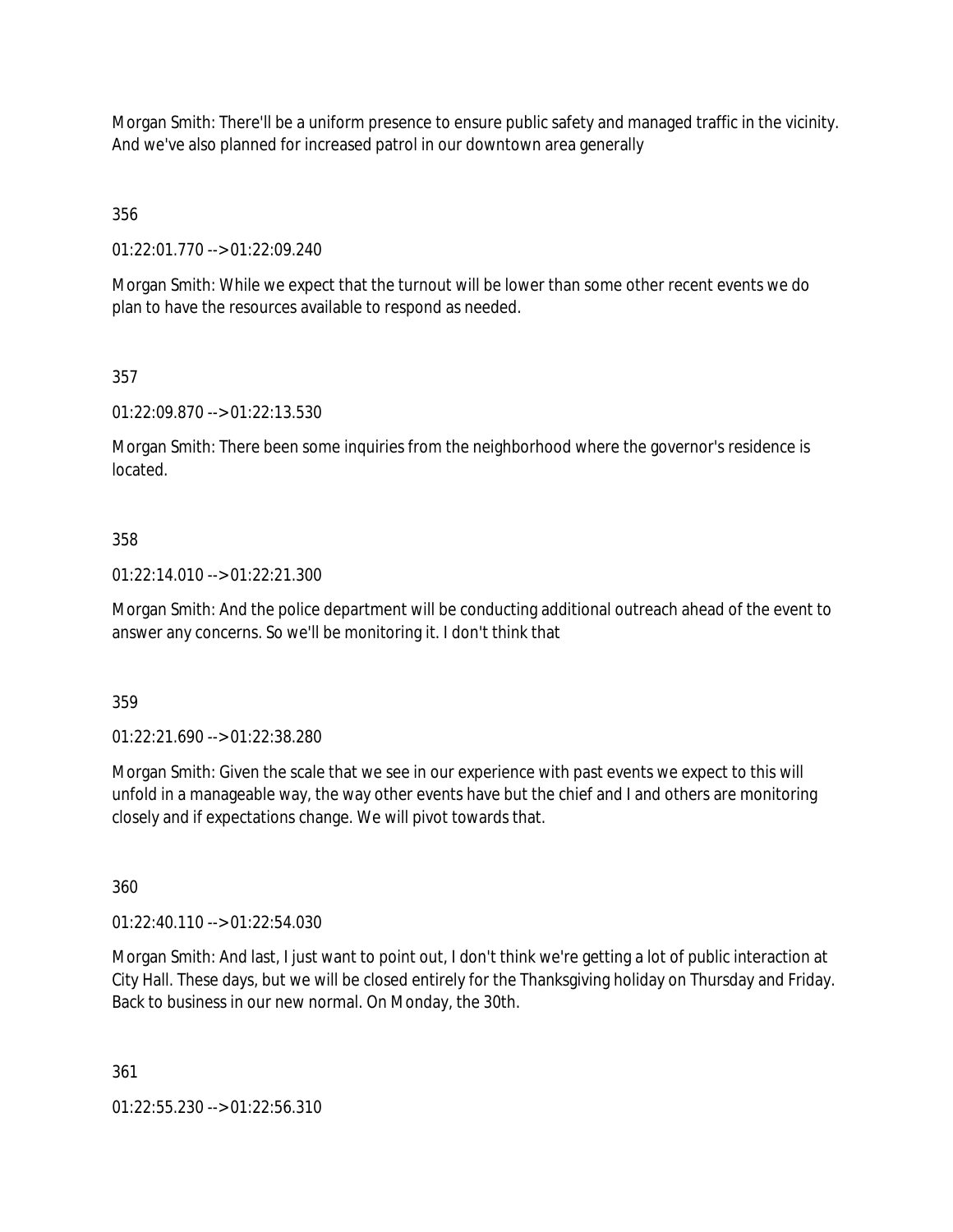Morgan Smith: Thank you for the extra time.

362

01:22:58.080 --> 01:22:59.490

Leslie Schneider: Thank you very much. City Manager.

#### 363

01:23:00.840 --> 01:23:05.820

Leslie Schneider: Alright. With that, we can move to our unfinished business section. Item eight, a

### 364

01:23:05.910 --> 01:23:10.860

Leslie Schneider: Is the city manager search process. Sorry. Mayor stranger couple

#### 365

01:23:10.920 --> 01:23:11.280 Okay.

### 366

01:23:13.800 --> 01:23:16.110

Leslie Schneider: All right at Castle over pilot core back to you.

#### 367

01:23:16.920 --> 01:23:21.300

Michael Pollock: Yeah, well, you didn't answer my question. Um, you are

### 368

01:23:22.560 --> 01:23:41.340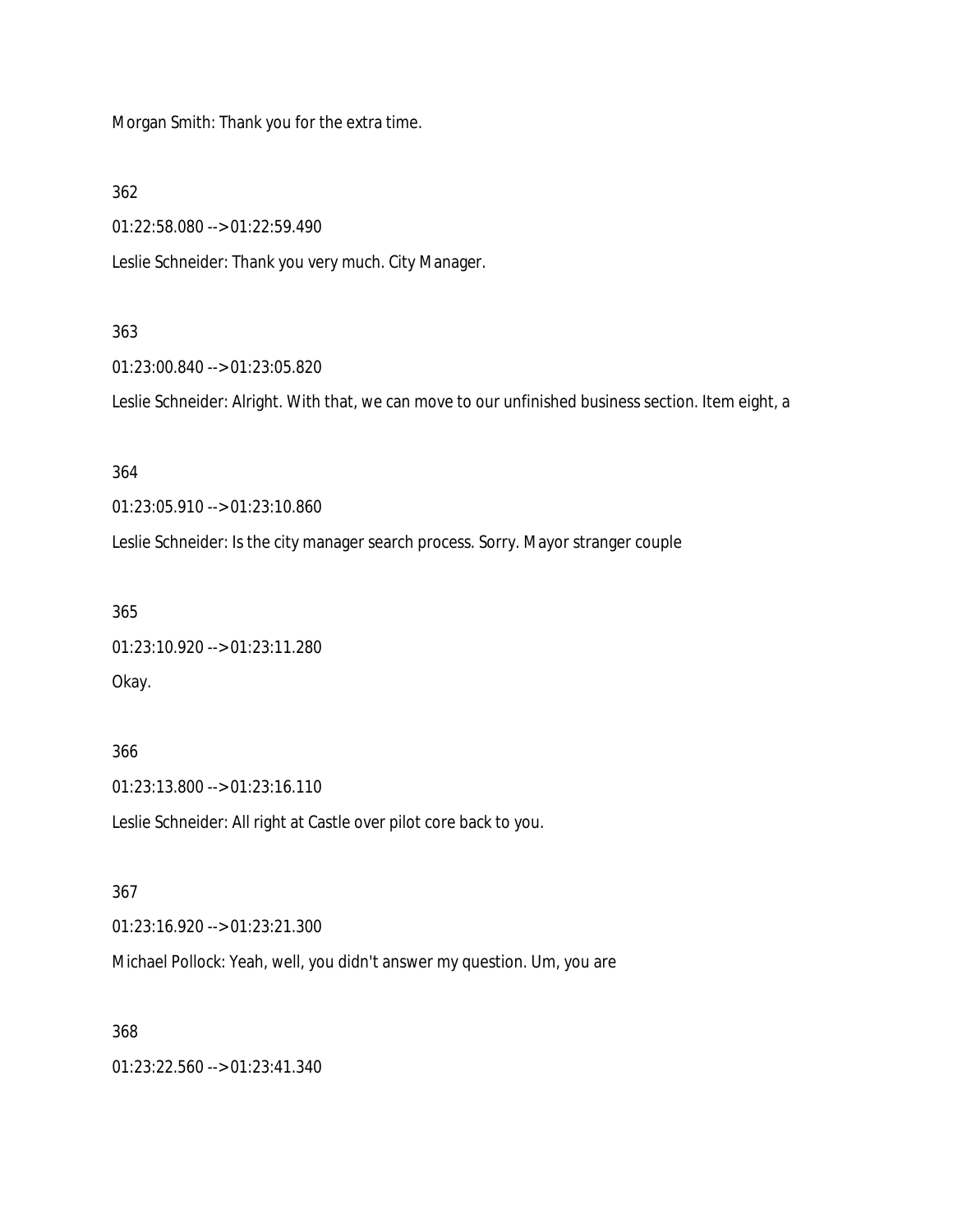Michael Pollock: dodging the fact that you are going to be leaving and I would like to know when your last day is and this gets back to the future agendas and we are going to celebrate your time here on the Council, I didn't see anything on the agenda and I'm just, I'm sure it was an oversight.

369

01:23:42.480 --> 01:23:42.750

But

370

01:23:43.770 --> 01:23:53.130

Morgan Smith: I've been talking with the mayor about that. I did email Council, a couple weeks ago to let you know that my last day at the office, so to speak, will be December 10 so thank you for that.

371

01:23:53.520 --> 01:23:55.920

Michael Pollock: Yeah, so we have a meeting on the

372

01:23:57.870 --> 01:24:03.240

Michael Pollock: Market. So I would invite the Council to think about VR ops and agenda. I am

373

01:24:03.750 --> 01:24:05.610

Morgan Smith: I work with the mayor Deputy Mayor. Thank you.

374

01:24:05.970 --> 01:24:06.930

Morgan Smith: Okay, sir.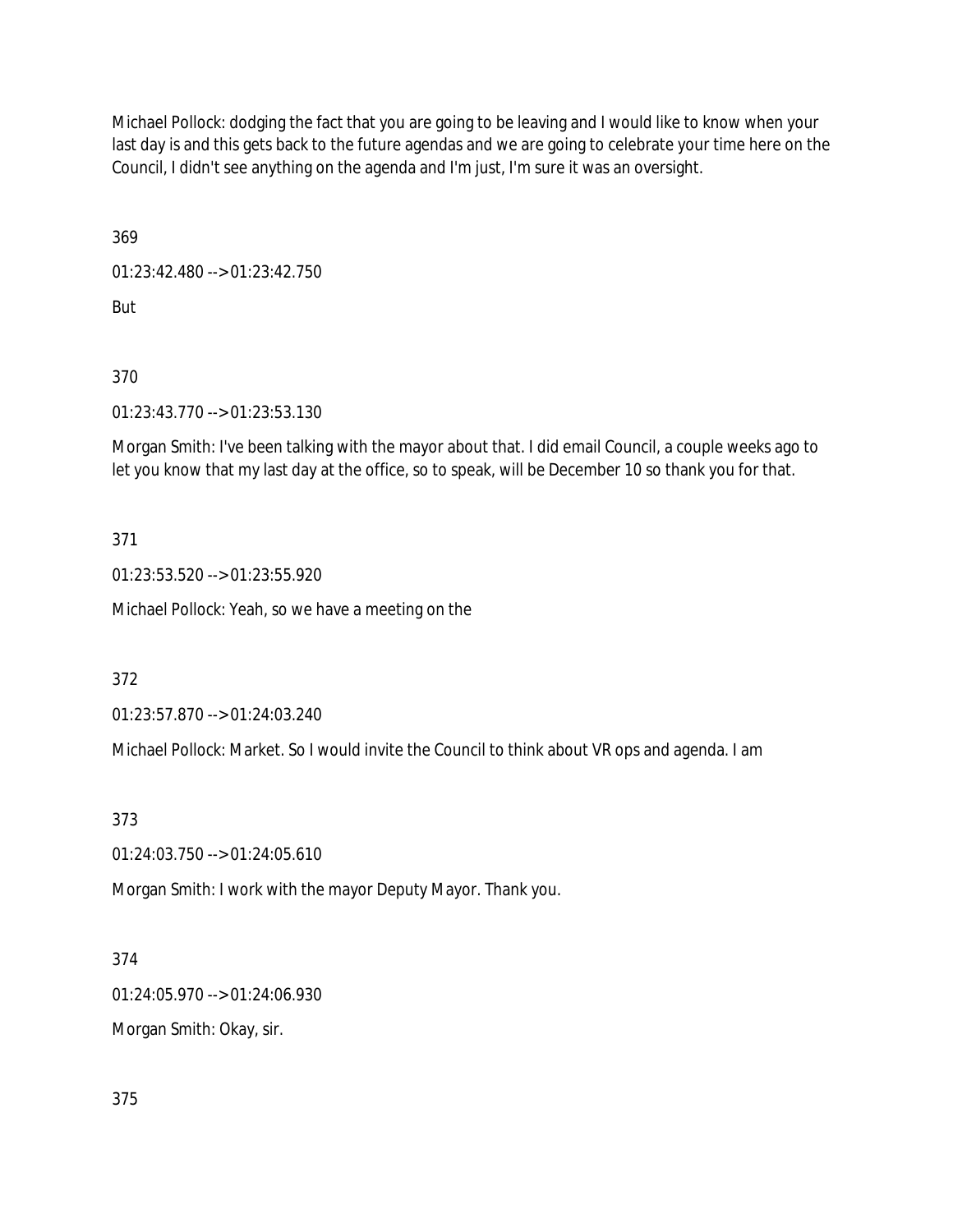01:24:09.630 --> 01:24:11.100

Leslie Schneider: All right. Councilmember hi topless.

376

01:24:11.880 --> 01:24:17.130

Kirsten Hytopoulos: I just wanted to thank the city manager for her responses on the issue of the

377

01:24:17.580 --> 01:24:29.700

Kirsten Hytopoulos: Harrison property. I've just been really impressed with the, with all of them all of the information has come forward, having not bound Council before and I really appreciate the thoroughness of all the material that you've provided. So thank you.

#### 378

01:24:30.510 --> 01:24:39.450

Morgan Smith: Yeah, you're welcome. I think one thing to keep in mind is, it's a very significant project for us and for the community. And so the level of effort that has been spent.

#### 379

01:24:39.810 --> 01:24:47.100

Morgan Smith: This week to try and answer the questions is matched to that. But I'd also say that the level of effort spent in the six weeks leading up to this.

380

01:24:47.430 --> 01:24:56.490

Morgan Smith: On councils learning decision making study analysis we live city has literally spent hundreds of thousands of dollars in professional services.

381

01:24:56.730 --> 01:25:01.740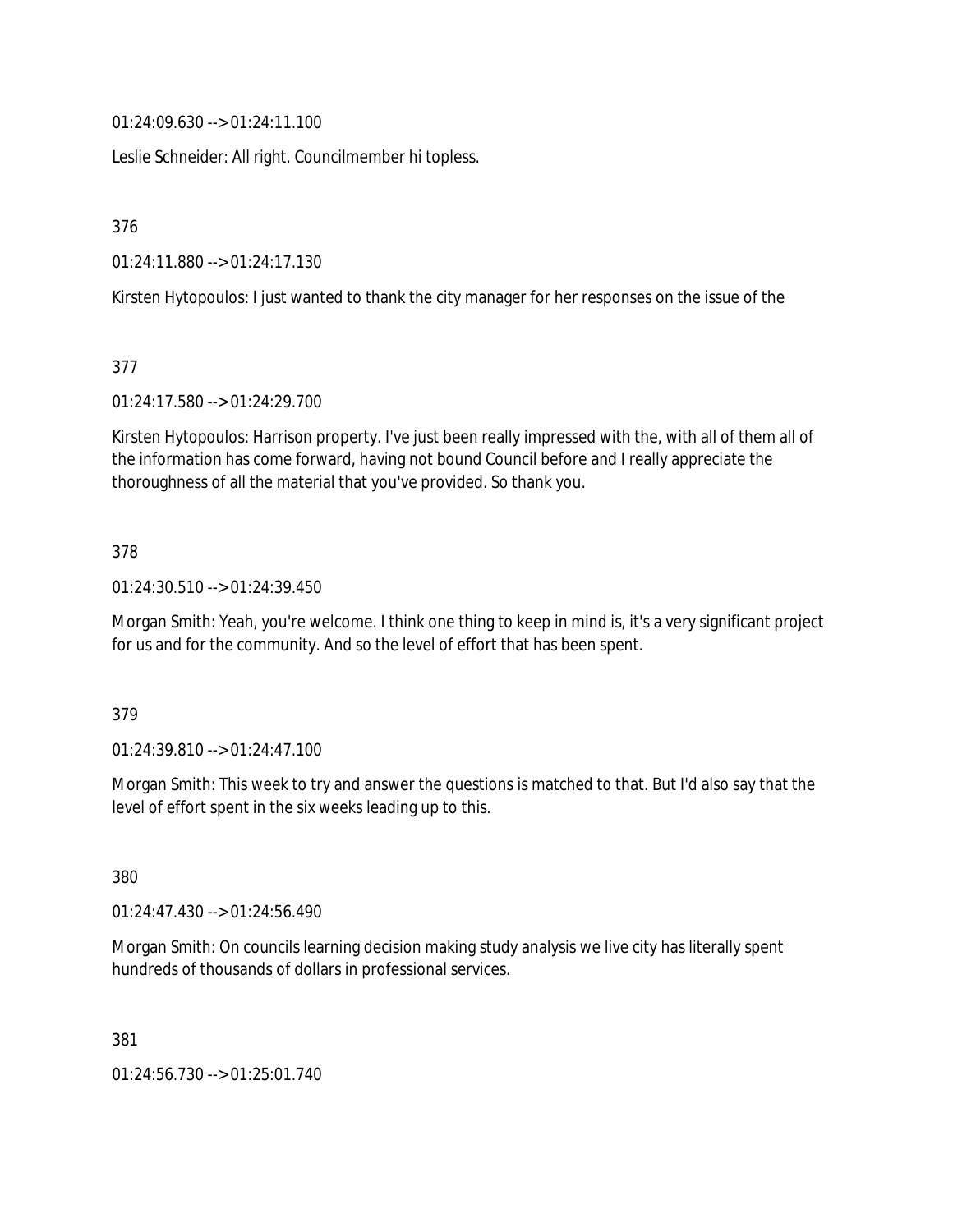Morgan Smith: To assess various sites and plan for different options and I don't want that to go

## 382

01:25:02.100 --> 01:25:11.280

Morgan Smith: An acknowledged I want and I want more importantly, I want people to have who have questions. Who didn't maybe pay attention closely during those years were doing parts of those years.

## 383

01:25:11.700 --> 01:25:22.200

Morgan Smith: I want them to have the ability to easily go and learn and answer the questions they may have there's there's nothing about that. That isn't a shared goal. And so if there are ways that we can

384

 $01:25:22.740 \rightarrow 01:25:34.050$ 

Morgan Smith: Package information or hear from folks about what they're missing and respond to that. That helps everybody get to where we want to be there was a lot of enthusiasm and community support for

385

01:25:35.370 --> 01:25:42.450

Morgan Smith: The city meeting its long standing obligation to plan for a safe and necessary replacement of this essential facility.

386

01:25:42.990 --> 01:25:48.510

Morgan Smith: And we got there. It took a long time but it took a long time because it was some some complicated decision making.

387

01:25:48.960 --> 01:25:53.280

Morgan Smith: And now I want people who wants to understand that better or who have questions.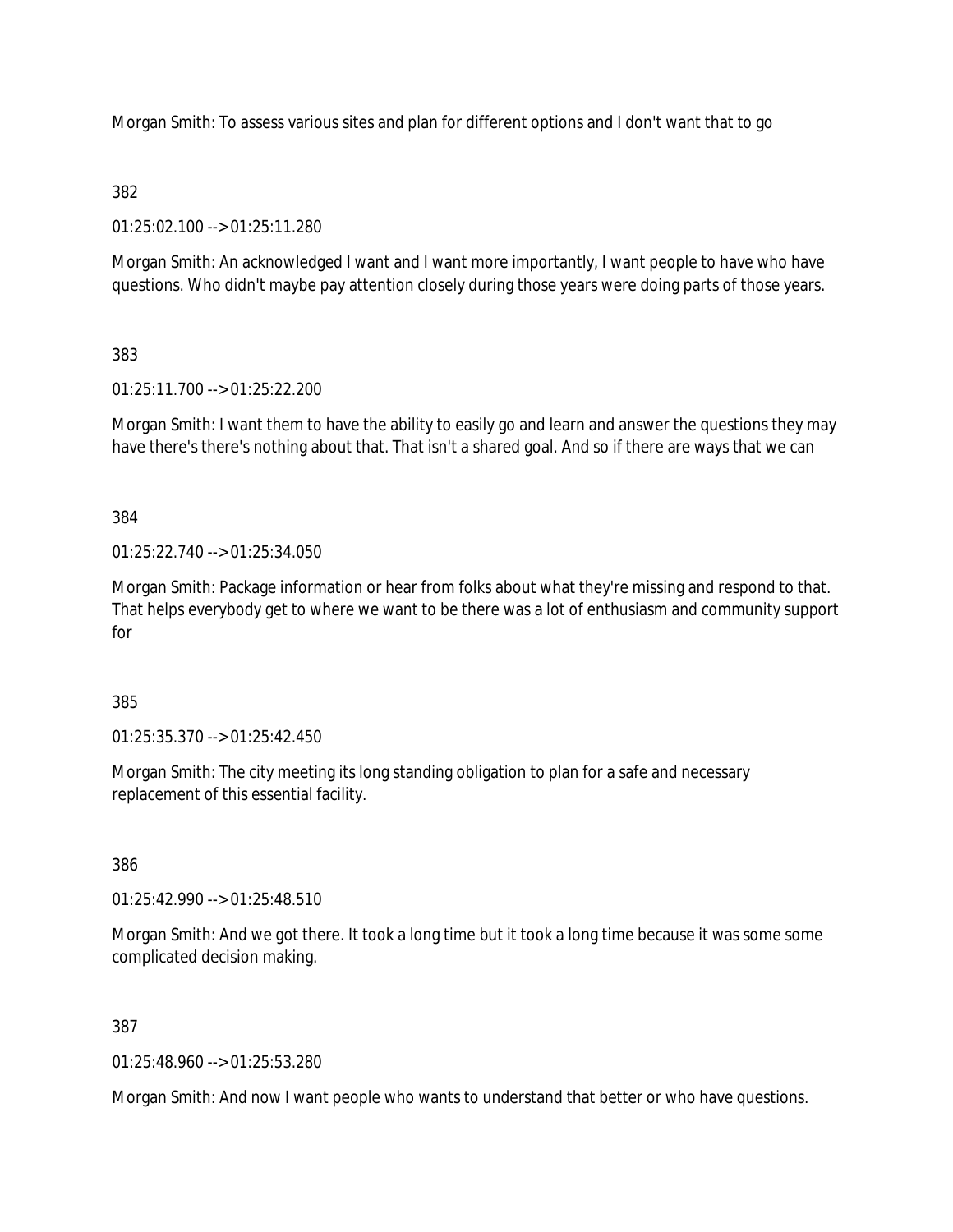388

01:25:53.580 --> 01:26:03.270

Morgan Smith: To be able to to answer those questions and to see, see how that happened. And where we turn left and where we turned right and where we stopped sometimes for a while.

389

01:26:03.660 --> 01:26:17.310

Morgan Smith: And all that should be, you know, maybe, maybe it's too much information to have at your fingertips, so to speak, but it's definitely all there. And so what we can do to help point people in the direction they need to go to learn about that. I'm happy to do that.

390

01:26:20.430 --> 01:26:24.630

Leslie Schneider: Yes. I second that gratefulness for the information

391

01:26:25.980 --> 01:26:38.430

Leslie Schneider: Alright, seeing no more discussion. I'm going to move us on to item eight A THE CITY MANAGER search update and process strategic government resources and is this going to be

392

01:26:39.390 --> 01:26:41.340

Ellen Schroer: Well, it may be nice and

393

01:26:43.050 --> 01:26:52.980

Ellen Schroer: I received a communication from Ron hollifield letting me know that they are having a tornado in Texas where he is right now. And so if he is not joining us. It's because he doesn't have any power.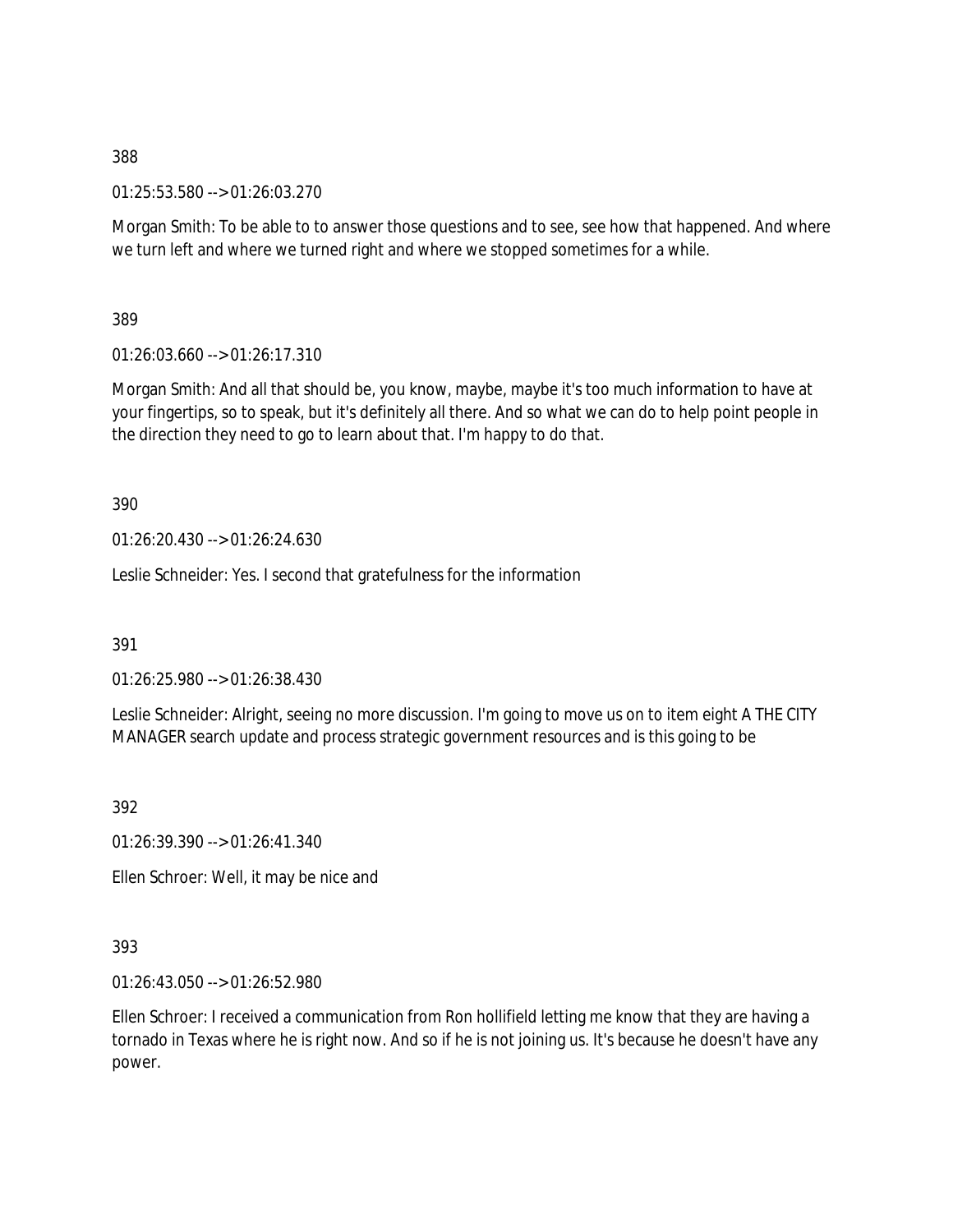#### 394

01:26:53.370 --> 01:27:03.750

Ellen Schroer: But he and I had spoken before and and so I think I can step you through the decisions he was going to help you make and if he's able to join us, he will do that so

395

01:27:04.740 --> 01:27:05.970

Leslie Schneider: We didn't expect that.

### 396

01:27:06.780 --> 01:27:15.930

Ellen Schroer: No, I think, I think we're all used to power going out from time to time. So now he is sharing that or we are sharing with him in that

### 397

01:27:16.710 --> 01:27:29.550

Ellen Schroer: So I'll go ahead and share my screen and move through the presentation that's in the packet and be happy to take any questions and ask you to work with me to make these decisions so that we can continue to move forward with with this process.

398

01:27:35.220 --> 01:27:39.870

Ellen Schroer: So I'm sharing a very brief presentation. I hope you can see it on your screen right now.

#### 399

01:27:41.730 --> 01:27:51.270

Ellen Schroer: We have three short items to touch in on today. The first is to plan ahead a little bit for the new Member who will be joining your body and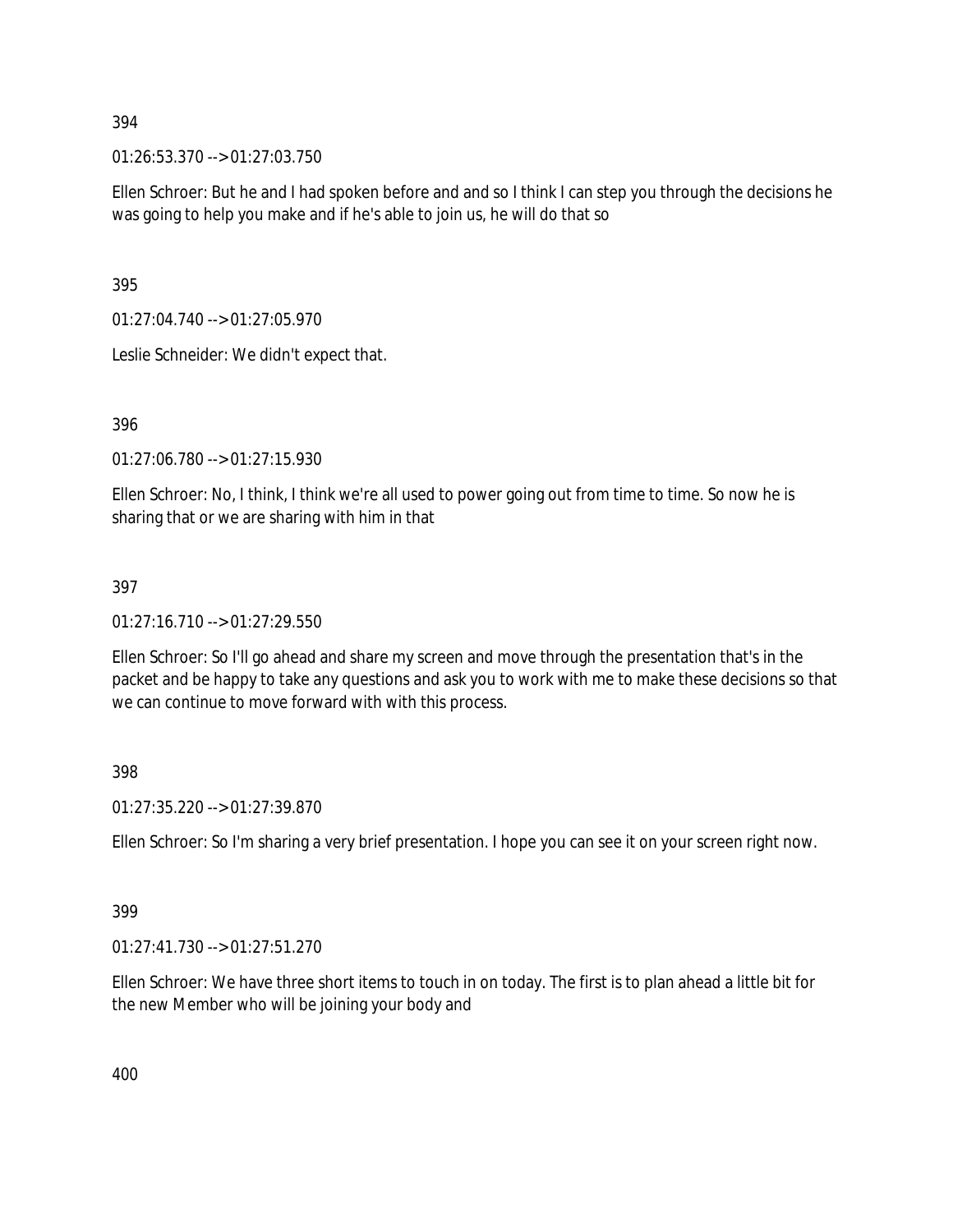01:27:52.200 --> 01:28:05.130

Ellen Schroer: To make sure that it's okay with you for those that person to be brought along brought up to speed by Sgr and the next is to take another look at the questions for the community event that open house.

401

01:28:06.690 --> 01:28:20.400

Ellen Schroer: That's planned for January, and then also to respond to a suggestion from Ron to add one more open house or availability for the candidates and that one would be to speak with the employees of this city.

402

01:28:22.950 --> 01:28:31.050

Ellen Schroer: Again to although we're using the word Online Open House. It really isn't an open house in terms that

403

01:28:31.770 --> 01:28:35.460

Ellen Schroer: Have interchange like there might be or exchange in person.

404

01:28:35.790 --> 01:28:45.270

Ellen Schroer: On this would be something that's held on zoom, where each question response to the saint or each candidate response to questions that will take a look at an emitter and in a minute.

405

01:28:45.630 --> 01:28:55.290

Ellen Schroer: And while we won't be able to accommodate in person real time interaction, we will have a way for folks to provide feedback which then can be provided to the Council for your input later.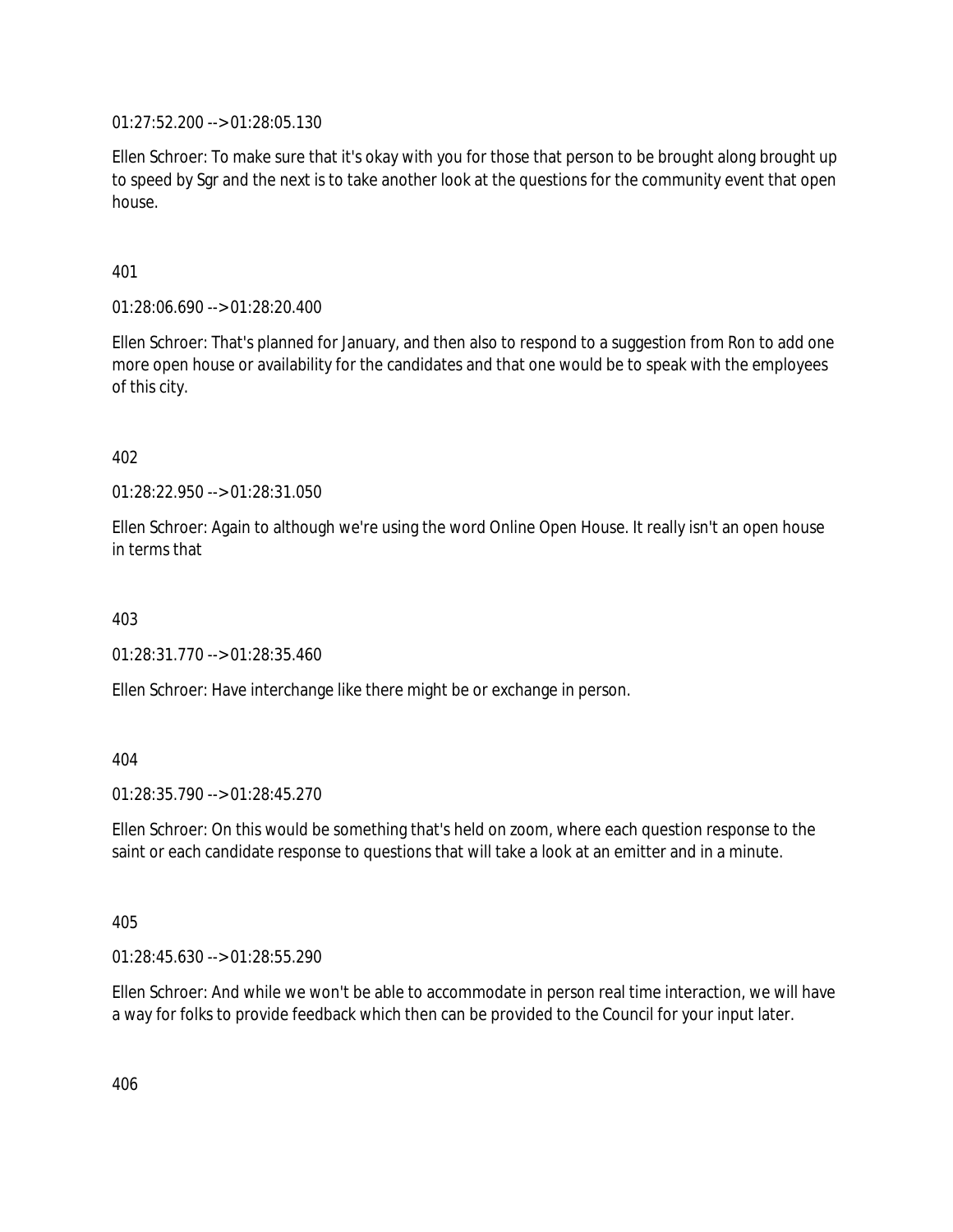01:28:56.640 --> 01:28:58.140

Ellen Schroer: Or for your review. Sorry.

407

01:28:59.220 --> 01:29:14.670

Ellen Schroer: I'll leave these questions up on the screen. These are questions which you've reviewed before the fifth one, the final one on the page was amended slightly based on some input from council members and

408

01:29:15.990 --> 01:29:21.120

Ellen Schroer: When we met on the 16th, there was some discussion of counsel providing additional feedback.

#### 409

01:29:22.140 --> 01:29:33.570

Ellen Schroer: Ron didn't receive any the consultant didn't receive any additional feedback, with the exception of the one change. So these are the questions that are currently recommended for an open house to be held at the beginning of January.

410

01:29:39.720 --> 01:29:41.670

Ellen Schroer: So, absent any other feedback.

411

01:29:43.680 --> 01:29:45.600

Ellen Schroer: We will move ahead with those

412

01:29:46.950 --> 01:29:56.100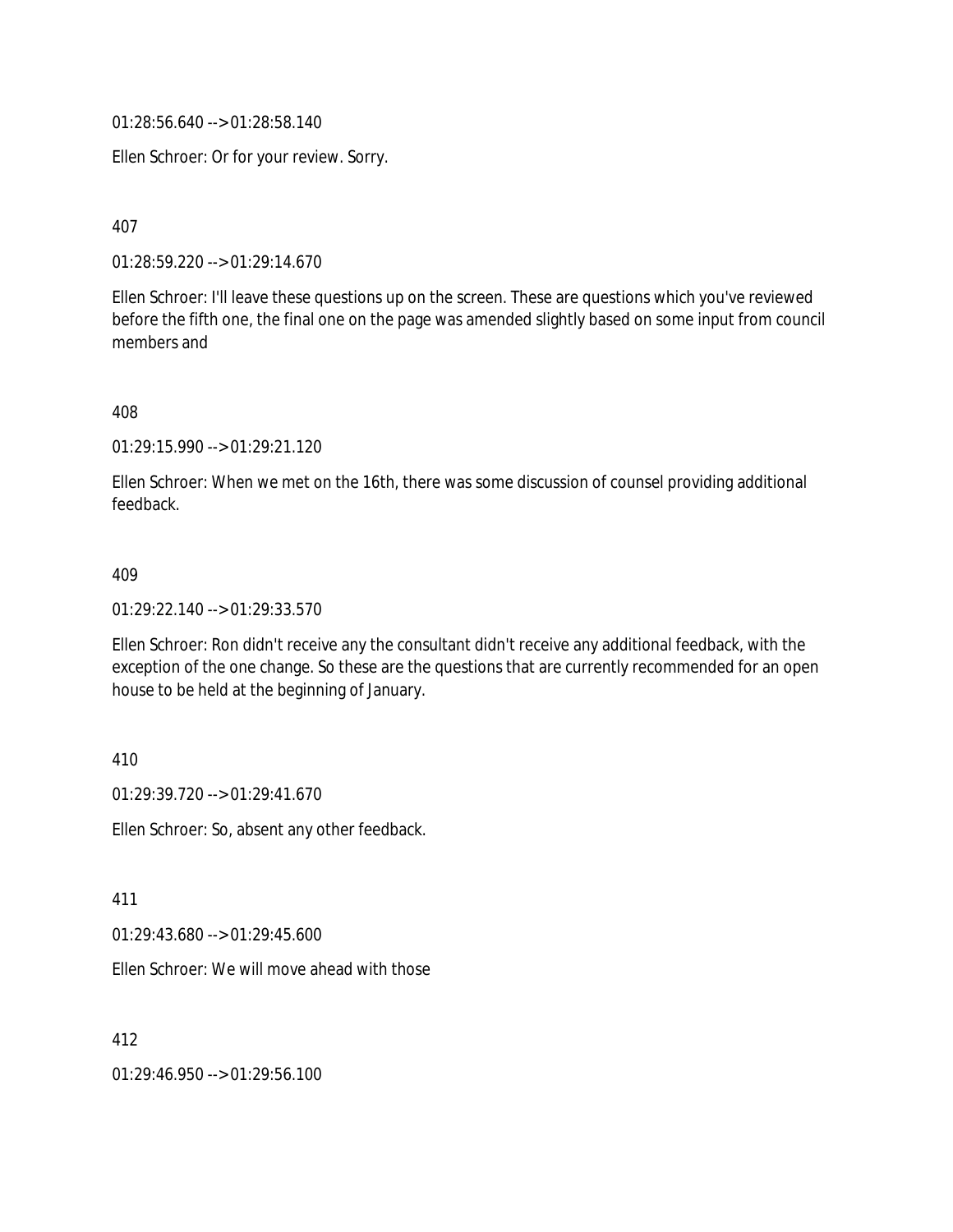Ellen Schroer: And we'll also likely use these or very slightly amended version for the employee version of the open house which we've added

413

01:29:56.670 --> 01:30:08.490

Ellen Schroer: At the at the suggestion of Sgr to provide city employees with a chance to meet and provide feedback to you on the strengths and weaknesses that they're hearing from the candidates.

414

01:30:13.020 --> 01:30:14.400

Leslie Schneider: Is this the end of Allah.

415

01:30:14.910 --> 01:30:27.630

Ellen Schroer: Yeah. And then I just have a summary. So I, I can, we can address the questions and then I can go back to the first slide, and we can talk about the new member and then also the employee open house.

416

01:30:28.830 --> 01:30:40.350

Leslie Schneider: So, colleagues, we do have a recommended motion in the packet. We could go for. We could go for that right now. Let me see if I can get my participants up here. Councilmember hi Toklas, you had a question.

417

01:30:42.540 --> 01:30:43.440

Leslie Schneider: Your hand is raised

418

01:30:44.040 --> 01:30:51.300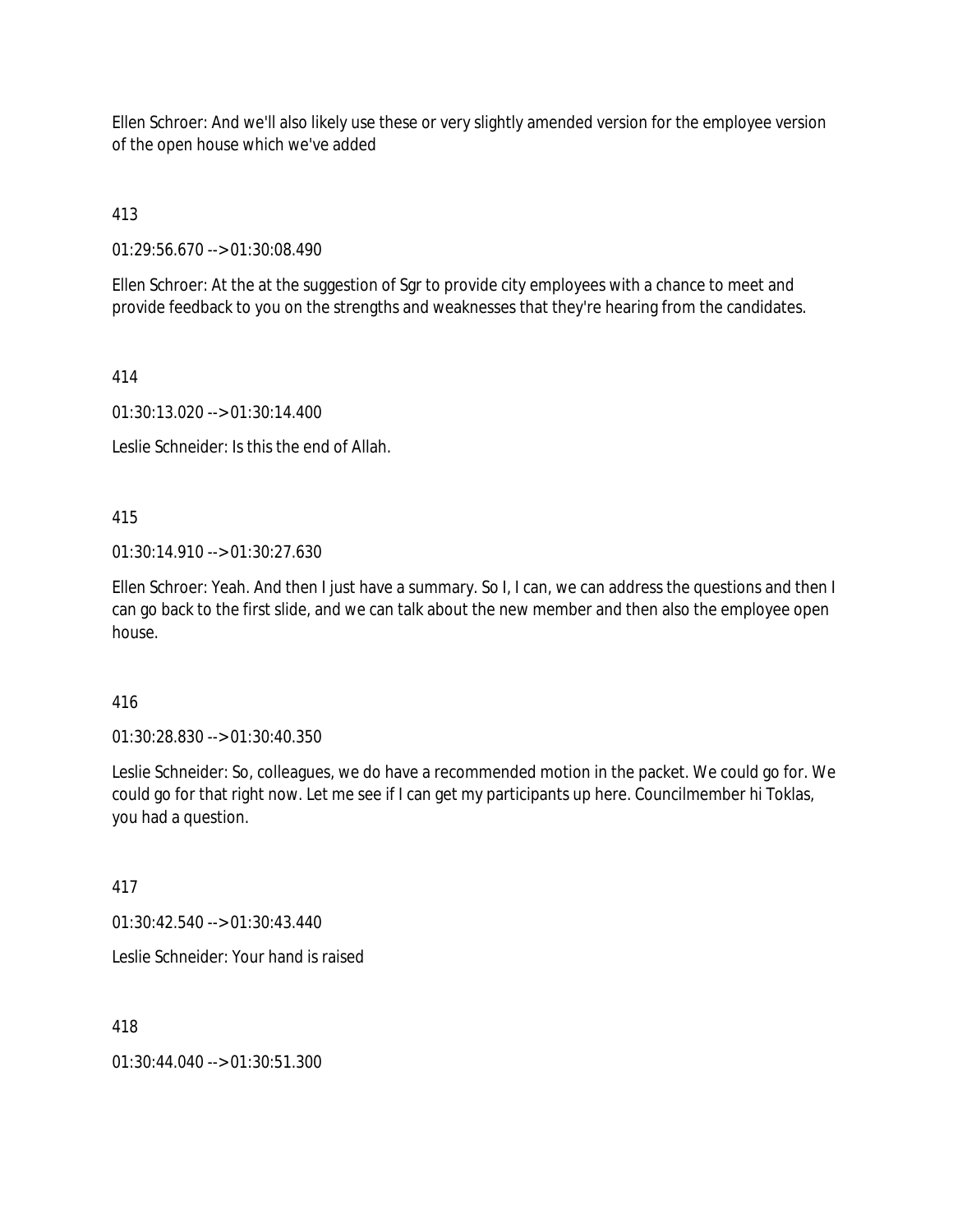Kirsten Hytopoulos: Yeah, I don't have the motion front of me, but I do hope we will approve these questions I offered the change to the last one. It was a little bit weird.

## 419

01:30:51.600 --> 01:31:02.190

Kirsten Hytopoulos: But I you know I I thought these through and I liked what Joe said before about the fact that, you know, actually was helpful that they were kind of open and that you know if they haven't done their homework.

### 420

01:31:03.300 --> 01:31:15.300

Kirsten Hytopoulos: And they don't know it's kind of helpful to know to not not kind of leave them on the specific issues they are Bainbridge specific also anything because they do we talked about are the Bainbridge specific enough and

### 421

01:31:16.260 --> 01:31:20.880

Kirsten Hytopoulos: They do ask all about Bainbridge, but they are open enough that if they if they don't

#### 422

01:31:21.420 --> 01:31:26.700

Kirsten Hytopoulos: Offer what we want to hear about Bainbridge that says a lot. So I kind of that stuck with me what Joe said last time.

#### 423

01:31:27.090 --> 01:31:36.270

Kirsten Hytopoulos: And I thought the other than the kind of weirdness of the curiosity question where it was before. I think these were actually pretty good question. So I really want to encourage Council to accept these questions.

#### 424

01:31:37.470 --> 01:31:39.210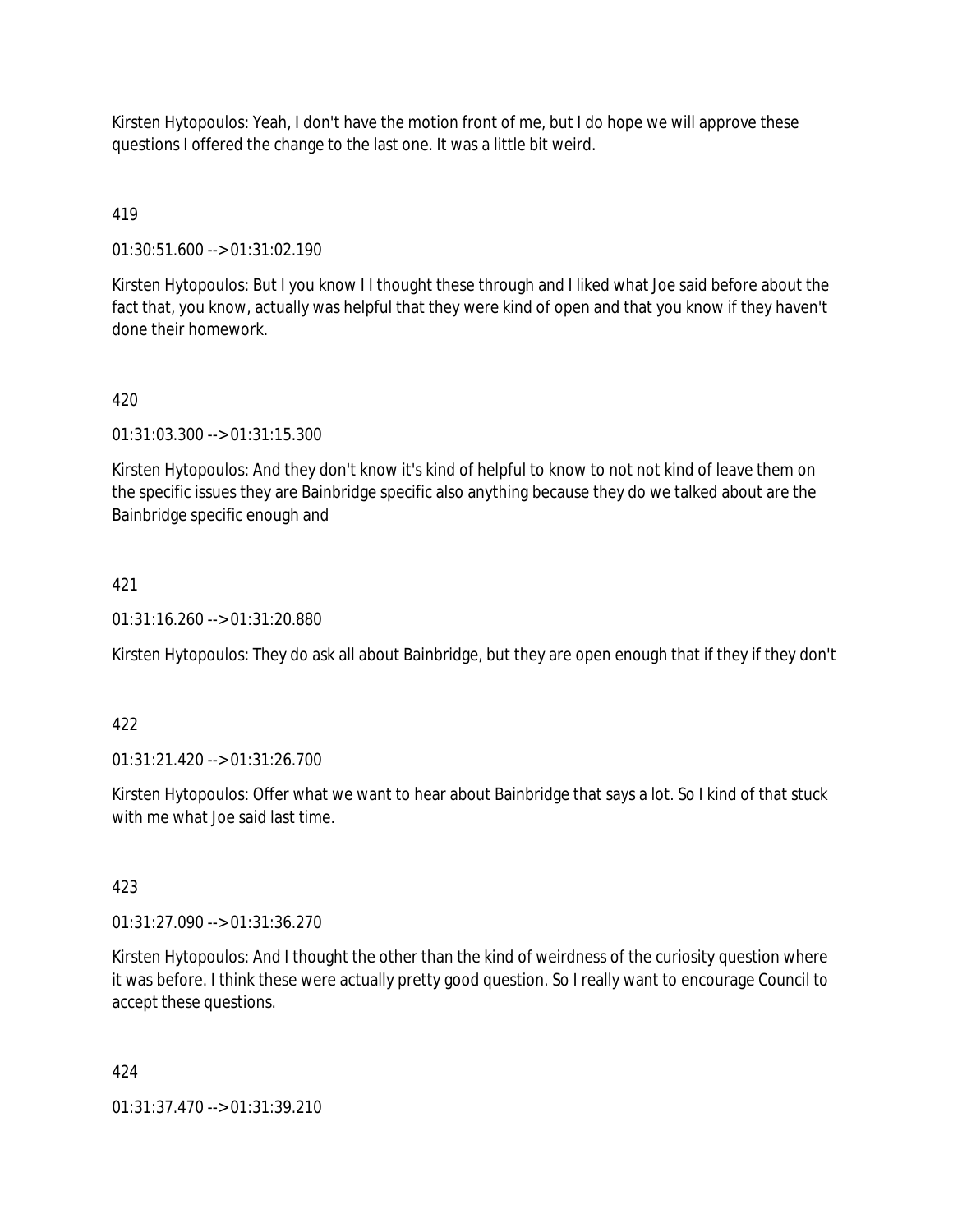Leslie Schneider: Thank you. Councilmember pilot

### 425

01:31:40.620 --> 01:31:50.490

Michael Pollock: I moved to approve the questions for the city manager online community open house in a firm the recommended recommended additions to the process of presenting

### 426

01:31:53.220 --> 01:31:53.670 Leslie Schneider: I'm

### 427

01:31:55.500 --> 01:31:57.120

Leslie Schneider: Deputy city manager, could you

428

01:31:58.830 --> 01:32:02.400

Leslie Schneider: Drop the presentation for just a second. We'll come back because I just can't see people

### 429

01:32:03.720 --> 01:32:04.860

Leslie Schneider: Is that can be easy.

### 430

01:32:05.280 --> 01:32:05.610

Ellen Schroer: Oh, yeah.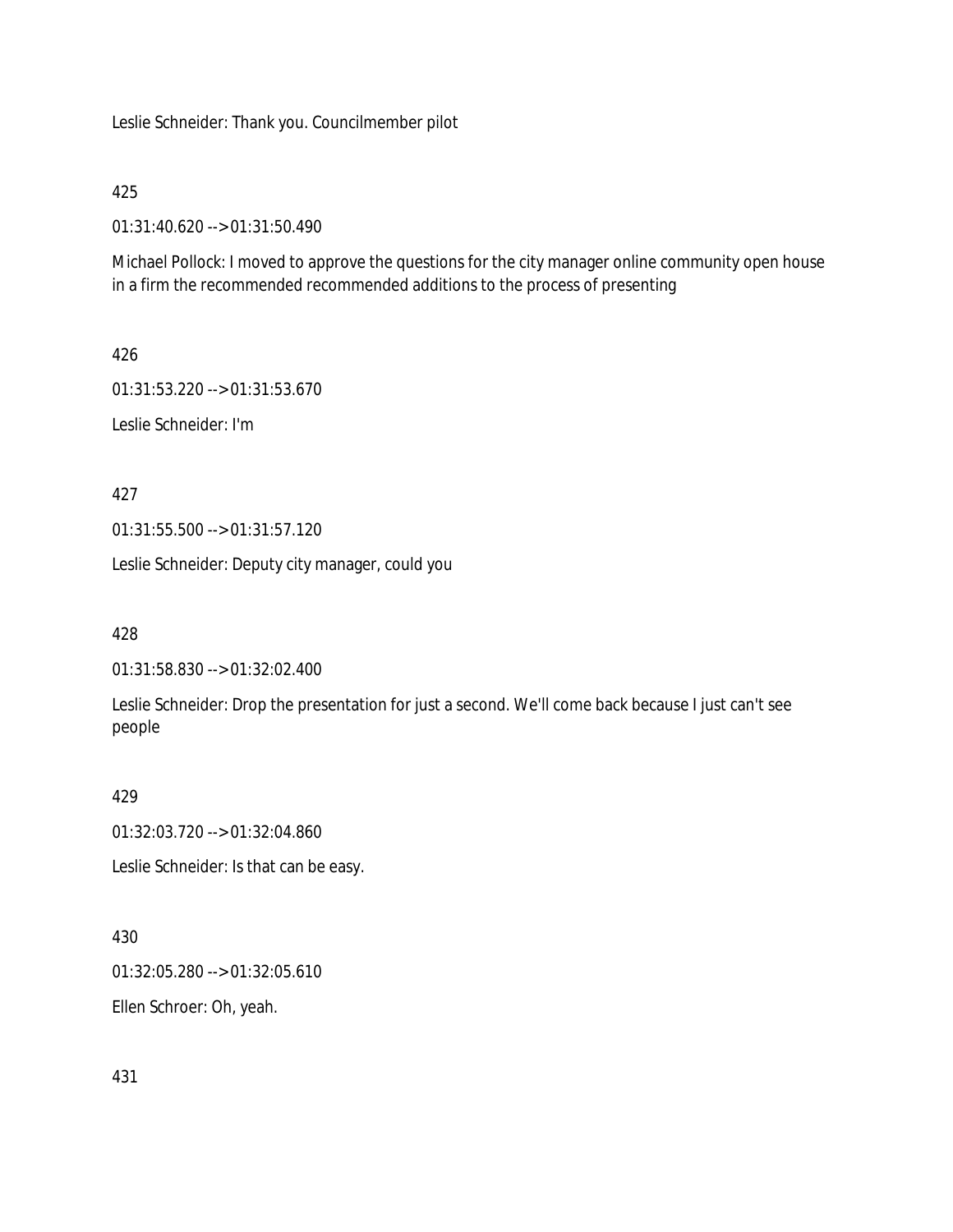01:32:07.260 --> 01:32:13.200

Leslie Schneider: Thank you. So I'm Deputy Mayor deets seconds that is there any discussion.

432

01:32:14.400 --> 01:32:15.360

Leslie Schneider: COUNCILMEMBER car.

433

01:32:17.280 --> 01:32:18.810

Christy Carr: I think that the last

434

01:32:19.830 --> 01:32:26.670

Christy Carr: Bullet point maybe has a typo. Is it what do you remain curious, or why do you remain curious.

435

01:32:33.300 --> 01:32:39.900

Ellen Schroer: And the question that was submitted to me is what, but we could amend it to why, if that is

436

01:32:42.030 --> 01:32:43.770

Ellen Schroer: If that's the preference of the Council.

437

01:32:47.550 --> 01:32:50.670

Leslie Schneider: Good bc manager, could you just read the last question to us as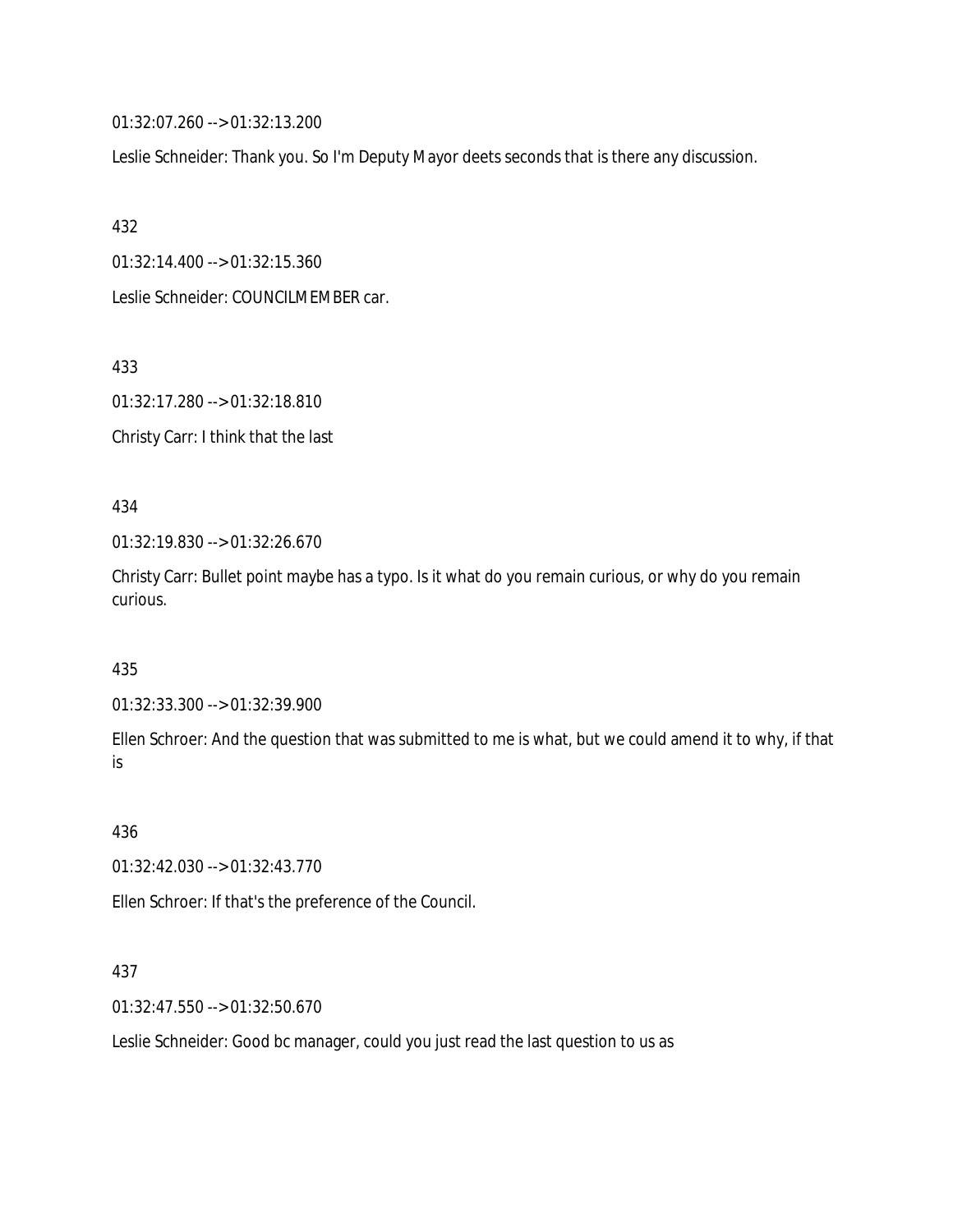438

01:32:50.670 --> 01:32:51.120

Ellen Schroer: It was

439

01:32:51.210 --> 01:33:00.270

Ellen Schroer: Submitted sorry it's up on my screen. I forgot that you weren't looking at it as well. The question is what do you remain most curious about Bainbridge Island.

440

01:33:05.310 --> 01:33:07.650

Leslie Schneider: Okay. Councilmember hi topless.

### 441

01:33:10.080 --> 01:33:19.680

Kirsten Hytopoulos: It is slightly weird. I'm trying to look for what that is the question, though. I'm not trying to look for what Ron's original question was because it was sort of a strange question that suggested something was

#### 442

01:33:20.220 --> 01:33:27.810

Kirsten Hytopoulos: worrisome about Bainbridge Island. It's supposed to flow off of that last question, the question about doing the homework his questions were

#### 443

01:33:28.140 --> 01:33:37.680

Kirsten Hytopoulos: Like you've done your homework. What are you excited about. Basically, what do you wake worried about was was sort of like what is question look like before, and so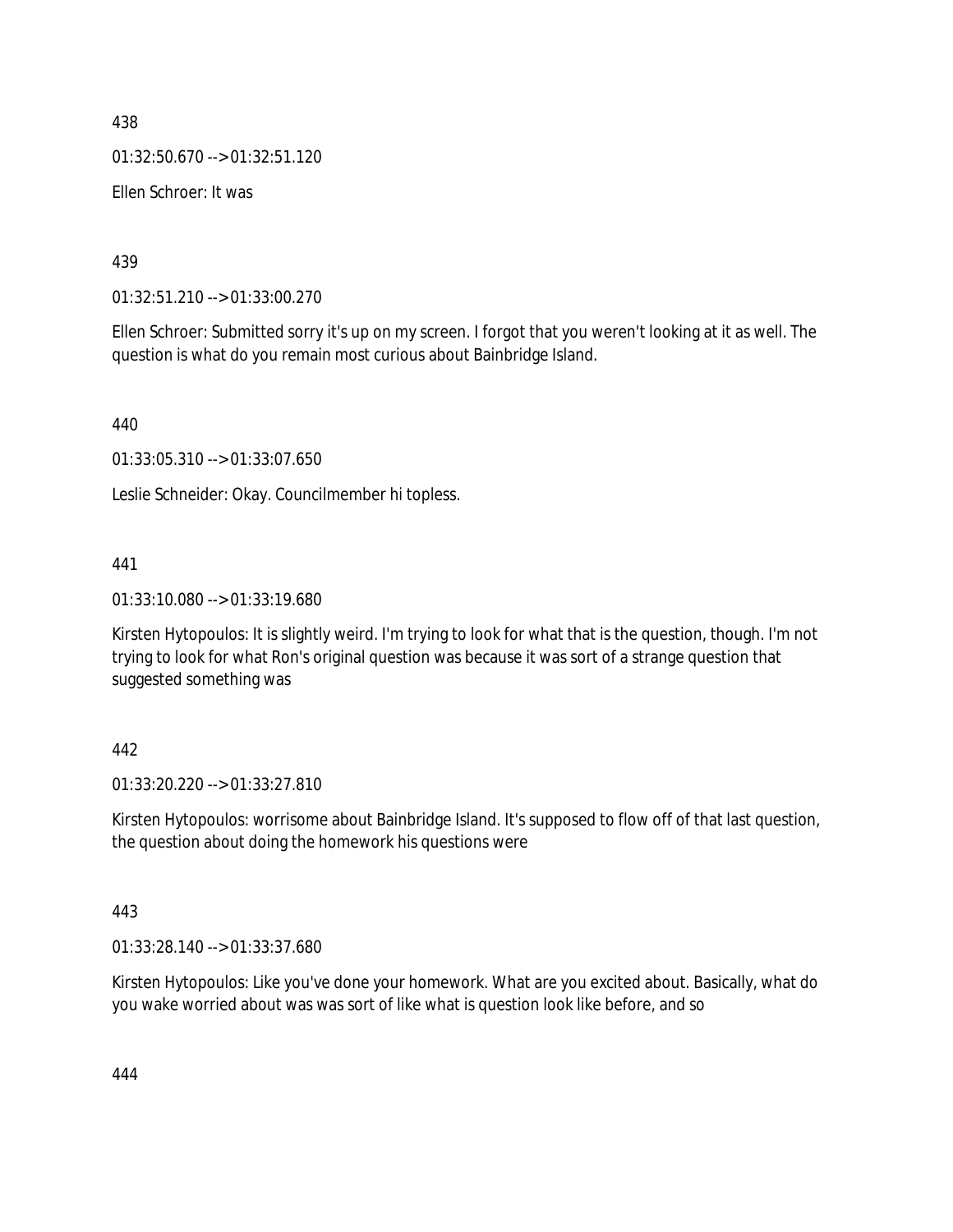01:33:38.880 --> 01:33:44.400

Kirsten Hytopoulos: Maybe it needs to be changed a little bit grammar is a little odd, but the point is

#### 445

01:33:45.510 --> 01:33:57.510

Kirsten Hytopoulos: I think that that series of questions is, after having done that homework right. What do you know about us. What are you excited about and what do you, what do you remain curious about. So if there's a way to say it better.

446

01:33:58.260 --> 01:33:58.650

Leslie Schneider: Would it

### 447

01:33:58.710 --> 01:34:04.080

Leslie Schneider: wouldn't work to say, what is it that you are still curious about that could be

#### 448

01:34:04.950 --> 01:34:08.160

Ellen Schroer: Or perhaps some words in between about and Bainbridge Island.

449

01:34:08.460 --> 01:34:09.000

Could be.

#### 450

01:34:10.800 --> 01:34:17.670

Ellen Schroer: If you're comfortable. I can work with Ron to amend the question to make grammatical sense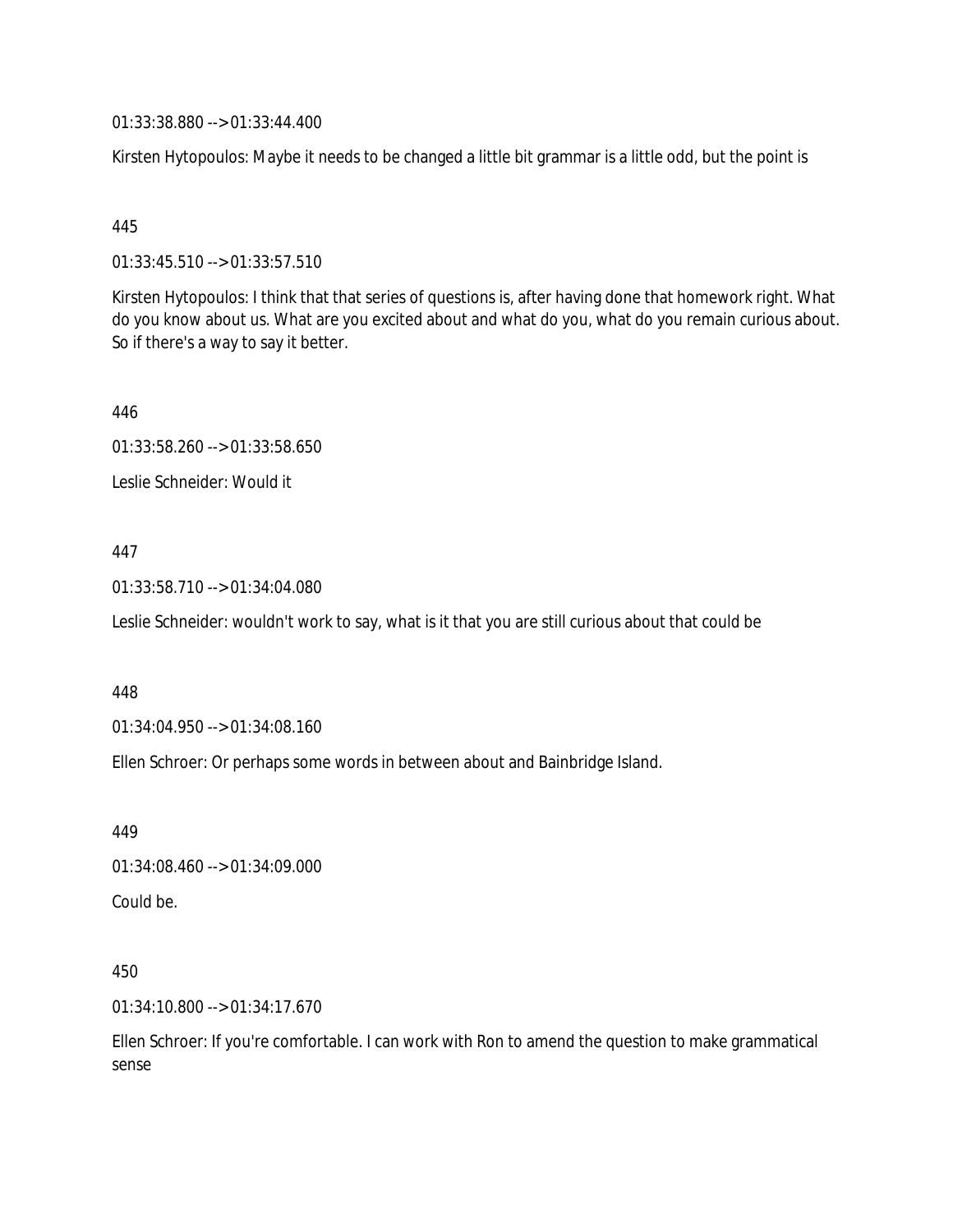451

01:34:20.370 --> 01:34:30.510

Ellen Schroer: And if these again are not going to be used until January so you would have a chance to to change them if if that needed to be if when you're thinking about it.

452

01:34:30.960 --> 01:34:46.770

Ellen Schroer: You remain uncomfortable. Um, and then I do want to make sure that I have your confirmation that Sgr can work with the new council member when that person is appointed to bring them up to speed on what's what's been happening and what they can expect

453

01:34:47.070 --> 01:34:49.500

Leslie Schneider: So we still have a motion on the floor. We just need to

454

01:34:49.500 --> 01:34:53.880

Leslie Schneider: Do a quick vote on that, um, Deputy Mayor deets. Did you want to comment.

455

01:34:53.910 --> 01:34:54.330

Leslie Schneider: Before we

456

01:34:55.140 --> 01:35:05.970

Joe Deets: Go i'm sorry i i hate words missing on the Dyess but I seem sort of fun, actually. So I'll just take a stab at it. What is it that you're most curious about Bainbridge Island.

457

01:35:07.170 --> 01:35:12.000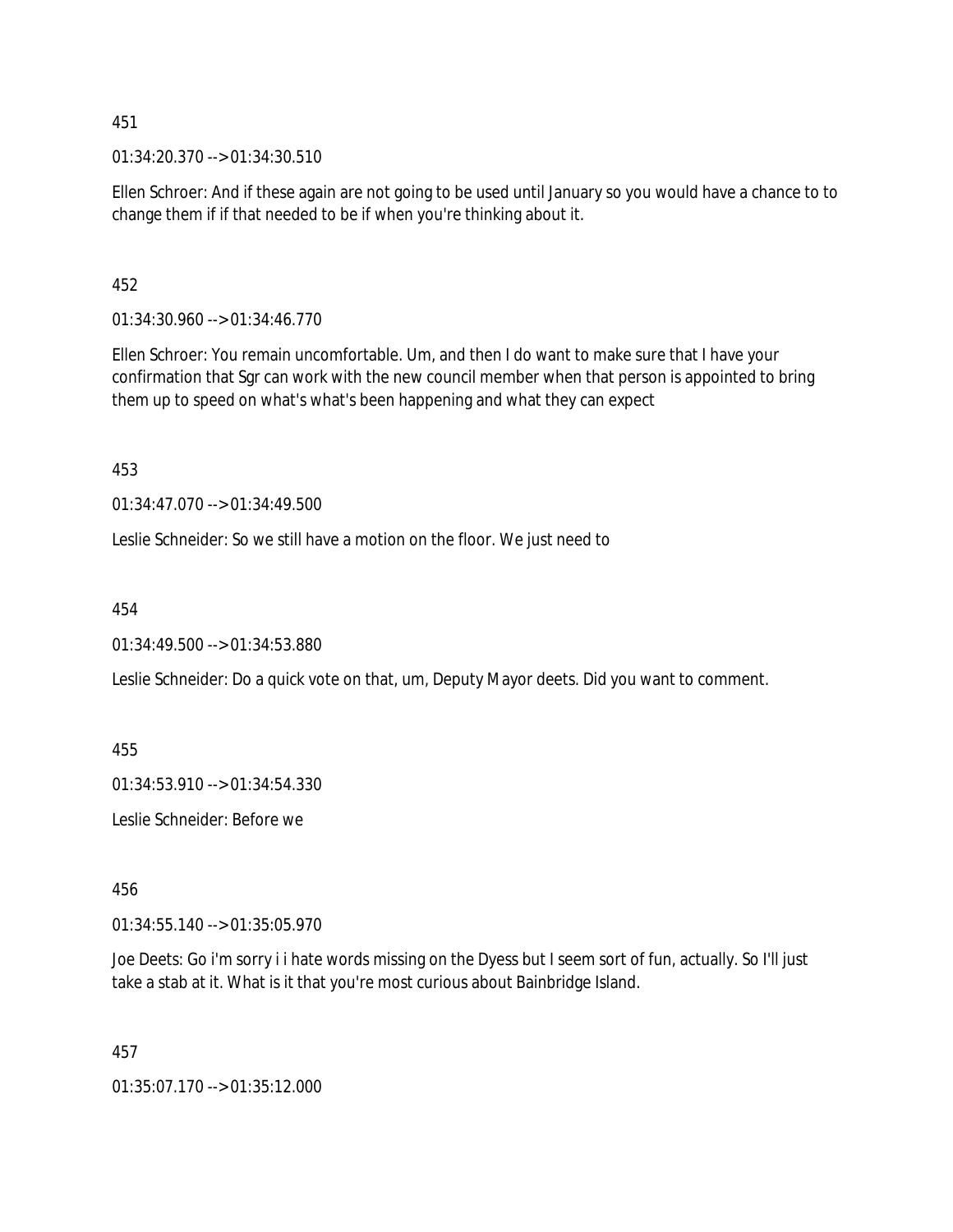Joe Deets: Just what is it that you are most curious about Bainbridge Island.

### 458

01:35:14.340 --> 01:35:17.610

Leslie Schneider: That doesn't quite do it for me very sorry.

#### 459

01:35:18.780 --> 01:35:20.550 Michael Pollock: Can you just vote on the question.

#### 460

01:35:20.610 --> 01:35:22.530

Leslie Schneider: Let's just vote on the questions to

#### 461

01:35:22.530 --> 01:35:24.030 Leslie Schneider: Be to be wordsmith

#### 462

01:35:24.180 --> 01:35:27.660

Leslie Schneider: For grammar purposes. Right. Does that work for everybody.

# 463

01:35:28.350 --> 01:35:34.680

Leslie Schneider: All right. All those in favor of these questions with minor grammatical grammatical tweaks please say aye.

#### 464

01:35:35.850 --> 01:35:38.640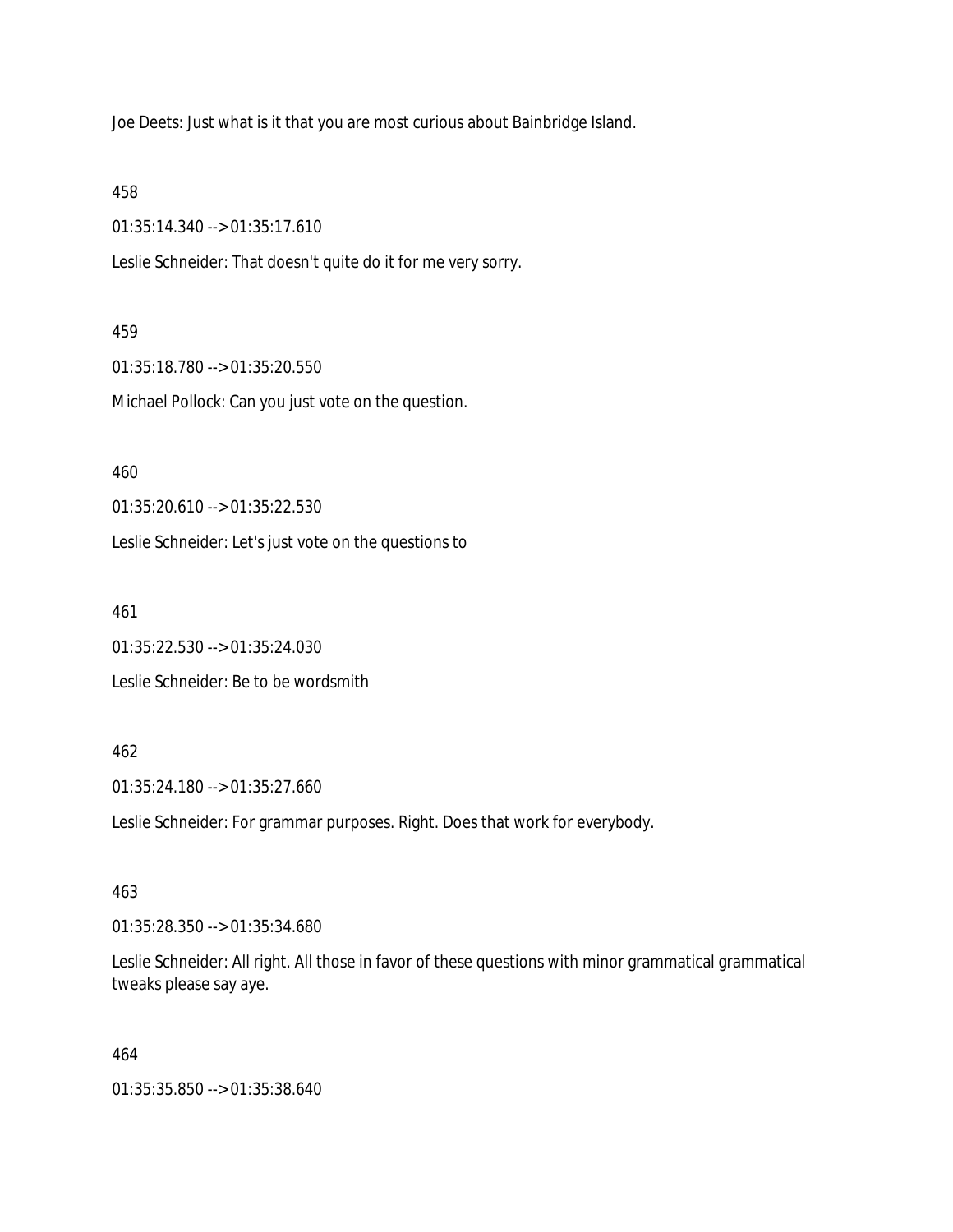Leslie Schneider: Any opposed. Great. All right.

# 465

01:35:39.900 --> 01:35:44.550

Leslie Schneider: We have your answer. So we can move on to the other question that you had about the

# 466

01:35:46.020 --> 01:35:49.380

Leslie Schneider: Sort of bringing up a new council member bringing it

# 467

01:35:51.000 --> 01:35:58.740

Ellen Schroer: I just wanted to let you know that Sgr has offered to do that and wanted to make sure that it was okay with you as we move this process along.

468

01:36:00.060 --> 01:36:01.440

Michael Pollock: You need a formal motion.

# 469

01:36:02.160 --> 01:36:07.500

Ellen Schroer: No, I don't believe so. I think it was captured in the motion that was in the packet. But I skipped over that part of the presentation.

# 470

01:36:08.550 --> 01:36:19.860

Ellen Schroer: A little bit too quickly. And then there's also one final slide to take a look at the process. If you'd like to do that now. Otherwise, we can continue to move forward and conclude this item.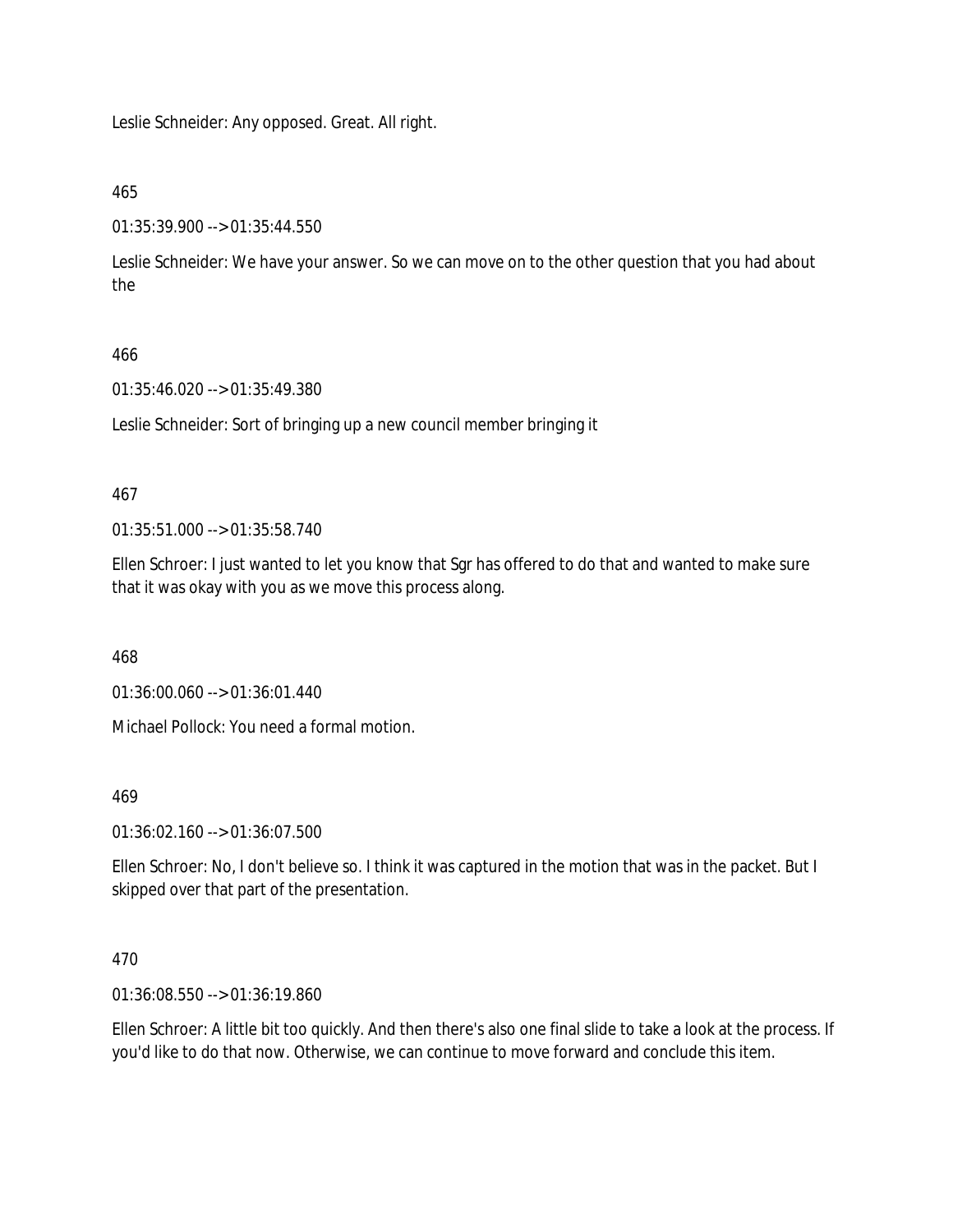01:36:21.300 --> 01:36:23.880

Leslie Schneider: Let's go ahead and take a look at your slides.

472

01:36:24.060 --> 01:36:24.360

Okay.

473

01:36:29.850 --> 01:36:42.900

Ellen Schroer: So we just talked about this, and then this just gives you a sense of where we are in the process as the city manager talked about there will be two meetings. Next week where you will

474

01:36:43.920 --> 01:36:59.100

Ellen Schroer: Do some more assessment of the candidates you worked with. We are working to schedule three panel discussions in the middle of December. This will likely be the week of the 14th and you will receive feedback from the chairs of those panels.

475

01:37:00.240 --> 01:37:02.190

Ellen Schroer: Probably also that week.

476

01:37:03.120 --> 01:37:13.410

Ellen Schroer: At that time, the candidates will be given assignments. The remaining candidates will be given an assignment to develop a first year plan so you can understand what they feel to be the way that they would start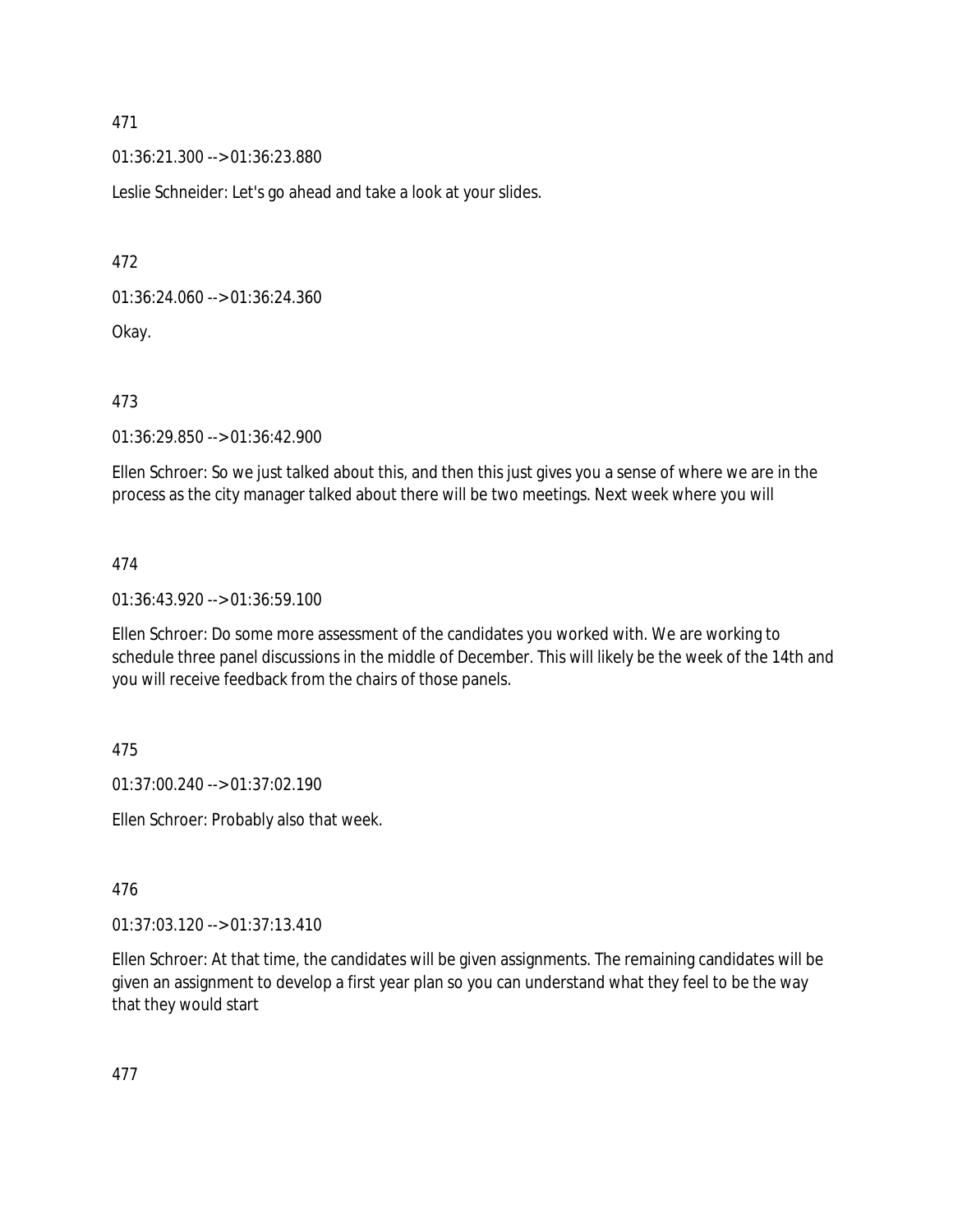01:37:13.710 --> 01:37:21.570

Ellen Schroer: Working with you as the city manager of Bainbridge Island, and then in the very beginning of January will have the remaining candidates.

478

01:37:21.990 --> 01:37:26.820

Ellen Schroer: Visit Bainbridge Island, assuming that that is possible with the current restrictions for code.

479

01:37:27.210 --> 01:37:38.640

Ellen Schroer: And then also have the two events, one for the community and one for the employees, after which you'll receive strengths and weaknesses feedback from those who participate in those in those events.

480

01:37:41.460 --> 01:37:46.170

Ellen Schroer: So that's where we are right now and I'm happy to take any questions or

481

01:37:47.610 --> 01:37:51.270

Ellen Schroer: Just continue to be in constant contact with us. We work forward on this process.

482

01:37:51.750 --> 01:37:55.560

Leslie Schneider: All right, thank you so much. Are there any questions.

483

01:37:58.110 --> 01:37:59.160

Leslie Schneider: All right, well,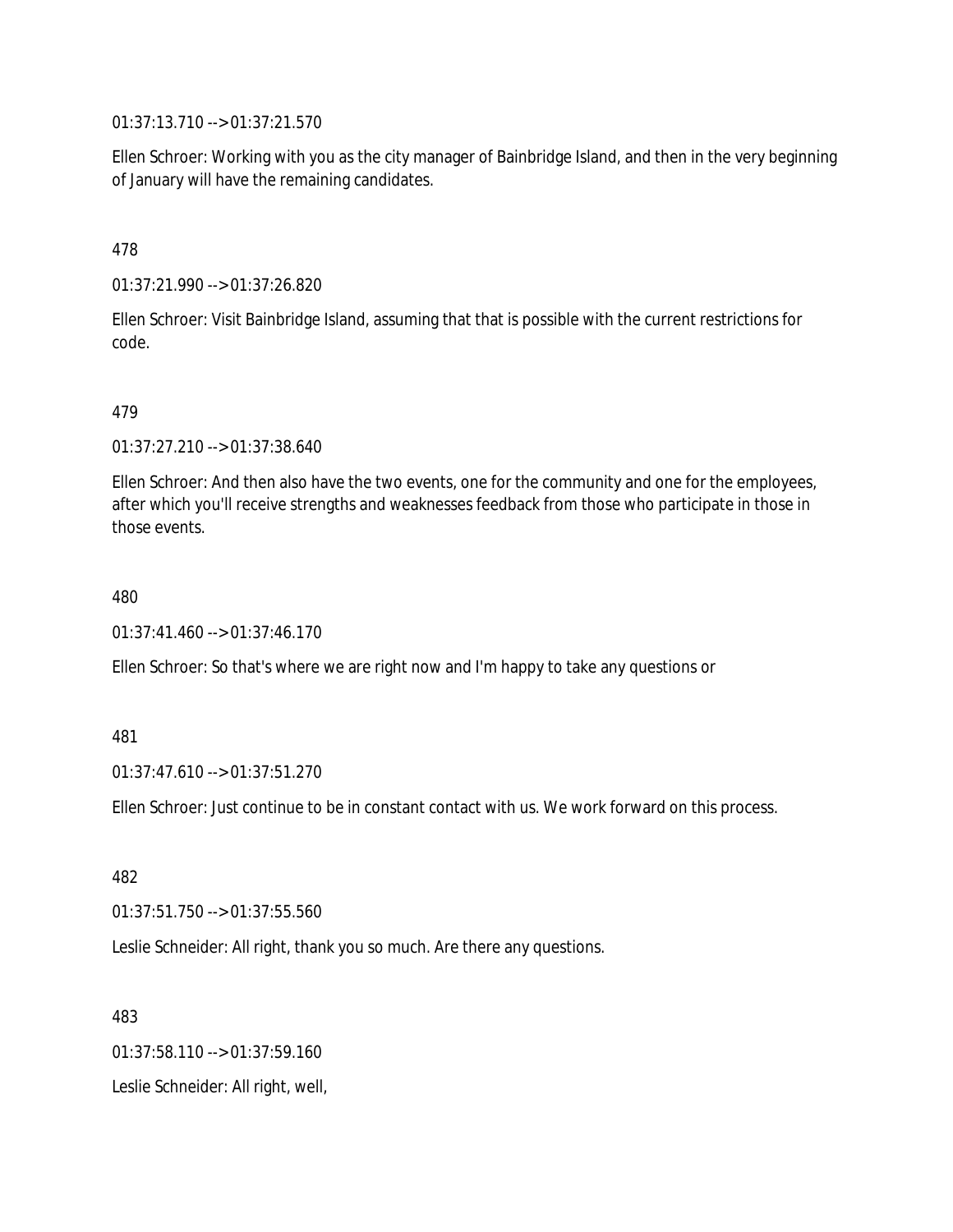01:37:59.460 --> 01:38:00.150

Ellen Schroer: Thanks so much.

485

01:38:00.450 --> 01:38:03.150

Leslie Schneider: Thank you very much. And we can we can move on.

486

01:38:04.200 --> 01:38:05.040

Leslie Schneider: So,

487

01:38:07.380 --> 01:38:18.990

Leslie Schneider: Without a drummer, all I guess we could go on to item eight be which is ordinance number 2020 dash 31 relating to the 2021 2020 2022 by annual budget and

488

01:38:20.100 --> 01:38:23.010

Leslie Schneider: Looks like our finance managers here for that.

489

01:38:23.730 --> 01:38:25.980

DeWayne Pitts: Deed Good evening Council.

490

01:38:26.070 --> 01:38:29.550

Leslie Schneider: Well they director. I'm sorry. I was looking at Kim. I didn't even see you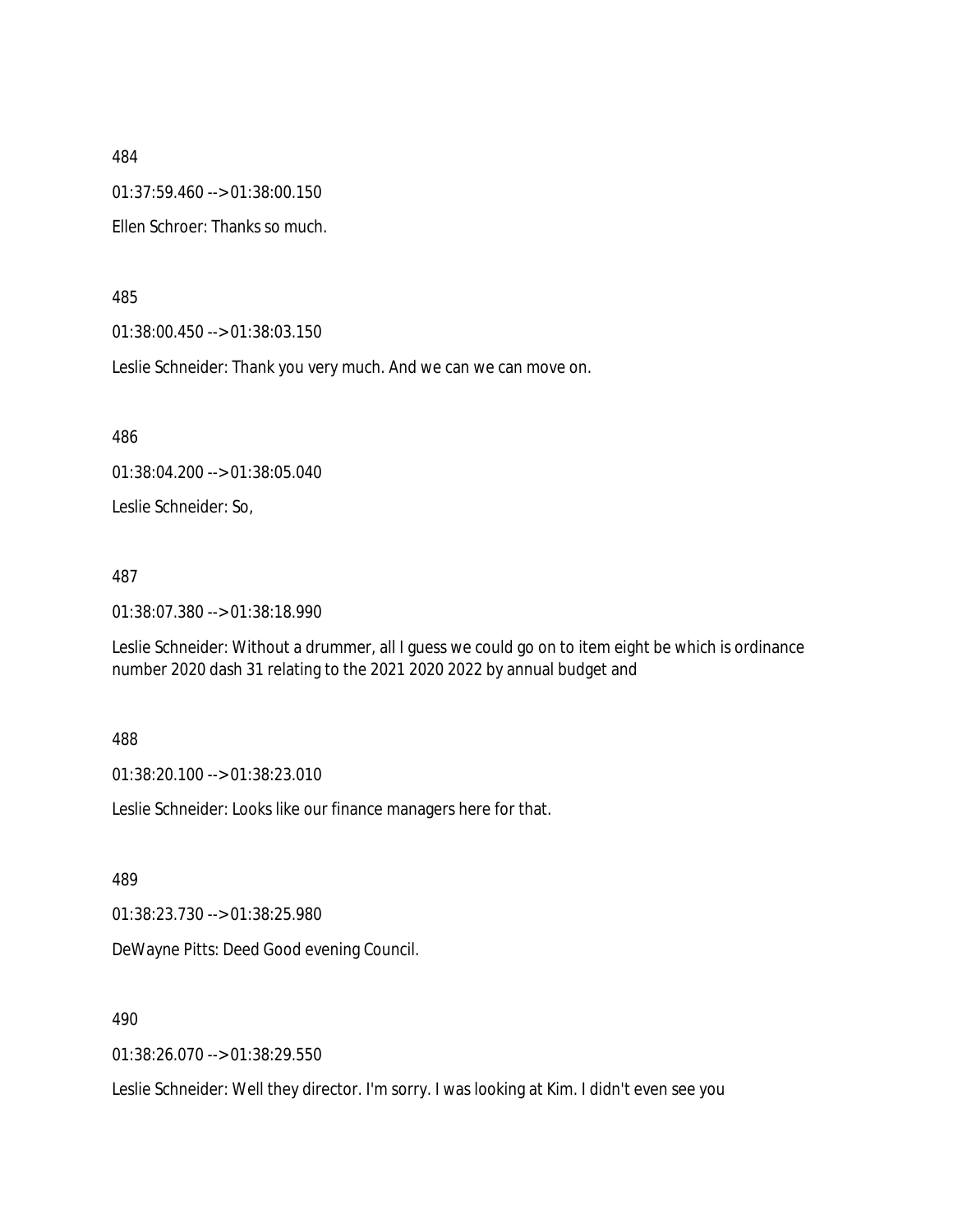01:38:32.280 --> 01:38:39.090

DeWayne Pitts: I am here. Good evening, Council Duane pits finance director, I have no separate slides to present to you this evening.

492

01:38:39.570 --> 01:38:45.810

DeWayne Pitts: Would have Council indulge me, I'd like to take just a few minutes to comment on the budget process and how we arrived at tonight.

# 493

01:38:46.650 --> 01:38:55.560

DeWayne Pitts: This week marks the end of a long journey in our budget process we're planning tonight to formally approved and adopt or 2122 biennial budget.

494

01:38:56.190 --> 01:39:04.290

DeWayne Pitts: marks the end of 10 weeks of discussion hard work and deliberation by Council and staff that also included three separate public hearings.

495

01:39:04.890 --> 01:39:15.930

DeWayne Pitts: I'd like to personally thank Council your thoughtfulness diligence and really taking the time to listen to the community to adopted budget that truly reflects the values we all share.

496

01:39:16.560 --> 01:39:20.790

DeWayne Pitts: I'd also like to thank Council for a budget that continues to be fiscally prudent.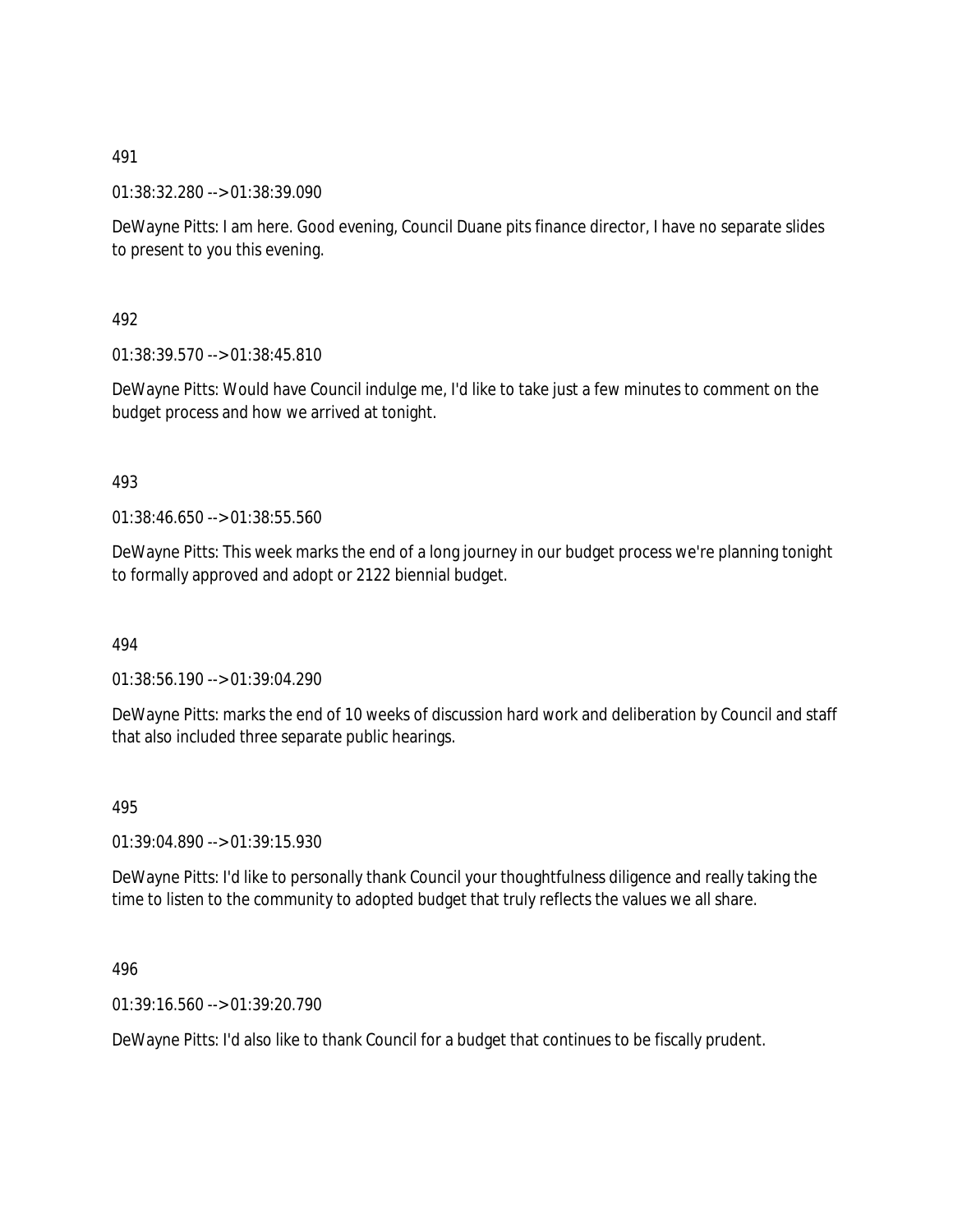01:39:21.390 --> 01:39:30.150

DeWayne Pitts: Despite the continued heavy strain on the local, state, and national economies, we were able to bounce a recurring revenues and expenses reserved

498

01:39:30.690 --> 01:39:39.690

DeWayne Pitts: Excuse me, users out to 2029 a remarkable feat that you should be very proud of this really reflects Council's commitment to the health, our bottom line.

499

01:39:40.200 --> 01:39:46.260

DeWayne Pitts: So that the city services islanders expect and enjoy will be maintained for years to come.

500

01:39:46.950 --> 01:39:58.440

DeWayne Pitts: It also helps explain how the city of Bainbridge Island continues as one of only five cities in the state to enjoy a triple A bond rating for movies investor service, the highest rating possible

501

01:39:59.190 --> 01:40:09.750

DeWayne Pitts: I would I especially want to thank city staff, including budget manager Kim. Kim Dunn's cone and financial analyst Ron lagi for their countless hours of dedication

502

01:40:10.200 --> 01:40:23.040

DeWayne Pitts: To delivering a quality product in the most difficult of circumstances. I also want to thank all city staff managers and directors for their work and delivering this budget and for their patience and kindness.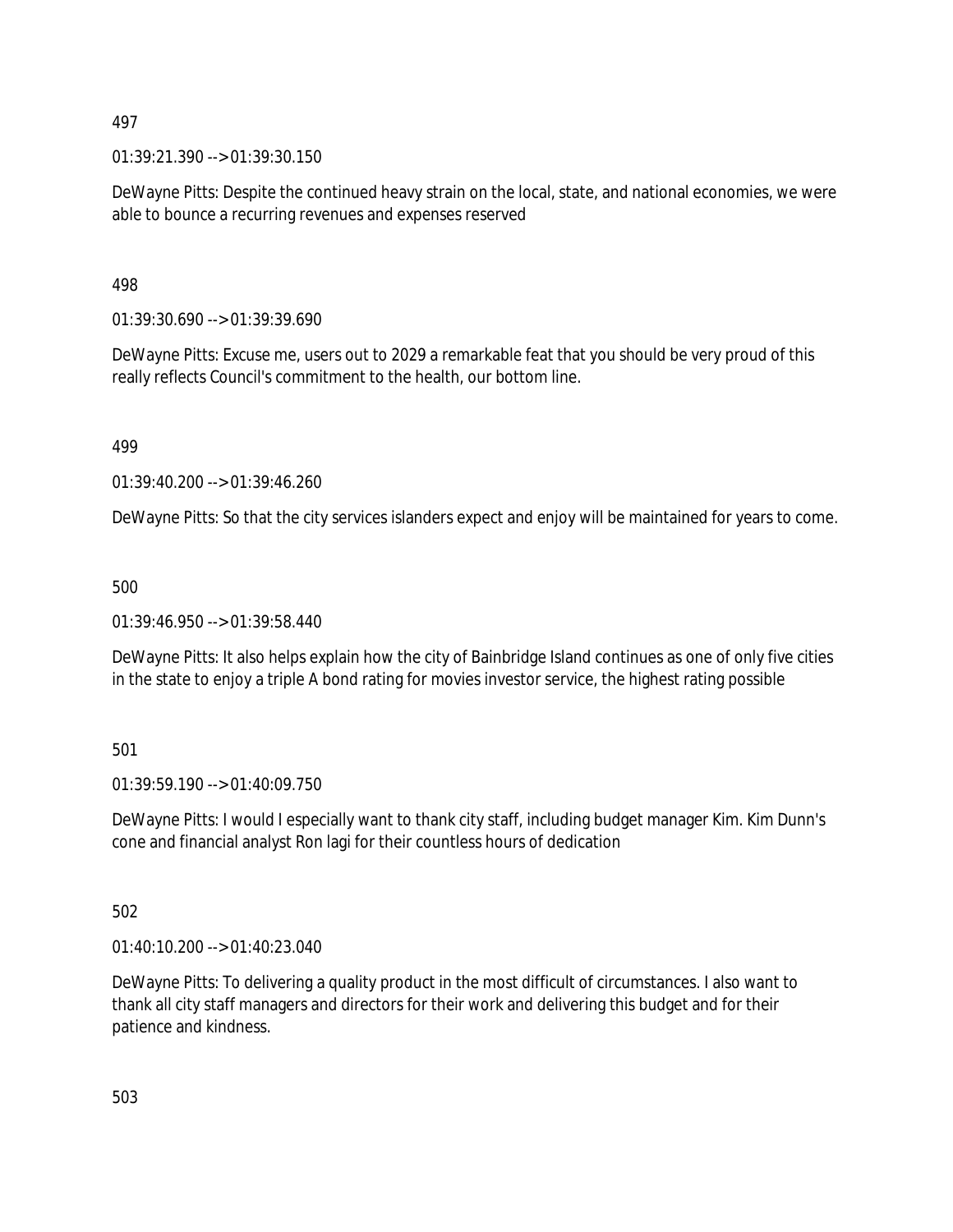01:40:23.580 --> 01:40:29.100

DeWayne Pitts: To the budget teams many questions and for allowing us to be a pain in the backside to meet our deadlines.

504

01:40:29.580 --> 01:40:37.950

DeWayne Pitts: Last, and certainly not least, I want to thank Morgan and Ellen for their outstanding leadership. I've been a licensed CPA for more than 30 years

505

01:40:38.400 --> 01:40:46.170

DeWayne Pitts: They were too many different organizations as an employee a manager, a business owner and director in both private enterprise and government

506

01:40:46.590 --> 01:40:56.940

DeWayne Pitts: And I can say unequivocally that this city has blessed with leadership of the highest caliber and second to none, thank you. Morgan to know and for your inspiring leadership and professionalism.

507

01:40:57.780 --> 01:41:07.560

DeWayne Pitts: And now I want to take a moment to draw your attention to the memo in the packet memo is a similar formula similar format that you've been seen in the last few years are we, excuse me.

508

01:41:08.160 --> 01:41:19.830

DeWayne Pitts: Table one is slightly different. And that reflects not only the emotions that Council has approved, but all other changes staff has discussed with council that will affect the budget over the next two by any through 2024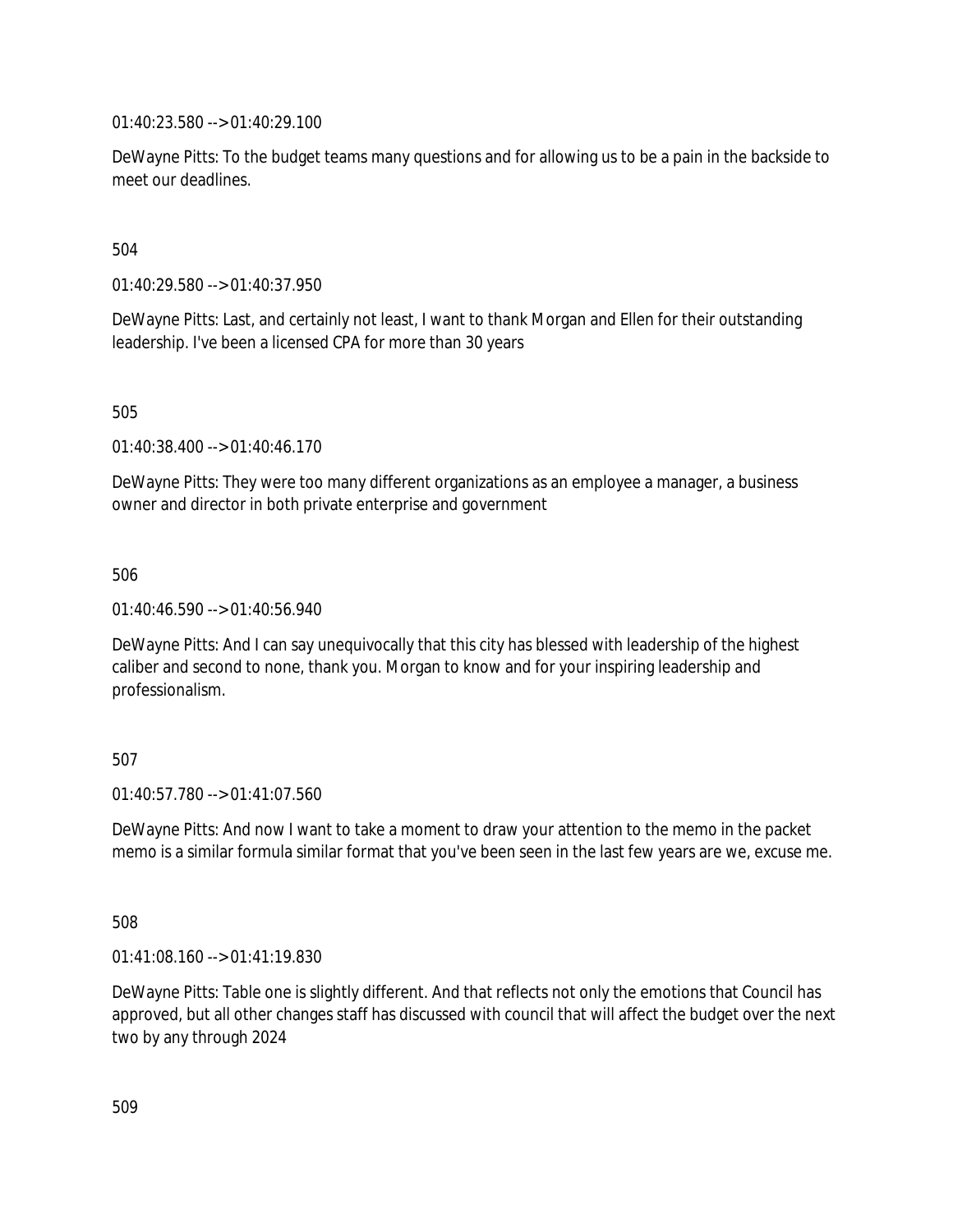01:41:21.240 --> 01:41:28.440

DeWayne Pitts: This includes the Civ changes Christmas Vicki has discuss with you as well as several revenue adjustments, such as the TBD revenue.

# 510

01:41:29.070 --> 01:41:41.370

DeWayne Pitts: Young years from 25 to 30 we're not presented and because they represent previous versions that were represented already in previous versions and nothing's changed from those since previous weeks.

# 511

01:41:42.360 --> 01:41:55.830

DeWayne Pitts: One exception that I want to point your attention to is a data error that finance made in 2022 affecting the sewer fun, which you will see on the last item as a 450 \$9,000 negative adjustment in Table one.

# 512

01:41:56.730 --> 01:42:04.440

DeWayne Pitts: This was discovered when we were preparing for the final adopted exhibits attached in your packet late last week, excuse me, you just

# 513

01:42:05.460 --> 01:42:15.030

DeWayne Pitts: The expenses in the sewer fun and increase the fund balance. It has no effect on program services or staffing without I'm happy to answer any questions you might have.

#### 514

01:42:17.820 --> 01:42:20.700

Leslie Schneider: Thank you so much, director, I'm COUNCILMEMBER Pollock.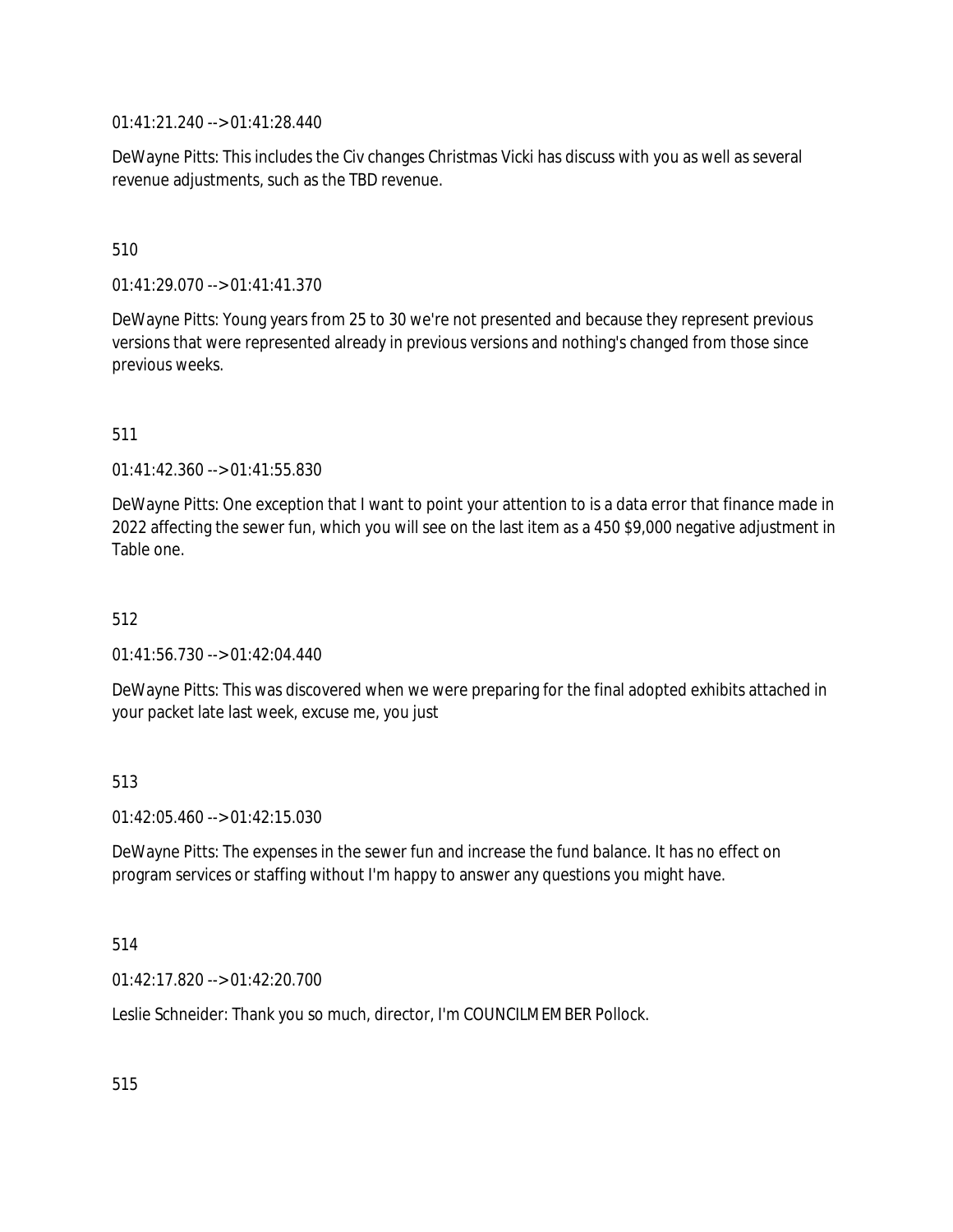01:42:21.780 --> 01:42:28.500

Michael Pollock: I moved to approve ordinance number 2021 31 adopting the 2021 22 by annual budget.

516

01:42:29.700 --> 01:42:35.220

Leslie Schneider: Okay, Deputy Mayor deeds gets the second time that one. Is there any discussion.

517

01:42:36.690 --> 01:42:39.570

Leslie Schneider: All right, with that, all those in favor please say aye.

518

01:42:41.130 --> 01:42:43.050

Leslie Schneider: And any opposed.

519

01:42:44.310 --> 01:42:48.480

Leslie Schneider: That passes unanimously, congratulations, everyone. This is a huge

520

01:42:49.260 --> 01:42:53.550

Leslie Schneider: A huge accomplishment. We do this once every two years, and

521

01:42:54.660 --> 01:42:57.420

Leslie Schneider: We do it on time before Thanksgiving. Right.

522

01:42:59.910 --> 01:43:02.430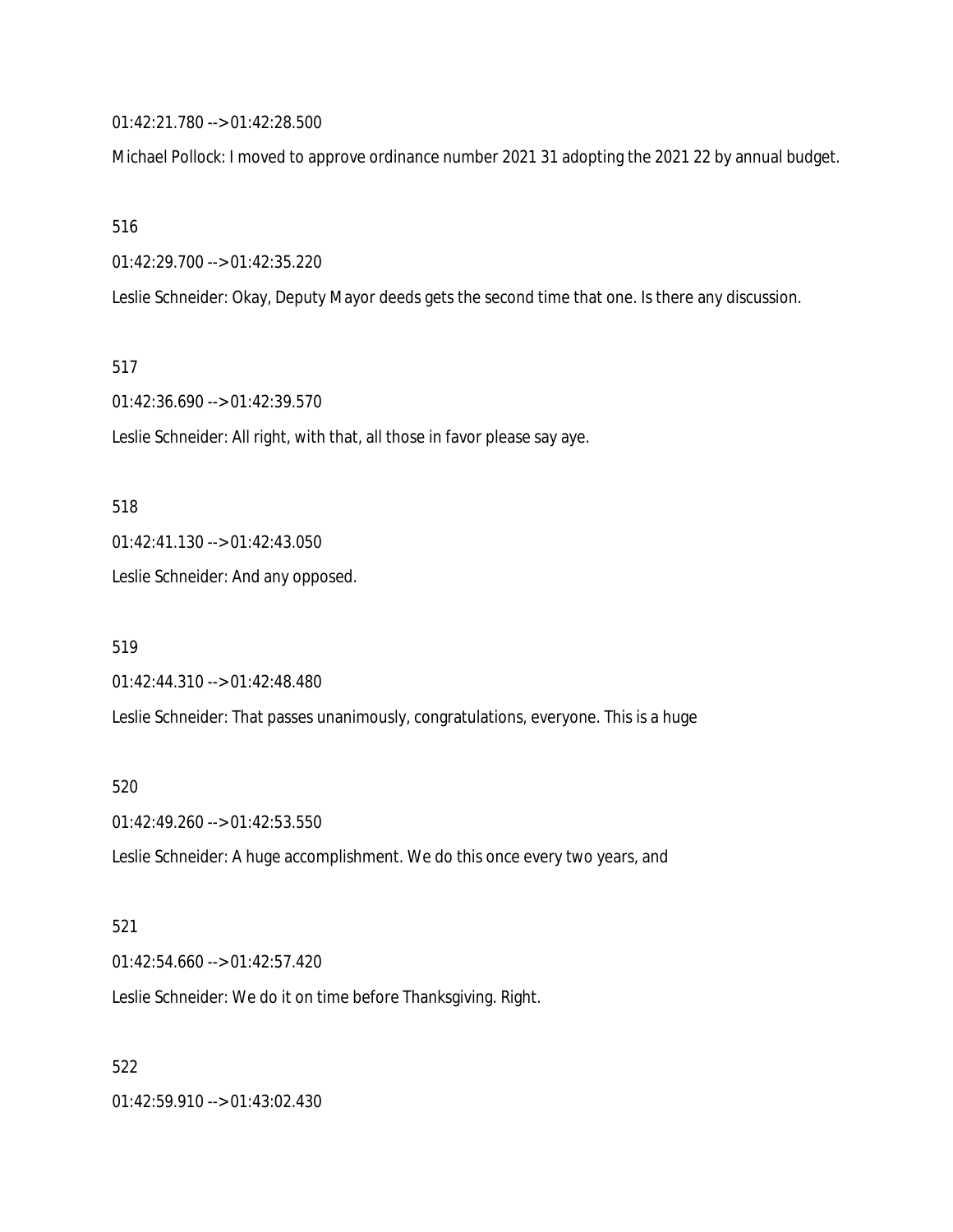Leslie Schneider: exceptional leadership on this. I really appreciate it.

# 523

01:43:04.440 --> 01:43:13.050

Leslie Schneider: All right. Um, I guess I just also want to say how much that budget really reflects our values that you know and

# 524

01:43:15.810 --> 01:43:20.430

Leslie Schneider: I don't know if it just makes me feel proud to be here on Bainbridge Island.

# 525

01:43:22.140 --> 01:43:25.770

Leslie Schneider: Oh right, we can now move on to item eight, see.

526

01:43:28.920 --> 01:43:29.700

Michael Pollock: I've got all

# 527

01:43:30.720 --> 01:43:32.490

Leslie Schneider: Oh I scratched up the wrong one.

# 528

01:43:34.110 --> 01:43:38.790

Leslie Schneider: Okay, sorry about that. Let's go on to item eight d, which I scratched out. But we do need to deal with.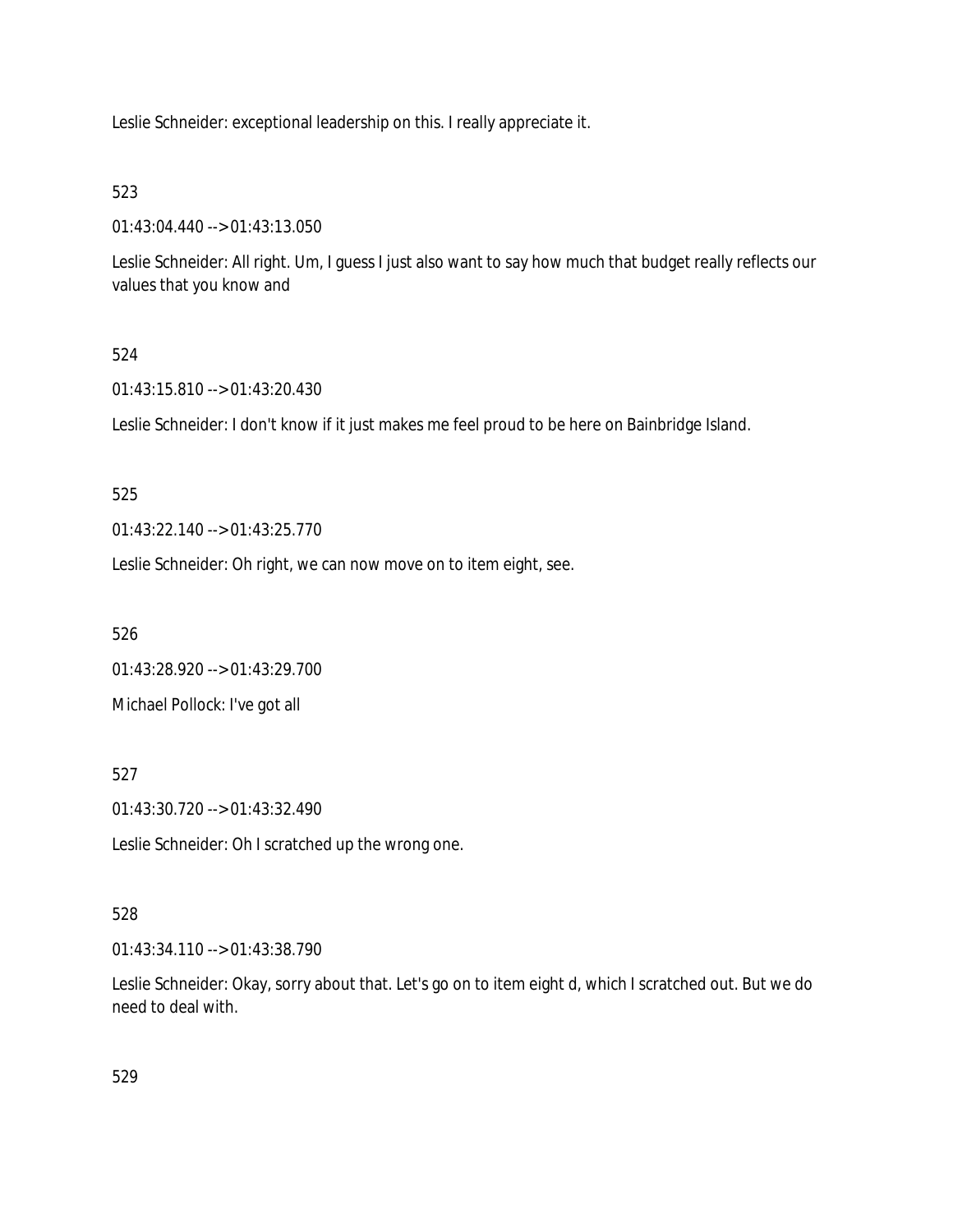01:43:40.860 --> 01:43:49.170

Leslie Schneider: We need. So this is to set the public hearing on ordinance number 2020 dash 37 extending the landmark tree ordinance.

530

01:43:51.990 --> 01:43:52.740

David Greetham: Good evening, Mayor

531

01:43:53.880 --> 01:44:01.740

David Greetham: We have a couple of planning staff available for the next two items. So Nick Snyder city arborist is going to introduce and be available for questions on this item.

# 532

01:44:02.250 --> 01:44:09.720

David Greetham: Ad then immediately following any Hillier will be available Friday eight e, which is the master program. So I'll introduce Nick here. Thank you.

533

01:44:12.060 --> 01:44:13.110

Nick Snyder (COBI): Good evening councils.

534

01:44:14.340 --> 01:44:16.380

Nick Snyder (COBI): This is an exterminator city arborist.

535

01:44:18.000 --> 01:44:27.510

Nick Snyder (COBI): I'm here tonight to request that you said a public hearing to extend the landmark tree ordinance, which is currently set to expire on December 26 of this year.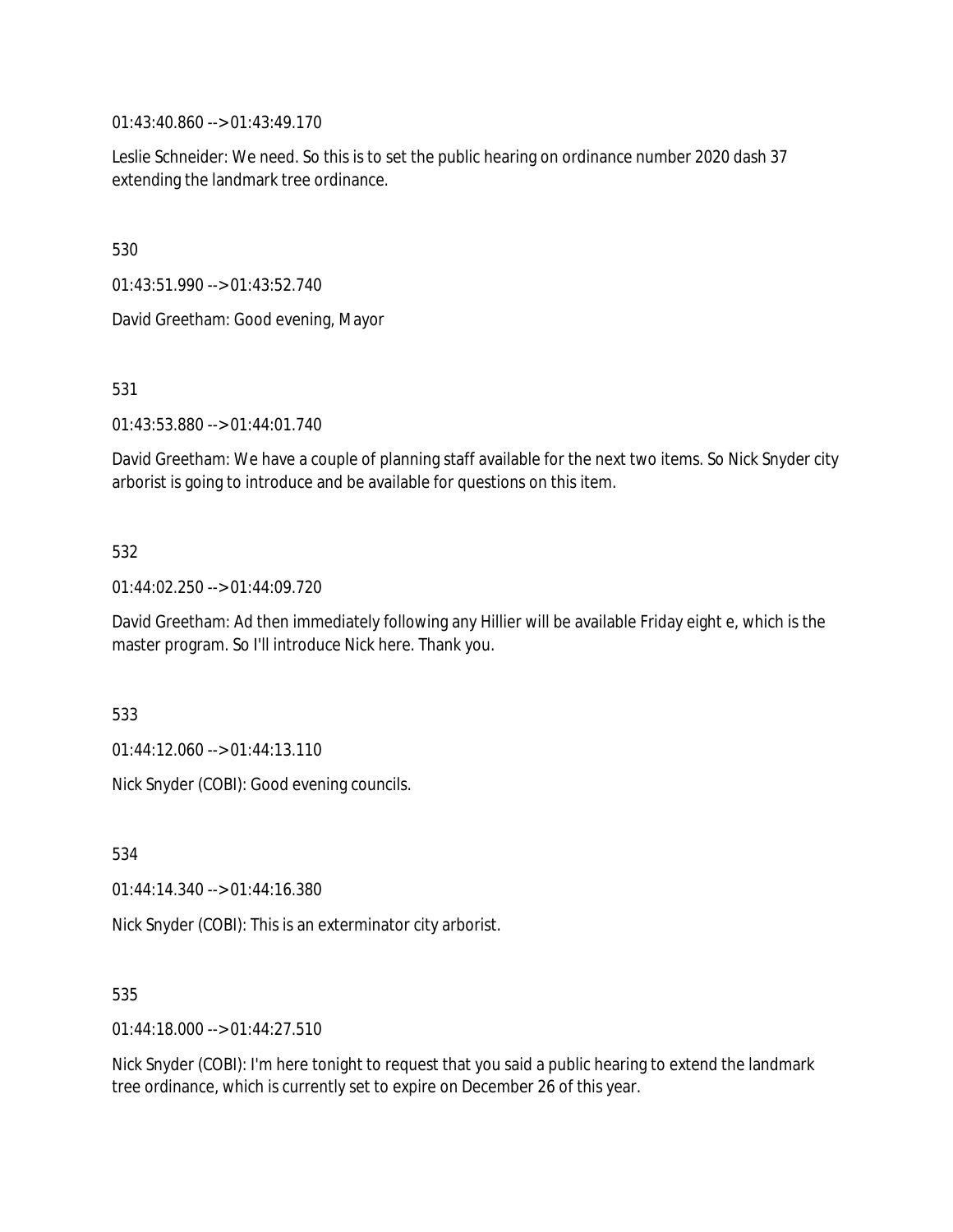01:44:28.260 --> 01:44:34.260

Nick Snyder (COBI): And this ordinance was originally adopted in June of 2018 and has since been extended six times.

537

01:44:34.980 --> 01:44:47.670

Nick Snyder (COBI): Under the order this ordinance trees have a certain species and size located and then Wenzel masterplan study area require a permit for their removal and may only be removal removed in certain circumstances.

538

01:44:48.840 --> 01:44:57.570

Nick Snyder (COBI): Since the last extension staff has been actively working on the revisions to the tree and vegetation chapters, including the landmark tree ordinance.

539

01:44:58.860 --> 01:45:09.720

Nick Snyder (COBI): Since then, I've met with the planning commission four times and anticipate to complete the legislative work with them in December or potentially early January.

540

01:45:10.200 --> 01:45:25.260

Nick Snyder (COBI): Depending on meetings, go in December. This extension is being requested to so that we can complete the legislative work described in the attached work plan and bring an ordinance to a man the applicable chapters to the code in early 21 before you guys

541

01:45:27.240 --> 01:45:29.880

Leslie Schneider: Great, thank you very much. Councilmember Pollock.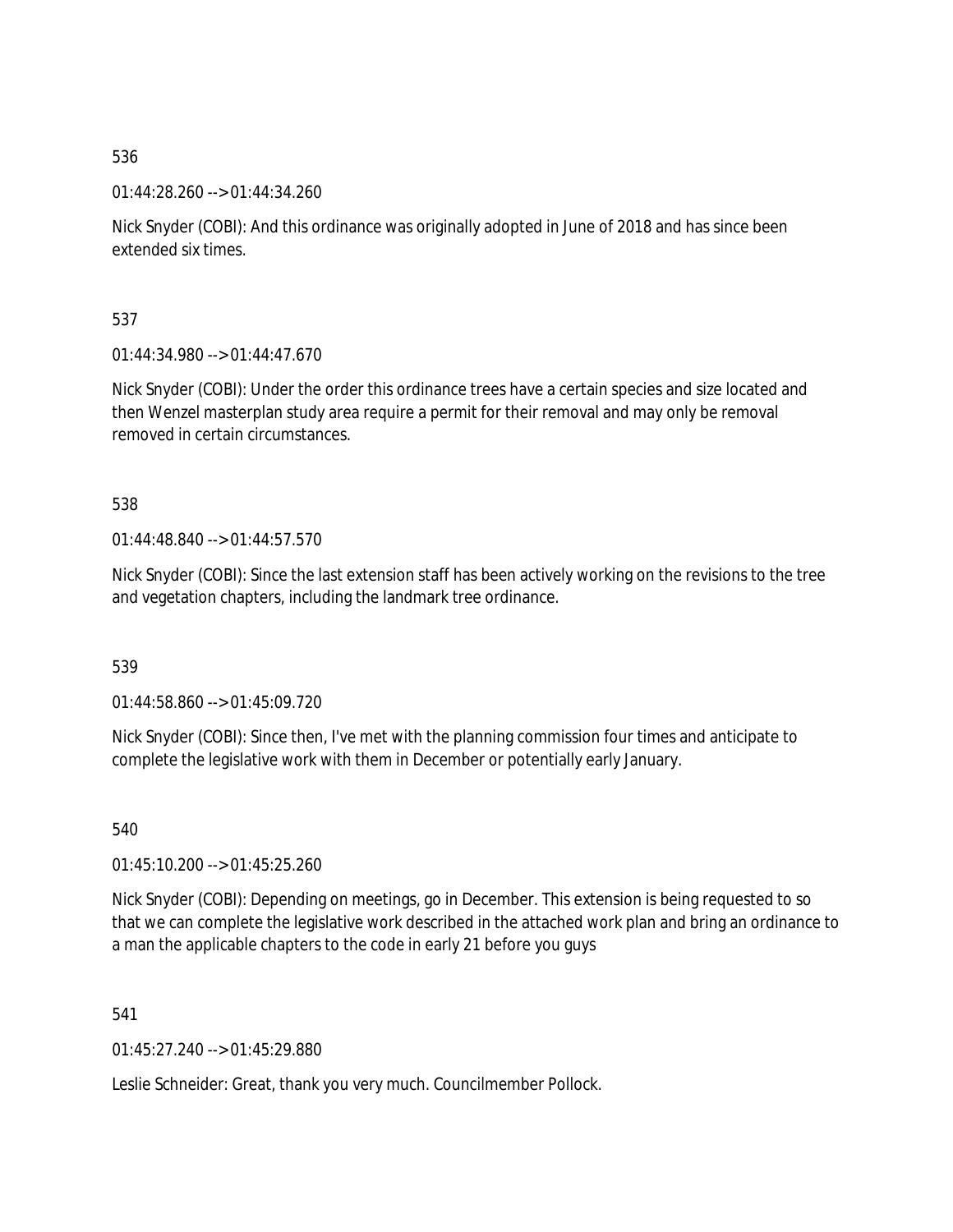01:45:30.720 --> 01:45:44.970

Michael Pollock: I moved to set the public during ordinance number 2020 dash 47 to occur on December 8 2020 related to extension of the duration of the interim official control related to the preservation of mine, Mark, please.

543

01:45:46.410 --> 01:45:46.800

Christy Carr: Second,

544

01:45:47.850 --> 01:45:51.180

Leslie Schneider: COUNCILMEMBER car. Second, to thank you. Any further discussion.

545

01:45:52.320 --> 01:45:53.940

Leslie Schneider: All those in favor please say aye.

546

01:45:55.140 --> 01:46:02.190

Leslie Schneider: Aye. Any opposed, that passes unanimously. Thank you very much. And thank you for. She is very much

# 547

01:46:03.510 --> 01:46:15.900

Leslie Schneider: Moving on to item eight, he ordinance number 2020 dash 17 adoption adopting the shoreline master program amendment to integrate the critical areas ordinance and make changes to the nonconforming sections.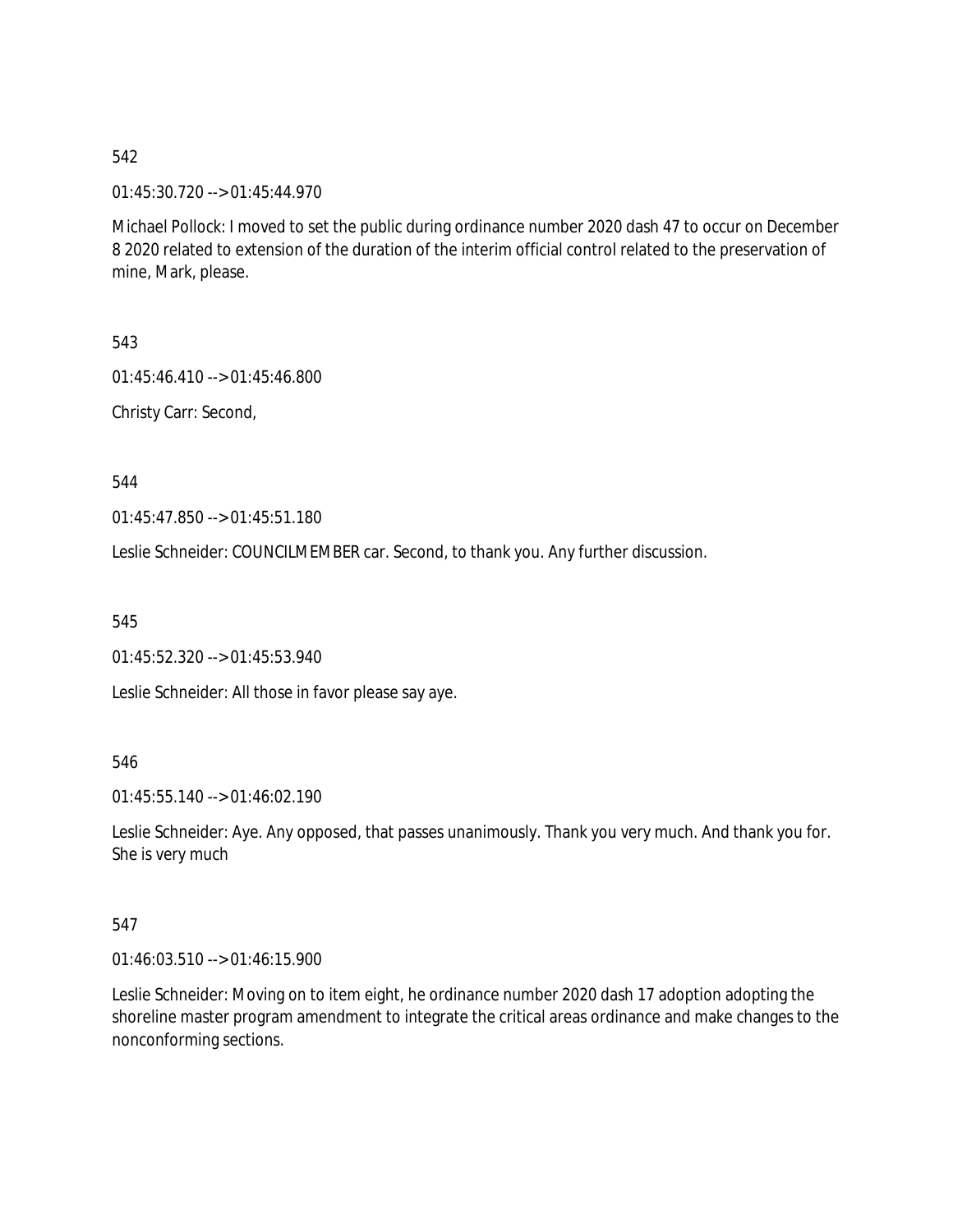01:46:18.090 --> 01:46:18.990

David Greetham: Go ahead. Amy Thank you.

549

01:46:19.380 --> 01:46:28.470

Annie Hillier: Good evening city council any Hillier city planner you last saw the SMP amendment related to critical areas and non conforming provisions on

550

01:46:28.920 --> 01:46:39.630

Annie Hillier: September 22nd went to public hearing was held a summary of public comments received during the hearing and throughout the amendment process are provided in your agenda packet for tonight.

551

01:46:40.410 --> 01:46:48.180

Annie Hillier: FOR TONIGHT'S meeting the city council has the option of approving ordinance dash 17 adopting the SMP amendment.

552

01:46:48.840 --> 01:47:04.380

Annie Hillier: Following local adoption by the Council staff will transmit the amendment to the Department of Ecology for final approval, which would take effect 14 days after their final approval. So at this point, I'm happy to turn it back over to the Council and I'm available to answer any questions.

553

01:47:06.750 --> 01:47:08.520

Leslie Schneider: All right. Thank you very much.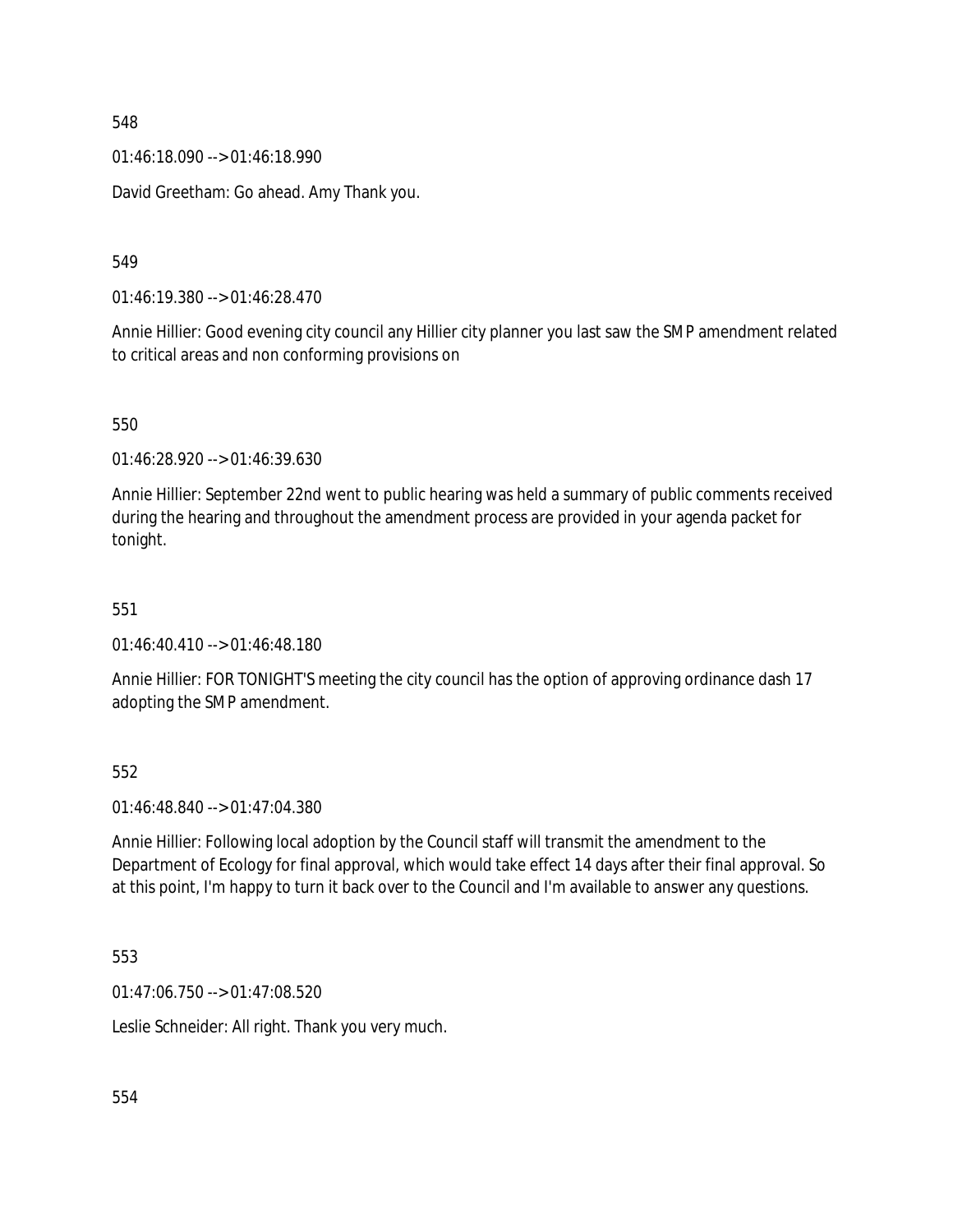01:47:10.800 --> 01:47:12.240

Leslie Schneider: And COUNCILMEMBER Pollock.

555

01:47:13.500 --> 01:47:21.450

Michael Pollock: I remember to approve ordinance number 20 2017 adopting the shoreline master program and then they did the critical areas or integration and other

556

01:47:21.450 --> 01:47:21.990

Matters.

557

01:47:23.490 --> 01:47:24.060

Christy Carr: Second,

558

01:47:25.590 --> 01:47:27.810

Leslie Schneider: Get the Deputy Mayor deed seconded that

559

01:47:30.930 --> 01:47:36.210

Leslie Schneider: All right. Any further discussion. All those in favor please say aye.

560

01:47:37.560 --> 01:47:39.000

Leslie Schneider: Any opposed.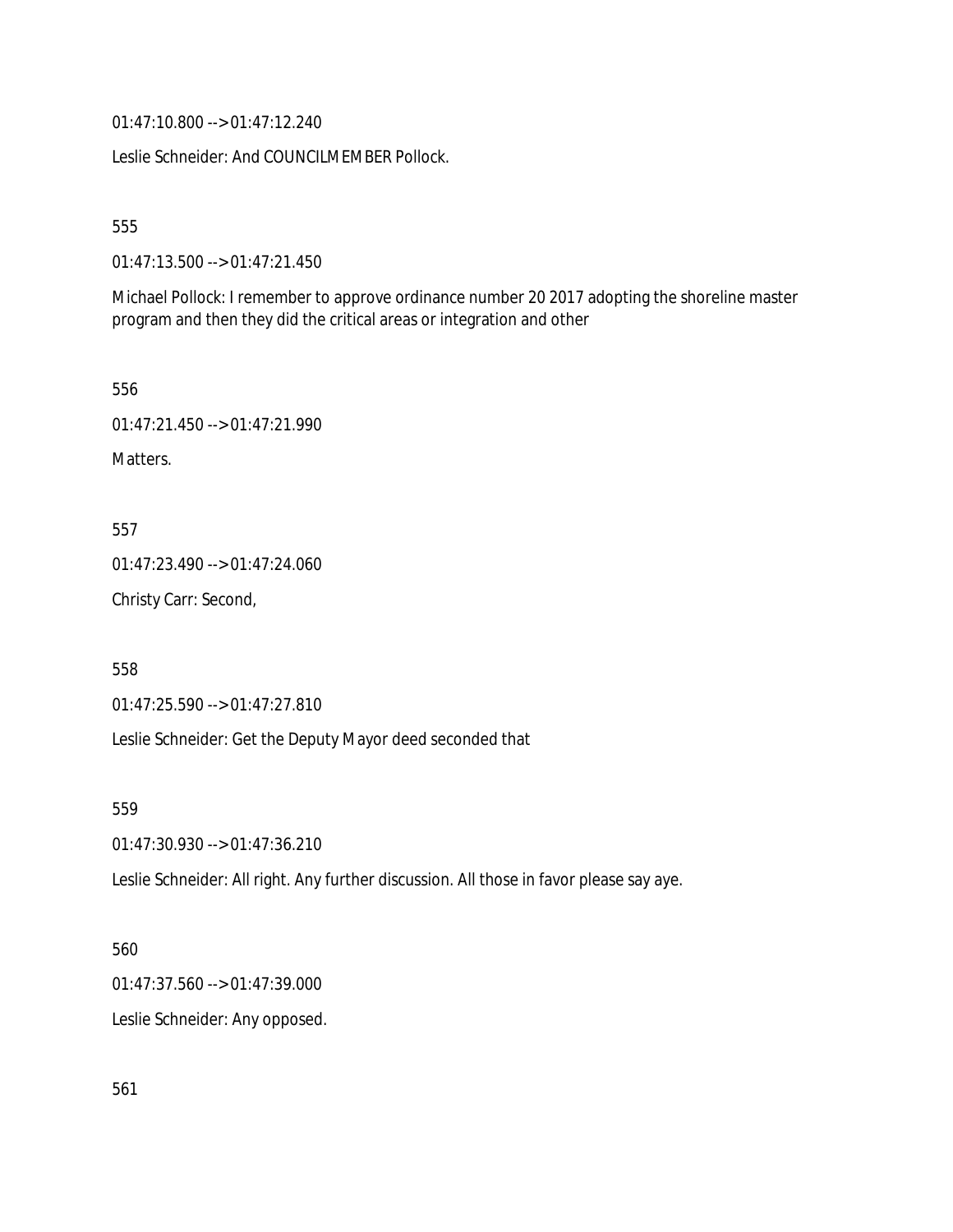01:47:39.510 --> 01:47:41.250

Leslie Schneider: That passes unanimously.

562

01:47:41.910 --> 01:47:44.370

Leslie Schneider: So that's kind of a landmark moment there too. Right.

563

01:47:46.380 --> 01:47:50.400

Leslie Schneider: Lot of work in that. All right. Thank you so much.

#### 564

01:47:51.120 --> 01:47:59.850

Morgan Smith: I'm mayor. If I could just interject. On that note, you have a standing update that you receive on the development moratorium at the first study session ever each month.

565

01:48:00.240 --> 01:48:10.710

Morgan Smith: At the next standing update, which would be December 1 planning director, Heather. Right. We'll talk with the Council about the significance of the action. You just completed and the fact that this is the last remaining

566

01:48:11.820 --> 01:48:18.030

Morgan Smith: Activity plan for the development moratorium and that Council may want to provide direction about taking up

567

01:48:18.630 --> 01:48:31.710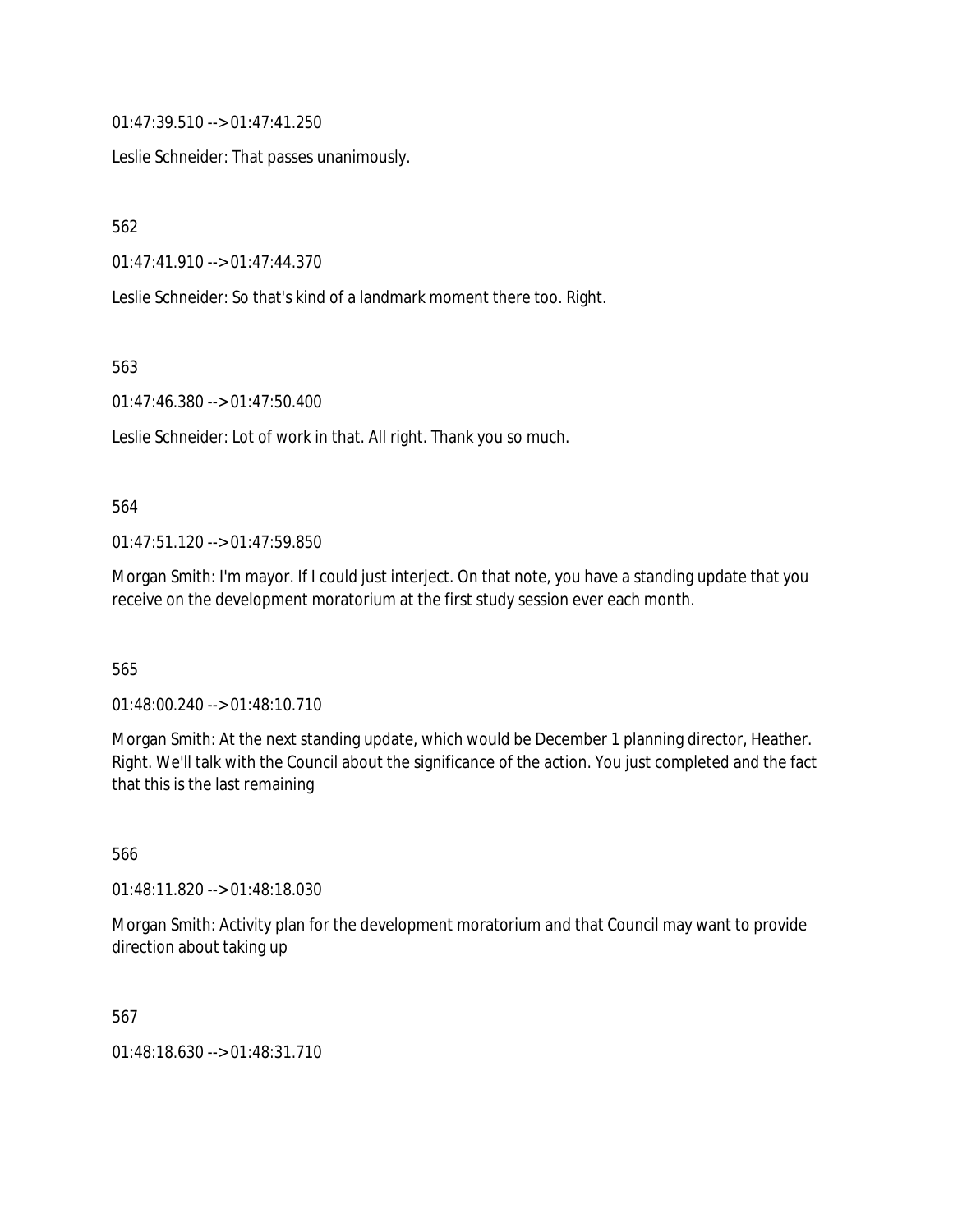Morgan Smith: an ordinance to end the development moratorium sooner than it is currently scheduled to expire, which is April. So I just want to let you know that we have thought I had to that and we'll have a time for you to have that conversation on December 1

568

01:48:32.790 --> 01:48:40.200

Leslie Schneider: And December 1 is a study session. So we're just being pre warned that we're going to be at that we have that opportunity. Is that right,

# 569

01:48:40.410 --> 01:48:52.890

Morgan Smith: Yeah, you have an opportunity to have a discussion there, there won't be an ordinance drafted or anything like that. It's just a time to acknowledge that, that this action that you took tonight has been completed and what that means in terms of the work plan for the development moratorium.

#### 570

01:48:53.340 --> 01:48:57.240

Leslie Schneider: Right, so we won't be taking any final action will be could give staff.

571

01:48:58.260 --> 01:49:00.660

Leslie Schneider: Direction to bring us an ordinance.

572

01:49:00.840 --> 01:49:01.290

Morgan Smith: That's right.

573 01:49:01.620 --> 01:49:01.980 Leslie Schneider: Okay.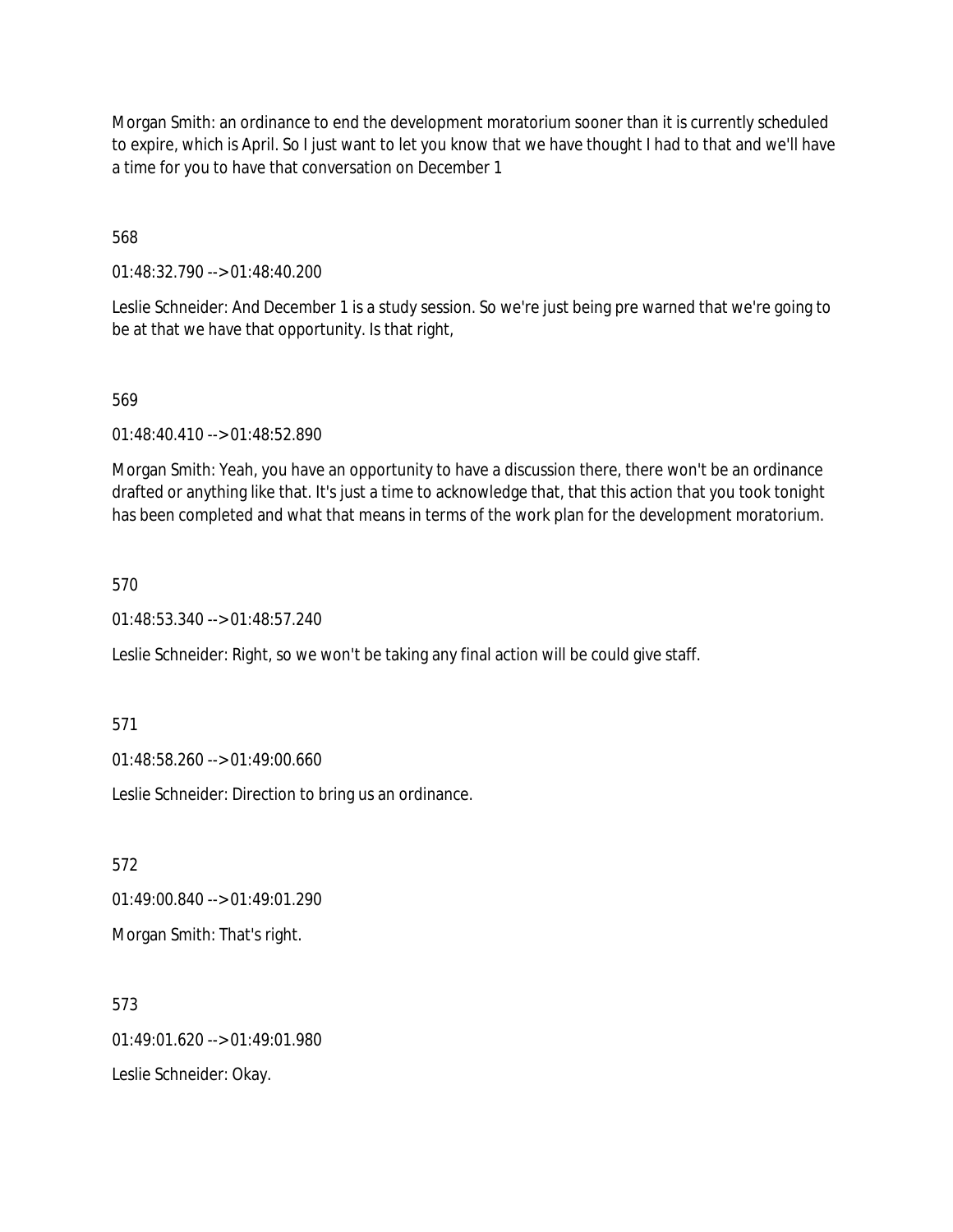01:49:02.430 --> 01:49:03.150

Thank you.

575

01:49:04.830 --> 01:49:14.730

Leslie Schneider: Moving on to item eight F ordinance number 2020 dash 32 relating to speed and wake restrictions in Blakeley Harvard

576

01:49:15.840 --> 01:49:17.250

Leslie Schneider: Welcome chief clerk.

577

01:49:18.030 --> 01:49:29.220

Joe Clark: Good evening. Evening Council this this item comes up for us as a result of the discussion back in September relating to the additional restrictions on speed and wake in Blakely harbor.

# 578

01:49:29.970 --> 01:49:39.030

Joe Clark: This ordinance will expand the new awake restrictions to the harbor west of the line is recommended by the harbor stewards and residents in supported by Council.

# 579

01:49:40.500 --> 01:49:48.870

Joe Clark: I believe in your packet. You also have a PDF showing the area that would be included west of that line under the new restriction. If approved,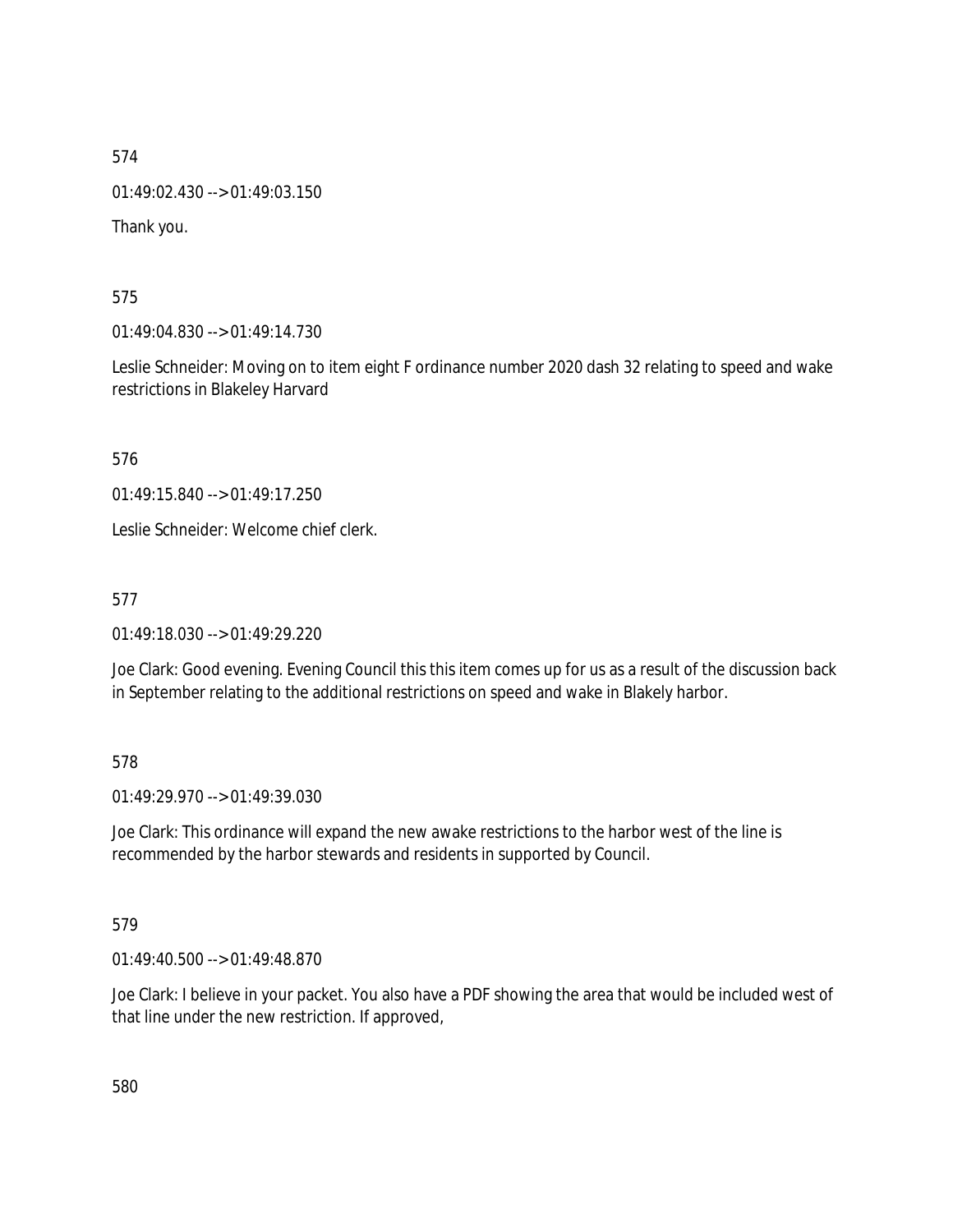01:49:51.450 --> 01:49:52.410

Leslie Schneider: Council member public

581

01:49:53.190 --> 01:49:58.020

Michael Pollock: I moved forward for approval with the December 820 20 percentage and that ordinance number

582

01:50:00.450 --> 01:50:03.630

Michael Pollock: Relating to speed and Lake restrictions in Blakely harbor.

#### 583

01:50:06.990 --> 01:50:10.620

Leslie Schneider: A council member car. Are you sending that

584

01:50:11.730 --> 01:50:17.730

Leslie Schneider: Excellent. And did you also want to speak to it. Okay, great. Go ahead, please.

#### 585

01:50:18.300 --> 01:50:28.470

Christy Carr: Yeah, thanks. Just for the chief. I had a quick question. I didn't do my homework to see that that line that is described in the ordinance by latitude, longitude.

586

01:50:28.620 --> 01:50:31.830

Christy Carr: And shown in that PDF is the same. That was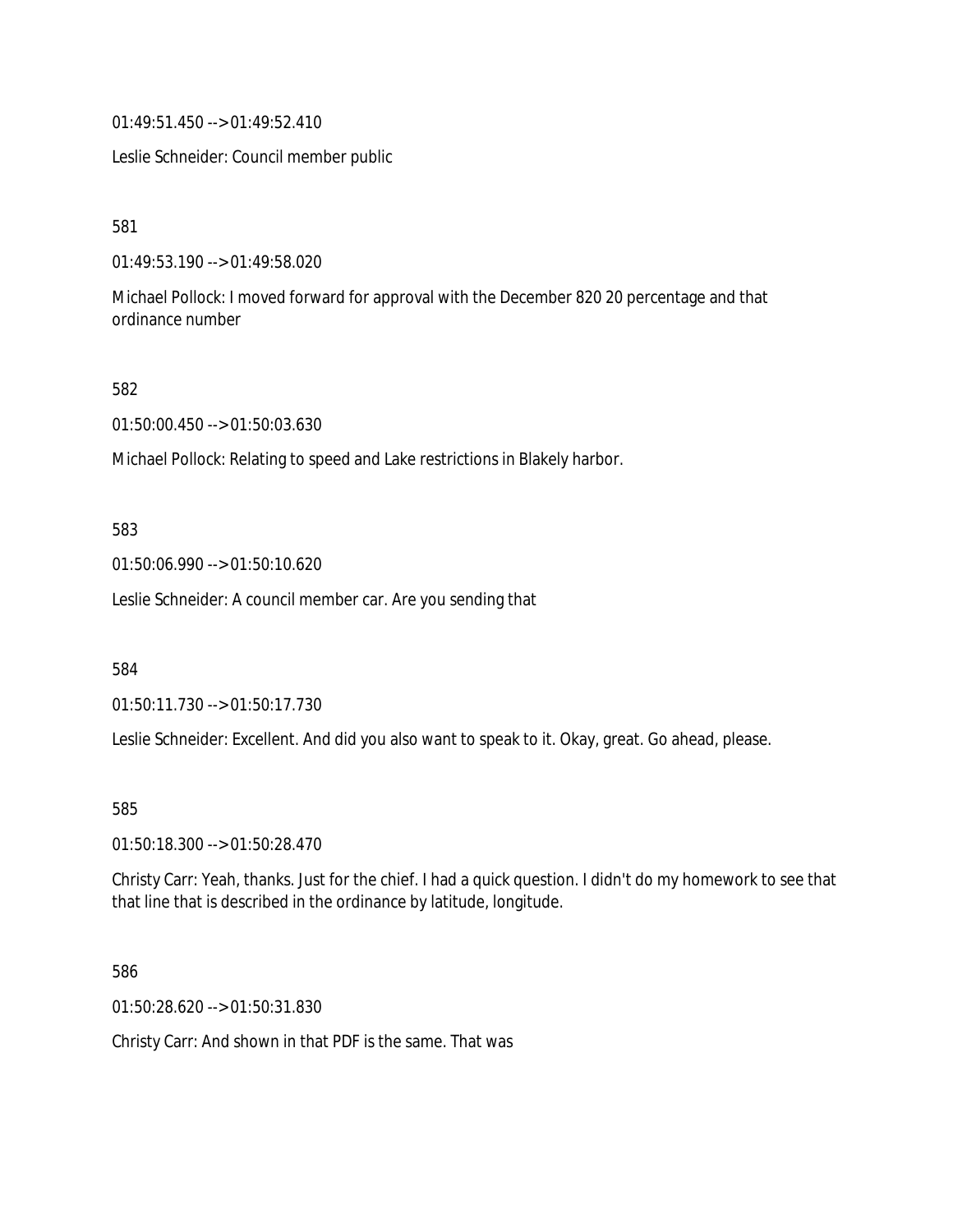01:50:32.790 --> 01:50:37.710

Christy Carr: Shown as the outer line in the last PDF that you provided the last time we talked about this.

588

01:50:38.220 --> 01:50:46.860

Joe Clark: Because you're saying we use the we use the numbers they provided they get have to be converted to match the language of the code, but it is the same line. Okay.

589

01:50:47.070 --> 01:50:47.910

Christy Carr: Thanks so much.

590

01:50:48.510 --> 01:50:49.020

You're welcome.

591

01:50:51.690 --> 01:50:52.200

Leslie Schneider: All right.

592

01:50:52.260 --> 01:50:54.870

Leslie Schneider: We have a motion and a second. Any further discussion.

593

01:50:55.650 --> 01:50:57.630

Leslie Schneider: All those in favor please say aye.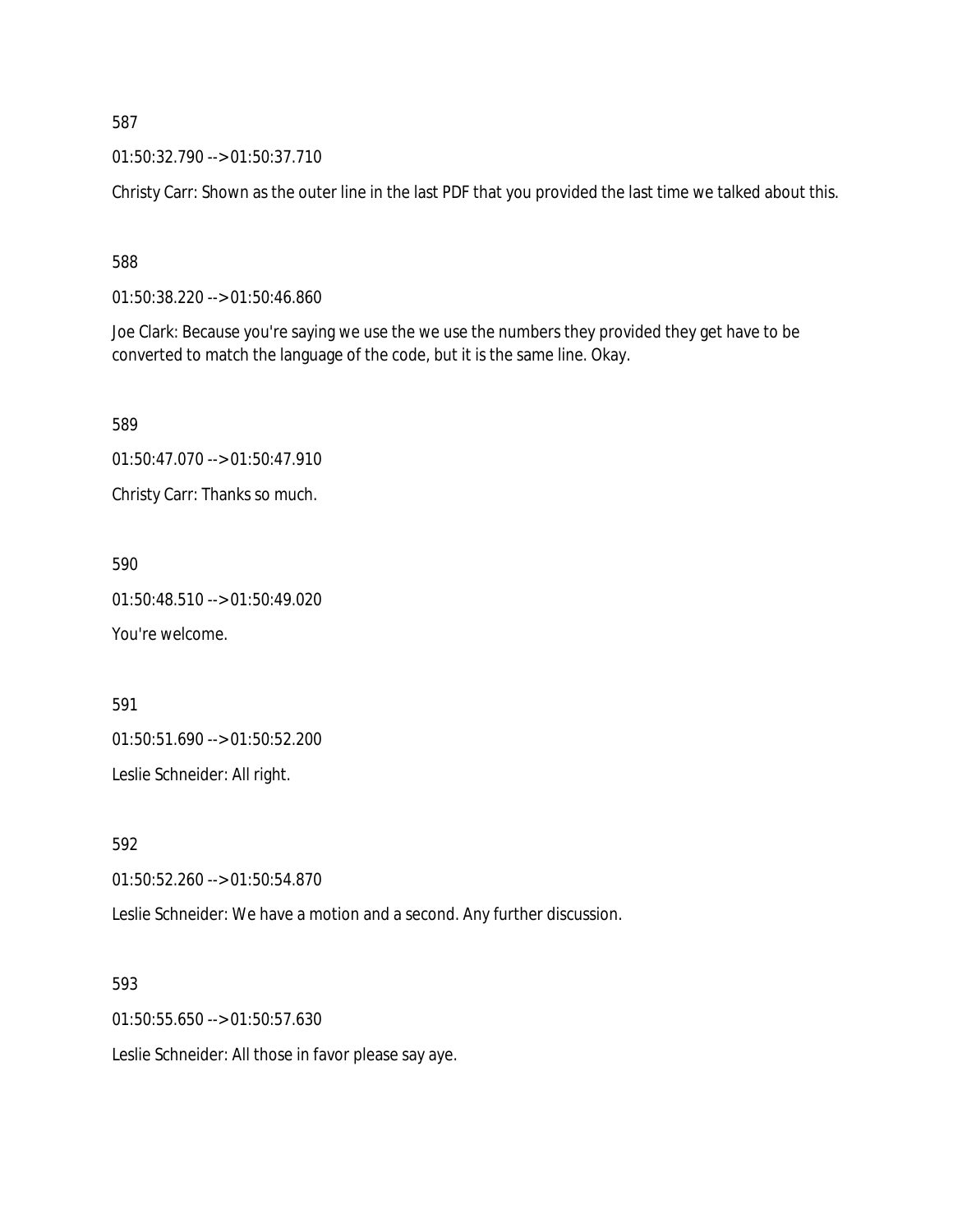01:50:58.950 --> 01:51:00.360 Leslie Schneider: And any opposed.

595

01:51:00.930 --> 01:51:02.430

Leslie Schneider: That passes unanimously.

596

01:51:02.610 --> 01:51:03.780

Leslie Schneider: Thank you very much teeth.

#### 597

01:51:07.020 --> 01:51:09.390 Leslie Schneider: And we are now moving

#### 598

01:51:11.190 --> 01:51:21.060

Leslie Schneider: To our new business Item nine A ordinance number 2020 dash 38 related to 20 24th quarter budget and updated capital improvement plan amendments.

599

01:51:21.810 --> 01:51:23.970

Joe Deets: Excuse me. Mayor, I'll be reducing myself.

600

01:51:24.060 --> 01:51:25.290

Leslie Schneider: Great, thank you very much.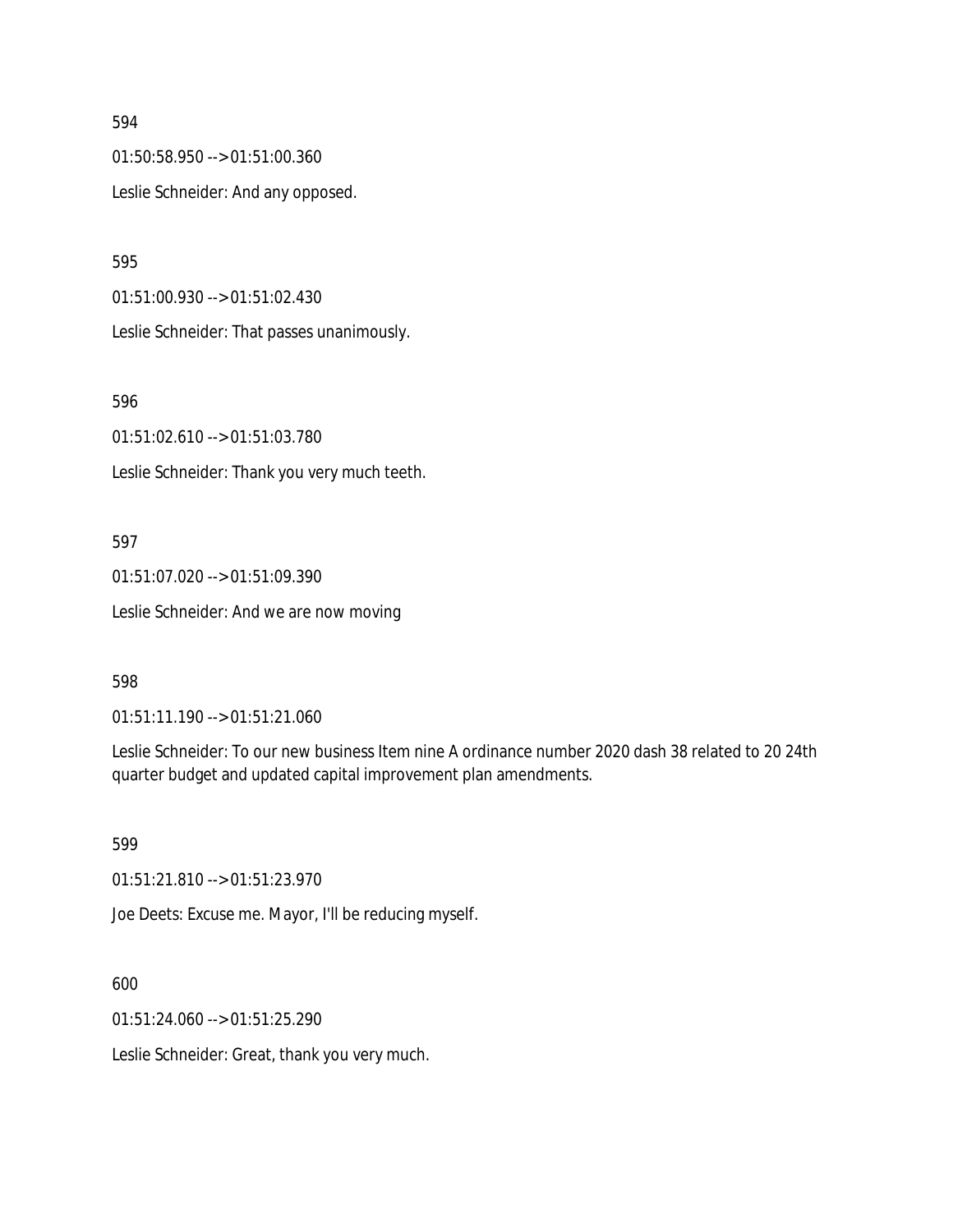01:51:28.170 --> 01:51:38.070

Kim Dunscombe: Great. Good evening, Council can dance can budget manager tonight. I'm here to answer any questions you have, with respect to our fourth quarter budget amendments, the full list is in your pocket.

602

01:51:38.520 --> 01:51:43.710

Kim Dunscombe: Along with a memo that describes each item. So I'm really here to just answer any questions that you might have.

603

01:51:47.250 --> 01:51:52.560

Leslie Schneider: Thank you very much. Kim and we do have a recommended motion in the packet

604

01:51:59.640 --> 01:52:01.920

Leslie Schneider: Our cast member public records.

605 01:52:02.730 --> 01:52:04.290 Michael Pollock: Actually, I'm just wondering

606

01:52:05.610 --> 01:52:07.710

Michael Pollock: If we can just

607

01:52:08.820 --> 01:52:14.850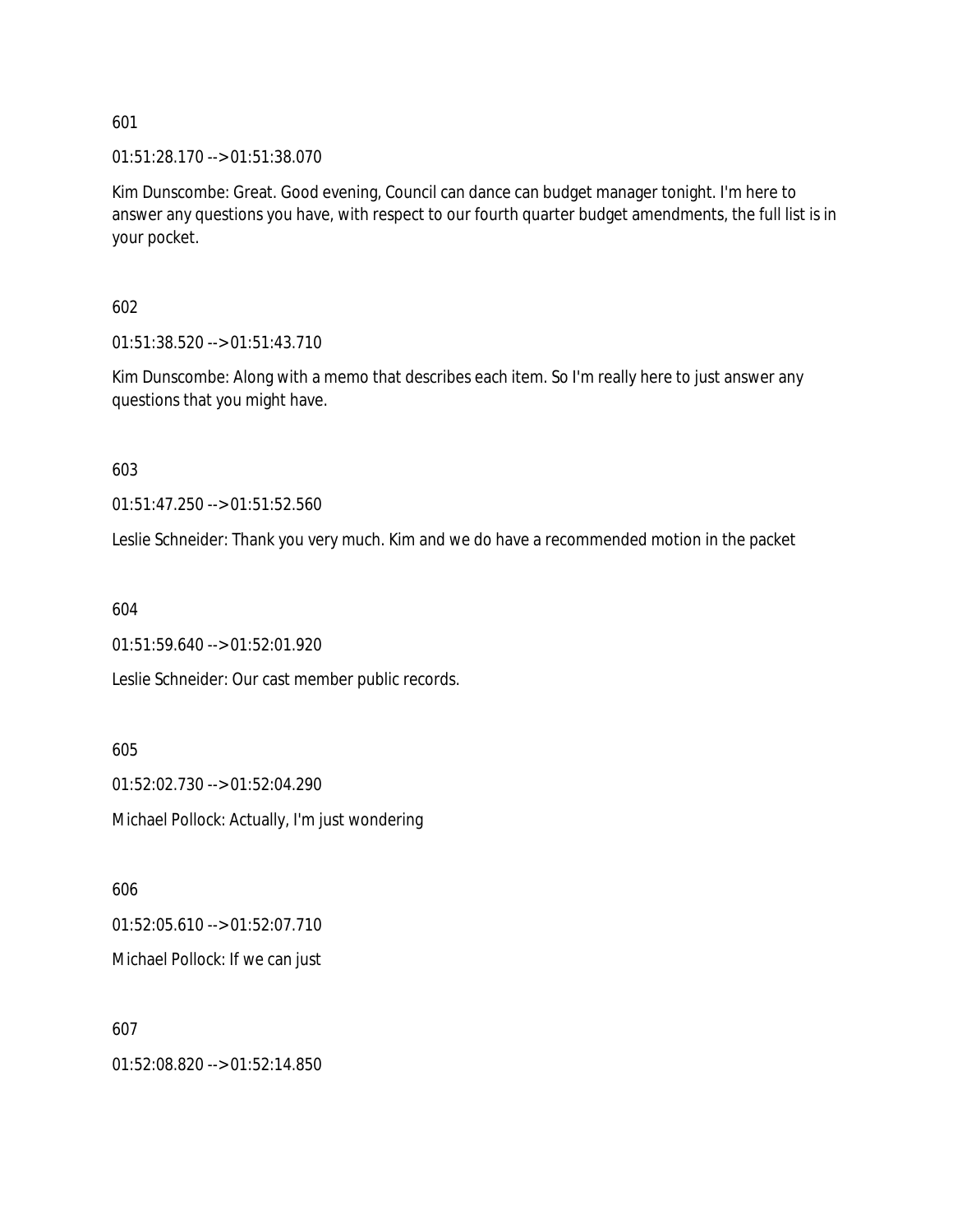Michael Pollock: If I could make a motion to approve items nine a nine after move them onto the consent agenda.

608

01:52:16.320 --> 01:52:16.620

Michael Pollock: And so

609

01:52:18.510 --> 01:52:22.170

Michael Pollock: I think that's. I'm sorry. Nine eight to nine he

610

01:52:23.790 --> 01:52:33.990

Michael Pollock: Was a bunch that are on that. Yeah, to their consent and I think all of these order to move forward to the consent agenda. So I can just, we can just let's move them. Although the consent agenda.

611

01:52:37.230 --> 01:52:38.280

Leslie Schneider: I'm

612

01:52:39.000 --> 01:52:40.500

Michael Pollock: Objections to

613

01:52:41.010 --> 01:52:45.060

Joe Levan: That wouldn't be a good idea because they're different items. So it's it'd be voting.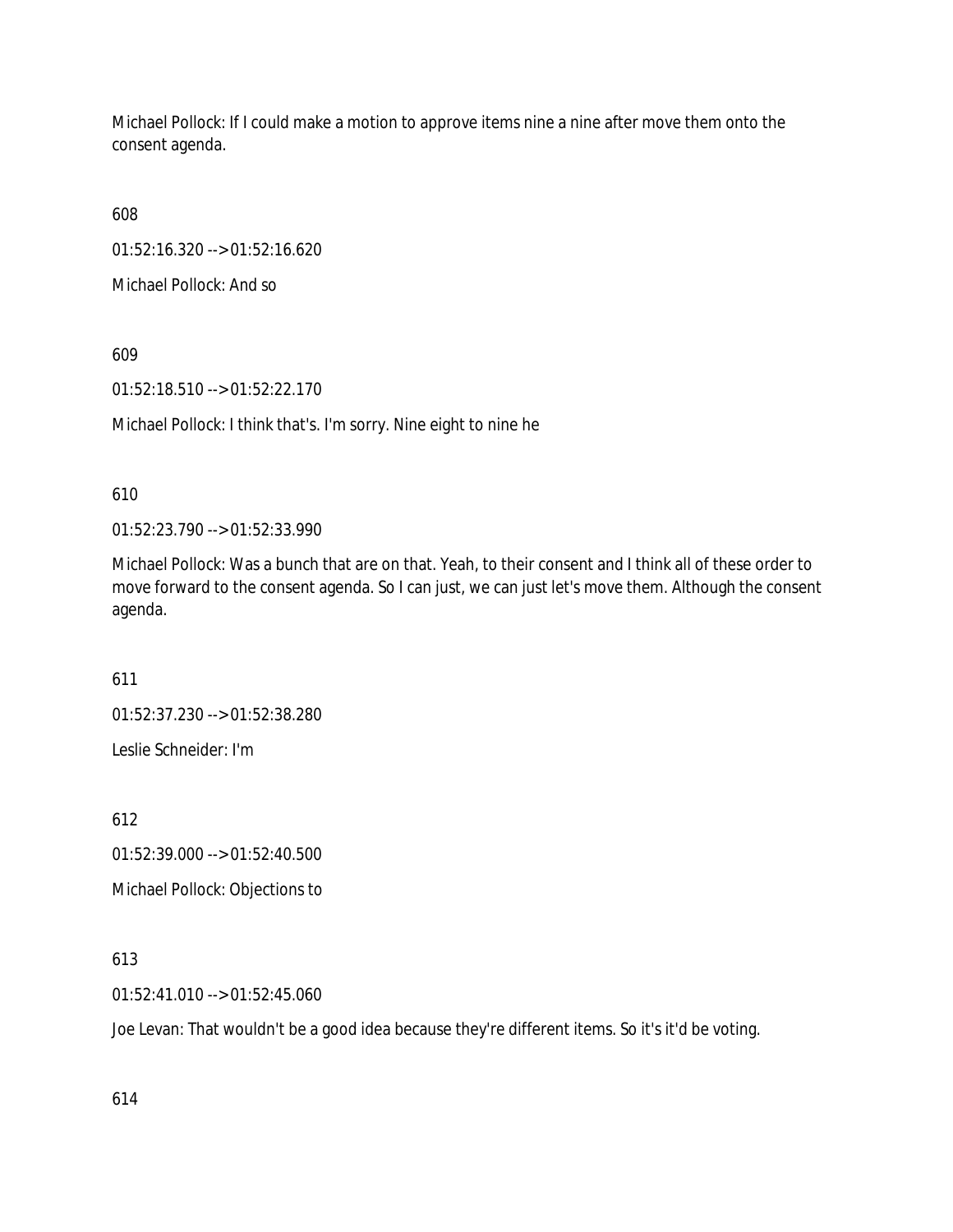01:52:45.630 --> 01:52:56.760

Joe Levan: On if anyone wanted to not vote on one of them, then you're viewing for all at the same time so it's it's different than an agenda situation. It's a they were meant to be separate items for separate consideration.

615

01:52:57.630 --> 01:53:00.420

Michael Pollock: I thought it might have said, I mean they're not final action, but okay.

616

01:53:03.270 --> 01:53:06.330

Leslie Schneider: So did you did make the motion. Councilmember Pollock.

# 617

01:53:07.410 --> 01:53:21.540

Michael Pollock: No, I didn't. I was asking, sort of a free card. So here I can do this one. I think this is the right one, just to get the first one going on i think it's i moved forward ordinance number 20 \$20 38 for approval for December 8 2020 consent agenda.

# 618

01:53:24.330 --> 01:53:27.060

Leslie Schneider: cast member car. Second to that. Is there any discussion.

619

01:53:28.230 --> 01:53:30.630

Leslie Schneider: All those in favor please say aye.

620

01:53:33.600 --> 01:53:34.950

Leslie Schneider: And any opposed.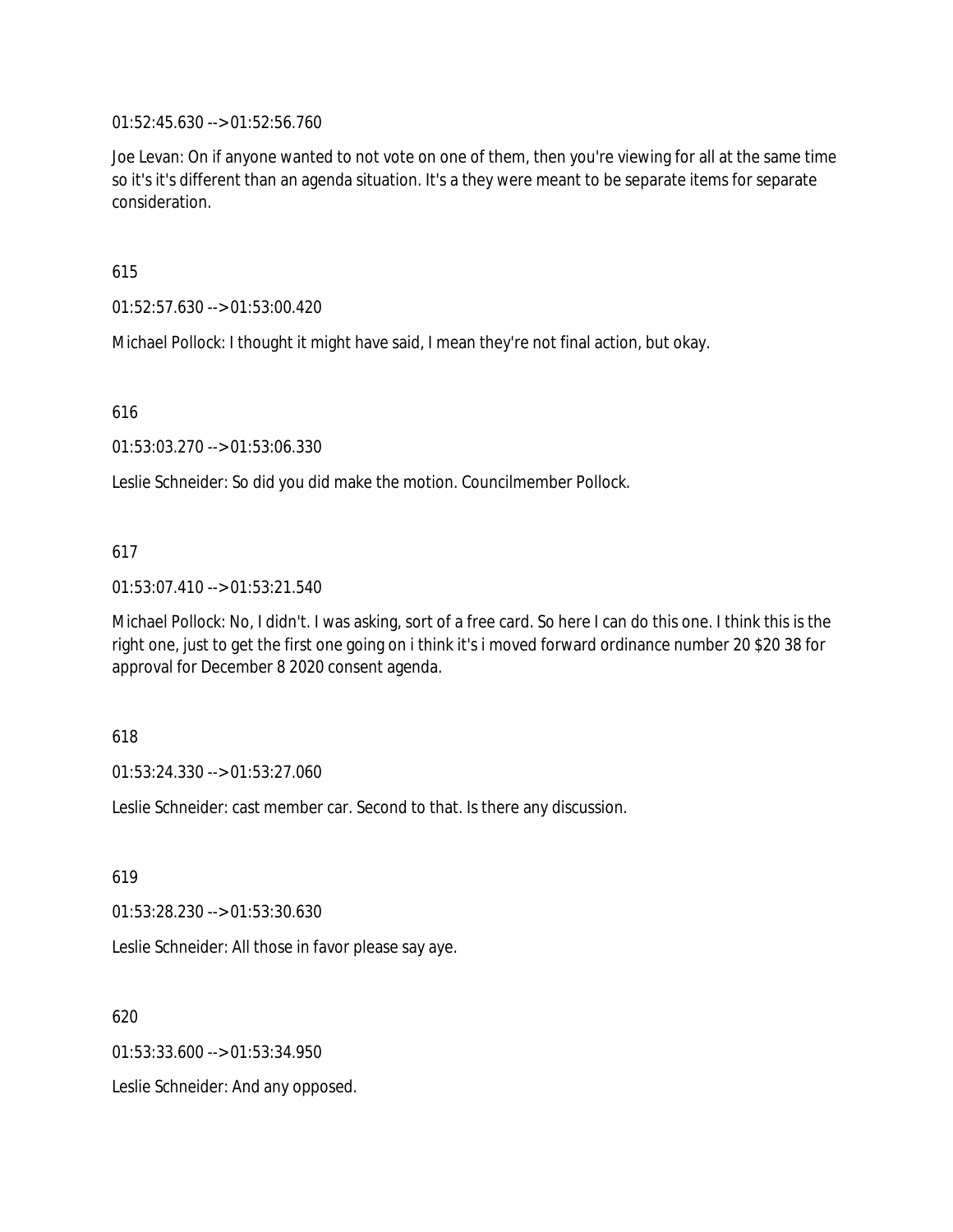01:53:37.050 --> 01:53:39.630

Leslie Schneider: COUNCILMEMBER Pollock. I didn't see your hand, one way or the other. It

#### 622

01:53:39.810 --> 01:53:41.130

Michael Pollock: All Nah, no.

623

01:53:41.460 --> 01:53:44.700

Leslie Schneider: Okay. All right, that was unanimous. Thank you very much.

#### 624

01:53:45.000 --> 01:53:50.130

Joe Levan: So that the mayor of the different Deputy Mayor deed. So recuse on that. So that's right

# 625

01:53:50.160 --> 01:53:53.280 Leslie Schneider: Oh, right. Yep. We need to note that you

# 626 01:53:53.760 --> 01:53:54.840 Joe Levan: Need to bring him back in

627 01:53:55.080 --> 01:53:55.650 Leslie Schneider: Yes.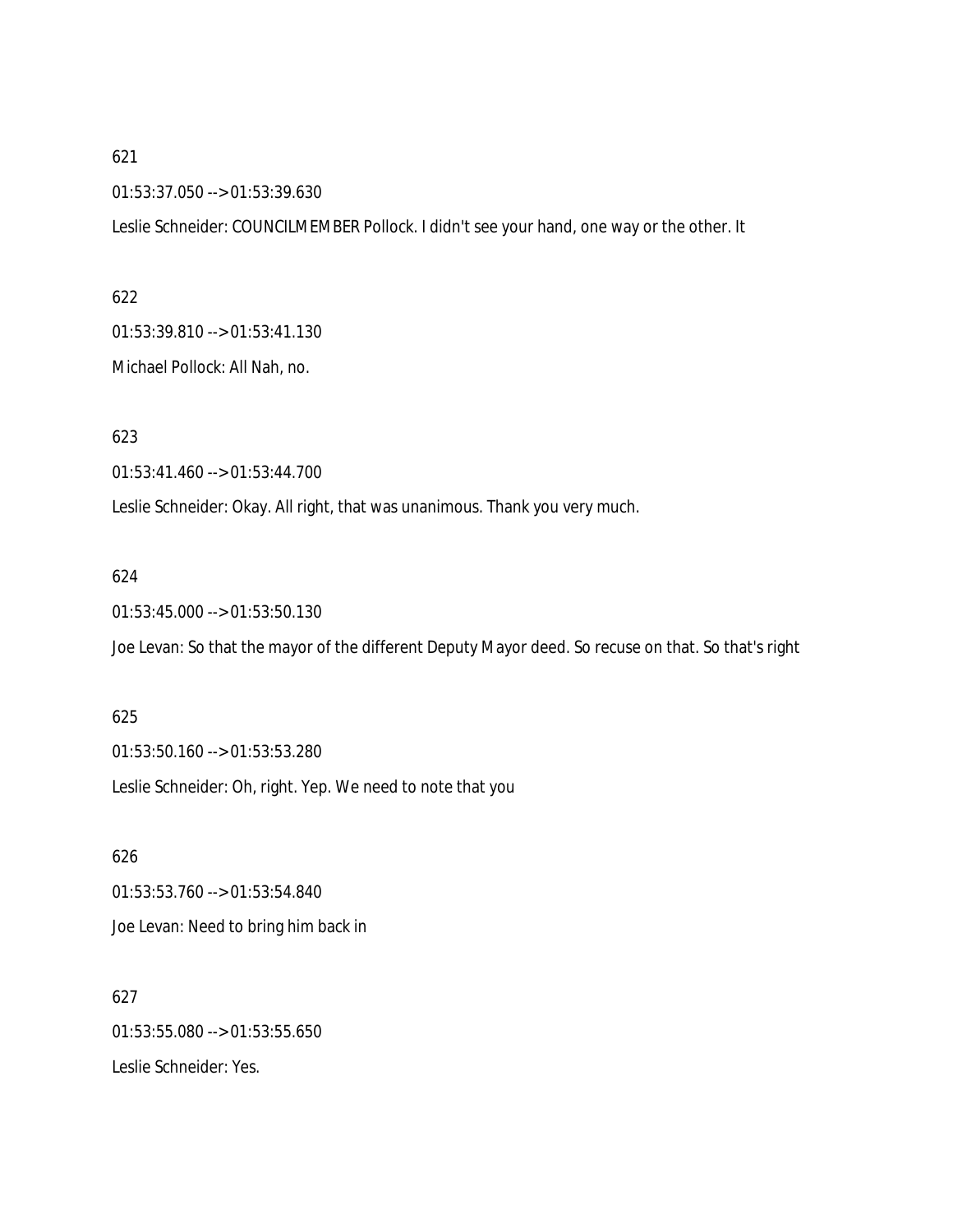01:53:55.950 --> 01:53:56.670 Kim Dunscombe: Thank you, counsel.

629

01:53:58.380 --> 01:54:00.240

Leslie Schneider: Great, thank you very much. Kim and

# 630

01:54:02.220 --> 01:54:04.980

Leslie Schneider: Deputy Mayor, if you can hear us, we can welcome you back in

# 631

01:54:08.280 --> 01:54:08.850 Leslie Schneider: Welcome back.

# 632

01:54:11.670 --> 01:54:19.470

Leslie Schneider: Okay, item nine be second amendment to the agreement for provision of juvenile detention facilities.

# 633

01:54:20.940 --> 01:54:39.780

Joe Clark: Good evening. Again Council this this agreement extends the existing in our local agreement with kids at County for housing any juvenile offenders in their detention facility. This extension will cover the period through December 31 of 2021 and there are no other changes to the great

# 634

01:54:41.910 --> 01:54:43.830

Leslie Schneider: Thank you so much. Councilmember Pollock.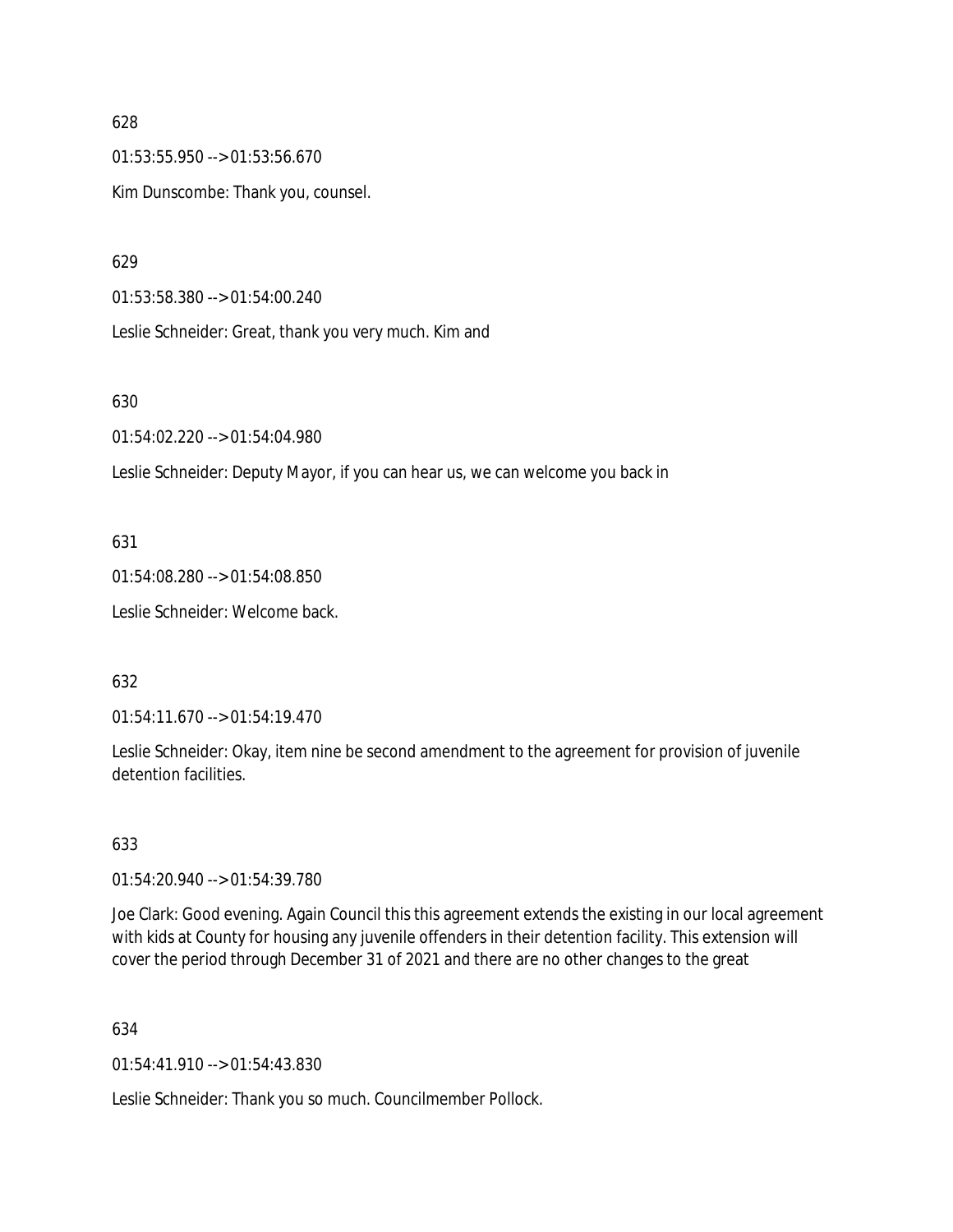01:54:44.820 --> 01:54:54.840

Michael Pollock: I'm moving forward for approval with the December 8 2020 consent agenda. The second amendment of the inner local service in our local agreement with kids up County we go in juvenile detention facilities.

636

01:54:57.180 --> 01:55:03.660

Leslie Schneider: COUNCILMEMBER car seconds that and is there any discussion. All those in favor please say aye.

637

01:55:05.370 --> 01:55:06.420

Leslie Schneider: Any opposed.

638

01:55:07.830 --> 01:55:09.630

Leslie Schneider: That passes unanimously. Thank you.

639

01:55:12.330 --> 01:55:19.170

Leslie Schneider: Item nine. See, and then that number one to enter local agreement between the city of Bainbridge Island and the kids that conservation district for

640

01:55:19.170 --> 01:55:21.900

Leslie Schneider: Agricultural assistance support and conservation.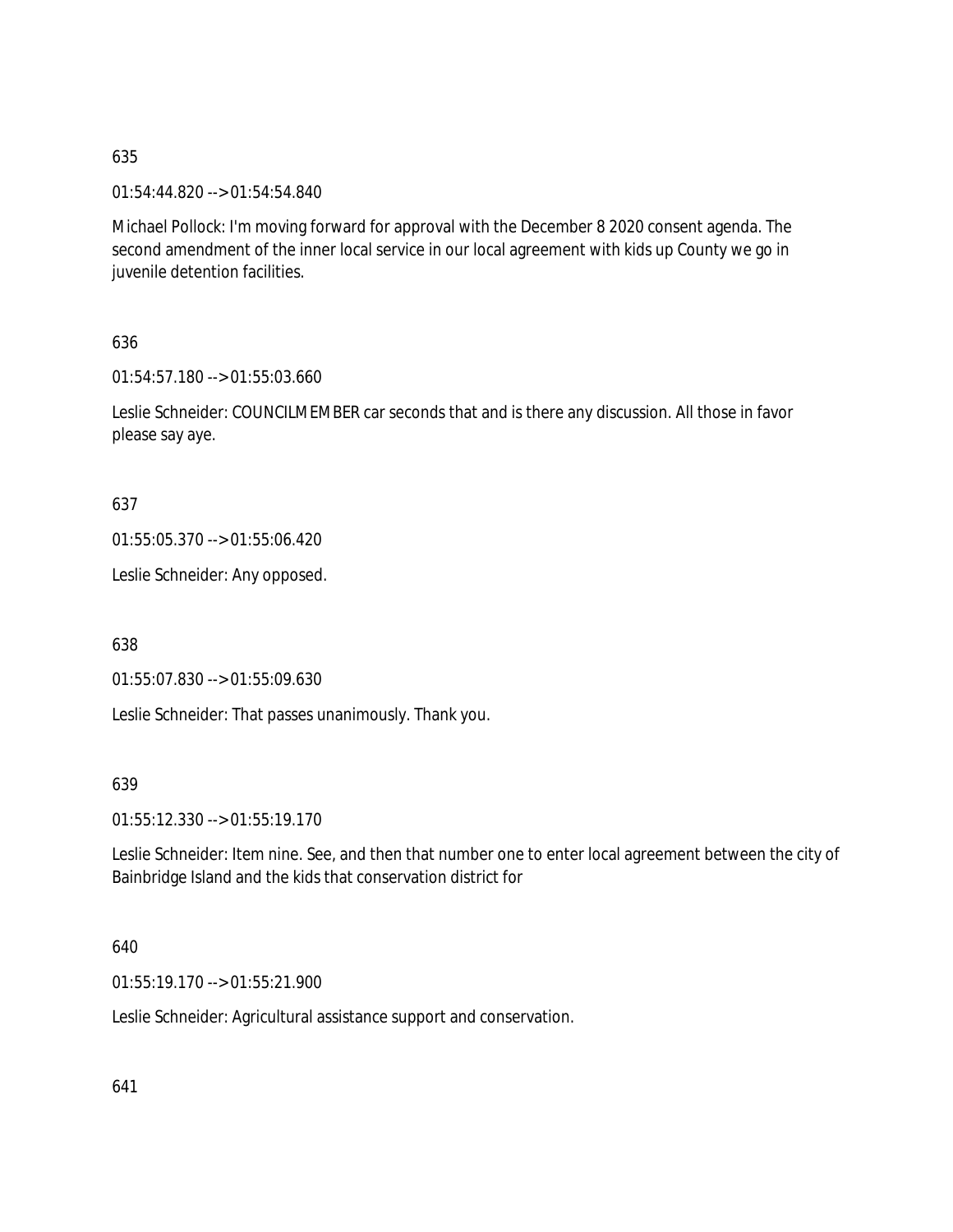01:55:25.290 --> 01:55:27.750

Leslie Schneider: Director were sticky, I'm assuming, right. There we go.

642

01:55:28.140 --> 01:55:31.680

Chris Wierzbicki: Maybe Council everyone hear me okay. Yes. Great.

643

01:55:33.030 --> 01:55:38.490

Chris Wierzbicki: So this item before you. Is it an amendment to a local agreement that the city has with the

#### 644

01:55:40.740 --> 01:55:58.860

Chris Wierzbicki: Conservation gets up conservation district is the funds are used to develop best management practices for farms on then on the island. We've had a contract with the conservation district for a number of years for this work, and this is another two year extension of that agreement.

645

01:56:00.870 --> 01:56:05.250

Chris Wierzbicki: The work is typically is associated with our

646

01:56:06.390 --> 01:56:18.180

Chris Wierzbicki: Meds are, I guess I should say our Storm Water Pollution Control Ordinance the conservation district helps to assist farms that exist on the island to

647

01:56:19.020 --> 01:56:32.790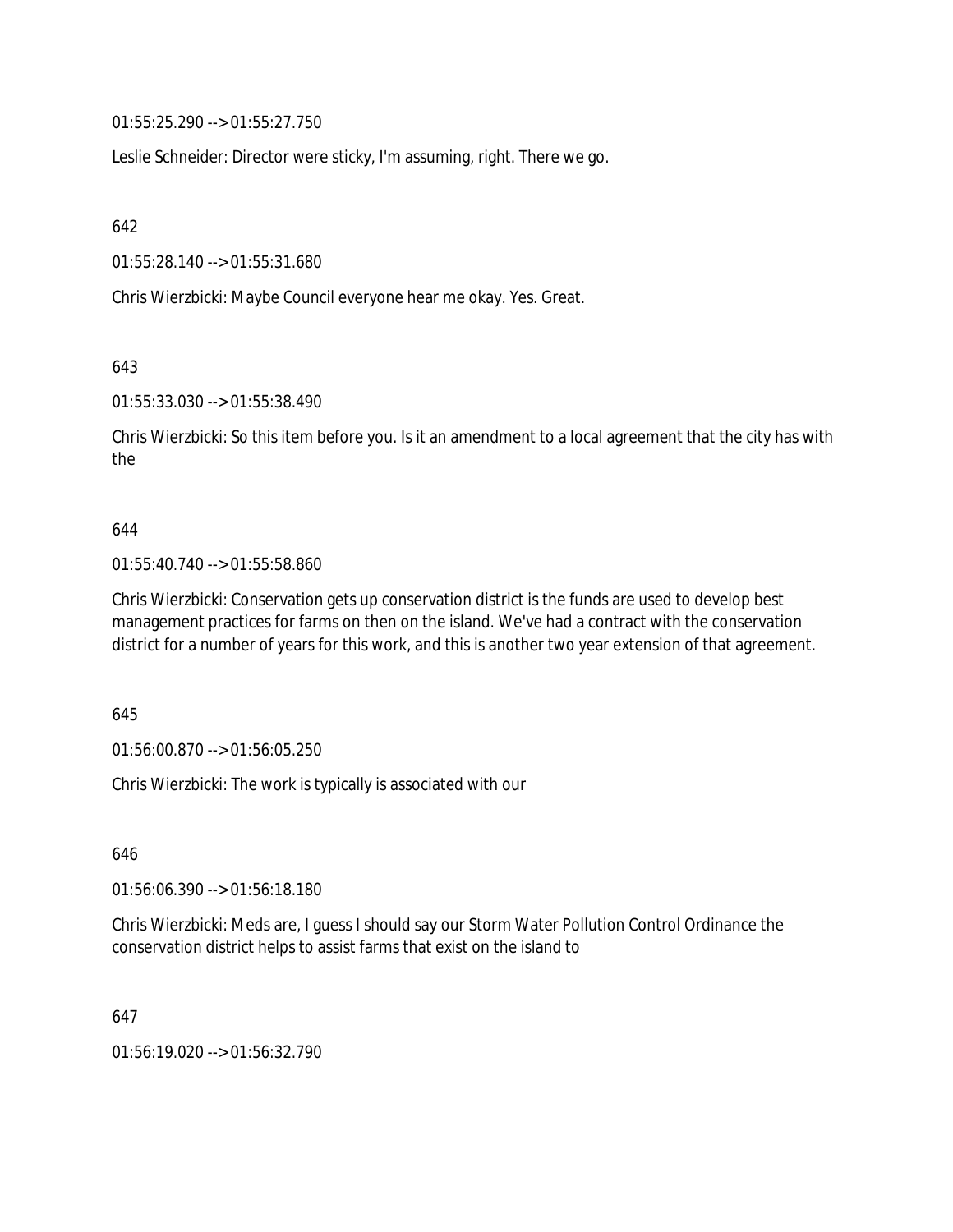Chris Wierzbicki: Implement best management practices for control of storm water and other practices that prevent pollution, the funds are only used if there is a situation in which a farm is requesting those services, otherwise the funds.

648

01:56:34.080 --> 01:56:36.510

Chris Wierzbicki: Will remain in CS budget and we

# 649

01:56:38.130 --> 01:56:43.980

Chris Wierzbicki: Roll those funds over. So that's what I have on the side. Happy to answer any questions.

# 650

01:56:44.850 --> 01:56:46.740

Leslie Schneider: Great, thank you. Councilmember Pollock.

# 651

01:56:47.580 --> 01:56:52.590

Michael Pollock: I moved forward for approval with the December 8 2020 consent agenda. And then number one to the

# 652

01:56:54.300 --> 01:57:03.930

Michael Pollock: Inter local agreement between the city of Bainbridge Island and the tips that conservation district for agricultural systems support and conservation.

# 653

 $01:57:06.540 \rightarrow 01:57:07.620$ 

Leslie Schneider: Council member Hi topless.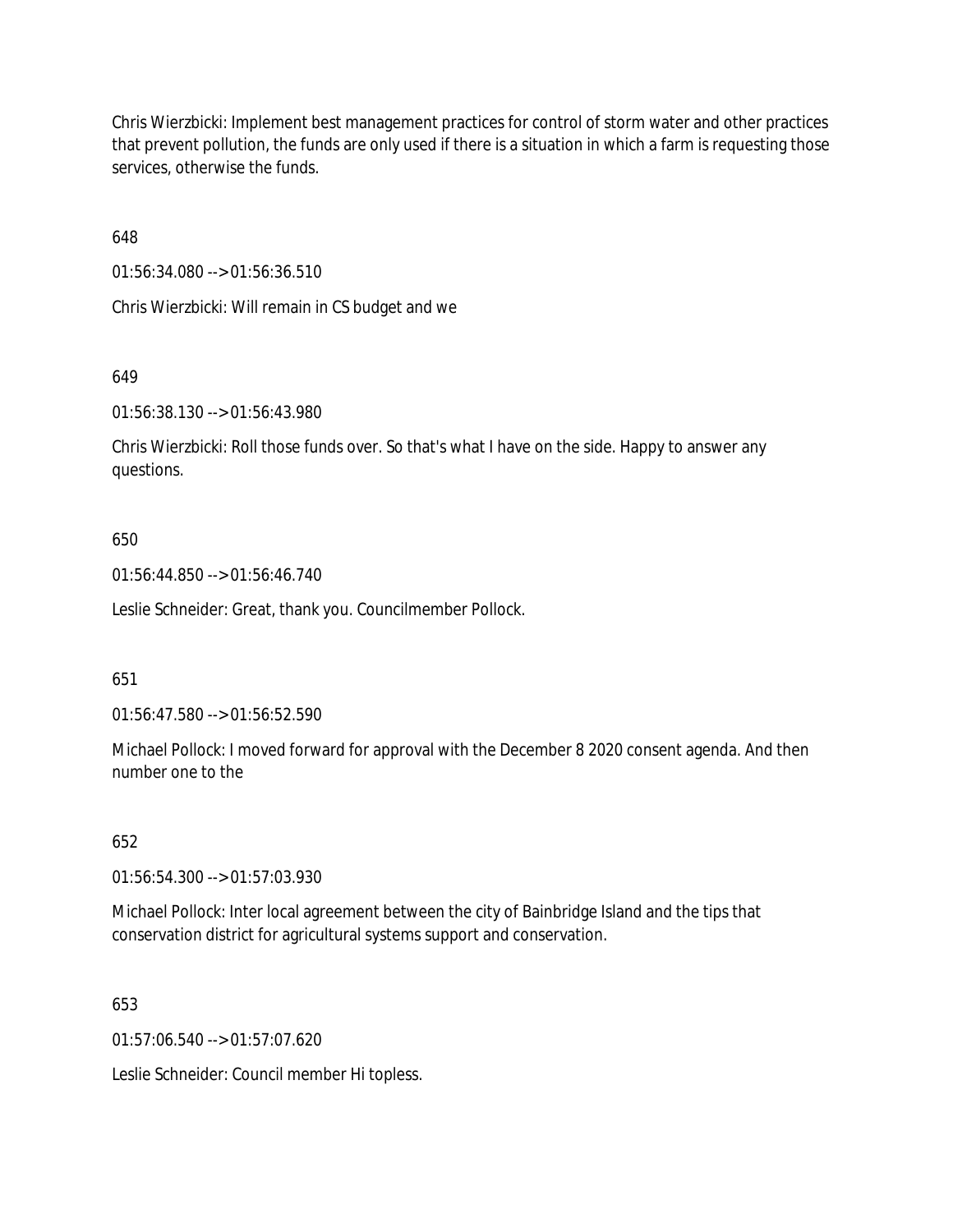01:57:07.620 --> 01:57:09.000

Michael Pollock: Second to that. Thank you.

655

01:57:09.390 --> 01:57:12.570

Leslie Schneider: Is there any further discussion. Councilmember nisar

656

01:57:13.440 --> 01:57:31.290

Rasham Nassar: Yes, city attorney, it's it's occurring to me that I have worked with kids up conservation district and with regard to my personal property and my family farm I would look to you for advice as to whether or not I should recuse myself from this boat.

657

01:57:32.760 --> 01:57:45.300

Joe Levan: As I usually say if it's something that you feel like that it would be good for you to recuse yourself sounds like what you're describing would be be a good idea for you to do so, if any, any doubt, I think you should recuse

658

01:57:47.400 --> 01:57:52.260

Rasham Nassar: Okay, I will be recusing myself from this vote for the record. So let's please let them minutes reflect that.

659

01:57:53.550 --> 01:57:57.810

Leslie Schneider: Thank you very much. Appreciate it. All right, is there any other further discussion.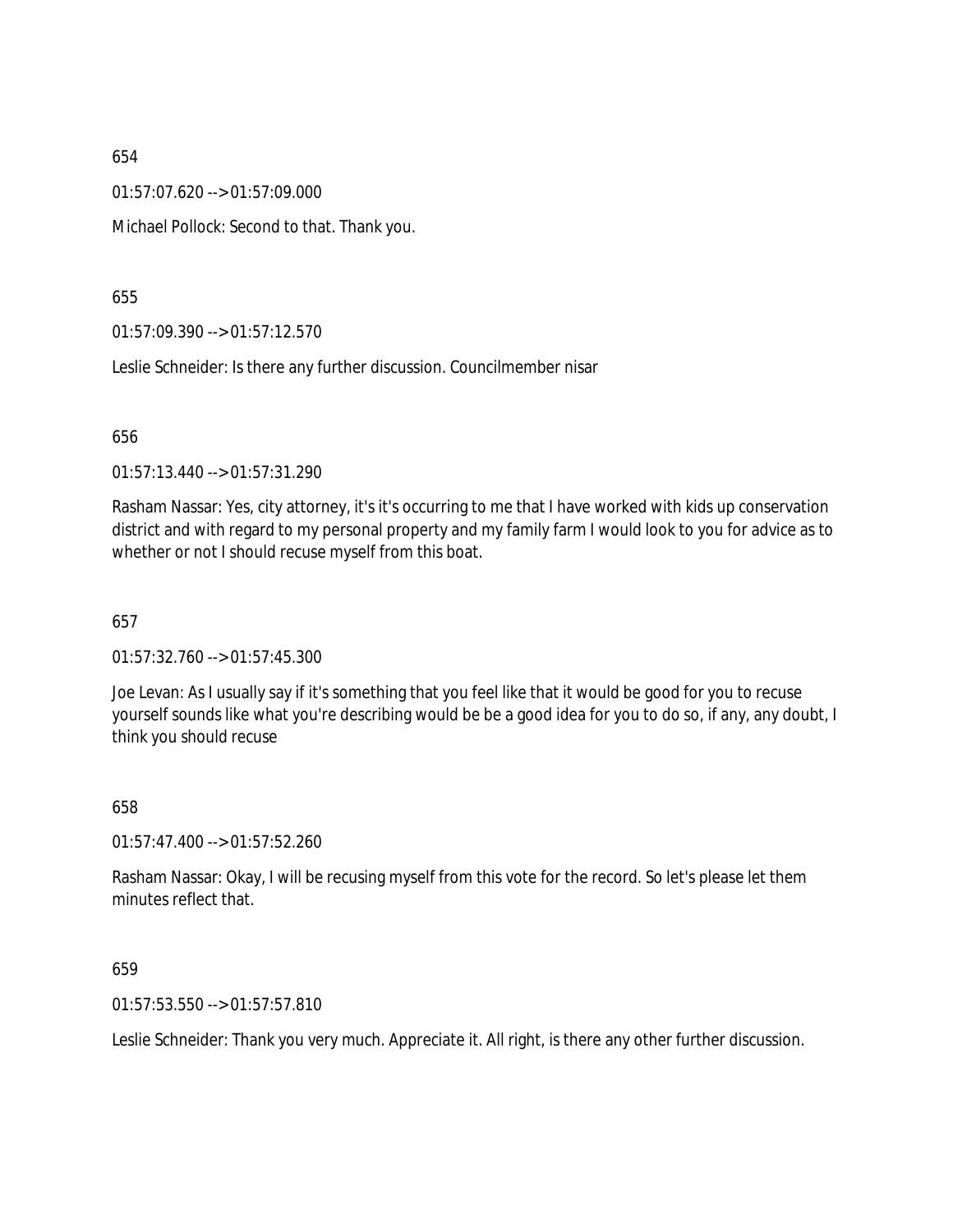01:57:59.640 --> 01:58:01.650 Leslie Schneider: All those in favor please say aye.

661

01:58:03.360 --> 01:58:04.980

Leslie Schneider: And any opposed.

# 662

01:58:06.510 --> 01:58:10.110

Leslie Schneider: That is unanimous with COUNCILMEMBER nisar recusing

# 663

01:58:12.780 --> 01:58:14.040 Leslie Schneider: All right. Um, I'm

664

01:58:15.690 --> 01:58:22.620

Leslie Schneider: Moving on to item 90 dump truck cab and chassis procurement public works.

665

01:58:25.320 --> 01:58:34.200

Chris Wierzbicki: Again, so this item is the purchase of a dump truck to replace the truck that we have that we purchased in 1994 so we don't do this very often.

# 666

01:58:35.430 --> 01:58:50.970

Chris Wierzbicki: We are bringing you a blank contract this evening, just to answer questions about this item, if you have any. Otherwise, we are still in the process of procuring cause for this item expect to have the full costs itemize for you on. I believe it's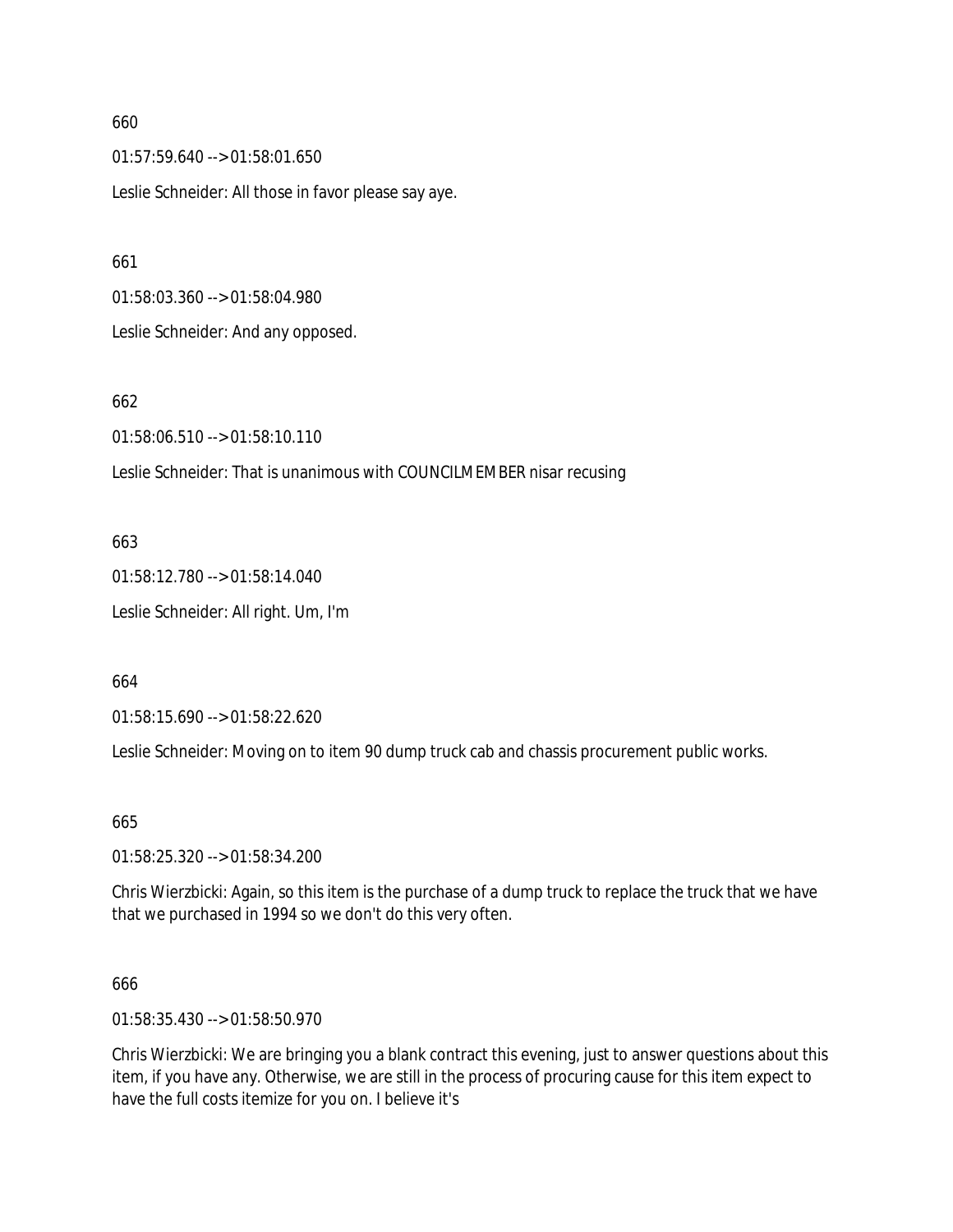667 01:58:53.880 --> 01:58:55.500 Chris Wierzbicki: What is the date is

668 01:58:57.480 --> 01:58:58.140

Morgan Smith: December eight,

669

01:58:58.290 --> 01:58:59.760 Chris Wierzbicki: December 8. That's right.

# 670

01:59:01.440 --> 01:59:06.930

Chris Wierzbicki: This item is budgeted and the city's Capital Improvement Plan 276,000, it is a

# 671

01:59:07.680 --> 01:59:12.060

Chris Wierzbicki: 5050 split between the streets fun and the storm city stormwater fun

672

01:59:13.830 --> 01:59:15.600

Leslie Schneider: Thank you. Councilmember a topless.

# 673

01:59:16.170 --> 01:59:21.120

Kirsten Hytopoulos: I moved forward the dump truck cab and chassis procurement to the December eight,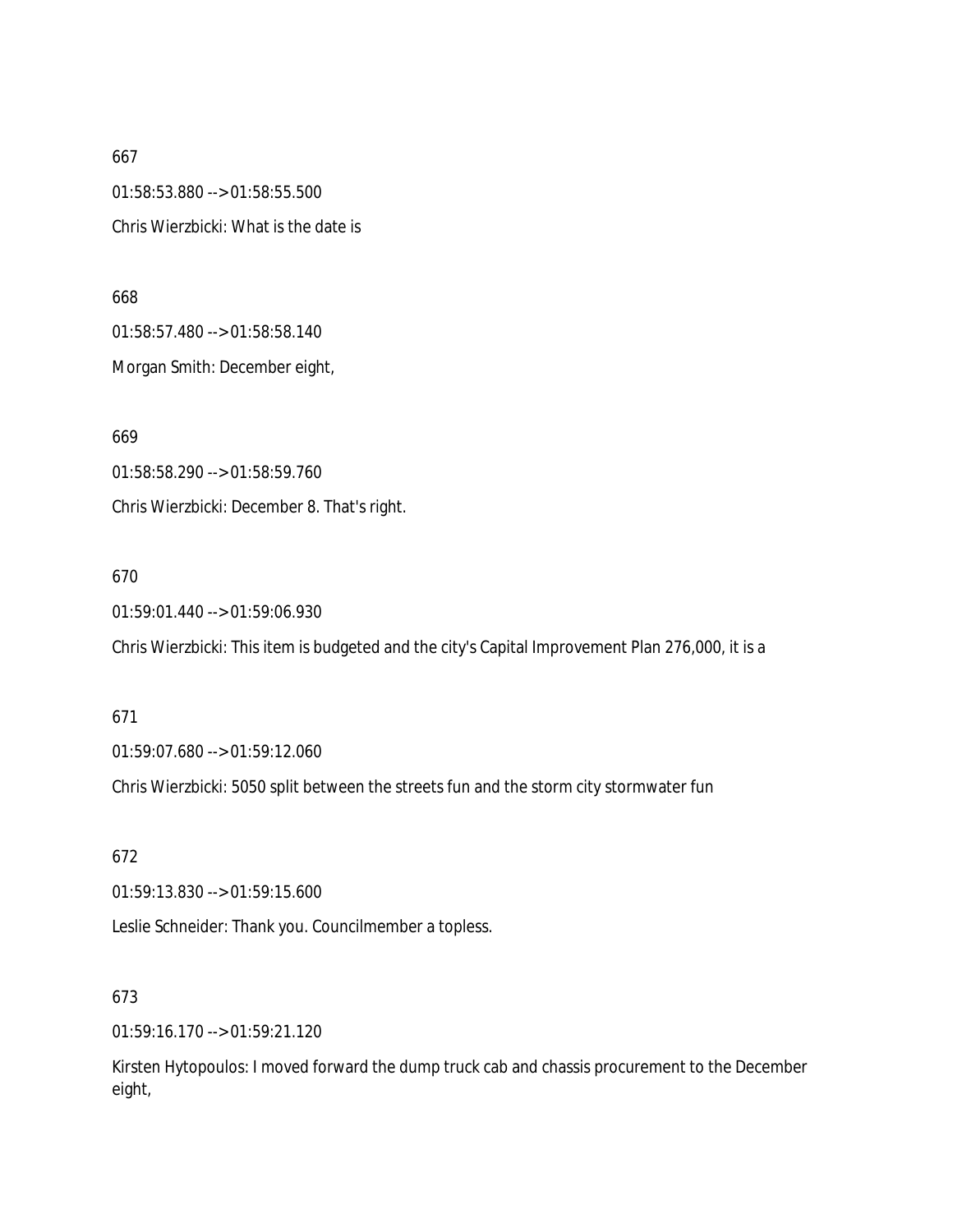01:59:22.560 --> 01:59:24.090

Kirsten Hytopoulos: Unfinished Business agenda.

#### 675

01:59:26.490 --> 01:59:29.940

Leslie Schneider: COUNCILMEMBER car seconds. Is there any discussion.

#### 676

01:59:31.680 --> 01:59:33.660

Leslie Schneider: All right. All those in favor please say aye.

# 677

01:59:35.130 --> 01:59:39.270

Leslie Schneider: And any opposed that passes unanimously. Thank you.

678 01:59:39.810 --> 01:59:40.350 Chris Wierzbicki: So much

679 01:59:42.390 --> 01:59:43.200 Leslie Schneider: Thank you, Chris.

680 01:59:44.520 --> 01:59:45.030 Leslie Schneider: All right.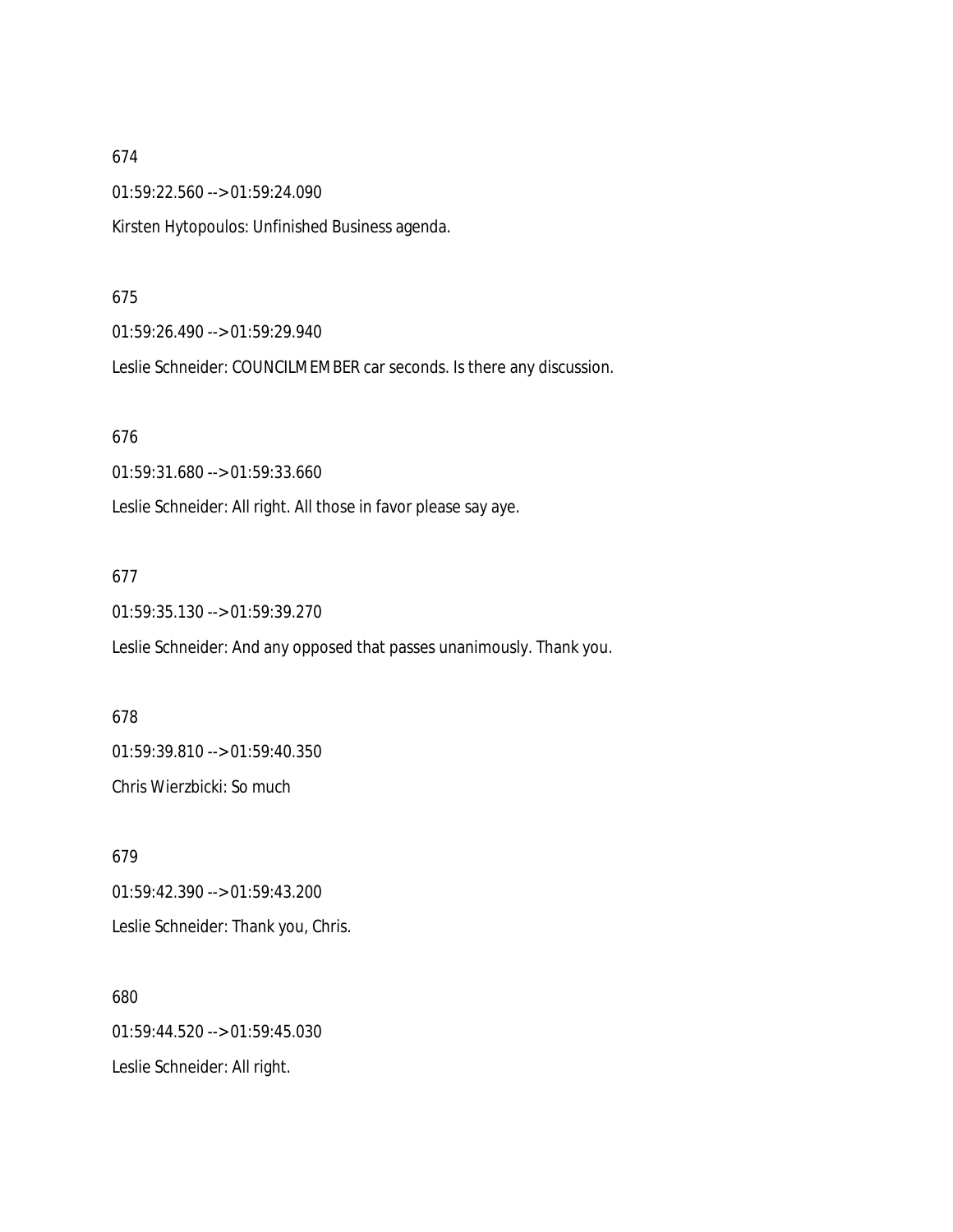01:59:46.170 --> 01:59:51.570

Leslie Schneider: Item nine F is confirmation of appointment to the planning commission and so

#### 682

01:59:53.130 --> 01:59:55.500

Leslie Schneider: I will kick that one off and say he's

# 683

01:59:55.500 --> 02:00:00.150

Joe Deets: already married, I don't mean have a nine he lodging tax advisory committee.

#### 684

02:00:01.980 --> 02:00:03.990 Leslie Schneider: Yes, thank you. I don't know why I ended up

#### 685

02:00:05.310 --> 02:00:06.480

Leslie Schneider: I'm getting ahead of myself here.

#### 686

02:00:07.830 --> 02:00:11.100

Leslie Schneider: Item 90 appointments to the lodging tax advisory committee.

#### 687

02:00:14.100 --> 02:00:18.240

Leslie Schneider: And I don't have that one in front of me. So you have it in your packet. I'm assuming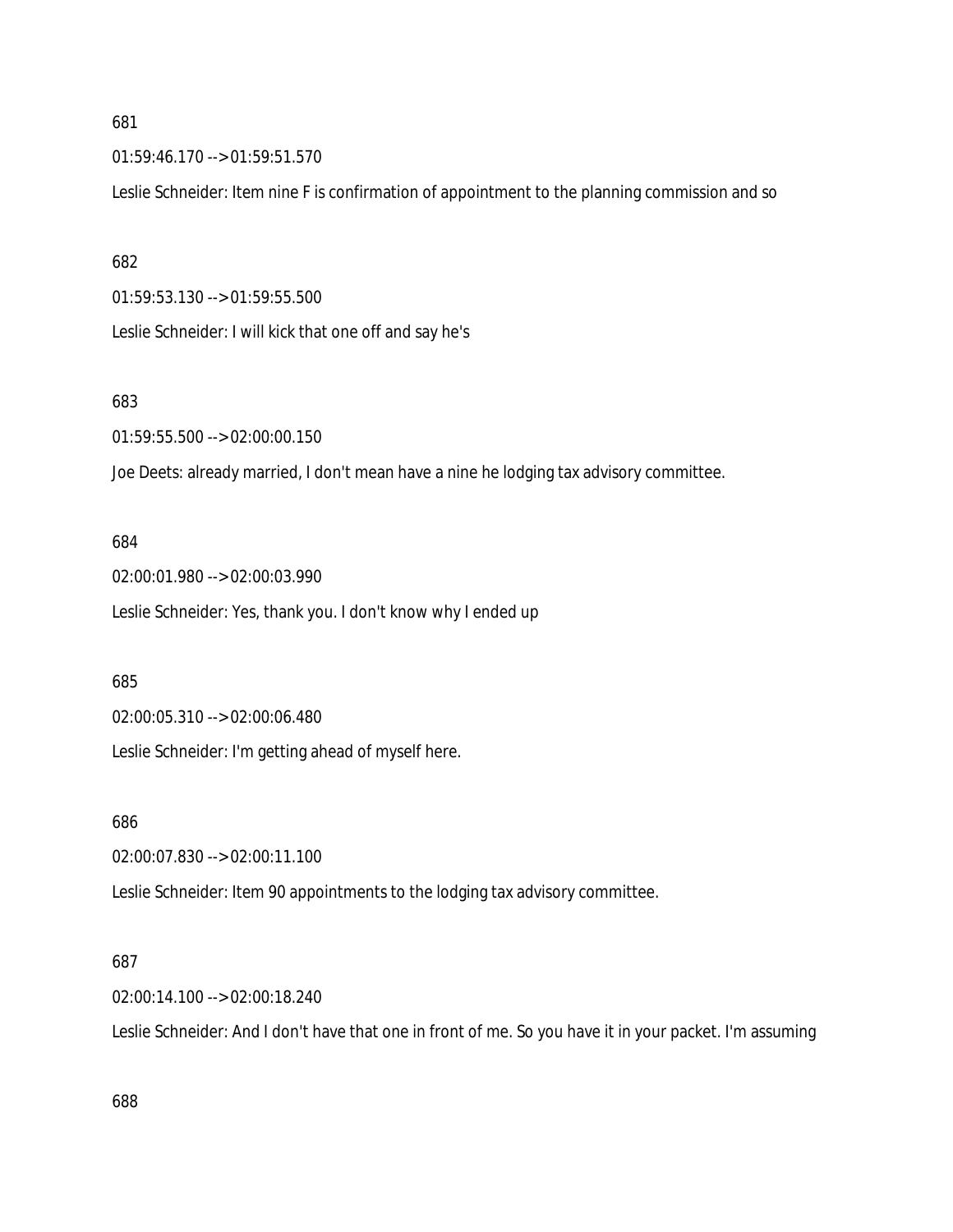02:00:20.400 --> 02:00:21.540

Leslie Schneider: Let me just take a quick look.

689

02:00:25.440 --> 02:00:33.180

Leslie Schneider: OK, I will. I guess I will go ahead and make that motion or council member and us. Are you want to make that motion.

690

02:00:34.980 --> 02:00:51.000

Rasham Nassar: I moved forward for approval approval local December 8 2020 consent agenda the appointment of Bill Corbin and john Densmore as eligible business representatives and Denise, do Michelle and Peter Rafa as eligible recipient representatives to the launch lodging tax advisory committee.

691

02:00:54.300 --> 02:00:58.950

Leslie Schneider: Deputy Mayor de seconds that is there any discussion.

692

02:01:00.690 --> 02:01:02.640

Leslie Schneider: All those in favor please say aye.

693

02:01:04.230 --> 02:01:07.560

Leslie Schneider: Any opposed, that passes unanimously.

694

02:01:08.610 --> 02:01:23.580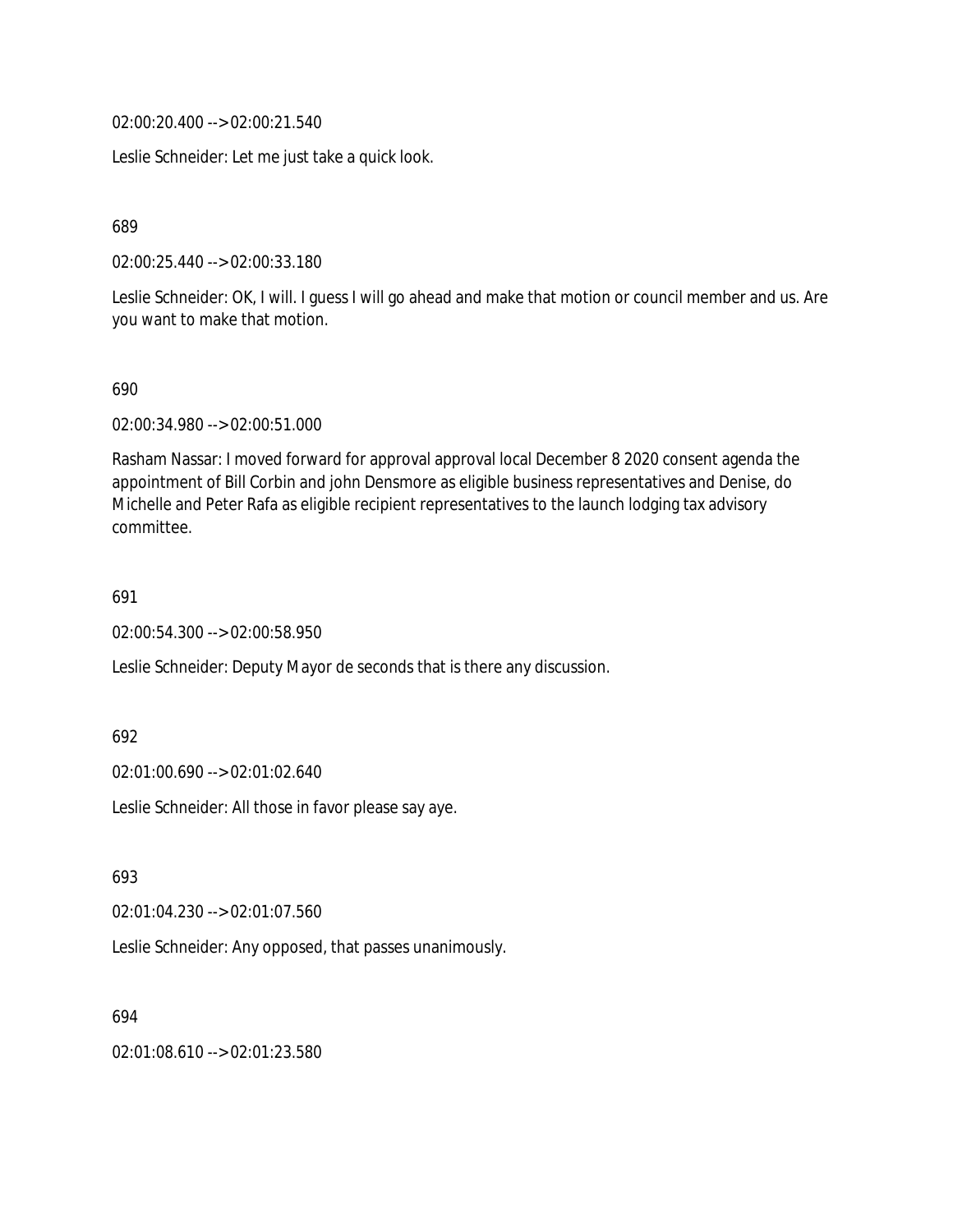Leslie Schneider: And now we're on to item nine F confirmation of appointment to the planning commission and I'm not making the motion. I'm just saying that it is the recommendation of the interview panel and the mayor to appoint Ashley Matthews to be open position on the condition

695

02:01:24.780 --> 02:01:25.860 Leslie Schneider: COUNCILMEMBER nisar

696

02:01:27.030 --> 02:01:36.540

Rasham Nassar: I moved forward for approval with the December 8 2020 consent agenda. The mayor's appointment of Ashley Matthews to the Planning Commission position three through June 2021

## 697

02:01:41.040 --> 02:01:46.290

Leslie Schneider: Deputy Mayor deets. Second step, thank you very much. Is there any discussion.

698

02:01:47.820 --> 02:01:50.160

Leslie Schneider: All right. All those in favor please say aye.

699

02:01:51.810 --> 02:01:53.040

Leslie Schneider: And any opposed.

700

02:01:54.270 --> 02:01:56.730

Leslie Schneider: That passes unanimously. Thank you very much.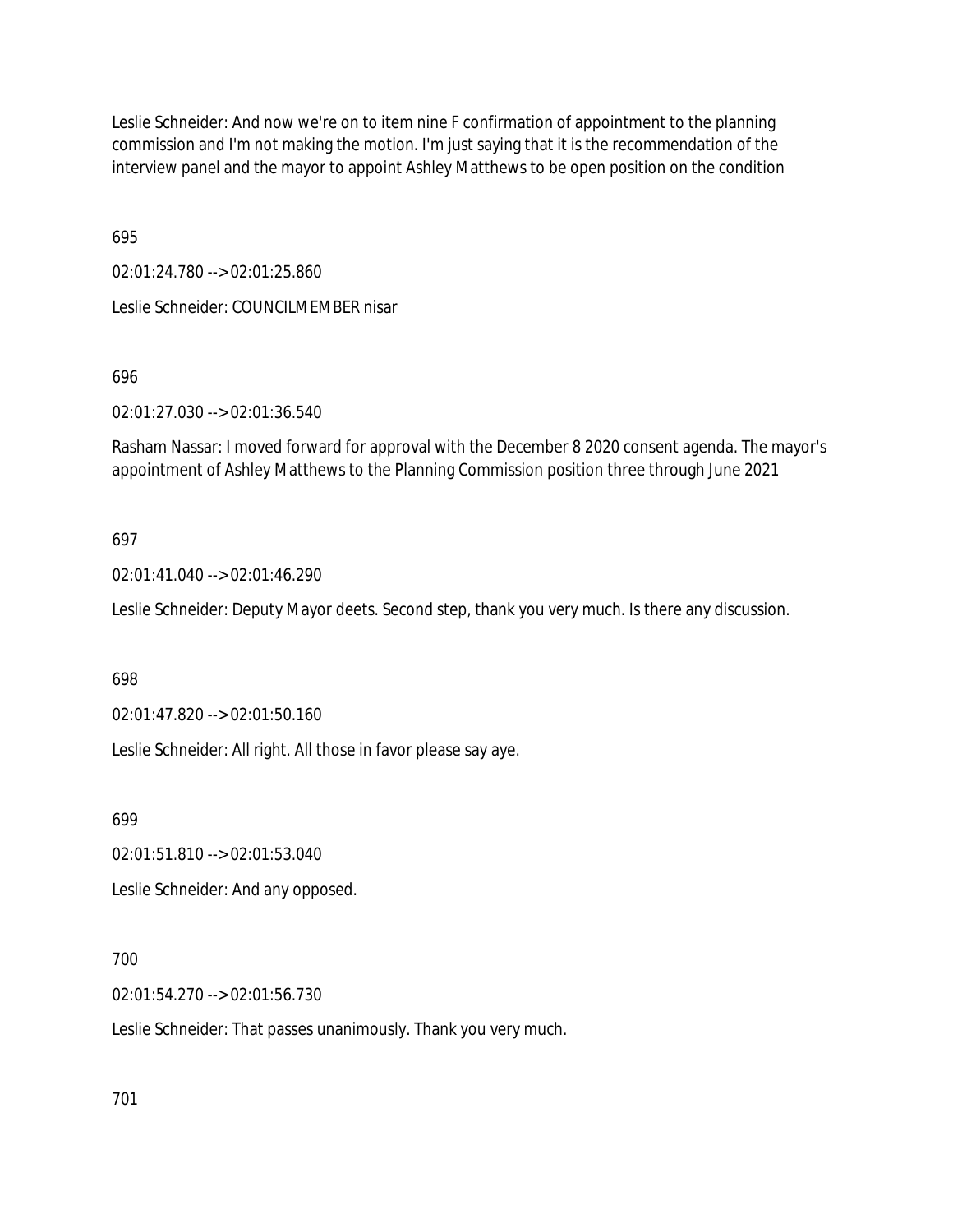02:01:57.810 --> 02:02:02.460

Leslie Schneider: And we are now at the consent agenda council member nisar your hand is up.

702

02:02:03.180 --> 02:02:05.730

Rasham Nassar: I moved to approve the Consent Agenda, as presented

703

02:02:07.800 --> 02:02:13.440

Leslie Schneider: Kelly COUNCILMEMBER Pollock seconds that and all those in favor please say aye.

704

02:02:14.520 --> 02:02:17.400

Leslie Schneider: Any opposed passes unanimously.

705

02:02:18.870 --> 02:02:31.260

Leslie Schneider: All right, and we are just cruising here so item 11 is committee reports, I'm Deputy Mayor deets your head.

#### 706

02:02:31.920 --> 02:02:39.480

Joe Deets: Yeah. Thank you, Mayor, I thought I'd just report on on just some committee reports we doing so well on time.

707

02:02:40.620 --> 02:02:43.200

Joe Deets: A couple. Let me just say since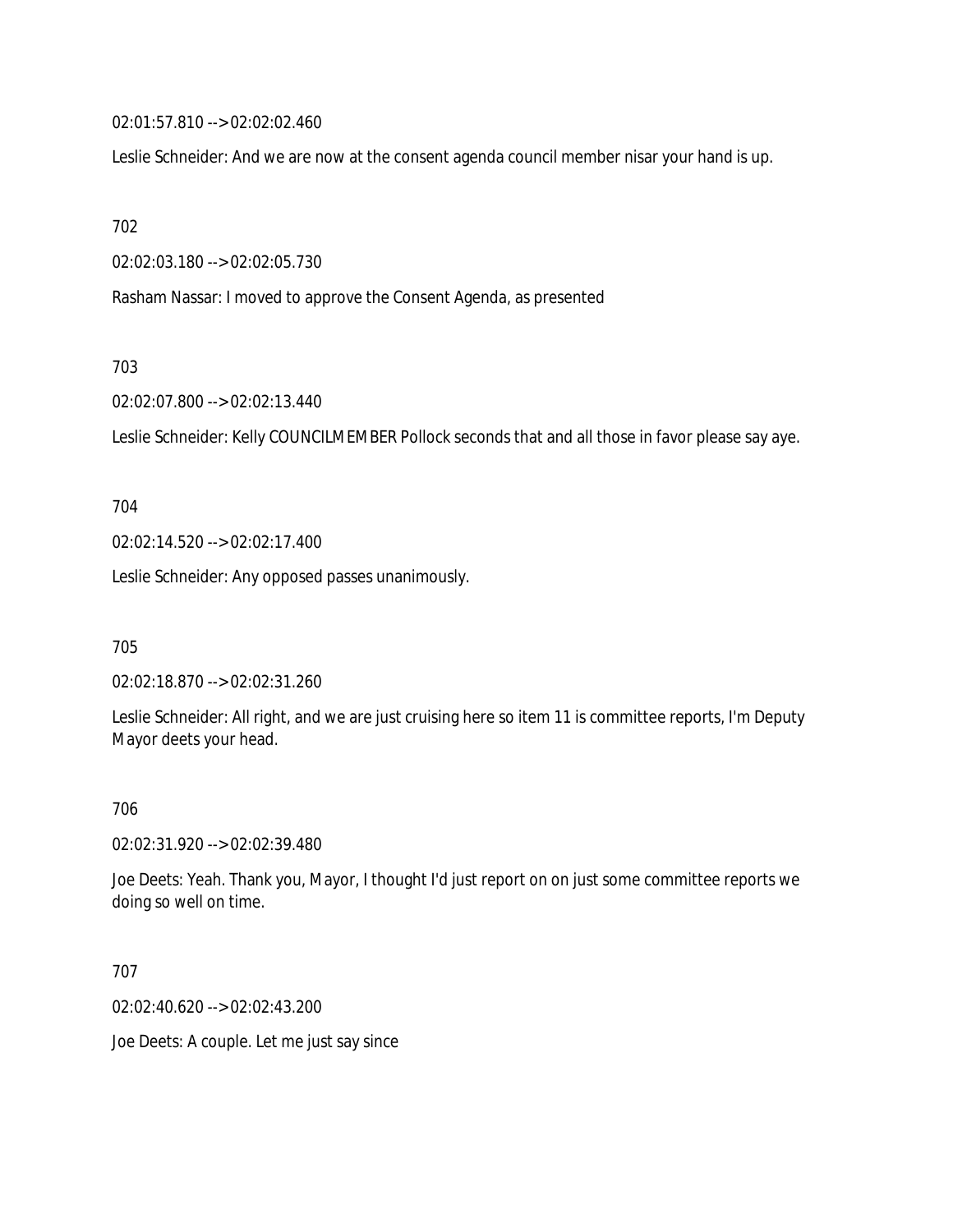708

02:02:44.310 --> 02:02:54.930

Joe Deets: Cole left. I assume some of the regional committees and so assignments that he had. So I just wanted to give you guys an update that I attended my first Regional Committee today was housing kits out

709

02:02:56.190 --> 02:03:07.860

Joe Deets: So it was it was quite interesting to to learn about the Affordable housing measures, one of which was some acquisition of two lots on Bainbridge Island for affordable housing.

710

02:03:09.870 --> 02:03:22.650

Joe Deets: Learned about how the tenants are firing during code and they'll just say, some of them are not doing so well. So just hence my comment at the beginning of tonight's meeting.

711

02:03:25.410 --> 02:03:34.080

Joe Deets: Next Tuesday getting ahead of myself. I am attending the kids up regional Coordinating Council meeting on Tuesday morning just part again. My

## 712

02:03:36.180 --> 02:03:44.790

Joe Deets: Duties temporarily or whatever, while with the absence of cold. So just wanted to give you a sense that the regional committee assignments are being picked up.

## 713

02:03:45.960 --> 02:03:56.910

Joe Deets: Last on the business side. I am the Business Council liaison to the business community, and I just want to give you guys a quick update. As you know, we were going to discuss was at the prior week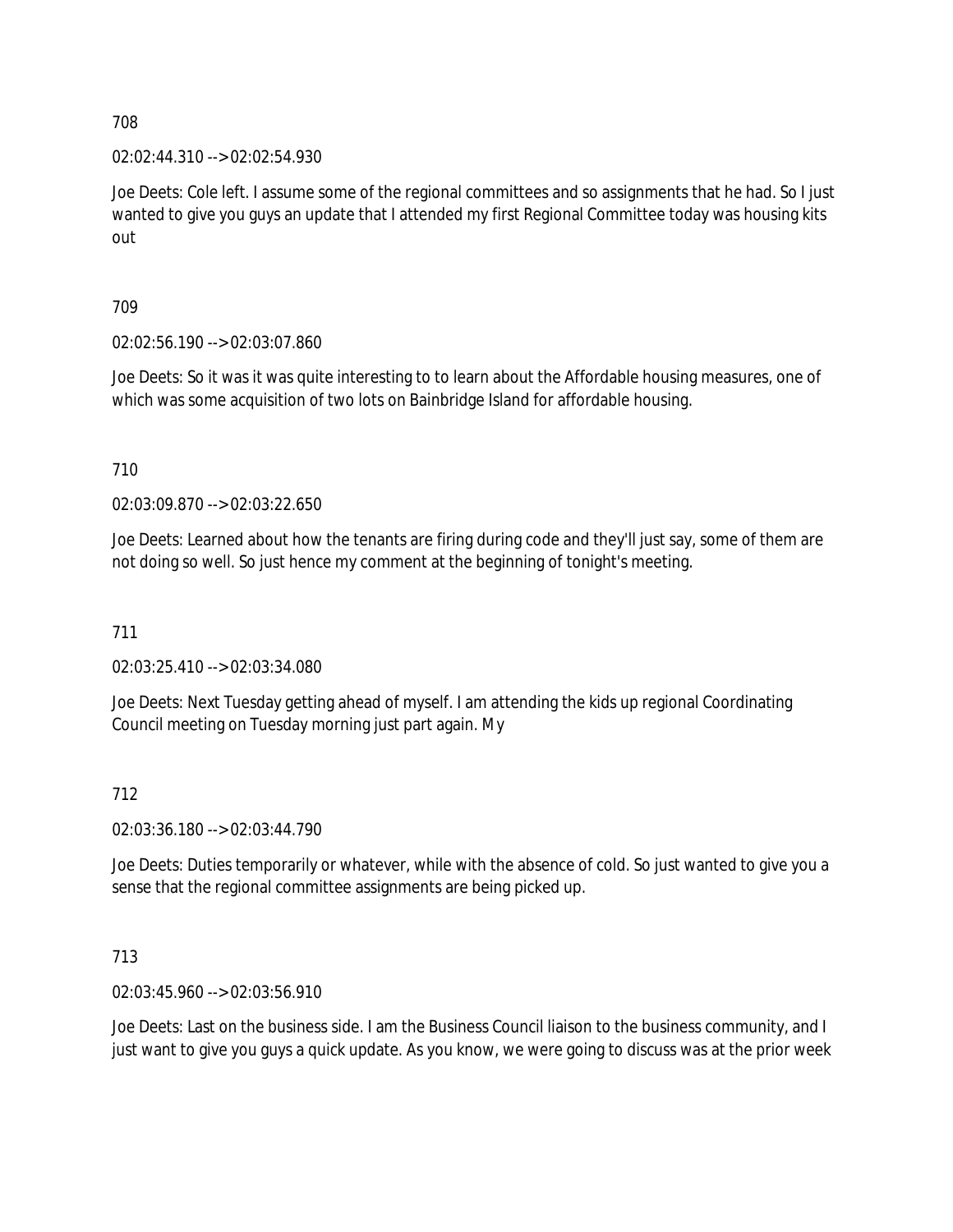714

02:03:58.860 --> 02:04:13.590

Joe Deets: The city providing some emergency funding to do a digital store and preparation for the holidays and we have true that action and I'm happy to report that the Rotary Club is has stepped in is providing that very funding.

715

02:04:14.640 --> 02:04:22.680

Joe Deets: So it may, you may have seen any email from Kevin Dwyer of the chamber. So that project is moving forward for the holidays.

716

02:04:24.690 --> 02:04:36.510

Joe Deets: And also I want to answer a comment made during public comment of the need to reach out to all businesses. I couldn't agree more. And I would love to be invited to let's just say any

717

02:04:37.650 --> 02:04:48.420

Joe Deets: Public talk show that's shown on the island to talk about this issue. I brought this up with the the individual still awaiting an invitation to talk about

718

02:04:49.440 --> 02:04:54.750

Joe Deets: Economics economic recovery for all businesses. So with that, I'm good.

719

02:04:56.610 --> 02:04:57.630

Leslie Schneider: All right. Thank you.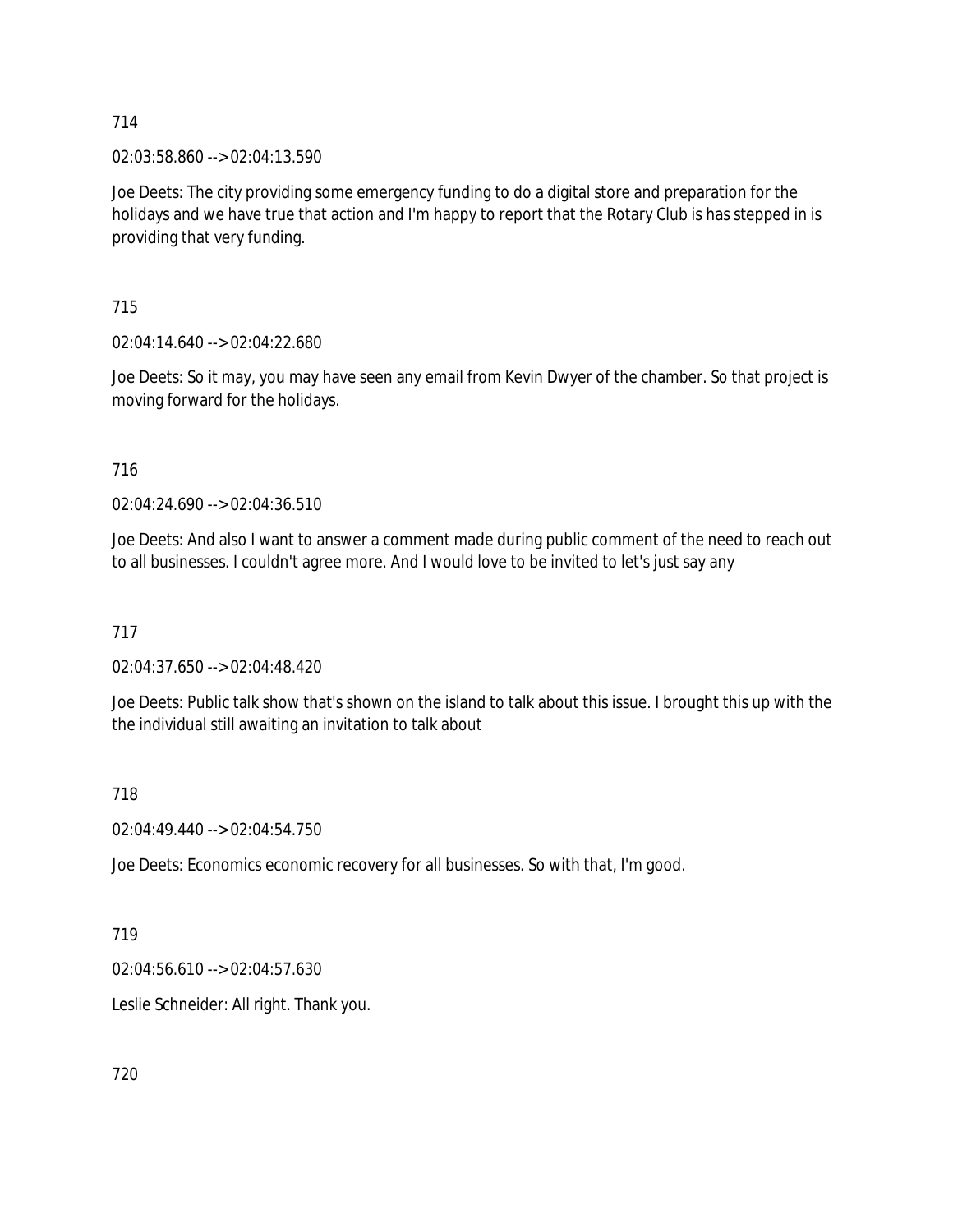02:04:58.560 --> 02:04:59.370

Leslie Schneider: Are there any other

721

02:04:59.400 --> 02:05:00.510

Leslie Schneider: committee reports.

722

02:05:02.100 --> 02:05:04.500

Leslie Schneider: Then we can move on to go to the order

#### 723

02:05:07.590 --> 02:05:11.520

Leslie Schneider: I do have one item for good of the order and

724

02:05:12.840 --> 02:05:19.800

Leslie Schneider: So that that transit board executive director john class and gave me a call. And so we

## 725

02:05:21.270 --> 02:05:27.540

Leslie Schneider: Deputy Mayor, you're stepping in for calls position at the moment. Correct. And until we

## 726

02:05:27.600 --> 02:05:29.100

Leslie Schneider: Come up with some final ones.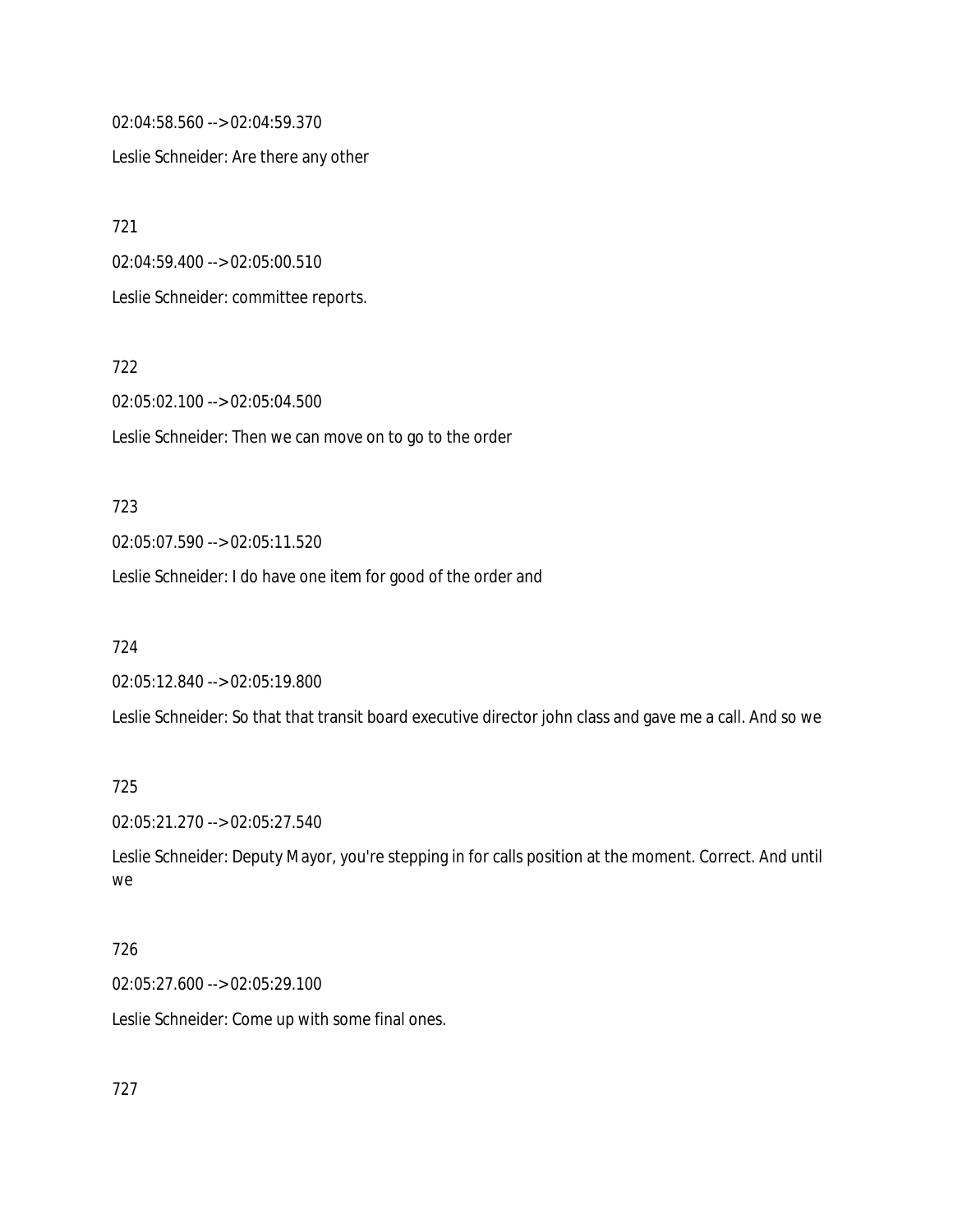02:05:29.430 --> 02:05:30.600

Leslie Schneider: But he called me to

728

02:05:30.600 --> 02:05:38.490

Leslie Schneider: Say that, and in fact, there's another position. There's an at large position that rotates around amongst the smaller cities and it's Bainbridge Island.

729

02:05:38.520 --> 02:05:42.930

Leslie Schneider: Turn so Bremerton, as a large city.

### 730

02:05:44.520 --> 02:06:01.200

Leslie Schneider: Has a permanent to two members on the transit board and then this at large position currently is held by port orchard and will come to us should be accepted. So I just wanted to say that I would be happy to take it on.

731

02:06:03.750 --> 02:06:05.700

Leslie Schneider: Just until again, the way that

732

02:06:06.840 --> 02:06:16.680

Leslie Schneider: The deputy mayor has taken some on to be determined in January and if somebody else would like to jump in and say that they're welcome to there.

733

02:06:17.850 --> 02:06:22.020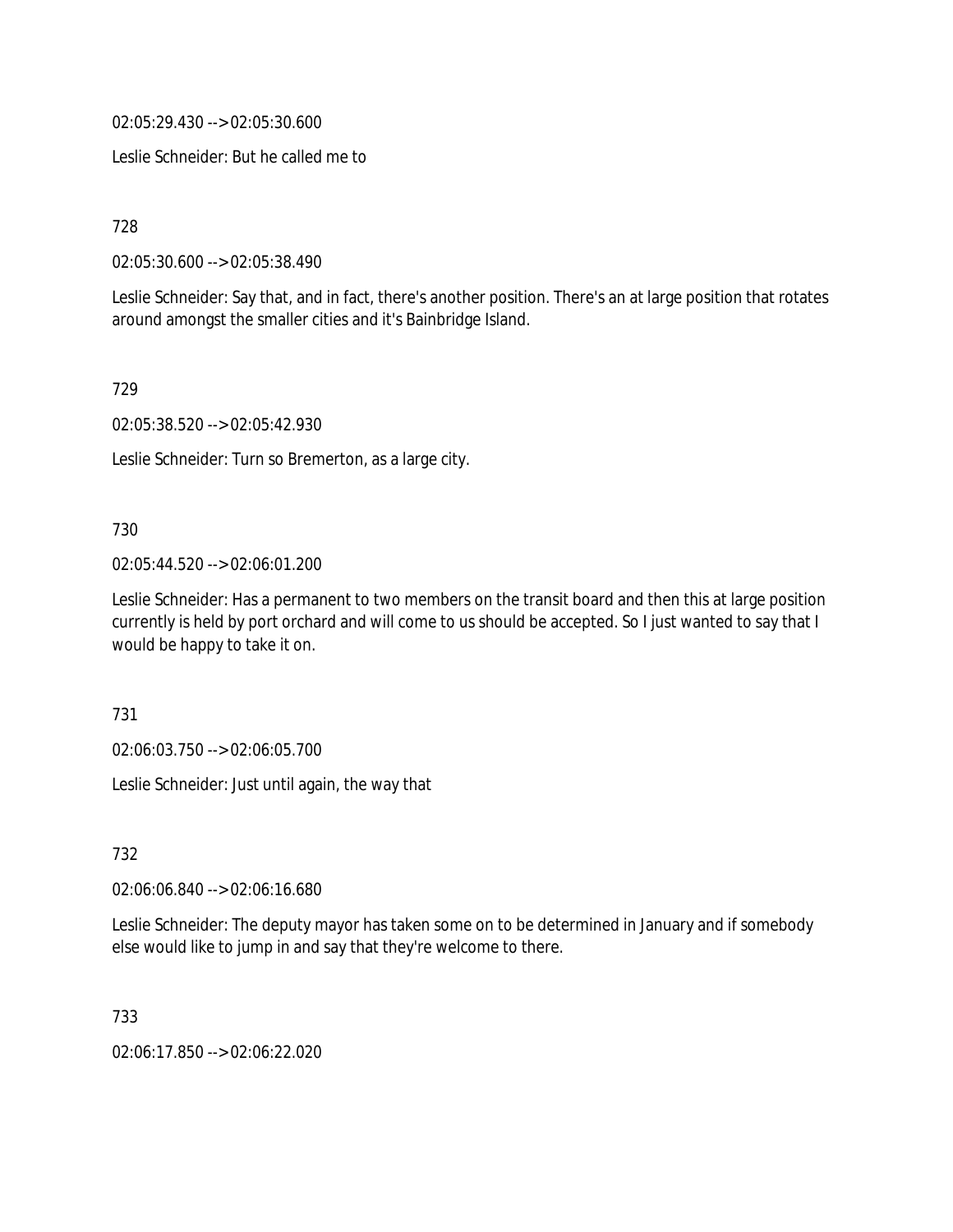Leslie Schneider: Anyone else is welcome to take it on as well. But I'm happy to do it. It's, you know, one month.

734

02:06:23.130 --> 02:06:27.990

Leslie Schneider: Or whatever until we figure things out. So COUNCILMEMBER Pollock.

735

02:06:28.980 --> 02:06:36.990

Michael Pollock: No, I appreciate you. I'm willing to do that. Would you like a formal motion or you just need a not that it's a good idea, let us know.

736

02:06:37.260 --> 02:06:40.260

Leslie Schneider: Um, you know, I don't think we need a formal lotion.

737

02:06:41.640 --> 02:06:50.700

Leslie Schneider: It's kind of standing in you know just temporary. So thank you, if if everyone's good with that. And if you change your mind. In the meantime, feel free to reach out to me directly.

738

02:06:53.460 --> 02:06:55.920

Leslie Schneider: All right, is there any other good. Have you order.

739

02:06:58.440 --> 02:07:05.160

Leslie Schneider: Well, this is tremendous. I can't believe we're getting out of here just slightly after eight o'clock.